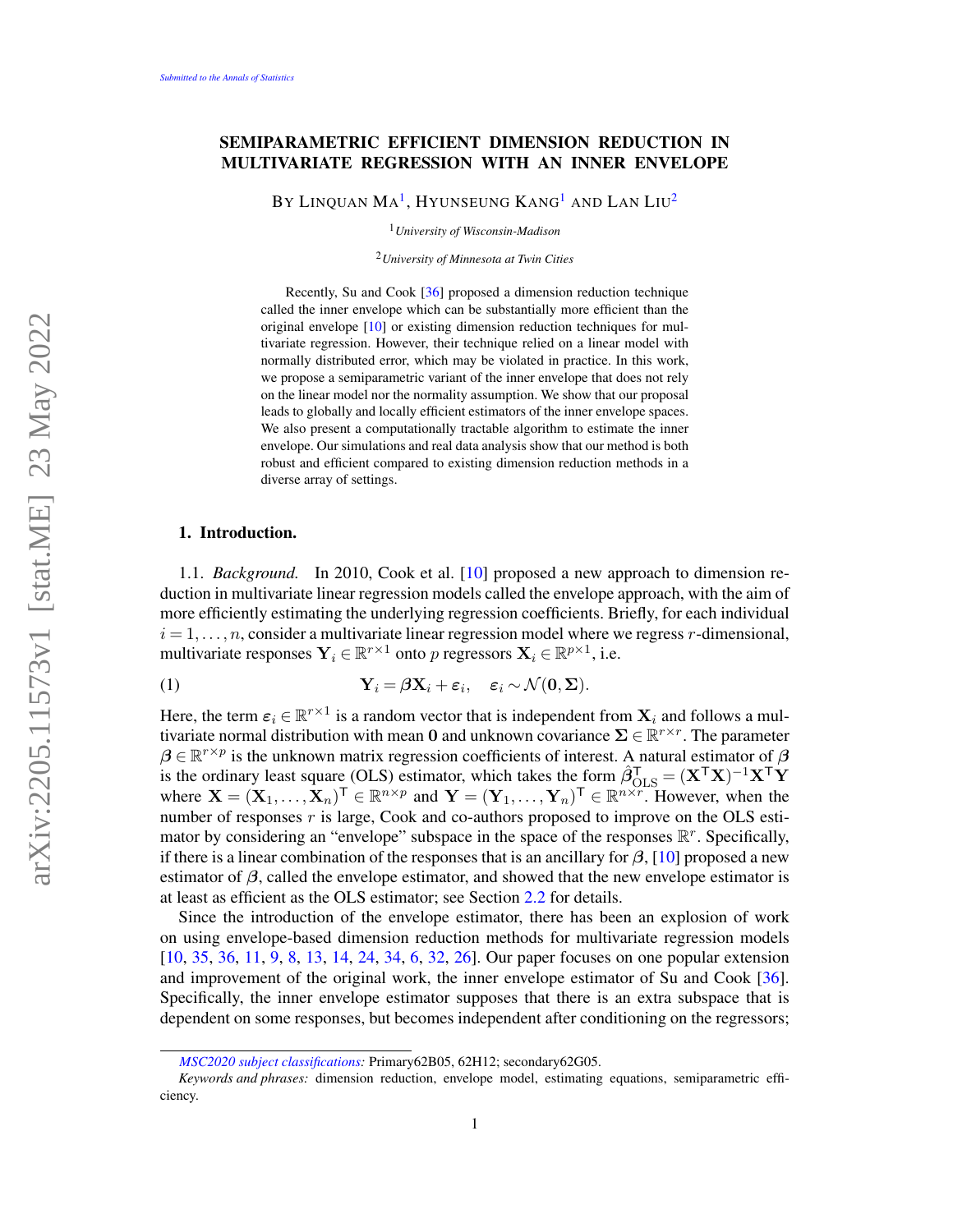see Section [2.2](#page-3-0) for the exact definitions. Critically, the inner envelope estimator of  $\beta$  can achieve efficiency gains even when the envelope estimator offers no gains.

Despite its superior performance, the inner envelope estimator relies on parametric as-sumptions (e.g. model [\(1\)](#page-0-2)) to guarantee its efficiency gains over the envelope estimator or the OLS estimator. In general, most envelope-based approaches rely on a linear relationship between the responses and the regressors [\[10,](#page-39-0) [36,](#page-41-0) [11,](#page-39-1) [24,](#page-40-0) [34,](#page-41-2) [6\]](#page-38-0) and/or the joint normality of the error terms [\[10,](#page-39-0) [11,](#page-39-1) [24,](#page-40-0) [6\]](#page-38-0), even though the envelope-based assumptions are not stated with respect to a particular parametric model; see, for example, our high-level descriptions of the envelope or the inner envelope above or the exact definitions in Section [2.2.](#page-3-0) Often, parametric assumptions are imposed out of theoretical convenience, especially to leverage the useful properties of multivariate normal distributions concerning independence from its covariance matrix or the variational independence between the parameters for the mean and the covariance matrix.

More importantly, in practice, these parametric assumptions are often violated or infeasiable for certain data types. For example, if the responses are binary, the existing inner envelope estimator cannot be applied because, unlike the multivariate normal model in  $(1)$ ,  $\Sigma$  and  $\beta$  are generally not variationally independent for binary responses; so far, there is no inner envelope estimator for logistic or multinomial multivariate regression. A similar problem occurs when some responses are continuous while others are binary. Or, if the responses form non-linear relationships with the regressors, say the regressors have higher-order polynomial terms, or the regression errors are heteroskedastic, the existing inner envelope estimator may be inconsistent and/or inefficient. In Section [2.3,](#page-4-0) we show the incosistency of the existing inner envelope estimator when model [\(1\)](#page-0-2) is violated.

While some progress has been made to relax these assumptions in envelope-based methods [\[14,](#page-39-5) [38\]](#page-41-4), to the best of our knowledge, there is no work on relaxing the parametric assumptions underlying the inner envelope estimator. This paper aims to resolve this through a semiparametric generalization of the inner envelope.

1.2. *Our Contributions.* At a high level, our semiparametric generalization relies on efficiently estimating a more fundamental quantity discussed in the original inner envelope paper called the inner envelope space [\[36\]](#page-41-0). In particular, in the original work, estimation of  $\beta$  was done in two steps where the first step involved estimating the inner envelope space and the second step involved a projection of the responses and the regressors onto the estimated inner envelope space; see Section [2.2](#page-3-0) for details. Our main insight in the paper is to realize that (a) the inner envelope space in the original work can actually be defined without assuming a parametric model [\(1\)](#page-0-2) or even a particular type of responses (i.e. continuous, binary, or even a mixture of them), and (b) the inner envelope space can be uniquely parametrized as finite dimensional, semi-orthogonal basis matrices. These insights serve as the basis to develop locally and globally semiparametric efficient estimators, including a locally robust estimator that remains consistent and asymptotically normal even if some of the underlying models are mis-specified.

In addition to being robust to parametric modelling assumptions, our semiparametric generalization has two additional byproducts. First, we show a computationally simple procedure to evaluate all regular and asymptotically linear (RAL) estimators based on the generalized method of moments (GMMs). Our procedure is dramatically simpler than the original approach in [\[36\]](#page-41-0) based on solving a non-convex objective function over a Grassmannian, a non-convex set. Second, since our semiparametric generalization does not rely on a parametric model between the responses and the regressors, we show how to use the efficiently estimated inner envelope space to improve predictions from supervised machine learning models, such as XGBoost [\[4\]](#page-37-0) and random forest [\[1\]](#page-37-1). In particular, we show that directly using the original responses  $Y_i$  inside a supervised machine learning method may lead to poor,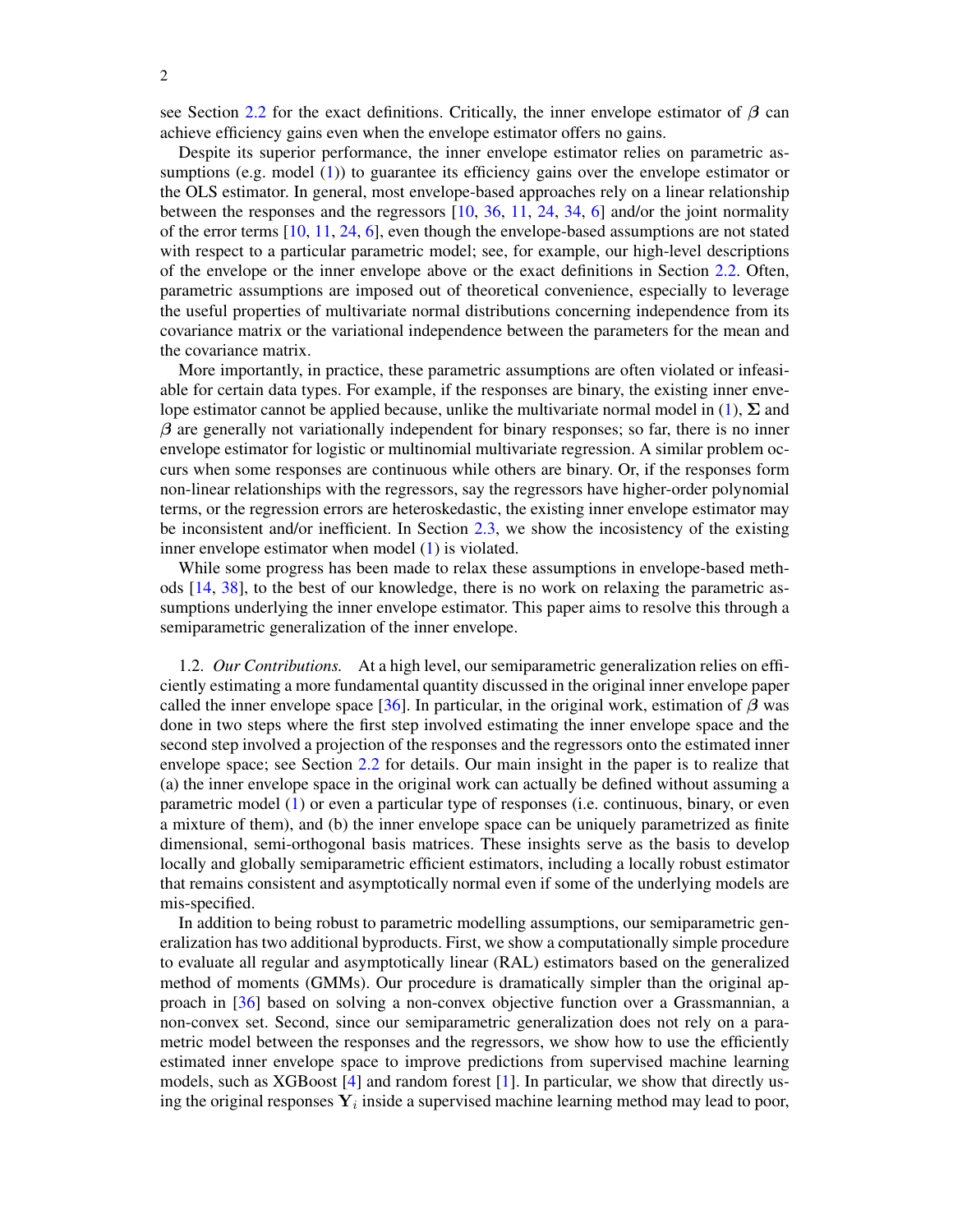out-of-sample, predictive performance compared to using the dimension-reduced responses generated from our approach.

Our work is related to some recent works on semiparametric relaxation of sufficient dimension reduction (SDR) in traditional, univariate (i.e. single response) linear regression models [\[27,](#page-40-2) [28\]](#page-41-5). Typically, SDR methods such as sliced inverse regression (SIR) [\[23\]](#page-40-3), sliced average variance estimation (SAVE) [\[12\]](#page-39-6) and directional regression (DR) [\[22\]](#page-40-4) require the univariate response to be linear and have homoskedastic variance. [\[27\]](#page-40-2) relaxed these parametric assumptions by directly estimating the dimension-reduced subspace of the regressors. In contrast, our work deals with the case when both the regressors and the responses are multivariate. In particular, our semiparametric relaxation of the inner envelope requires estimating two subspaces, one of which summarizes the relationship between  $X$  and  $Y$  and another nested subspace that contains purely relevant information; see Section [3](#page-5-0) for the exact definitions. The former subspace, which we denote as  $S_1 \cup S_2$  below, can be thought of as the generalization of the dimension-reduced subspace of regressors estimated in [\[27\]](#page-40-2) when there are multivariate responses. But, the latter subspace, denote as  $S_3$  below, is new and arises because of the multivariate responses with a dimension-reducing envelope structure.

The outline of the paper is as follows. Section [2](#page-2-0) reviews the original envelope [\[10\]](#page-39-0) and the inner envelope [\[36\]](#page-41-0). The section also illustrates the problem of the existing inner envelope when the parametric modeling assumption is violated. Section [3](#page-5-0) formalizes our semiparametric generalization of the inner envelope. Sections [4](#page-7-0) derive the semiparametric efficiency bound of the inner envelope space and show estimators that can achieve this bound. Section [5](#page-11-0) provides implementation details for our estimators. Sections [6](#page-13-0) and [7](#page-18-0) numerically demonstrate the efficiency gains of the proposed estimators in simulation and a study on the relationship between glycemic control and various risk factors for cardiovascular disease. Section 9 contains the proofs of the key results in the paper.

#### <span id="page-2-0"></span>2. Preliminaries.

2.1. *Notation*. For any matrix  $\mathbf{A} \in \mathbb{R}^{r \times p}$ , let  $\mathcal{A} = \text{span}(\mathbf{A})$  denote the subspace of  $\mathbb{R}^r$ spanned by the columns of A and let  $A^{\perp}$  denote the orthogonal complement of this subspace. Let  $P_A$  and  $Q_A = I - P_A$  denote the orthogonal projection matrix that projects a vector  $\mathbf{v} \in \mathbb{R}^r$  onto A and  $\mathcal{A}^{\perp}$ , respectively. Let  $\dim(\mathcal{A})$  denote the dimension of the subspace A. Let vec(A) denote the vector formed by stacking columns of the matrix A and  $||A||_F =$  $\sqrt{\text{trace}(\mathbf{A}^T\mathbf{A})}$  denote its Frobenius norm. Finally, we say a square matrix  $\mathbf{A} \in \mathbb{R}^{r \times r}$  is an orthogonal matrix if  $A^{\top}A = I_r$ . We say a non-square matrix  $A \in \mathbb{R}^{r \times p}$  is a semi-orthogonal matrix if  $A^{\mathsf{T}}A = I_n$ .

For two matrices  $A \in \mathbb{R}^{r \times p}$  and  $B \in \mathbb{R}^{s \times q}$ , let  $A \otimes B \in \mathbb{R}^{rs \times pq}$  denote their Kronecker product. Relatedly, for any vector  $\mathbf{v} \in \mathbb{R}^r$ , let  $\mathbf{v}^{\otimes 2} = \mathbf{v}\mathbf{v}^\top$ . For any two subspaces  $\mathcal{S}_1$  and  $\mathcal{S}_2$ of  $\mathbb{R}^r$ , let  $S_1 \oplus S_2 = {\mathbf{x}_1 + \mathbf{x}_2 : \mathbf{x}_1 \in S_1, \mathbf{x}_2 \in S_2}$  denote their direct sum. For a function  $f(x,y): \mathbb{R}^{p_1+p_2} \to \mathbb{R}^q$ , let  $\partial f/\partial x^{\mathsf{T}} \in \mathbb{R}^{p_1 \times q}$  denote the derivative of  $f = (f_1, \ldots, f_q)$  with respect of x where the  $(i, j)$ -th entry is denoted as  $\partial f_i/\partial x_j$ .

Throughout the paper, we use capital letters  $X$ ,  $Y$  to denote random variables, and lower case letters x, y to denote observed values. We use  $X \sim Y$  to denote that the two random variables  $X$  and  $Y$  have the same distributions; also, with a slight abuse of notation, we use the same notation ∼ to denote that a random variable follows a known family of distributions, say a multivariate normal distribution. We also use  $X \perp Y$  to denote that X and Y are independent and  $X \perp Y \mid Z$  to denote that X and Y are independent conditional on the random variable Z.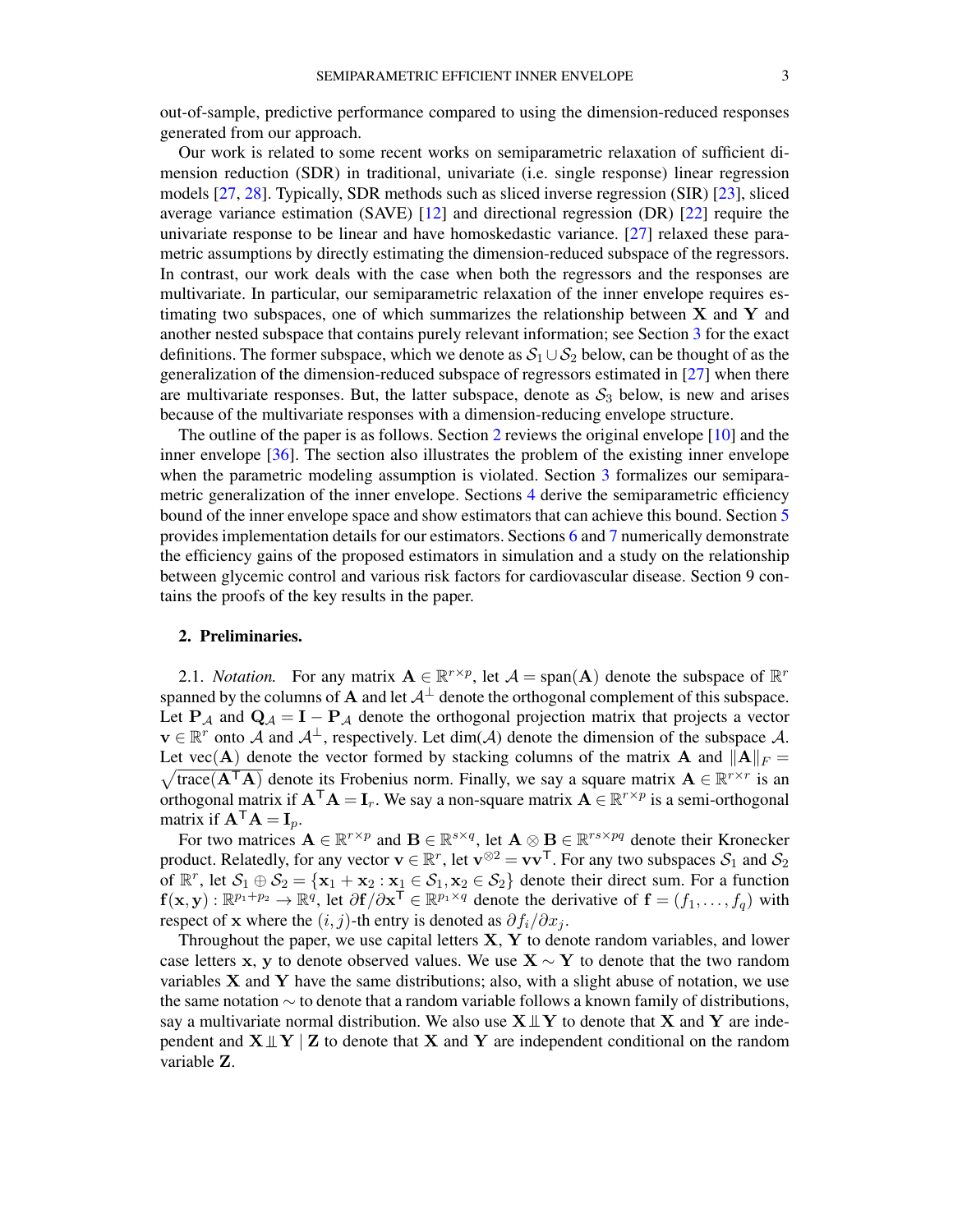<span id="page-3-0"></span>2.2. *Review: Parametric Envelope and Inner Envelope Estimators.* We review the parametric envelope estimator of [\[10\]](#page-39-0) and the parametric inner envelope estimator of [\[36\]](#page-41-0). The review is not aimed to be comprehensive; rather, the review is geared towards introducing some important concepts, notably the subspaces  $S_1, S_2, S_3$ , that we will use in our semiparametric generalization. Also, without loss of generality, we will assume both  $X$  and  $Y$  are mean 0 random vectors.

For the parametric envelope estimator, consider a subspace  $S \subseteq \mathbb{R}^r$  that satisfies the following conditions in model [\(1\)](#page-0-2):

<span id="page-3-2"></span><span id="page-3-1"></span>CONDITION 1.  $\mathbf{Q}_{\mathcal{S}} \mathbf{Y}_i \mid \mathbf{X}_i \sim \mathbf{Q}_{\mathcal{S}} \mathbf{Y}_i$ CONDITION 2.  $\mathbf{Q}_{\mathcal{S}} \mathbf{Y}_i \, \mathbb{L} \mathbf{P}_{\mathcal{S}} \mathbf{Y}_i \, | \, \mathbf{X}_i$ .

The smallest subspace  $S$  that satisfies the above conditions is called the envelope subspace. Broadly speaking, Conditions [1](#page-3-1) and [2](#page-3-2) state that  $Q_{\mathcal{S}}Y_i$  is irrelevant in estimating  $\beta$ . Consequently, we can regress  $P_{\mathcal{S}} Y_i$  on  $X_i$  to obtain a more efficient, envelope estimator of  $\beta$ , especially compared to the naive OLS estimator that regresses the entire responses  $Y_i$  on  $X_i$ ; see [\[10\]](#page-39-0) for the exact arguments.

However, if the subspace satisfying Conditions [1](#page-3-1) and [2](#page-3-2) happens to be the entire space of the multivariate responses (i.e.  $\mathbb{R}^r$ ), the envelope estimator has no efficiency gains over the OLS estimator. In such settings, [\[36\]](#page-41-0) proposed the inner envelope estimator of  $\beta$ , which is defined as follows. Suppose the responses can be decomposed as the sum of projections onto three orthogonal subspaces  $S_1$ ,  $\mathcal{S}_2$ ,  $\mathcal{S}_3 \subseteq \mathbb{R}^r$ ,  $\mathcal{S}_1 \oplus \mathcal{S}_2 \oplus \mathcal{S}_3 = \mathbb{R}^r$ , with dimensions  $\dim(\mathcal{S}_1) = u$ ,  $\dim(\mathcal{S}_2) = p - u$ , and  $\dim(\mathcal{S}_3) = r - p$ . The three subspaces  $\mathcal{S}_1, \mathcal{S}_2, \mathcal{S}_3$  satisfy the following conditions:

<span id="page-3-3"></span>CONDITION 3.  $\mathbf{P}_{\mathcal{S}_3}\mathbf{Y}_i\,|\,\mathbf{X}_i \sim \mathbf{P}_{\mathcal{S}_3}\mathbf{Y}_i,$ 

<span id="page-3-4"></span>CONDITION 4.  $\mathbf{P}_{\mathcal{S}_1}\mathbf{Y}_i \, \mathbb{L} \mathbf{Q}_{\mathcal{S}_1}\mathbf{Y}_i \, | \, \mathbf{X}_i$ .

The largest subspace  $S_1$  satisfying Conditions [3](#page-3-3) and [4](#page-3-4) is called the inner envelope subspace. Unlike Conditions [1](#page-3-1) and [2,](#page-3-2) the inner envelope estimator presents a new subspace  $S_2$  where  $P_{S_2}Y_i$  is correlated with both  $P_{S_1}Y_i$  and  $P_{S_3}Y_i$ , but  $P_{S_1}Y_i$  is independent with  $P_{S_2}Y_i$ and  $P_{S_3}Y_i$  given X. If  $S_2$  $S_2$  is the null space, Condition [4](#page-3-4) reduces to Condition 2 and the inner envelope subspace coincides with the envelope subspace, i.e.  $S_1 = S$ . Critically, Conditions [3](#page-3-3) and [4](#page-3-4) do not necessarily rely on a parametric model between  $Y_i$  and  $X_i$ , a fact that we exploit in our semiparametric generalization of the inner envelope below.

Under Conditions [3,](#page-3-3) [4,](#page-3-4) and model [\(1\)](#page-0-2), [\[36\]](#page-41-0) proposed a two-step, inner envelope estimator of  $\beta$  where the first step involves estimating the aforementioned subspaces  $S_1, S_2, S_3$ and the second step involves estimating the relationship between the predictors and the projected response. Specifically, in the first step, let  $\Gamma \in \mathbb{R}^{r \times u}$  and  $\Gamma_0 \in \mathbb{R}^{r \times (r-u)}$  denote the semi-orthogonal basis matrices for subspaces  $S_1$  and  $S_1^{\perp}$ , respectively (i.e. span( $\Gamma$ ) =  $S_1$ and span( $\Gamma_0$ ) =  $S_2 \oplus S_3$ ). Also, let  $B \in \mathbb{R}^{(r-u)\times (p-u)}$  be a semi-orthogonal matrix such that  $\Gamma_0$ B is a semi-orthogonal basis matrix for  $S_2$  (i.e. span( $\Gamma_0$ B) =  $S_2$ ). Intuitively, the matrix **B** divides the subspace spanned by  $\Gamma_0$  (i.e.  $S_1^{\perp}$ ) into the subspace specific to  $S_2$  and if  $B_0$  is the orthogonal complement of B,  $S_3$  can be rewritten as  $S_3 = \text{span}(\Gamma_0 B_0)$ . Based on these orthogonal relationships, estimating  $\Gamma$  and  $\bf{B}$  is sufficient to estimate all the subspaces  $S_1, S_2$ , and  $S_3$ . To estimate  $\Gamma$ , [\[36\]](#page-41-0) proposed the following estimator:

<span id="page-3-5"></span>(2) 
$$
\hat{\mathbf{\Gamma}} = \underset{\mathbf{G}}{\arg\min} \{ \log |\mathbf{G}^{\mathsf{T}} \mathbf{S}_{\text{res}} \mathbf{G}| + \log |\mathbf{G}^{\mathsf{T}} \mathbf{S}_{\text{res}}^{-1} \mathbf{G}| + \sum_{i=p-u+1}^{r-u} \log(1+\lambda_{(i)}) \}
$$

such that  $G^{\mathsf{T}}G = I_u$ .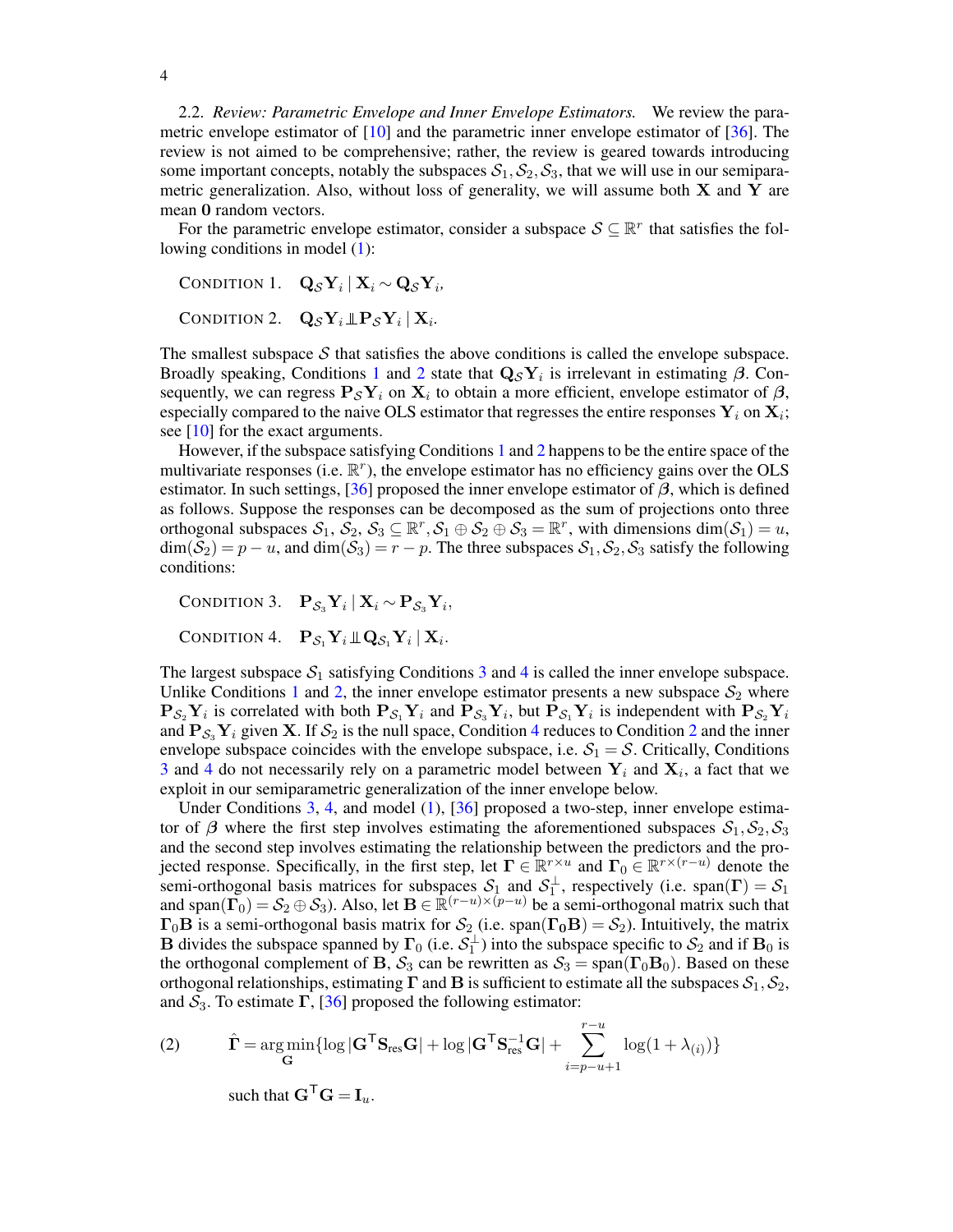Here,  $\mathbf{G}_0$  is the orthogonal complement of G and  $\lambda_{(i)}$ ,  $i = 1, \dots, n$  are the ordered descending eigenvalues of  $(\mathbf{G}_{0}^{\mathsf{T}}\mathbf{S}_{\text{res}}\mathbf{G}_{0})^{-1/2}(\mathbf{G}_{0}^{\mathsf{T}}\mathbf{S}_{\text{fit}}\mathbf{G}_{0})(\mathbf{G}_{0}^{\mathsf{T}}\mathbf{S}_{\text{res}}\mathbf{G}_{0})^{-1/2}$  with  $\mathbf{S}_{\text{fit}}$  and  $\mathbf{S}_{\text{res}}$  being the sample covariances of the fitted and residual vectors, respectively, from the OLS regression of Y on X. Using the orthogonal relationship, we can also arrive at the estimator  $\hat{\Gamma}_0$ , which is the orthogonal complement of the estimated  $\hat{\Gamma}$ . The estimator of B, which we denote as  $\hat{\mathbf{B}}$ , is similar and for brevity, the details are relegated to Section A.1 of the Supplements.

Once the basis matrices are estimated, [\[36\]](#page-41-0) proposed to estimate  $\beta$  as follows:

$$
\hat{\boldsymbol{\beta}}_{\text{IE}} = \hat{\boldsymbol{\Gamma}} \hat{\boldsymbol{\zeta}}_1 + \hat{\boldsymbol{\Gamma}}_0 \hat{\boldsymbol{\mathrm{B}}} \hat{\boldsymbol{\zeta}}_2.
$$

Here,  $\hat{\zeta}_1, \hat{\zeta}_2$  are the estimated coordinates of the projections onto the estimated subspaces  $\mathcal{S}_1$ and  $S_2$ . Under the linear model with normal errors in [\(1\)](#page-0-2), [\[36\]](#page-41-0) showed that the estimator  $\hat{\beta}_{\text{IE}}$ is not only consistent and asymptotically normal, but also has equal or smaller asymptotic variance than  $\beta_{\text{OLS}}$ .

Finally, we make two additional remarks. First, the original inner envelope implicitly assumed the dimension of the subspace  $S_3$  is fixed at  $r - p$  and thus,  $\beta$  is required to have full column rank. In our semiparametric generalization below, we relax this assumption and allow  $S_3$  to have a dimension other than  $r - p$ . This relaxation introduces one minor condition on the maximum size of the dimensions to ensure identifability and is discussed in Section [3.1.](#page-5-1) Second, similar to other works on semiparametric generalizations of dimension-reduction approaches  $[27, 28, 29]$  $[27, 28, 29]$  $[27, 28, 29]$  $[27, 28, 29]$  $[27, 28, 29]$ , we assume u and d are known for our theoretical discussions. But, Section [5.2](#page-13-1) discusses how to choose this dimension from data.

<span id="page-4-0"></span>2.3. *Problem: Inconsistency of the Parametric Inner Envelope When Model* [\(1\)](#page-0-2) *is Wrong.* In this section, we explore the consequences of using the original inner envelope approach based on model [\(1\)](#page-0-2) when that model no longer holds. This exercise intends to mimic a practitioner who may naively conduct dimension reduction using the original inner envelope, but the underlying data generating model may deviate from model [\(1\)](#page-0-2). Our goal in this section is to not only show that this practice can lead to misleading results, but also to provide a concrete rationale for our semiparametric dimension reduction approach we propose in Section [3.](#page-5-0)

To start, consider the case where model [\(1\)](#page-0-2) is correct. Specifically, let there be two regressors generated from independent standard normals and three response variables. The responses are generated from the model  $\mathbf{Y} = (X_1 + \varepsilon_1, X_2 + \varepsilon_2, 2X_2 + \varepsilon_3)^\mathsf{T}$  where  $\varepsilon_1, \varepsilon_2, \varepsilon_3$ are independent, standard normals. Some simple algebra reveals that the subspaces  $S_1, S_2$ and  $S_3$  $S_3$  satisfying the inner envelope Conditions 3 and [4](#page-3-4) are spanned by  $(1,0,0)^T$ ,  $(0,1,2)^T$ and  $(0, 2, -1)^\mathsf{T}$ , respectively; note that the envelope subspace S is the entire space  $\mathbb{R}^3$  and thus, this is an example where the envelope offers no gain compared to the inner envelope. Also, if  $S_{res}$  and  $S_{fit}$  in [\(2\)](#page-3-5) are replaced with the true population covariances, the resulting estimator  $\Gamma$  is a consistent estimator of the basis matrix that spans  $S_1$ .

Now, suppose model [\(1\)](#page-0-2) is incorrect and the true model has non-linear regressors, say  $\mathbf{Y} = (X_1^2 + \varepsilon_1, X_2 + \varepsilon_2, 2X_2 + \varepsilon_3)^\mathsf{T}$ . The true subspaces  $\mathcal{S}_1$ ,  $\mathcal{S}_2$  and  $\mathcal{S}_3$  that satisfy Conditions [3](#page-3-3) and [4](#page-3-4) are the same as those from the previous paragraph. However, the estimated basis matrix from the population version of  $(2)$  is not  $(1, 0, 0)^T$ ; that is, there is another estimate  $\hat{\Gamma}$  that is not equal to  $(1, 0, 0)^{\mathsf{T}}$  and that achieves the global minimum in [\(2\)](#page-3-5). Thus,  $\hat{\Gamma}$  is an inconsistent estimator of the true inner envelope subspace. Similarly, if the true model for Y is  $Y = (X_1^2 + \varepsilon_1, X_2 + \varepsilon_2, X_2 \varepsilon_3)^{\mathsf{T}}$  where the third response has heteroskedastic variance, the subspace  $S_1$  is the same as the previous examples, but its basis matrix is still not the global optimum of [\(2\)](#page-3-5).

The main, high-level, reason for the inconsistency lies in the original estimator's strong reliance on parametric modeling assumptions. Specifically, equation [\(2\)](#page-3-5) only utilizes second order moments between X and Y because under the linear model with normal errors in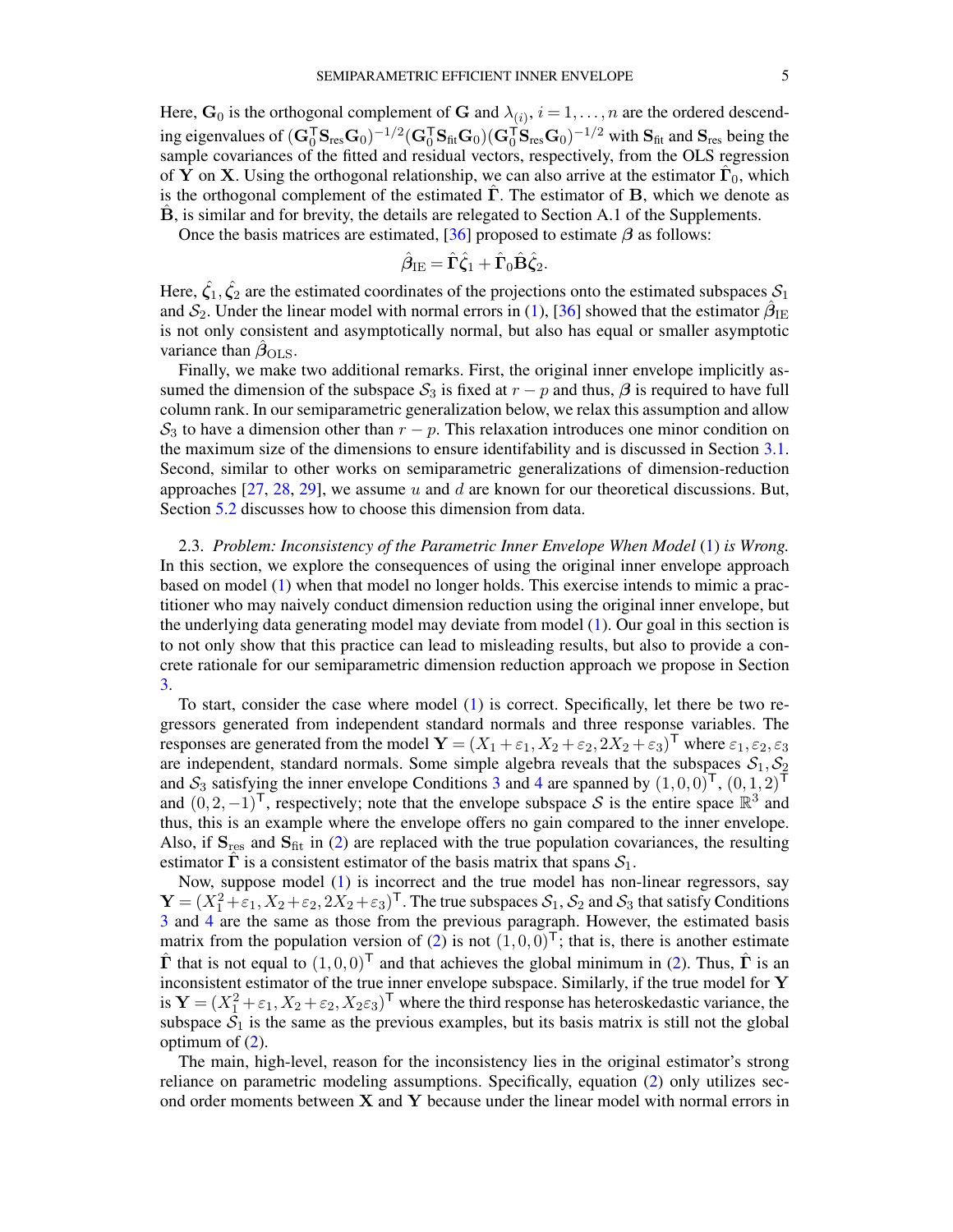[\(1\)](#page-0-2), second order moments are "sufficient" to identify the underlying subspaces. However, when  $Y_1$  contains non-linear terms or when  $Y_3$  has heteroskedastic variance, the responses are no longer normal and thus, higher-order moments are necessary to identify the underlying dimension-reduced subspaces that satisfy the inner envelope conditions. Our proposed semiparametric generalization below aims to remove these dependencies on a particular parametric model and arrive at a more robust and efficient approach to inner envelope.

#### <span id="page-5-0"></span>3. A Semiparametric Approach to Inner Envelope.

<span id="page-5-1"></span>3.1. *Target parameters and assumptions.* At a high level, our semiparametric approach focuses on a "model-free" estimation the fundamental quantities underlying the original inner envelope estimator, the three orthogonal spaces introduced in the prior section,  $S_1$ ,  $S_2$ , and  $S_3$ with dimensions u, d and  $r - u - d$ . However, a general challenge in estimating subspaces is that the subspace requires an identifiable parametrization. For example, a basis matrix  $A \in \mathbb{R}^{k \times \tau}$  for a  $\tau$ -dimensional subspace  $A$  in  $\mathbb{R}^k$  is not unique even if the subspace  $A$ is unique since for any full rank matrix  $U \in \mathbb{R}^{\tau \times \tau}$ , AU also spans the same subspace A. Additionally, the elements of a basis matrix are often variationally dependent, which can complicate the estimation procedure.

Our solution to remedy these issues are as follows. First, we propose a new, representation of the inner envelope space with the following lemma; see [\[28\]](#page-41-5) for a related result.

<span id="page-5-2"></span>LEMMA 1. *Consider a*  $\tau$ *-dimensional subspace A in*  $\mathbb{R}^k$  where  $\tau \in \{1, \ldots, k\}$ . Then, *there exists an one-to-one mapping*  $\psi_1$  *such that*  $\mathbf{a} = \psi_1(\mathcal{A}) \in \mathbb{R}^{\tau(k-\tau)}$  *is a vector with all variational independent elements. Also, there exists an one-to-one mapping*  $ψ<sub>2</sub>$  *such that*  $A = \psi_2(A) \in \mathbb{R}^{\tilde{k} \times \tau}$  is a semi-orthogonal matrix. The construction of  $\psi_1$  and  $\psi_2$  are given in *Section [9.](#page-19-0)*

With Lemma [1,](#page-5-2) we can uniquely parametrize the inner envelope spaces with semiorthogonal matrices  $\Gamma = \psi_2(S_1)$  and  $\Gamma_0 \mathbf{B} = \psi_2(S_2)$ ; note that since  $S_3$  is orthogonal to  $S_1$ and  $S_2$ , we can uniquely represent  $S_3$  as  $\Gamma_0$ **B**<sub>0</sub>. Relatedly, given the orthogonality conditions, we can focus on estimating semi-orthogonal matrices  $\Gamma$  and  $\mathbf{B}$ .

Second, let  $\Gamma$  and  $\bar{B}$  be the unique parametrizations of the subspaces from Lemma [1.](#page-5-2) Using these parameters, we can restate Conditions [3](#page-3-3) and [4](#page-3-4) as

```
CONDITION 3<sup>*</sup>. \mathbf{B}_0^\mathsf{T} \mathbf{\Gamma}_0^\mathsf{T} \mathbf{Y}_i \mathbb{L} \mathbf{X}_i,
CONDITION 4^*. \mathbf{\Gamma}^\mathsf{T} \mathbf{Y}_i \, \mathbb{L} \mathbf{\Gamma}^\mathsf{T}_0 \mathbf{Y}_i \, | \, \mathbf{X}_i
```
We additionally require  $S_3$  $S_3$  to be the largest subspace that satisfies Condition  $3^*$  and  $S_1$  to be the largest space that satisfies Condition  $4^*$  $4^*$  given  $S_3$ . As mentioned in Section [2.2,](#page-3-0) this additional requirement generalizes the implicitly assumed constraint in the original inner envelope where the subspace  $S_3$  has a pre-determined, fixed dimension of  $r - p$ .

Third, the elements in  $\Gamma$  and  $\bf{B}$  are not variationally independent, which makes them difficult to work with for theory and for some well-known optimization algorithms. Therefore, we collapse the matrices  $\Gamma$  and  $\bar{B}$  into variationally independent vectors by using Lemma [1](#page-5-2) again. Specifically, we can reparametrized the two matrices as  $\gamma = \psi_1(\psi_2^{-1}(\Gamma))$ ,  $\mathbf{b} = \psi_1(\psi_2^{-1}(\mathbf{B}))$  and  $\boldsymbol{\theta} = (\boldsymbol{\gamma}^\mathsf{T}, \mathbf{b}^\mathsf{T})^\mathsf{T} \in \mathbb{R}^{q \times 1}$  with  $q = (r - u) \times u + (r - u - d) \times d$ . Also,  $\theta$  uniquely parametrizes the subspaces span( $\Gamma$ ) and span( $\text{B}$ ), which in turn uniquely parametrizes the subspaces  $S_1$ ,  $S_2$ , and  $S_3$ . Given the uniqueness of the vector representation  $\theta$  and the matrix representation  $\Gamma$ , B, we use the two representations interchangeability throughout the text.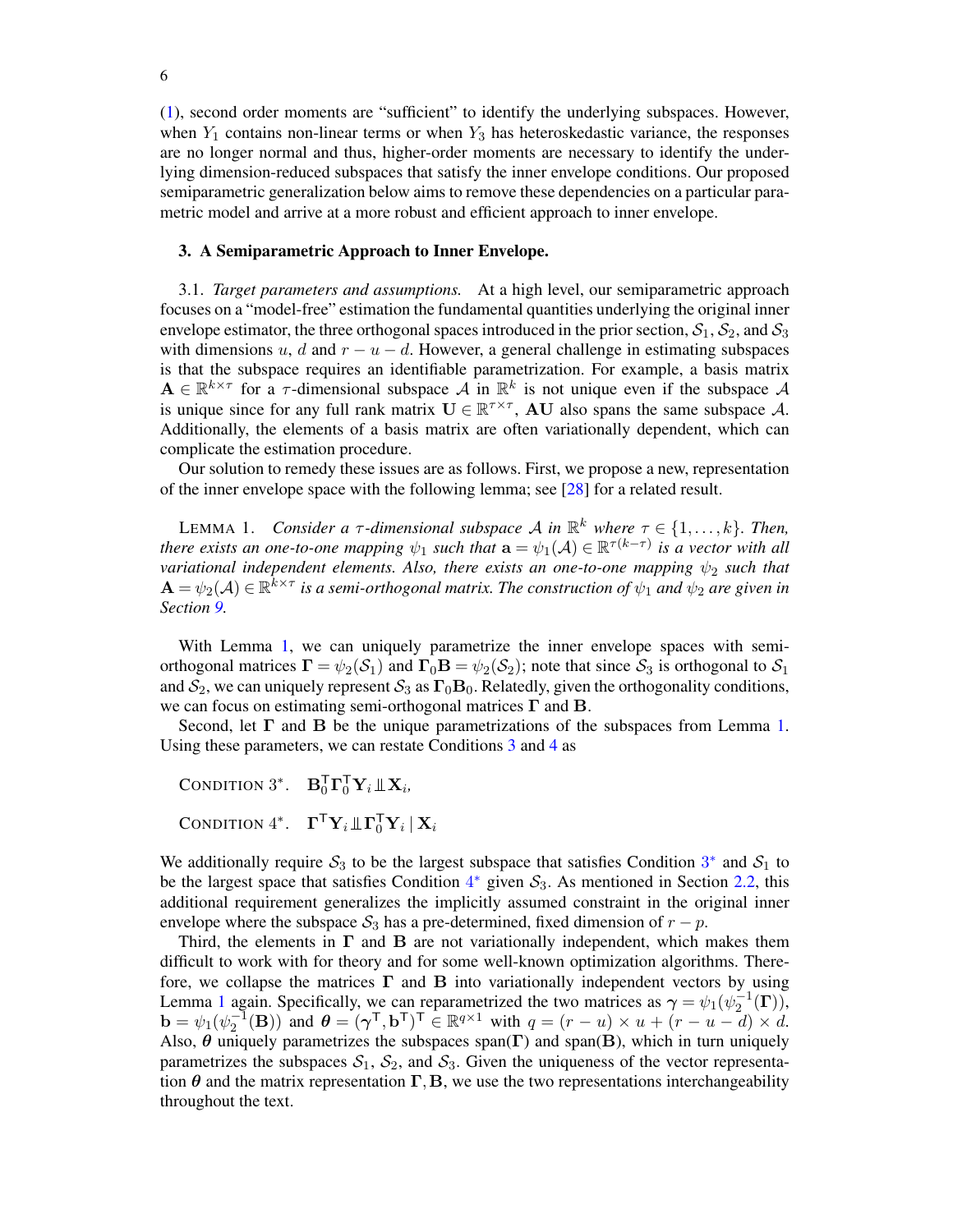3.2. *Generalized method of moments estimators.* In this section, we propose a simple estimator of the subspaces parametrized by  $\theta$  based on the generalized method of moments (GMM). To do this, consider the function  $f(Y_i, X_i; \theta)$  that satisfies the following condition:

<span id="page-6-0"></span>
$$
(3)
$$

$$
\mathbf{E}\{\mathbf{f}(\mathbf{Y}_i, \mathbf{X}_i; \boldsymbol{\theta})\} = \mathbf{0}, \text{ where}
$$
  

$$
\mathbf{f}(\mathbf{Y}_i, \mathbf{X}_i; \boldsymbol{\theta}) = \{\mathbf{g}(\mathbf{B}_0^\mathsf{T} \mathbf{\Gamma}_0^\mathsf{T} \mathbf{Y}_i) - \mathbf{E}\{\mathbf{g}(\mathbf{B}_0^\mathsf{T} \mathbf{\Gamma}_0^\mathsf{T} \mathbf{Y}_i)\}\}\{\mathbf{h}(\mathbf{\Gamma}^\mathsf{T} \mathbf{Y}_i, \mathbf{X}_i) - \mathbf{E}\{\mathbf{h}(\mathbf{\Gamma}^\mathsf{T} \mathbf{Y}_i, \mathbf{X}_i)\}\}.
$$

Here,  $\mathbf{g}: \mathbb{R}^{r-u-d}\to \mathbb{R}^{d_g\times 1}$  and  $\mathbf{h}: \mathbb{R}^{u+p}\to \mathbb{R}^{1\times d_h},$   $d_gd_h\geq q,$  are continuously differentiable functions where the covariance matrix  $Var\{f(Y_i, X_i; \theta)\}$  exists. There are many functions  $g$  and h that satisfy [\(3\)](#page-6-0). For example, if g, and h are identity functions, i.e.  $g(B_0^T \Gamma_0^T Y_i) =$  $\mathbf{B}_0^\mathsf{T} \mathbf{\Gamma}_0^\mathsf{T} \mathbf{Y}_i$  and  $\mathbf{h}(\mathbf{\Gamma}^\mathsf{T} \mathbf{Y}_i, \mathbf{X}_i) = \{(\mathbf{\Gamma}^\mathsf{T} \mathbf{Y}_i)^\mathsf{T}, \mathbf{X}_i^\mathsf{T}\},\$  then  $\mathrm{E}(\mathbf{f}) = \mathbf{0}$  because

$$
E[\{\mathbf{B}_0^{\mathsf{T}} \mathbf{\Gamma}_0^{\mathsf{T}} \mathbf{Y}_i - E(\mathbf{B}_0^{\mathsf{T}} \mathbf{\Gamma}_0^{\mathsf{T}} \mathbf{Y}_i)\} \{\mathbf{\Gamma}^{\mathsf{T}} \mathbf{Y}_i - E(\mathbf{\Gamma}^{\mathsf{T}} \mathbf{Y}_i)\}^{\mathsf{T}}]
$$
  
= Cov( $\mathbf{B}_0^{\mathsf{T}} \mathbf{\Gamma}_0^{\mathsf{T}} \mathbf{Y}_i$ ,  $\mathbf{\Gamma}^{\mathsf{T}} \mathbf{Y}_i$ ) = 0,  

$$
E[\{\mathbf{B}_0^{\mathsf{T}} \mathbf{\Gamma}_0^{\mathsf{T}} \mathbf{Y}_i - E(\mathbf{B}_0^{\mathsf{T}} \mathbf{\Gamma}_0^{\mathsf{T}} \mathbf{Y}_i)\} \{\mathbf{X}_i - E(\mathbf{X}_i)\}^{\mathsf{T}}]
$$
  
= Cov( $\mathbf{B}_0^{\mathsf{T}} \mathbf{\Gamma}_0^{\mathsf{T}} \mathbf{Y}_i$ ,  $\mathbf{X}_i$ ) = 0,

where the latter equalities use the fact that Conditions  $3^*$  $3^*$  and  $4^*$  $4^*$  imply  $\mathbf{B}_0^\mathsf{T} \mathbf{\Gamma}_0^\mathsf{T} \mathbf{Y}_i \mathbb{1}(\mathbf{\Gamma}^\mathsf{T} \mathbf{Y}_i, \mathbf{X}_i)$ .

Theorem [1](#page-6-1) shows that solving the empirical counterparts to [\(3\)](#page-6-0) will lead to  $\sqrt{n}$ -consistent and asymptotically normal estimators of  $\theta$ .

<span id="page-6-1"></span>THEOREM 1. Suppose  $f(Y_i, X_i; \theta)$  is a continuously differentiable function that satisfy *equation* [\(3\)](#page-6-0)*. Consider the following GMM estimator:*

$$
\hat{\boldsymbol{\theta}} = \argmin_{\boldsymbol{\theta}} \|\sum_{i=1}^N \mathbf{f}(\mathbf{Y}_i, \mathbf{X}_i; \boldsymbol{\theta})\|_2^2.
$$

*Under the regularity conditions (S1)–(S6) in Section A of the Supplements, we have*

$$
\sqrt{n}(\hat{\boldsymbol{\theta}}-\boldsymbol{\theta})\xrightarrow{d} \mathcal{N}\big\{\mathbf{0}, (\mathbf{C}_1^{\mathsf{T}}\mathbf{C}_1)^{-1}\mathbf{C}_1^{\mathsf{T}}\mathbf{D}_1\mathbf{C}_1(\mathbf{C}_1^{\mathsf{T}}\mathbf{C}_1)^{-1}\big\},
$$

 $where \ \mathbf{C}_1 = \mathrm{E} \{ \partial \mathrm{vec}(\mathbf{f}) / \partial \boldsymbol{\theta}^{\mathsf{T}} \} \ and \ \mathbf{D}_1 = \mathrm{Var} \{ \mathbf{f}(\mathbf{Y}_i, \mathbf{X}_i; \boldsymbol{\theta}) \}.$ 

The regularity conditions  $(S1)$ - $(S6)$  concern bounded moments, differentiability of f, and identifiability of the population GMM equation. These are standard conditions for GMM estimators to achieve consistency and asymptotic normality; see Chapter 2.2.3 in [\[30\]](#page-41-7) for a textbook exposition.

Compared to existing methods to estimate the inner envelope (or the envelope) [\[10,](#page-39-0) [7,](#page-38-1) [14,](#page-39-5) [13\]](#page-39-4), the GMM approach does not explicitly rely a parametric model between  $Y$  and  $X$  nor a parametric, distributional assumption on  $\varepsilon$  to achieve consistency and asymptotic normality. Also, solving the estimating equations in Theorem [1](#page-6-1) is far simpler than solving a non-convex problem, say in [\(2\)](#page-3-5), and can be done with existing statistical packages for GMMs [\[2\]](#page-37-2).

One limitation of Theorem [1](#page-6-1) is that it does not specify which functions  $g$  and  $h$  to use. That is, while all functions satisfying the conditions in Theorem [1](#page-6-1) will lead to an esitmator that is consistent and asymptotically normal, some functions may lead to smaller asymptotic variance than others. The next section explores this question formally by deriving the semiparametric efficient lower bound for  $\theta$  and showing an estimator that can achieve this lower bound.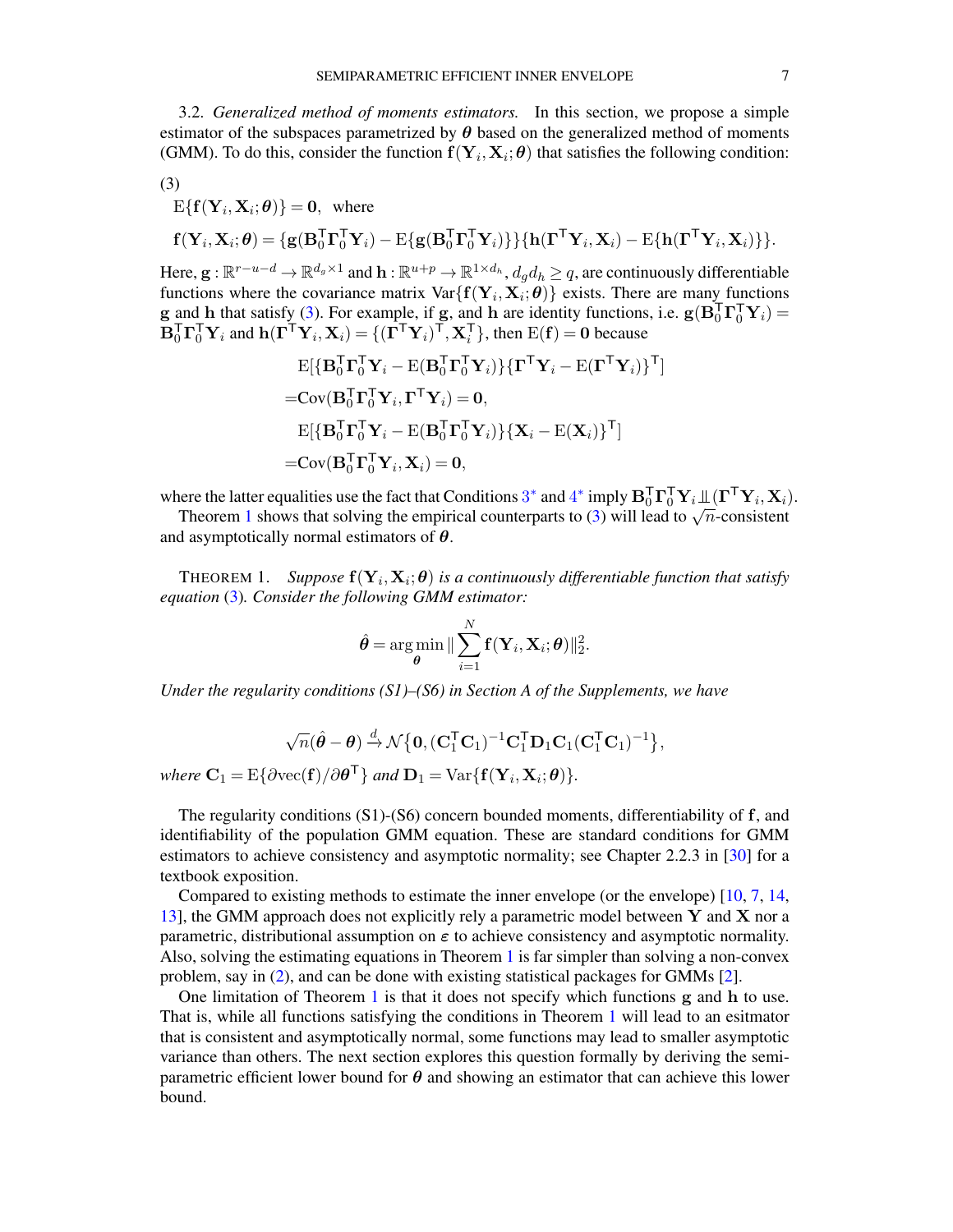<span id="page-7-0"></span>4. Semiparametric Efficiency. While the GMM estimator is simple and computationally tractable compared to existing methods, it may not lead to the most efficient estimator of  $\theta$  under Conditions  $3^*$  $3^*$  and  $4^*$  $4^*$ . In this section, we propose a semiparametric efficient estimator of  $\theta$  by directly deriving the semiparametric efficient score under Conditions  $3^*$  $3^*$  and [4](#page-5-4) ∗ .

4.1. *Efficient Score.* We start by characterizing the orthogonal nuisance tangent space; the derivations are detailed in the Supplements. Under Conditions [3](#page-5-3)<sup>\*</sup> and [4](#page-5-4)<sup>\*</sup>, the joint density of  $(Y, X)$  can be decomposed as

<span id="page-7-1"></span>(4) 
$$
\eta(\mathbf{Y}, \mathbf{X}; \boldsymbol{\theta}) = \eta_1(\boldsymbol{\Gamma}^\mathsf{T} \mathbf{Y} \mid \mathbf{X}; \boldsymbol{\theta}) \eta_2(\mathbf{B}^\mathsf{T} \boldsymbol{\Gamma}_0^\mathsf{T} \mathbf{Y} \mid \mathbf{B}_0^\mathsf{T} \boldsymbol{\Gamma}_0^\mathsf{T} \mathbf{Y}, \mathbf{X}; \boldsymbol{\theta}) \eta_3(\mathbf{B}_0^\mathsf{T} \boldsymbol{\Gamma}_0^\mathsf{T} \mathbf{Y}; \boldsymbol{\theta}) \eta_4(\mathbf{X}),
$$

where  $\eta_1$  is the conditional probability density function (pdf) of  $\mathbf{\Gamma}^\top \mathbf{Y}$  given **X**,  $\eta_2$  is the conditional pdf of  $B^T\Gamma_0^T\mathbf{Y}$  given  $(B_0^T\Gamma_0^T\mathbf{Y}, \mathbf{X})$ ,  $\eta_3$  and  $\eta_4$  are the pdfs of  $B_0^T\Gamma_0^T\mathbf{Y}$  and  $\mathbf{X}$ , respectively. For simplicity, we use  $\eta_{1,2,3}$  to denote the collection of density functions  $\eta_1$ ,  $\eta_2$ and  $\eta_3$ .

The orthogonal nuisance tangent space of  $\theta$  in [\(4\)](#page-7-1) is

$$
\Lambda^{\perp} = \{ \mathbf{f}(\mathbf{Y}, \mathbf{X}) \in \mathbb{R}^q : E(\mathbf{f} \mid \mathbf{\Gamma}^\mathsf{T} \mathbf{Y}, \mathbf{X}) \text{ is a function of } \mathbf{X}; E(\mathbf{f} \mid \mathbf{\Gamma}_0^\mathsf{T} \mathbf{Y}, \mathbf{X})
$$
  
is a function of  $\mathbf{B}_0^\mathsf{T} \mathbf{\Gamma}_0^\mathsf{T} \mathbf{Y}, \mathbf{X}; E(\mathbf{f} \mid \mathbf{B}_0^\mathsf{T} \mathbf{\Gamma}_0^\mathsf{T} \mathbf{Y}) = \mathbf{0}; E(\mathbf{f} \mid \mathbf{X}) = \mathbf{0} \}.$ 

We remark that the function  $f(Y_i, X_i; \theta)$  inside the GMM estimator and defined in [\(3\)](#page-6-0) satisfies  $\mathbf{Mf}(\mathbf{Y}_i, \mathbf{X}_i; \boldsymbol{\theta}) \in \Lambda^\perp$  for all  $\mathbf{M} \in \mathbb{R}^{q \times d_g d_h}$ .

Let  $\Delta_1(Y, \mathbf{X}) = Y - E(Y | X)$ , and  $\Delta_2(B_0^T \Gamma_0^T Y, X) = E(P_{\Gamma_0 B} Y | B_0^T \Gamma_0^T Y, X)$  $E(\mathbf{P}_{\Gamma_0} \mathbf{B} \mathbf{Y} \mid \mathbf{B}_0^T \mathbf{\Gamma}_0^T \mathbf{Y})$ . Given the orthogonal nuisance tangent space  $\Lambda^{\perp}$ , the efficient score of  $\theta$  has the form  $S_{\text{eff}} = (S_{\text{eff},\gamma}, S_{\text{eff},\mathbf{b}})$  with

$$
S_{\text{eff},\gamma} = \text{vec}^{\mathsf{T}} \left\{ \mathbf{Q}_{\Gamma} \mathbf{\Delta}_{1} \frac{\partial \log \eta_{1}}{\partial (\Gamma^{\mathsf{T}} \mathbf{Y})^{\mathsf{T}}} \right\} \frac{\partial \text{vec}(\Gamma)}{\partial \gamma^{\mathsf{T}}} + \text{vec}^{\mathsf{T}} \left\{ (\mathbf{P}_{\Gamma} \mathbf{Y} + \mathbf{\Delta}_{2}) \frac{\partial \log \eta_{3}}{\partial (\mathbf{B}_{0}^{\mathsf{T}} \mathbf{\Gamma}_{0}^{\mathsf{T}} \mathbf{Y})^{\mathsf{T}}} \mathbf{B}_{0}^{\mathsf{T}} \right\} \frac{\partial \text{vec}(\Gamma_{0})}{\partial \gamma^{\mathsf{T}}} + \text{vec}^{\mathsf{T}} \left[ \mathbf{P}_{\Gamma} \mathbf{\Delta}_{1} \left\{ \frac{\partial \log \eta_{2}}{\partial (\mathbf{B}^{\mathsf{T}} \mathbf{\Gamma}_{0}^{\mathsf{T}} \mathbf{Y})^{\mathsf{T}}} \mathbf{B}^{\mathsf{T}} + \frac{\partial \log \eta_{2}}{\partial (\mathbf{B}_{0}^{\mathsf{T}} \mathbf{\Gamma}_{0}^{\mathsf{T}} \mathbf{Y})^{\mathsf{T}}} \mathbf{B}_{0}^{\mathsf{T}} \right\} \right] \frac{\partial \text{vec}(\Gamma_{0})}{\partial \gamma^{\mathsf{T}}},
$$
  

$$
S_{\text{eff},\mathbf{b}} = \text{vec}^{\mathsf{T}} \left\{ \mathbf{\Gamma}_{0}^{\mathsf{T}} \mathbf{\Delta}_{2} \frac{\partial \log \eta_{3}}{\partial (\mathbf{B}_{0}^{\mathsf{T}} \mathbf{\Gamma}_{0}^{\mathsf{T}} \mathbf{Y})^{\mathsf{T}}} \right\} \frac{\partial \text{vec}(\mathbf{B}_{0})}{\partial \mathbf{b}^{\mathsf{T}}}.
$$

Interestingly, the efficient score of  $S_{\text{eff},b}$  only relies on the density of  $\eta_3$ . This implies that once  $\gamma$  is known, we only need the marginal density  $\eta_3$  to estimate b and the additional information contained in  $\eta_2$  does not improve the efficiency of **B**. In contrast, the efficient score of  $\gamma$  involves all three densities  $\eta_{1,2,3}$ .

If all the nuisance functions, specifically the partial derivatives of the log likelihoods, i.e.  $\partial \log \eta_1 / \partial (\mathbf{\Gamma}^\mathsf{T} \mathbf{Y})^\mathsf{T}, \ \partial \log \eta_2 / \partial (\mathbf{B}^\mathsf{T} \mathbf{\Gamma}_0^\mathsf{T} \mathbf{Y})^\mathsf{T}, \ \partial \log \eta_2 / \partial (\mathbf{B}_0^\mathsf{T} \mathbf{\Gamma}_0^\mathsf{T} \mathbf{Y})^\mathsf{T}, \ \partial \log \eta_3 / \partial (\mathbf{B}_0^\mathsf{T} \mathbf{\Gamma}_0^\mathsf{T} \mathbf{Y})^\mathsf{T},$ and  $\Delta_1, \Delta_2$  are known, we can obtain an efficient estimator of  $\theta$  by solving the score equation  $E\{S_{\text{eff}}(\mathbf{Y}, \mathbf{X}; \theta)\} = \mathbf{0}$  for  $\theta$ . However, in practice, they are unknown and must be estimated. The next two subsections discuss different approaches of estimating these nuisance functions, specifically the aforementioned partial derivatives, which will lead to either a globally or locally efficient estimator of  $\theta$ .

<span id="page-7-2"></span>4.2. *Globally efficient estimator.* The globally efficient estimator uses kernel-based, nonparametric estimators of  $\eta_{1,2,3}$ ,  $\Delta_1$ , and  $\Delta_2$  as plug-ins estimators and solves for  $\theta$ . Specifically, let  $K_h$  be a kernel function that satisfies Assumption [A5,](#page-8-0) say a uniform kernel or an Epanechnikov kernel. The density  $\eta_1$  is estimated by a kernel density estimator of the form

$$
\hat{\eta}_1(\boldsymbol{\Gamma}^\mathsf{T}\mathbf{y},\mathbf{x}) = \frac{\sum_{i=1}^n K_h(\boldsymbol{\Gamma}^\mathsf{T}\mathbf{Y}_i - \boldsymbol{\Gamma}^\mathsf{T}\mathbf{y})K_h(\mathbf{X}_i - \mathbf{x})}{\sum_{i=1}^n K_h(\mathbf{X}_i - \mathbf{x})}.
$$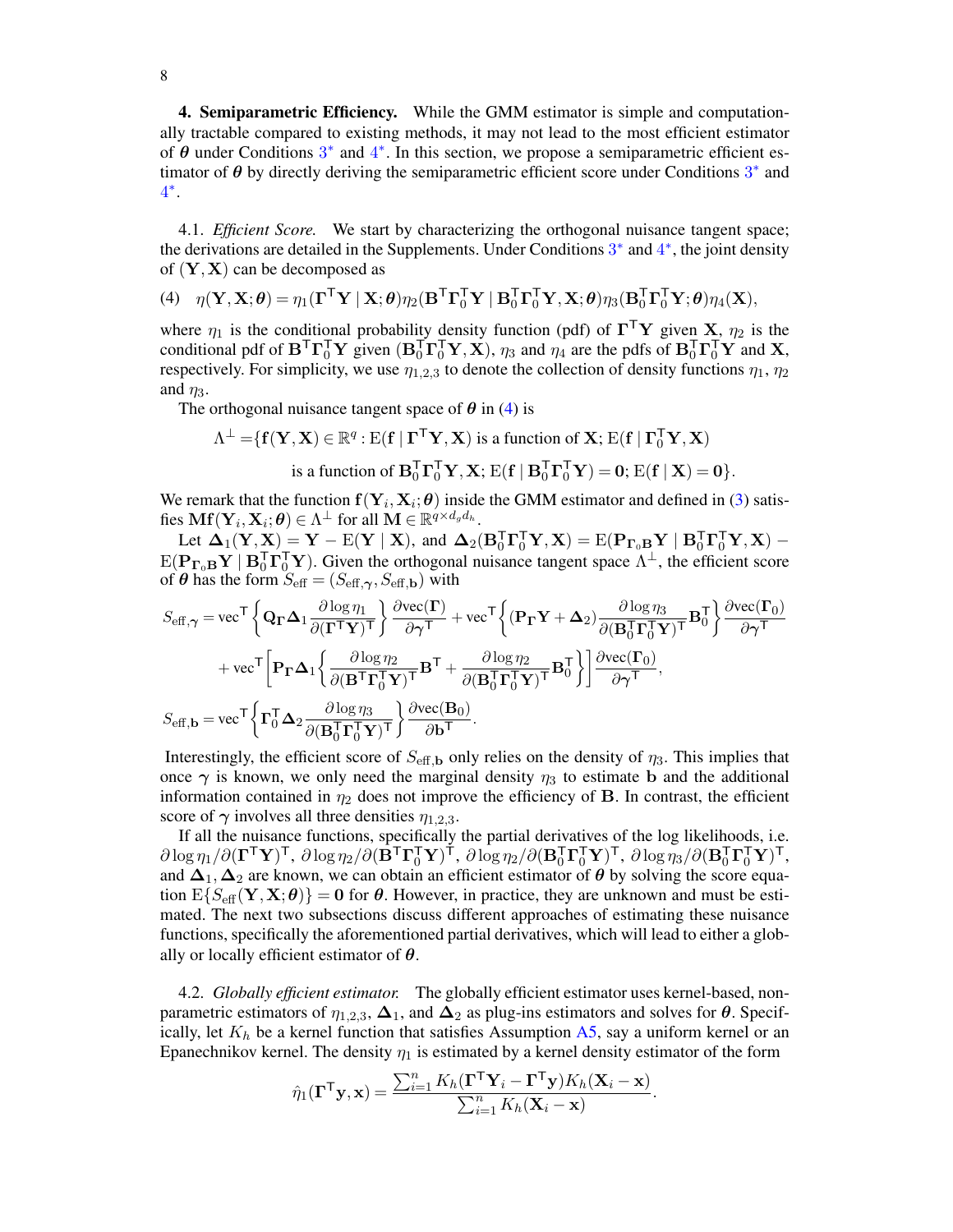Based on the estimator  $\hat{\eta}_1(\Gamma^{\mathsf{T}} \mathbf{y}, \mathbf{x}), \partial \log \hat{\eta}_1/\partial (\Gamma^{\mathsf{T}} \mathbf{Y})^{\mathsf{T}}$  can be calculated in closed form, i.e.

(5) 
$$
\frac{\partial \log \hat{\eta}_1}{\partial (\mathbf{\Gamma}^\mathsf{T} \mathbf{y})^\mathsf{T}} = \frac{\hat{\eta}_1'(\mathbf{\Gamma}^\mathsf{T} \mathbf{y}, \mathbf{x})}{\hat{\eta}_1(\mathbf{\Gamma}^\mathsf{T} \mathbf{y}, \mathbf{x})} = \frac{\sum_{i=1}^n K_h'(\mathbf{\Gamma}^\mathsf{T} \mathbf{Y}_i - \mathbf{\Gamma}^\mathsf{T} \mathbf{y}) K_h(\mathbf{X}_i - \mathbf{x})}{\sum_{i=1}^n K_h(\mathbf{\Gamma}^\mathsf{T} \mathbf{Y}_i - \mathbf{\Gamma}^\mathsf{T} \mathbf{y}) K_h(\mathbf{X}_i - \mathbf{x})},
$$

where  $K'_h$  is the first order derivative of  $K_h$ . Estimation of the other two densities  $\eta_2$  and  $\eta_3$ and their partial derivates are similar to  $\eta_1$  and stated in Section B.1 of the Supplements.

Similarly, to estimate  $\Delta_1$ , we use nonparametric kernel regressions of the form

<span id="page-8-5"></span>(6) 
$$
\hat{\mathbf{\Delta}}_1(\mathbf{y}, \mathbf{x}) = \mathbf{y} - \frac{\sum_{i=1}^N \mathbf{Y}_i K_h(\mathbf{X}_i - \mathbf{x})}{\sum_{i=1}^N K_h(\mathbf{X}_i - \mathbf{x})}.
$$

The estimation of  $\Delta_2$  is similar and given in Section B.1 of the Supplements. For additional details on kernel-based nonparametric estimators, see [\[20\]](#page-39-7).

Let  $\hat{S}_{\text{eff}}(\mathbf{Y}_i, \mathbf{X}_i, \hat{\eta}_{1,2,3}, \hat{\Delta}_1, \hat{\Delta}_2; \theta)$  denote the sample version of the efficient score where we replace the unknown nuisance functions with their nonparametrically estimated counterparts. The globally efficient estimator is  $\theta$  that solves the following estimating equation:

<span id="page-8-3"></span>(7) 
$$
\frac{1}{n}\sum_{i=1}^n \hat{S}_{\text{eff}}(\mathbf{Y}_i,\mathbf{X}_i,\hat{\eta}_{1,2,3},\hat{\boldsymbol{\Delta}}_1,\hat{\boldsymbol{\Delta}}_2;\hat{\boldsymbol{\theta}})=\mathbf{0}.
$$

Theorem [2](#page-8-1) shows that under Assumptions  $A1-A5$  $A1-A5$ , the estimator  $\hat{\theta}$  obtained from equation Theorem 2 shows that under Ass<br>[\(7\)](#page-8-3) is  $\sqrt{n}$ -consistent and efficient.

<span id="page-8-2"></span>ASSUMPTION A1. *(The true conditional densities*  $\eta_{1,2,3}$ ) The true conditional densities  $\eta_{1,2,3}$  are bounded away from 0 and  $\infty$ . The third order derivatives of  $\log \eta_{1,2,3}$  around  $\theta$ *are locally Lipschitz-continuous. Also, there exists a compact set* Θ *which contains the true parameter value* θ*.*

<span id="page-8-4"></span>ASSUMPTION A2. *(Identifiability of*  $S_{\text{eff}}$ *) The solution to the estimating equation*  $E\{S_{\text{eff}}(\mathbf{Y}, \mathbf{X}, \eta_{1,2,3}, \mathbf{\Delta}_1, \mathbf{\Delta}_2; \boldsymbol{\theta})\} = \mathbf{0}$  is unique.

<span id="page-8-7"></span>ASSUMPTION A3. *(Estimation of*  $\hat{\eta}_{1,2,3}$ *) The estimators*  $\hat{\eta}_{1,2,3}$  *are obtained through a kernel density estimator with a common bandwidth h. The bandwidth satisfies*  $nh^8 \rightarrow 0$  *and*  $nh^{2(1+s)} \to \infty$  *as*  $n \to \infty$ *, where*  $s = \max(r + p - u, p + u)$ *.* 

<span id="page-8-6"></span>ASSUMPTION A4. *(Smoothness of*  $\Delta_1$  *and*  $\Delta_2$ ) The second order derivatives of E(Y | **X**) and  $E(B^T\Gamma_0^T\mathbf{Y} | B_0^T\Gamma_0^T\mathbf{Y}, \mathbf{X})$  with respect to **X** and  $(B_0^T\Gamma_0^T\mathbf{Y}, \mathbf{X})$  are continuous for *all*  $\theta \in \Theta$ *.* 

<span id="page-8-0"></span>ASSUMPTION A5. *(Kernel function) Consider a univariate kernel*  $K_h(x)$ ,  $0 \neq \int x^2 K_h(x)$  < ∞*, which is bounded, symmetric, has a compact support on* [−h, h] *and has a bounded second derivative. The multivariate kernel*  $K_h(\mathbf{x})$  *for a d-dimensional* x *has the form*  $K_h(\mathbf{x}) = \prod_{j=1}^d K_h(x_j)$  for  $\mathbf{x} = (x_1, \dots, x_d)^\mathsf{T}$ .

<span id="page-8-1"></span>THEOREM 2. *Under Assumptions [A1](#page-8-2)[–A5](#page-8-0) and Conditions*  $3^*$  $3^*$ – $4^*$  $4^*$ , the estimator  $\hat{\theta}$  ob*tained from solving* [\(7\)](#page-8-3) *achieves the semiparametric efficiency bound*  $V_{\theta} = E(S_{\text{eff}}S_{\text{eff}}^{\text{T}})^{-1}$ , *i.e.* as  $n \to \infty$ ,  $\hat{\theta}$  *satisfies* 

$$
\sqrt{n}(\hat{\boldsymbol{\theta}} - \boldsymbol{\theta}) \stackrel{d}{\rightarrow} \mathcal{N}(\mathbf{0}, \mathcal{V}_{\boldsymbol{\theta}}).
$$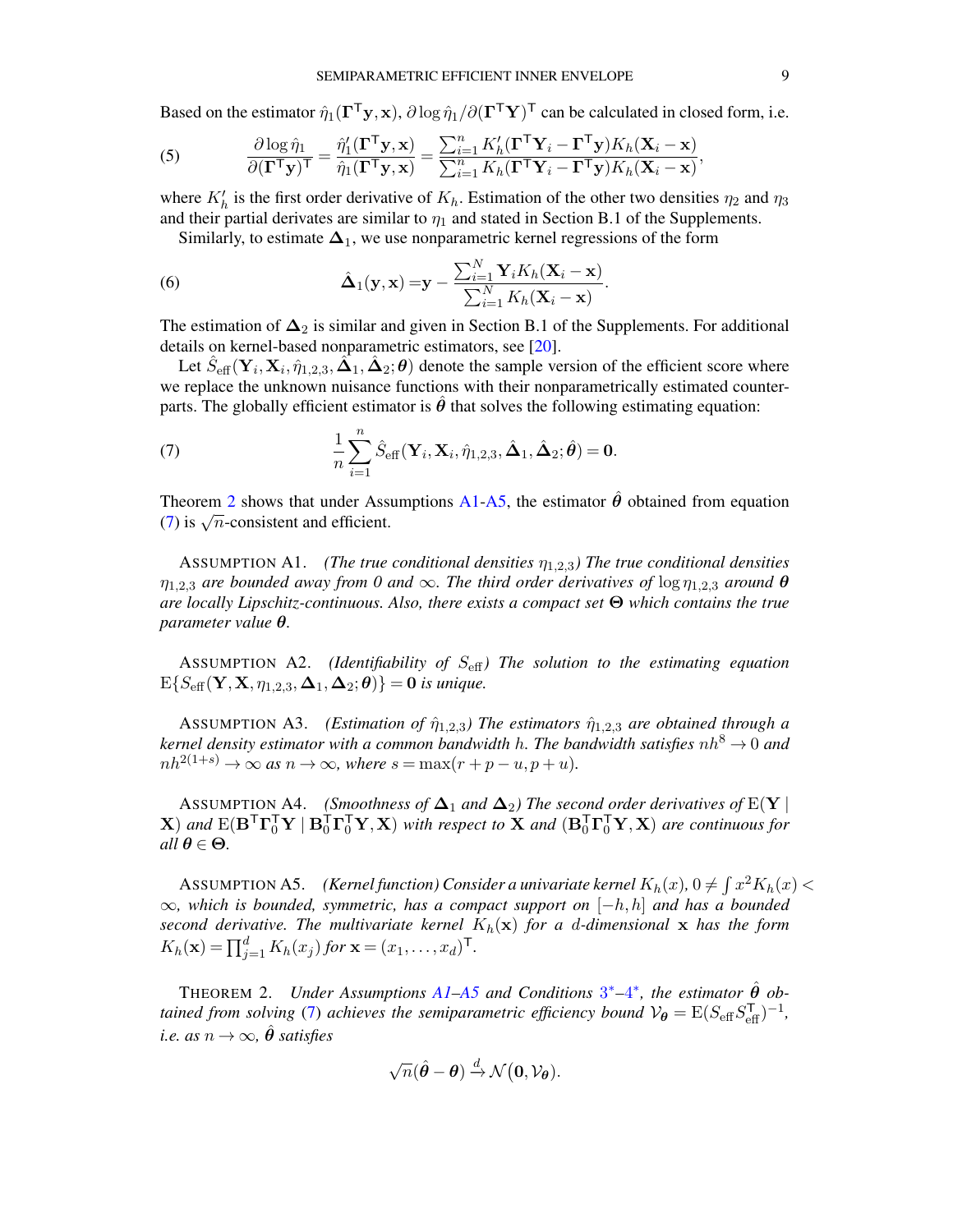Assumptions [A1–](#page-8-2)[A5](#page-8-0) are used to achieve consistency of kernel-based nonparametric estimators at sufficiently fast rates. These assumptions are not new and have been used in past works; see Chapter 1 in [\[25\]](#page-40-5) for one textbook example. Also, under the original inner envelope framework where the linear model in  $(1)$  is the true model, Assumptions [A1,](#page-8-2) [A2,](#page-8-4) and [A5](#page-8-0) concerning the data generating model would hold [\[36\]](#page-41-0).

4.3. *Local efficiency and a robust score*  $S_{\text{eff}}^*$ . In some settings, investigators may have working models of the densities  $\eta_{1,2,3}$ , denoted as  $\eta_{1,2,3}^*$ . For example, suppose the investigator imposes the working models for  $\eta_{1,2,3}^*$  based on the multivariate normal model in [\(1\)](#page-0-2). Then, under [\(1\)](#page-0-2), the densities of  $\eta_{1,2,3}^*$  follow multivariate normal distributions

$$
\begin{aligned}\n\eta_1^*(\mathbf{\Gamma}^\mathsf{T}\mathbf{Y}_i, \mathbf{X}_i) &\sim \mathcal{N}(\mathbf{\Gamma}^\mathsf{T}\mathbf{Y}_i - \boldsymbol{\zeta}_1^\mathsf{T}\mathbf{X}_i, \boldsymbol{\Omega}), \\
\eta_2^*(\mathbf{\Gamma}_0^\mathsf{T}\mathbf{Y}_i, \mathbf{X}_i) &\sim \mathcal{N}(\mathbf{B}^\mathsf{T}\mathbf{\Gamma}_0^\mathsf{T}\mathbf{Y}_i - \boldsymbol{\zeta}_2^\mathsf{T}\mathbf{X}_i - \boldsymbol{\mu}_2^\mathsf{T}\mathbf{B}_0^\mathsf{T}\mathbf{\Gamma}_0^\mathsf{T}\mathbf{Y}_i, \boldsymbol{\Sigma}_2), \\
\eta_3^*(\mathbf{B}_0^\mathsf{T}\mathbf{\Gamma}_0^\mathsf{T}\mathbf{Y}_i) &\sim \mathcal{N}(\mathbf{B}_0^\mathsf{T}\mathbf{\Gamma}_0^\mathsf{T}\mathbf{Y}_i, \mathbf{B}_0^\mathsf{T}\boldsymbol{\Omega}_0\mathbf{B}_0),\n\end{aligned}
$$

where  $\mu_2 = (\mathbf{B}_0^{\mathsf{T}} \boldsymbol{\Omega}_0 \mathbf{B}_0)^{-1} \mathbf{B}_0^{\mathsf{T}} \boldsymbol{\Omega}_0 \mathbf{B}$  and  $\boldsymbol{\Sigma}_2 = \mathbf{B}^{\mathsf{T}} \boldsymbol{\Omega}_0^{\frac{1}{2}} \mathbf{P}_{\boldsymbol{\Omega}_0^{1/2} \mathbf{B}} \boldsymbol{\Omega}_0^{\frac{1}{2}} \mathbf{B}$ ; see [\[36\]](#page-41-0) for details. Note that the terms  $\zeta_1 \in \mathbb{R}^{u \times p}$  and  $\zeta_2 \in \mathbb{R}^{(p-u)\times p}$  are the coordinates of  $\beta$  under the basis matrices  $\Gamma$  and  $\Gamma_0$ B, respectively, and the terms  $\Omega$  and  $\Omega_0$  are the covariance matrices of  $\Gamma^{\top}$ Y<sub>i</sub> and  $\Gamma_0^T Y_i$  respectively. Also, based on the form of  $\eta_{1,2,3}^*$ , their partial derivatives in  $S_{\text{eff}}$  can be written in closed-form as

$$
\label{eq:1D1V:2} \begin{aligned} &\frac{\partial \log \eta_1^*}{\partial (\Gamma^\mathsf{T} \mathbf{Y}_i)^\mathsf{T}} = - (\Gamma^\mathsf{T} \mathbf{Y}_i - \zeta_1^\mathsf{T} \mathbf{X}_i)^\mathsf{T} \Omega^{-1},\\ &\frac{\partial \log \eta_2^*}{\partial (\mathbf{B}^\mathsf{T} \Gamma_0^\mathsf{T} \mathbf{Y}_i)^\mathsf{T}} = - (\mathbf{B}^\mathsf{T} \Gamma_0^\mathsf{T} \mathbf{Y}_i - \zeta_2^\mathsf{T} \mathbf{X}_i - \pmb{\mu}_2^\mathsf{T} \mathbf{B}_0^\mathsf{T} \Gamma_0^\mathsf{T} \mathbf{Y}_i)^\mathsf{T} \Sigma_2^{-1},\\ &\frac{\partial \log \eta_2^*}{\partial (\mathbf{B}_0^\mathsf{T} \Gamma_0^\mathsf{T} \mathbf{Y}_i)^\mathsf{T}} = (\mathbf{B}^\mathsf{T} \Gamma_0^\mathsf{T} \mathbf{Y}_i - \zeta_2^\mathsf{T} \mathbf{X}_i - \pmb{\mu}_2^\mathsf{T} \mathbf{B}_0^\mathsf{T} \Gamma_0^\mathsf{T} \mathbf{Y}_i)^\mathsf{T} \Sigma_2^{-1} \pmb{\mu}_2^\mathsf{T},\\ &\frac{\partial \log \eta_3^*}{\partial (\mathbf{B}_0^\mathsf{T} \Gamma_0^\mathsf{T} \mathbf{Y}_i)^\mathsf{T}} = - (\mathbf{B}_0^\mathsf{T} \Gamma_0^\mathsf{T} \mathbf{Y}_i)^\mathsf{T} (\mathbf{B}_0^\mathsf{T} \Omega_0 \mathbf{B}_0)^{-1}. \end{aligned}
$$

Then, under the multivariate normal working model, we only have to estimate finitedimensional nuisance parameters  $\zeta_1$ ,  $\zeta_2$ ,  $\Omega$ , and  $\Omega_0$  to characterize the densities  $\eta_{1,2,3}$  and dimensional nuisance parameters  $\zeta_1$ ,  $\zeta_2$ ,  $\zeta_3$ , and  $\zeta_0$  to characterize the densities  $\eta_{1,2,3}$  and these nuisance parameters can be estimated at  $\sqrt{n}$ - rates. Also, if the working models for  $\eta_{1,2,3}^*$  are correct,  $S_{\text{eff}}(\mathbf{Y}, \mathbf{X}, \eta_{1,2,3}^*, \mathbf{\Delta}_1, \mathbf{\Delta}_2; \boldsymbol{\theta}) \in \Lambda^{\perp}$  and the estimator based on solving for  $\theta$  in the estimating equation  $E\{S_{\text{eff}}(\mathbf{Y}, \mathbf{X}, \eta_{1,2,3}^*, \mathbf{\Delta}_1, \mathbf{\Delta}_2; \theta)\} = 0$  is semiparametrically efficient.

However, more often than not, the working models  $\eta_{1,2,3}^*$  are likely incorrect, which implies  $S_{\text{eff}}(\mathbf{Y}, \mathbf{X}, \eta_{1,2,3}^*, \mathbf{\Delta}_1, \mathbf{\Delta}_2; \theta) \notin \Lambda^{\perp}$  and the solution to the estimating equation  $E\{S_{\text{eff}}(\mathbf{Y}, \mathbf{X}, \eta_{1,2,3}^*, \mathbf{\Delta}_1, \mathbf{\Delta}_2; \boldsymbol{\theta})\} = \mathbf{0}$  will lead to an inconsistent estimator of  $\boldsymbol{\theta}$ . To overcome the sensitivity of the efficient score to potential mis-specifications of the working models, we propose an alternative, robust score in  $\Lambda^{\perp}$ , denoted as  $S_{\text{eff}}^* = (S_{\text{eff},\gamma}^{*\mathsf{T}}, S_{\text{eff},\mathsf{b}}^{*\mathsf{T}})$  and stated below: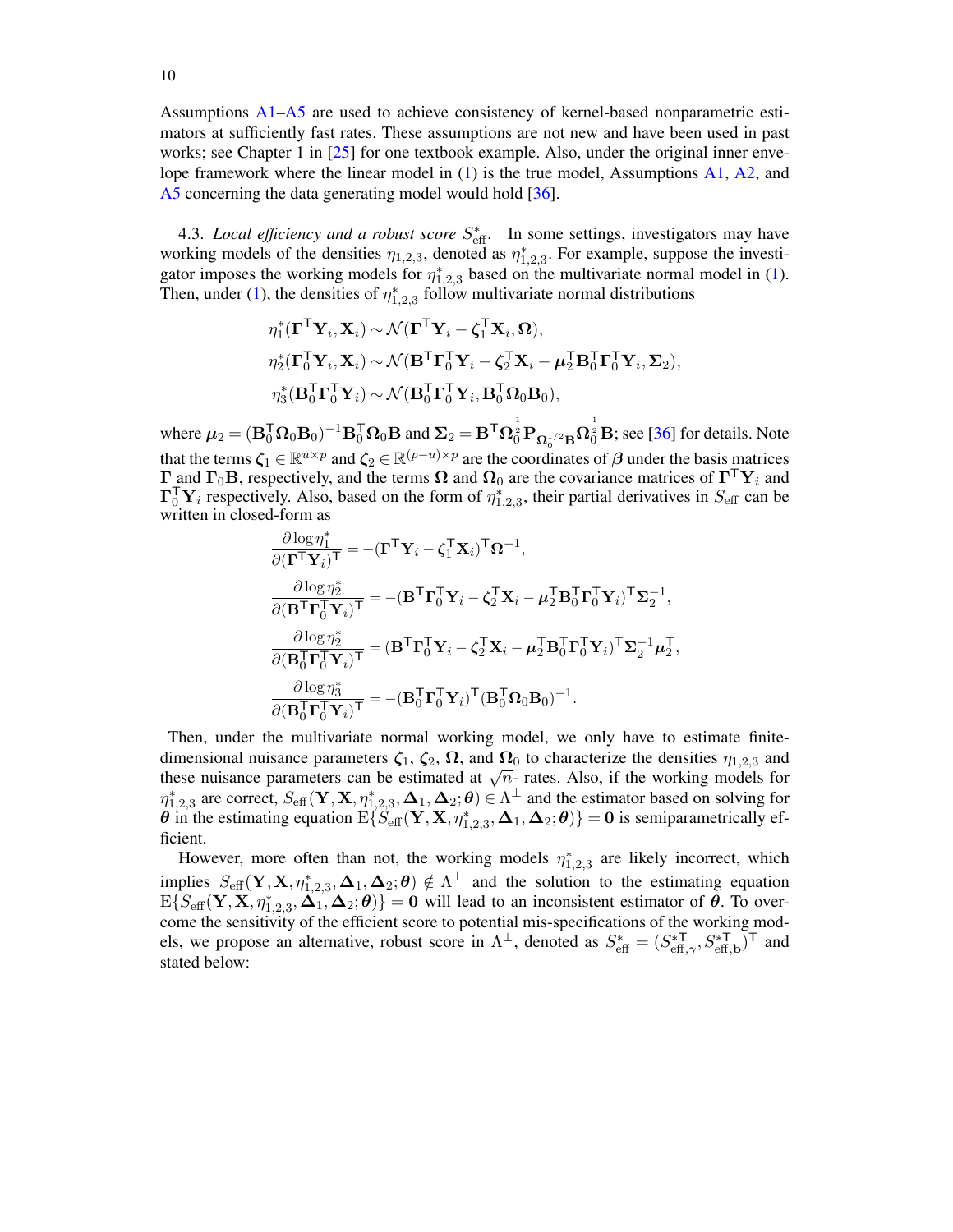$$
\begin{split} S_{\text{eff},\gamma}^{*} &= \text{vec}^{\mathsf{T}} \bigg[ \mathbf{Q}_{\Gamma} \boldsymbol{\Delta}_{1} \bigg\{ \frac{\partial \log \eta_{1}^{*}}{\partial (\Gamma^{\mathsf{T}} \mathbf{Y})^{\mathsf{T}}} - \mathrm{E} \bigg( \frac{\partial \log \eta_{1}^{*}}{\partial (\Gamma^{\mathsf{T}} \mathbf{Y})^{\mathsf{T}}} \bigg| \mathbf{X} \bigg) \bigg\} \bigg] \frac{\partial \text{vec}(\Gamma)}{\partial \gamma^{\mathsf{T}}} \\ &+ \text{vec}^{\mathsf{T}} \bigg[ (\mathbf{P}_{\Gamma} \mathbf{Y} + \boldsymbol{\Delta}_{2}) \bigg\{ \frac{\partial \log \eta_{3}^{*}}{\partial (\mathbf{B}_{0}^{\mathsf{T}} \mathbf{\Gamma}_{0}^{\mathsf{T}} \mathbf{Y})^{\mathsf{T}}} - \mathrm{E} \bigg( \frac{\partial \log \eta_{3}^{*}}{\partial (\mathbf{B}_{0}^{\mathsf{T}} \mathbf{\Gamma}_{0}^{\mathsf{T}} \mathbf{Y})^{\mathsf{T}}} \bigg) \bigg\} \mathbf{B}_{0}^{\mathsf{T}} \bigg] \frac{\partial \text{vec}(\Gamma_{0})}{\partial \gamma^{\mathsf{T}}} \\ &+ \text{vec}^{\mathsf{T}} \bigg[ \mathbf{P}_{\Gamma} \boldsymbol{\Delta}_{1} \bigg\{ \frac{\partial \log \eta_{2}^{*}}{\partial (\mathbf{B}^{\mathsf{T}} \mathbf{\Gamma}_{0}^{\mathsf{T}} \mathbf{Y})^{\mathsf{T}}} - \mathrm{E} \bigg( \frac{\partial \log \eta_{2}^{*}}{\partial (\mathbf{B}^{\mathsf{T}} \mathbf{\Gamma}_{0}^{\mathsf{T}} \mathbf{Y})^{\mathsf{T}}} \bigg| \mathbf{B}_{0}^{\mathsf{T}} \mathbf{\Gamma}_{0}^{\mathsf{T}} \mathbf{Y}, \mathbf{X} \bigg) \bigg\} \mathbf{B}^{\mathsf{T}} \bigg] \frac{\partial \text{vec}(\Gamma_{0})}{\partial \gamma^{\mathsf{T}}}, \\ &+ \text{vec}^{\mathsf{T}} \bigg[ \mathbf{P}_{\Gamma} \boldsymbol{\Delta}_{1} \bigg\{ \frac{\partial \log \eta_{2}^{*}}{\partial (\mathbf{B}_{0}^{\mathsf{T}} \mathbf{\Gamma}_{0}^{\mathsf{T}} \mathbf{Y})^{\mathsf{T}}} - \mathrm{E} \
$$

An appealing feature of the new score  $S^*_{\text{eff}}(Y,X,\eta^*_{1,2,3},\Delta_1,\Delta_2;\theta)$  is that when the working models of  $\eta_{1,2,3}^*$  are correctly specified, we have  $S_{\text{eff}}^* = S_{\text{eff}}$  and the resulting estimator of  $\theta$ based on solving  $E\{S_{\text{eff}}^*(\mathbf{Y}, \mathbf{X}, \eta_{1,2,3}^*, \mathbf{\Delta}_1, \mathbf{\Delta}_2; \boldsymbol{\theta})\} = \mathbf{0}$  is semiparametrically efficient. But, if any of the working models are misspecified,  $S_{\text{eff}}^*$  is still an element in  $\Lambda^{\perp}$  and thus, the estimator will still be consistent and asymptotically normal. In other words,  $S_{\text{eff}}^*$  will always guarantee a consistent estimator of  $\theta$  irrespective of the choice of the working models and the estimator will be efficient if the working models are correct.

The new, robust score  $S_{\text{eff}}^*$  contains new nuisance parameters in the form of conditional expectations of the partial log of  $\eta_{1,2,3}^*$ . Depending on the choice of the working models, these conditional expectations may or may not have to be estimated. For example, under the aforementioned working models based on the multivariate normal distribution,  $S_{\text{eff}}^*$  simplifies to

$$
S_{\text{eff},\gamma}^{*} = -\text{ vec}^{\mathsf{T}}(\mathbf{Q}_{\mathbf{\Gamma}}\mathbf{\Delta}_{1}\mathbf{\Delta}_{1}^{\mathsf{T}}\mathbf{\Gamma}\mathbf{\Omega}^{-1})\frac{\partial \text{vec}(\mathbf{\Gamma})}{\partial \gamma^{\mathsf{T}}}-\text{vec}^{\mathsf{T}}\big\{\mathbf{P}_{\mathbf{\Gamma}}\mathbf{\Delta}_{1}\mathbf{\Delta}_{1}^{\mathsf{T}}\mathbf{\Gamma}_{0}\mathbf{B}\mathbf{\Sigma}_{2}^{-1}(\mathbf{B}^{\mathsf{T}}-\boldsymbol{\mu}_{2}^{\mathsf{T}}\mathbf{B}_{0}^{\mathsf{T}})\n+ (\mathbf{P}_{\mathbf{\Gamma}}\mathbf{\Delta}_{1} + \mathbf{\Delta}_{2})\mathbf{Y}\mathbf{\Gamma}_{0}\mathbf{B}_{0}(\mathbf{B}_{0}^{\mathsf{T}}\mathbf{\Omega}\mathbf{B}_{0})^{-1}\mathbf{B}_{0}^{\mathsf{T}}\big\}\frac{\partial \text{vec}(\mathbf{\Gamma}_{0})}{\partial \gamma^{\mathsf{T}}},
$$
  

$$
S_{\text{eff},b}^{*} = -\text{ vec}^{\mathsf{T}}\{\mathbf{\Gamma}_{0}^{\mathsf{T}}\mathbf{\Delta}_{2}\mathbf{Y}\mathbf{\Gamma}_{0}\mathbf{B}_{0}(\mathbf{B}_{0}^{\mathsf{T}}\mathbf{\Omega}\mathbf{B}_{0})^{-1}\}\frac{\partial \text{vec}(\mathbf{B}_{0})}{\partial \mathbf{b}^{\mathsf{T}}}.
$$

Notice that the conditional expectations of the partial logs of  $\eta_{1,2,3}^*$  are not present and the only unknown quantities in  $S_{\text{eff}}^*$  are  $\Delta_1$  and  $\Delta_2$ , which can be estimated using the same nonparametric regression estimators from the globally efficient estimator in Section [4.2.](#page-7-2)

However, if the working models are more complex, investigators may have to estimate these conditional expectations. Here, we propose to estimate them in the same manner as estimating  $\Delta_1$  adn  $\Delta_2$  with a kernel regression estimator. For example, for  $E\{\partial \log \eta_1^* / \partial (\mathbf{\Gamma}^\mathsf{T} \mathbf{Y})^\mathsf{T} \mid \mathbf{X} = \mathbf{x}\}\,$ , we propose the following nonparametric estimator

$$
\hat{\mathrm{E}}\left(\frac{\partial \log \eta_1^*}{\partial (\mathbf{\Gamma}^\mathsf{T} \mathbf{Y}_i)^\mathsf{T}} \middle| \mathbf{x}\right) = \frac{\sum_{i=1}^N \partial \log \eta_1^*/\partial (\mathbf{\Gamma}^\mathsf{T} \mathbf{Y}_i)^\mathsf{T} K_h(\mathbf{X}_i - \mathbf{x})}{\sum_{i=1}^N K_h(\mathbf{X}_i - \mathbf{x})}.
$$

For additional details on the nonparametric estimators of  $E\{\partial \log \eta_2^*/\partial (\mathbf{B}^T\bm{\Gamma}_0^T\mathbf{Y})^T \mid \mathbf{B}_0^T\bm{\Gamma}_0^T\mathbf{y}, \mathbf{X}\},$  $E\{\partial \log \eta_2^*/\partial (\mathbf{B}_0^T \mathbf{\Gamma}_0^T \mathbf{Y})^T \mid \mathbf{B}_0^T \bar{\mathbf{\Gamma}}_0^T \mathbf{Y}, \mathbf{X}\},\$  see Section B.1 of the Supplements. Practically speaking, we recommend investigators start with the multivariate normal working model as it not only mirrors the original, parametric inner envelope estimator, but also it leads to a simpler  $S_{\text{eff}}^*$ .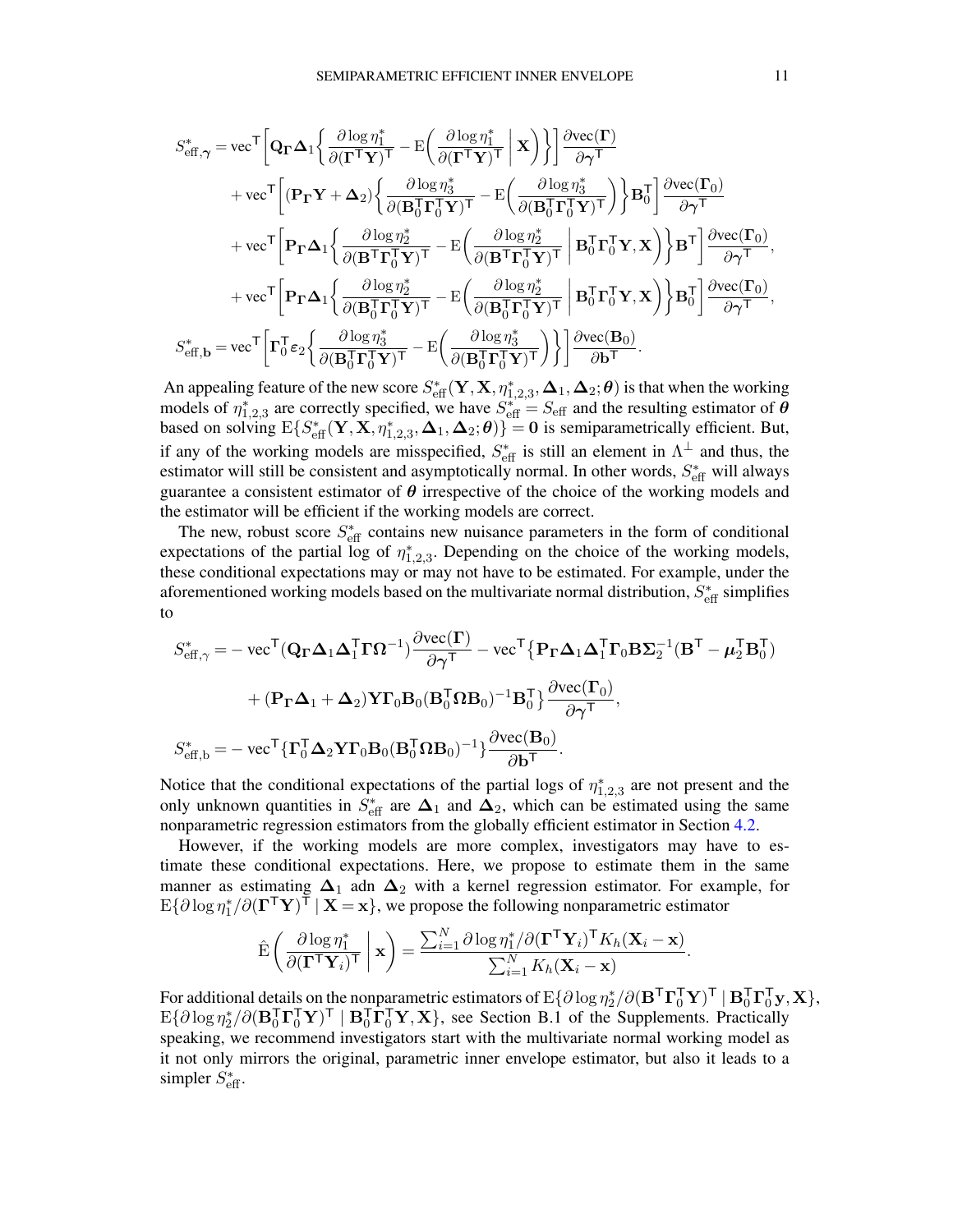Let  $\hat{S}_{\text{eff}}^*(\mathbf{Y}, \mathbf{X}, \hat{\eta}_{1,2,3}^*, \hat{\mathbf{\Delta}}_1, \hat{\mathbf{\Delta}}_2; \theta)$  denote the sample version of the score with the posited densities  $\eta_{1,2,3}^*$  and the estimated  $\Delta_1, \Delta_2$  from the globally efficient estimator in [\(6\)](#page-8-5). We define  $\hat{\theta}$  to be the solution to the following estimating equation:

<span id="page-11-4"></span>(8) 
$$
\frac{1}{n}\sum_{i=1}^{n}\hat{S}_{\text{eff}}^{*}(\mathbf{Y}_{i},\mathbf{X}_{i},\hat{\eta}_{1,2,3}^{*},\hat{\mathbf{\Delta}}_{1},\hat{\mathbf{\Delta}}_{2};\hat{\boldsymbol{\theta}})=\mathbf{0}.
$$

Theorem [3](#page-11-1) shows that under Assumptions  $B1-B4$  $B1-B4$ , the solution to [\(8\)](#page-11-4) will always be asymptotically normal and be locally efficient if all the working densities are correctly specified.

<span id="page-11-2"></span>**ASSUMPTION B1.** (Working models  $\eta_{1,2,3}^*$ ) The working models  $\eta_{1,2,3}^*$  are bounded away *from 0 and infinity. The Hessians of*  $\log \eta_1^*$ ,  $\log \eta_2^*$ ,  $\log \eta_3^*$  are positive definite and bounded *on a compact set*  $\Theta$  *that contains*  $\theta$ *. The third order derivatives of*  $\log \eta_{1,2,3}^*$  *around*  $\theta$  *are locally Lipschitz-continuous.*

ASSUMPTION B2. *(Identifiability of S*<sup>\*</sup><sub>eff</sub>) The solution to the estimating equation  $E\{S_{\text{eff}}^*(\mathbf{Y}, \mathbf{X}, \eta_{1,2,3}^*, \mathbf{\Delta}_1, \mathbf{\Delta}_2; \boldsymbol{\theta})\} = \mathbf{0}$  is unique.

<span id="page-11-5"></span>ASSUMPTION B3. *(Smoothness of conditional expectations) The second order deriva*tives of  $\mathrm{E}\!\left\{\partial \log\eta_1^*/\!\partial(\!\prod_\mathbf{r}^\mathsf{T}\mathbf{Y})^\mathsf{T}\mid \mathbf{X}\right\}\!,\,\mathrm{E}\!\left\{\partial \log\eta_2^*/\partial(\mathbf{B}^\mathsf{T}\mathbf{\Gamma}_0^\mathsf{T}\mathbf{Y})^\mathsf{T}\mid\mathbf{B}_0^\mathsf{T}\mathbf{\Gamma}_0^\mathsf{T}\mathbf{Y},\mathbf{X}\right\}$  and  $\mathrm{E}\!\left\{\partial \log\eta_2^*\right\}$  $\sqrt{\partial (\mathbf{B}_0^T \mathbf{\Gamma}_0^T \mathbf{Y})^T} \mid \mathbf{B}_0^T \mathbf{\Gamma}_0^T \mathbf{Y}, \mathbf{X} \}$  are uniformly continuous for all  $\boldsymbol{\theta} \in \mathbf{\Theta}$ . If they are estimated *via kernel regressions in Section B.1 of the Supplements, the bandwidth h satisfies*  $nh^8 \rightarrow 0$ *and*  $nh^{2(p+r-u-d)} \rightarrow \infty$ *.* 

<span id="page-11-3"></span>ASSUMPTION B4. *(Data density) The data density for* (X,Y) *is bounded away from 0 and infinity and has twice continuously differentiable derivatives.*

<span id="page-11-1"></span>THEOREM 3. *Suppose Assumptions [B1](#page-11-2)[–B4,](#page-11-3) [A4–](#page-8-6)[A5](#page-8-0) and Conditions* [3](#page-5-3) <sup>∗</sup>*–*[4](#page-5-4) <sup>∗</sup> *hold. Then, the estimator in* [\(8\)](#page-11-4) *is consistent and asymptotically normal, i.e.*

$$
\sqrt{n}(\hat{\boldsymbol{\theta}} - \boldsymbol{\theta}) \stackrel{d}{\rightarrow} \mathcal{N}\{\mathbf{0}, \mathbf{C}_2^{-1}\mathbf{D}_2(\mathbf{C}_2^{-1})^{\mathsf{T}}\},\
$$

*where*

$$
\mathbf{C}_2 = \mathrm{E}\left\{\frac{\partial S_{\text{eff}}^*(\mathbf{Y}_i,\mathbf{X}_i,\eta_{1,2,3}^*,\mathbf{\Delta}_1,\mathbf{\Delta}_2;\boldsymbol{\theta})}{\partial \boldsymbol{\theta}}\right\},\hspace{0.5cm}\mathbf{D}_2 = \mathrm{E}\left\{S_{\text{eff}}^*(\mathbf{Y}_i,\mathbf{X}_i,\eta_{1,2,3}^*,\mathbf{\Delta}_1,\mathbf{\Delta}_2;\boldsymbol{\theta})^{\otimes 2}\right\}.
$$

Additionally, if the working models are correctly specified, i.e.  $\eta_1^* = \eta_1$ ,  $\eta_2^* = \eta_2$  and  $\eta_3^* = \eta_3$ , *the estimator is locally efficient.*

We make some remarks about the assumptions underlying Theorem [3.](#page-11-1) First, the afore-mentioned multivariate normal model automatically satisfy Assumptions [B1–](#page-11-2)[B3](#page-11-5) and there is no need to nonparametrically estimate the conditional expectations of the partial log likelihoods. Second, the consistency and asymptotic normality of the locally efficient estimator requires weaker regularity condition for the bandwidth rate than the globally efficient estimator. Specifically, the bandwidth rate  $nh^{2(1+s)} \to \infty$  from Assumption [A3](#page-8-7) implies  $nh^{2(p+r-u-d)} \rightarrow \infty$  in Assumption [B3.](#page-11-5)

#### <span id="page-11-0"></span>5. Computational and Other Considerations.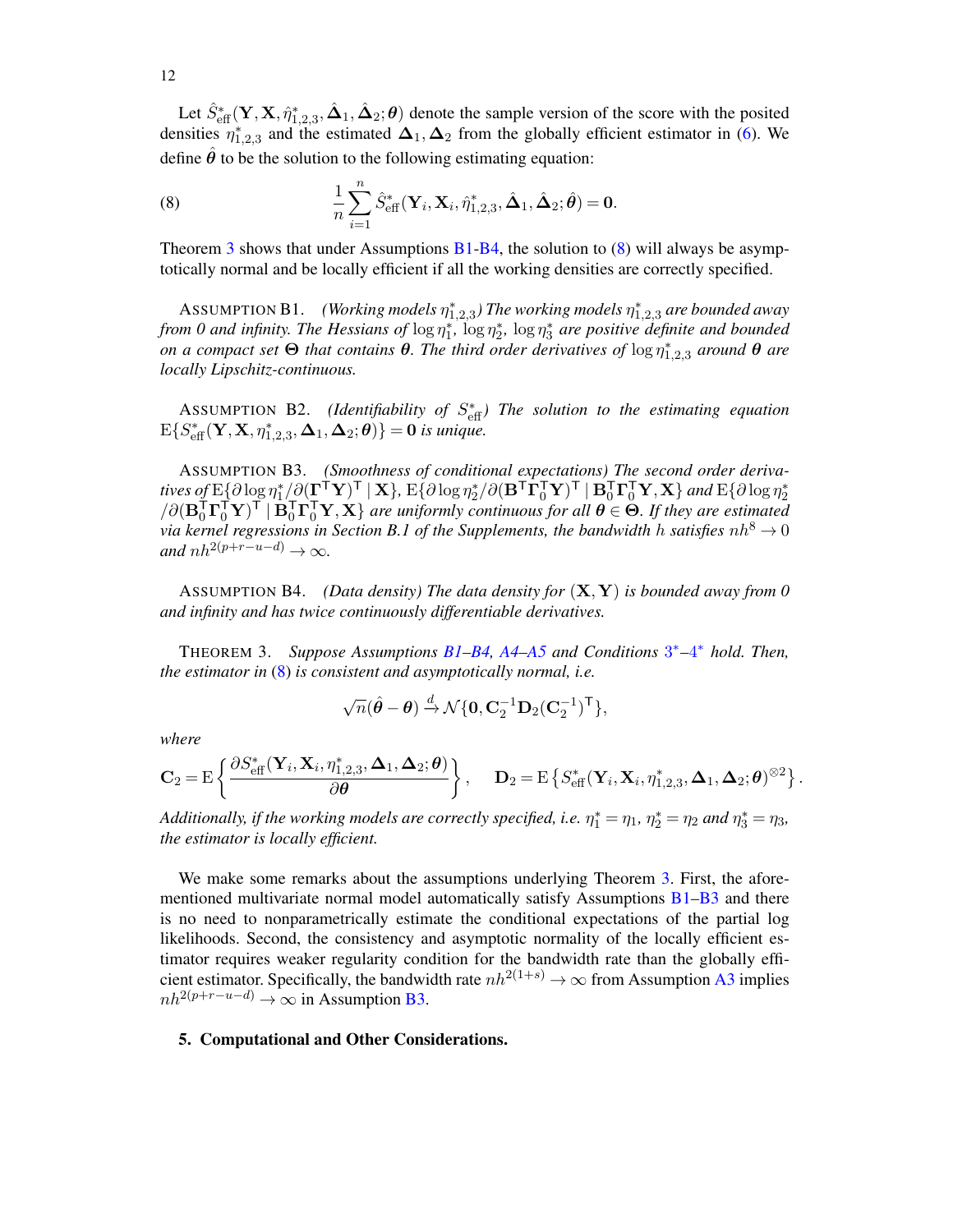5.1. *An Alternating Algorithm to Solve Estimating Equations.* Both the globally and locally efficient estimators in equations  $(7)$  and  $(8)$ , respectively, require solving potentially non-linear estimating equations. While there are many general-purpose, optimization proce-dures to solve such equations (e.g., Chapter 11 in [\[31\]](#page-41-8)), we propose a procedure based on an alternating algorithm The optimization algorithm for the globally efficient estimator is detailed in Algorithm [1](#page-12-0) and the optimization algorithm for the locally efficient estimator is detailed in Algorithm [2.](#page-12-1)

<span id="page-12-0"></span>Algorithm 1 An alternating algorithm to solve equation [\(7\)](#page-8-3)

Inputs: (1) data  $(Y_i, X_i)$ ,  $i = 1, ..., n$ ; (2) kernel function  $K_h$ ; (3) convergence threshold  $\delta > 0$ . 1. Initialize  $\theta$  using the GMM estimator in Section [3](#page-5-0) and denote it as  $\theta^{(0)}$ . 2. Estimate  $\Delta_1$  using equation [\(6\)](#page-8-5). while  $|\boldsymbol{\theta}^{(t+1)}-\boldsymbol{\theta}^{(t)}|>\delta$  do 3. Obtain  $\Gamma^{(t)}$ ,  $\Gamma^{(t)}_0$  $_0^{\left( t \right)}$ ,  $\mathbf{B}^{\left( t \right)}$ ,  $\mathbf{B}_0^{\left( t \right)}$  $\mathbf{0}^{(t)}$  from  $\boldsymbol{\theta}^{(t)}$  using Lemma [1.](#page-5-2) 4. Using the estimates in step 3, use the kernel estimators to nonparametrically estimate  $\eta_{1,2,3}$  and  $\Delta_2$ . 5. Using the estimates in step 4, solve the estimating equation in [\(7\)](#page-8-3) for  $\theta$  and denote it as  $\theta^{(t+1)}$ . end while

**Output:** Final estimator  $\hat{\theta} = \theta^{(t+1)}$ .

<span id="page-12-1"></span>

|  | <b>Algorithm 2</b> An alternating algorithm to solve equation $(8)$ |  |  |  |  |  |  |
|--|---------------------------------------------------------------------|--|--|--|--|--|--|
|--|---------------------------------------------------------------------|--|--|--|--|--|--|

Inputs: (1) data  $(\mathbf{Y}_i, \mathbf{X}_i)$ ,  $i = 1, ..., n$ ; (2) working models of  $\eta_{1,2,3}^*$ ; (3) kernel function  $K_h$ ; (4) convergence threshold  $\delta > 0$ . 1. Initialize  $\theta$  using the GMM estimator in Section [3](#page-5-0) and denote it as  $\theta^{(0)}$ . 2. Estimate  $\Delta_1$  using equation [\(6\)](#page-8-5). while  $|\boldsymbol{\theta}^{(t+1)}-\boldsymbol{\theta}^{(t)}|>\delta$  do 2. Obtain  $\Gamma^{(t)}$ ,  $\Gamma^{(t)}_0$  $\mathbf{B}^{(t)},\mathbf{B}^{(t)},\mathbf{B}^{(t)}_{0}$  $\mathbf{0}^{(t)}$  from  $\boldsymbol{\theta}^{(t)}$  using Lemma [1.](#page-5-2) 3. Using the estimates in step 2, use the kernel estimators to estimate  $\Delta_2$ . 4. Using the estimates in step 2, estimate relevant parameters in the working models  $\eta_{1,2,3}^*$ . 5. If necessary, estimate  $E\{\partial \log \eta_1^* / \partial (\mathbf{\Gamma}^{(t) \mathsf{T}} \mathbf{Y})^{\mathsf{T}} \mid \mathbf{X}\}, E\{\partial \log \eta_2^* / \partial (\mathbf{B}^{(t) \mathsf{T}} \mathbf{\Gamma}_0^{(t) \mathsf{T}} \mathbf{Y})^{\mathsf{T}}\}$  $\mathbf{B}_0^{(t)\mathsf{T}}$  $_{0}^{(t)\mathsf{T}}\mathbf{\Gamma}_{0}^{(t)\mathsf{T}}$  $_{0}^{(t)\mathsf{T}}$ y, X}, E{ $\partial \log \eta_{2}^{\ast }/\partial (\mathbf{B}_{0}^{(t)\mathsf{T}})$  $_{0}^{(t)\mathsf{T}}\mathbf{\Gamma}_{0}^{(t)\mathsf{T}}\mathbf{Y})^{\mathsf{T}}\mid\mathbf{B}_{0}^{(t)\mathsf{T}}$  $\binom{t}{0}^{\textsf{T}}\mathbf{\Gamma}_0^{(t)\textsf{T}}\mathbf{Y},\mathbf{X}$  via equations (S7)–(S10). 6. Using the estimates from steps 3 to steps 5, solve the estimating equation in [\(8\)](#page-11-4) and denote it as  $\theta^{(t+1)}$ . end while **Output:** The final estimator  $\hat{\theta} = \theta^{(t+1)}$ .

We make some remarks about both algorithms. First, both algorithms alternate between estimating  $\theta$  and the relevant nuisance parameters in the scores  $S_{\text{eff}}$  and  $S_{\text{eff}}^*$ . The rationale behind alternating between these two estimation steps is that investigators can directly use popular, off-the-shelf software for nonparametric kernel-based estimation. For example, for nonparametric, kernel regression estimators of  $\Delta_1$  and  $\Delta_2$ , investigators can use the R function "npreg" in the R package "np" [\[20\]](#page-39-7). For the densities  $\eta_{1,2,3}$  and their derivatives, investigators can use the R function "kde" and "kdde" in the R package "ks" [\[16\]](#page-39-8). For choosing the bandwidth parameter, investigators can directly use the R functions "npregbw" and "Hpi" in the above two packages, which use cross validation to choose the bandwidth parameters; note that while there is a rate-driven choice of the bandwidth parameter  $h$  from our theory (see Theorem [2](#page-8-1) and Theorem [3\)](#page-11-1), in practice, cross validation is used. Second, to evaluate the partial derivatives of the basis matrices with respect to their vector representations (e.g.  $\partial \text{vec}(\Gamma_0) / \partial \gamma^{\mathsf{T}}$ ), we can use Lemma [1,](#page-5-2) which provides a continuous mapping between (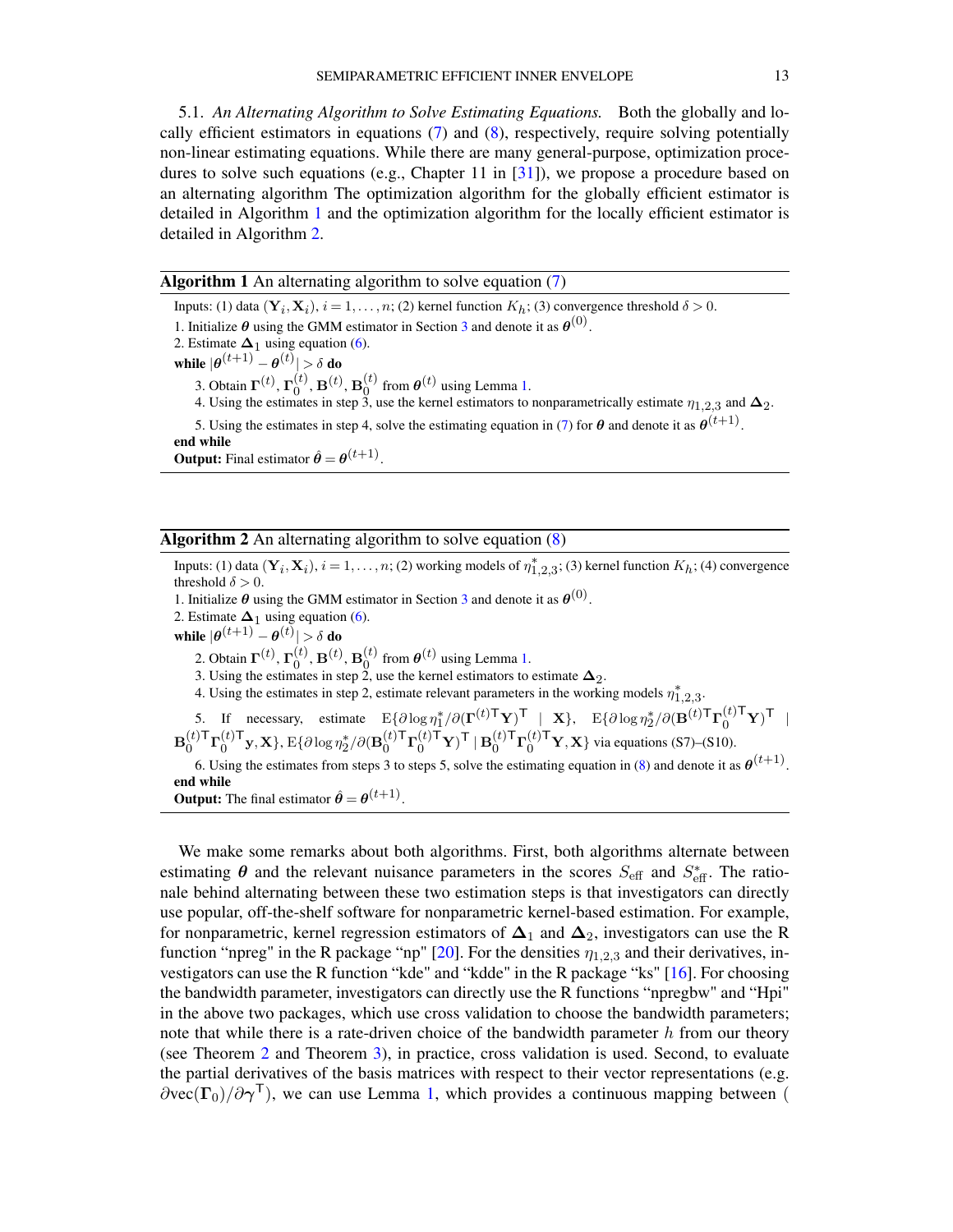$\Gamma$ , B) and  $\gamma$ , b, and finite differencing [\[31\]](#page-41-8). Third, both algorithms initialize with the GMM estimator, but other initializations are possible. In practice, we recommend using the GMM estimator with the identity functions g and h for simplicity.

<span id="page-13-1"></span>5.2. *Dimension Selection of the Inner Envelope.* An important step in using any dimension-reduction procedure is selecting the reduced dimension subspace. For the inner envelope, we need to estimate the dimensions of  $S_1$ ,  $S_2$  and  $S_3$  and a common approach to estimating the dimensions involves using Bayesian information criterion. But, this approach relies on a parametic model between the responses and the outcome whereas our semiparametric generalization does not impose such a model. Instead, we use a nonparametric, bootstrapped-based procedure in [\[15,](#page-39-9) [37\]](#page-41-9) adapted to our inner envelope setting to estimate the dimension of the subspaces.

Formally, for each possible dimension of  $S_i$ , we calculate the GMM estimators of the corresponding  $\theta$  with Theorem [1.](#page-6-1) We also take nonparametric bootstrapped samples of  $(Y, X)$ and obtain B bootstrapped estimates of  $\theta$ . For each subspace  $i = 1, 2, 3$ , let  $\hat{\mathcal{S}}_{i,k}$  denote the estimated space  $S_i$  under dimension k and  $\hat{S}_{i,k}^b$  denote the estimate based on the b-th bootstrap sample for  $b = 1, ..., B$ . We then jointly estimate the dimensions of  $S_1, S_2$ , and  $S_3$  by solving

<span id="page-13-2"></span>
$$
(9) \quad (\hat{u}, \hat{d}) = \underset{u,d}{\arg \max} \frac{1}{B} \sum_{b=1}^{B} \{ q^2(\hat{S}_{1,u}, \hat{S}_{1,u}^b) + q^2(\hat{S}_{2,d}, \hat{S}_{2,d}^b) + q^2(\hat{S}_{3,r-u-d}, \hat{S}_{3,r-u-d}^b) \},
$$

where we assume the dimensions of  $S_1$ ,  $S_2$  and  $S_3$  are greater or equal to 1. Here,  $q^2$  is the Hotelling's vector correlation coefficient [\[21\]](#page-40-6) between two spaces. That is, for any subspaces A and  $\mathcal{B} \subset \mathbb{R}^r$ ,  $q^2(\mathcal{A}, \mathcal{B})$  is defined as

$$
q^2(\mathcal{A}, \mathcal{B}) = \det(\mathbf{B}^{\mathsf{T}} \mathbf{A} \mathbf{A}^{\mathsf{T}} \mathbf{B}),
$$

where **A** and **B** are any basis matrices for the spaces A and B. The correlation coefficient  $q^2$ is bounded between 0 and 1 where higher value of  $q^2$  indicates higher correlation between the two subspaces. In the extreme case where  $q^2(A, B) = 1$ , span $(A) = \text{span}(B)$ .

Roughly speaking, equation [\(9\)](#page-13-2) selects the dimensions where the intra-correlation between the bootstrapped estimates of the subspaces and the estimated subspace are small. If the true dimension of a subspace is  $k^*$ , but we estimated the subspace assuming it is of dimension  $k \neq k^*$ , the intra-correlation between the bootstrapped estimates assuming k will be larger than that from assuming  $k = k^*$  and thus, the selected dimension from [\(9\)](#page-13-2) will be closer to the true dimension. For additional details behind using intra-correlation of bootstrapped estimates of dimension-reduced subspaces to estimate dimensions, see [\[15,](#page-39-9) [37\]](#page-41-9).

<span id="page-13-0"></span>6. Simulations Study. We conduct three simulation studies to numerically assess our proposed methods. The first two simulation studies concern linear and non-linear models with  $r = 4$  responses and  $p = 2$  regressors. We set the true dimension of  $S_1, S_2$  and  $S_3$  to be 1, 1, 2 respectively, and consider five different sample sizes,  $n = 100, 300, 500, 750, 1000$ . We compare our methods with existing approaches and compare the performance of each method by computing  $dist(S_j, \hat{S}_j) = ||\mathbf{P}_{\hat{S}_j} - \mathbf{P}_{\hat{S}_j}||_F$ , with a smaller distance implying a better method. Additionally, for the linear simulation model in Section [6.1,](#page-14-0) we compute  $\frac{1}{2}$ <sup>−</sup>  $\beta\|_F^2$  and for the non-linear simulation model in Section [6.2,](#page-15-0) we compare the out-of-sample predictive root mean squared error. Finally, for the last simulation study, we generate our simulation model based on the well-known iris data [\[17\]](#page-39-10).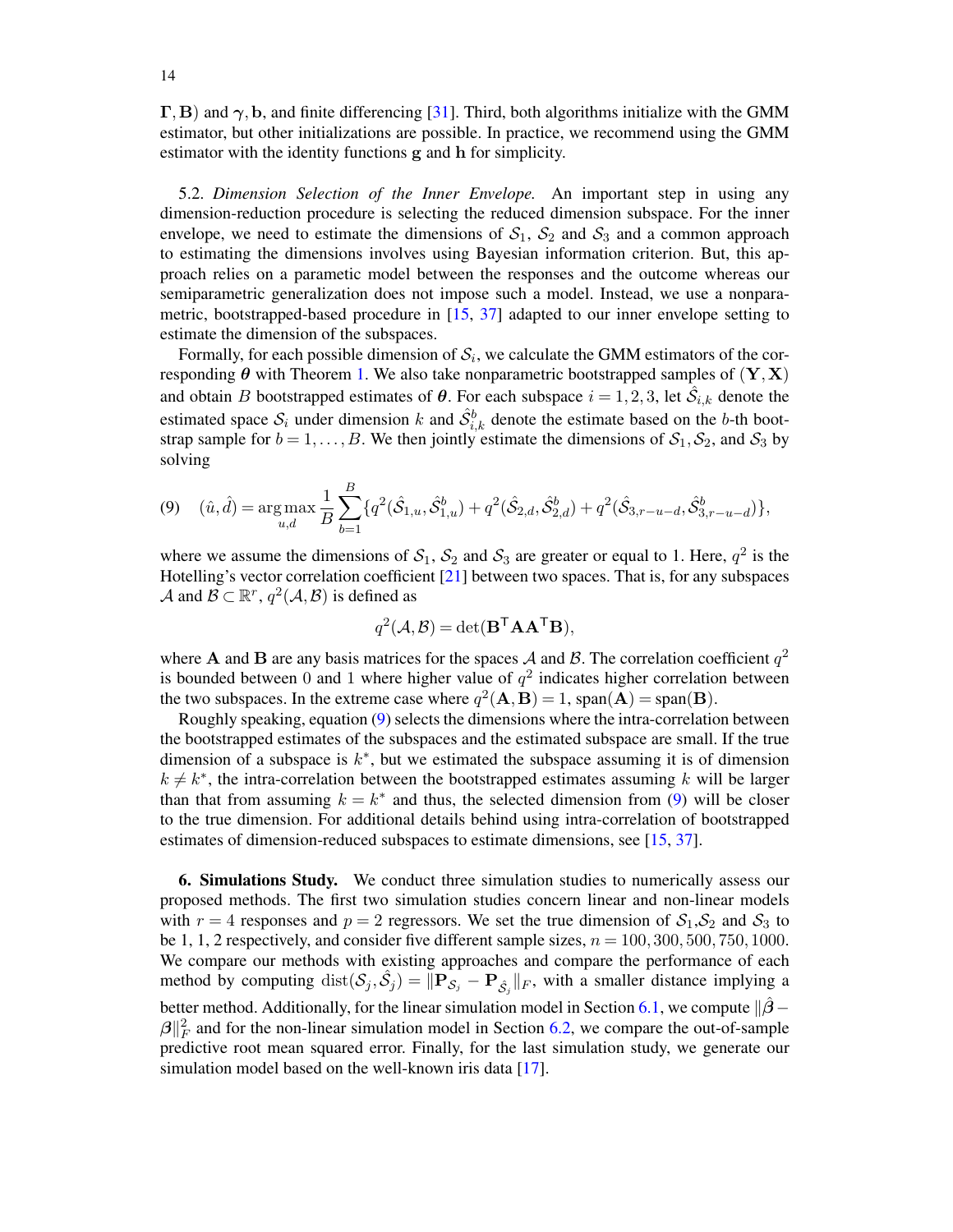<span id="page-14-0"></span>6.1. *Linear model with normal errors.* Consider the following model

<span id="page-14-2"></span>(10) 
$$
\mathbf{Y}_i = \mathbf{\Gamma} f_1(\mathbf{X}_i) + \mathbf{\Gamma}_0 \mathbf{B} f_2(\mathbf{X}_i) + \varepsilon_i, \quad X_{1i}, X_{2i} \sim U[-5, 5]
$$

Let  $\boldsymbol{\Gamma} = (0.50, 0.50, 0.50, 0.50)^{\mathsf{T}} \in \mathbb{R}^{4 \times 1}$ ,  $\mathbf{B} = (1, 2, 3)^{\mathsf{T}} / \sqrt{14} \in \mathbb{R}^{3 \times 1}$ ,  $\boldsymbol{\Gamma}_0 = (\boldsymbol{\Gamma}_{01}, \boldsymbol{\Gamma}_{02}, \boldsymbol{\Gamma}_{03}) \in$  $\mathbb{R}^{4 \times 3}$  with  $\mathbf{\Gamma}_{01} = (0.50, -0.83, 0.17, 0.17)^{\mathsf{T}}$ ,  $\mathbf{\Gamma}_{02} = (0.50, 0.17, -0.83, 0.17)^{\mathsf{T}}$ ,  $\mathbf{\Gamma}_{03} = (0.50,$  $(0.17, 0.17, -0.83)$ <sup>T</sup>. For this simulation study, we set  $f_1$ ,  $f_2$ , and  $\varepsilon_i$  as follows

$$
f_1(\mathbf{X}_i) = X_{1i}, \quad f_2(\mathbf{X}_i) = X_{1i} + X_{2i}, \quad \varepsilon_i = \Gamma \varepsilon_{1i} + \Gamma_0 \mathbf{B}(0.2, 0.2) \varepsilon_{2i} + \Gamma_0 \mathbf{B}_0 \varepsilon_{2i},
$$
  

$$
\varepsilon_{1i} \sim \mathcal{N}(0, 1), \quad \varepsilon_{2i} \sim \mathcal{N}(\mathbf{0}, 100\mathbf{I}_2), \quad i = 1, ..., n.
$$

With the above specifications, the simulation model is equivalent to the linear model in equation [\(1\)](#page-0-2) where  $\beta = \Gamma \eta_1^{\top} + \Gamma_0 \mathbf{B} \eta_2^{\top}$ ,  $\eta_1^{\top} = (1,0)$ ,  $\eta_2^{\top} = (1,1)$ ,  $\Omega_1 = 72.5$ ,  $\Omega_0 =$  $(\omega_{01}, \omega_{02}, \omega_{03}), \omega_{01} = (0.25, 0.25, 0.25)^{\top}, \omega_{02} = (0.25, 68.25, -31.75)^{\top}, \text{ and } \omega_{03} = (0.25, 0.25)^{\top}, \omega_{04} = (0.25, 0.25)^{\top}, \omega_{05} = (0.25, 0.25)^{\top}$  $-31.75,68.25$  $-31.75,68.25$  $-31.75,68.25$ <sup>T</sup>. Also, Conditions 3<sup>\*</sup> and [4](#page-5-4)<sup>\*</sup> hold with the subspace dimensions  $u = 1$  and  $d = 1$ . We apply our proposed methods in Sections [3](#page-5-0) and [4](#page-7-0) as well as the original inner envelope estimator developed under a normal linear model. We remark that for the GMM estimator, the functions g and h are chosen to be identity functions.

Figure [1](#page-14-1) shows the results for  $dist(\mathcal{S}_j, \hat{\mathcal{S}}_j)$  across different methods; for detailed numerical results, see Table [4](#page-37-3) of the Supplements. We see that the locally efficient estimator with correctly specified density performs better than the globally efficient estimator and the GMM estimator performs the worst. Also, as expected, the original inner envelope estimator performed the best since the simulation model is linear and the errors are normally distributed. Finally, we remark that across different sample sizes, the correct inner envelope dimension (i.e.  $u = 1$ ,  $d = 1$ ) was selected 97% of the time.

<span id="page-14-1"></span>

Fig 1: Distance between the true space  $\mathcal{S}_j$  and the estimated space  $\hat{\mathcal{S}}_j$ , denoted as  $\text{dist}(\mathcal{S}_j,\hat{\mathcal{S}}_j),$ from the linear simulation model in Section [6.1.](#page-14-0) GMM represents the GMM estimator, global represents the globally efficient estimator, local represents the locally efficient estimator, and InnEnv represents the original inner envelope estimator.

Next, we compare the estimates of the regression parameter  $\beta$ . As discussed in Section [2,](#page-2-0) once we have an estimate of the basis matrices  $\Gamma$  and  $\bar{B}$ , we can estimate  $\beta$  via projections; see Section A.1 of the Supplements for details. Also, since the model is linear, we include four additional estimators for  $\beta$ : the OLS estimator, the original envelope estimator, the response partial least squares (PLS) estimator [\[5\]](#page-38-2) and the oracle estimator that assumes that the inner envelope spaces are known a priori. Figure [2](#page-15-1) shows  $\|\hat{\beta} - \beta\|_F^2$  across different methods; see Table [4](#page-37-3) in the Supplements for additional details. Compared to the OLS estimator, there are gains from using either the original inner envelope estimator or our proposed estimators.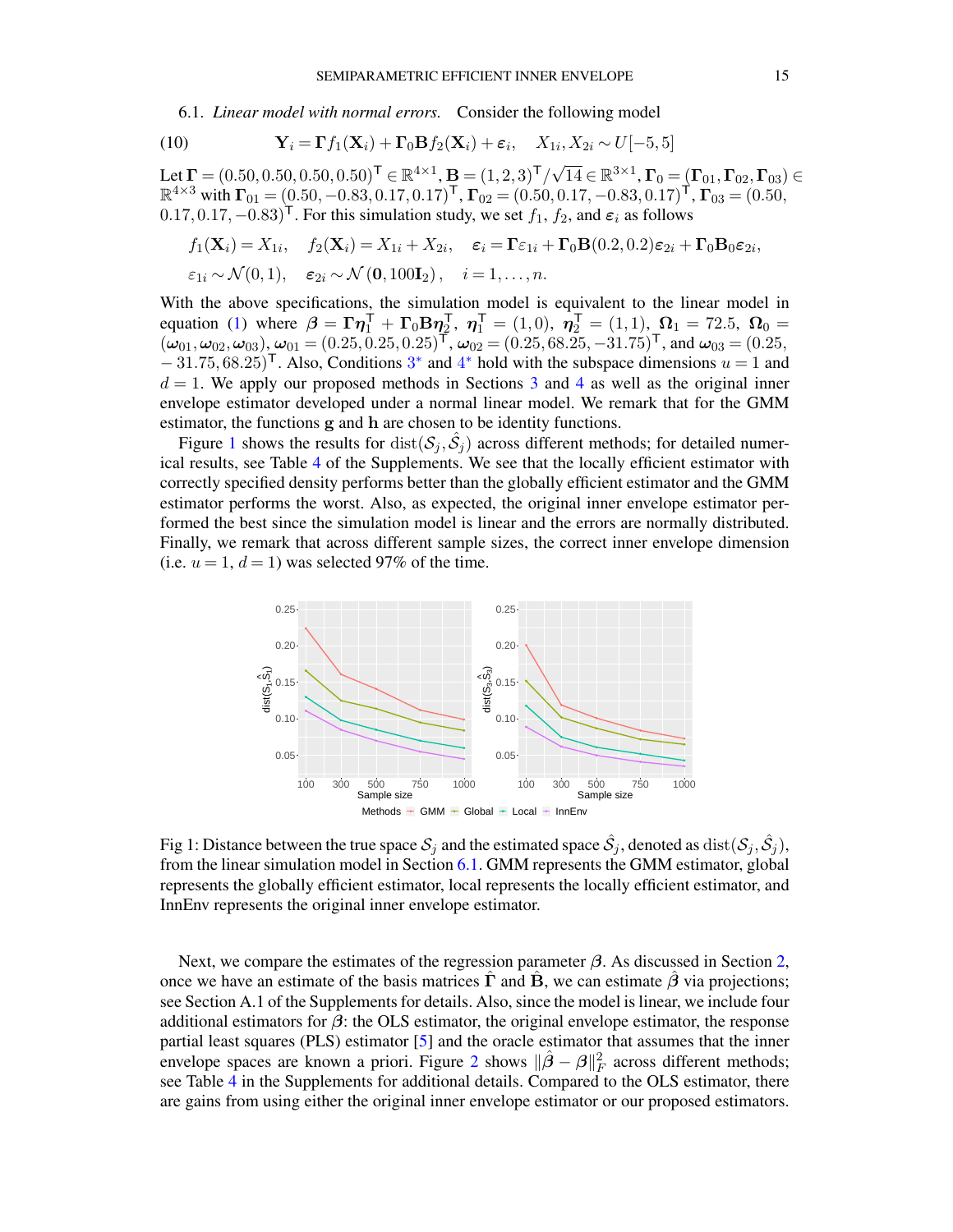Specifically, the GMM estimator has a smaller  $\|\hat{\beta} - \beta\|_F^2$  than the OLS estimator, the PLS estimator, and the original envelope estimator. But, the GMM estimator is worse than the original inner envelope estimator, the locally efficient estimator and the globally efficient estimator. These observations agree with what's expected from theory as the GMM estimator utilizes the inner envelope space compared to the OLS estimator, the PLS estimator, and the original envelope estimator, leading to better performance. But, the GMM estimator is not designed to be semiparametrically efficient compared to the local, global, and the original inner envelope estimator.

<span id="page-15-1"></span>Finally, in Section [C](#page-37-4) of the supplements, we calculate the out-of-sample predictive root mean squared error (RMSE) when  $n = 500$ . In short, because the underlying data generating model is linear, the predictive performance of the different methods mirror the performance of estimating  $\beta$ .



Fig 2: Mean squared error of estimating  $\beta$  (i.e.  $\|\hat{\beta} - \beta\|_F^2$ ) in Section [6.1.](#page-14-0) GMM represents the GMM estimator, global represents the globally efficient estimator, local represents the locally efficient estimator, InnEnv represents the original inner envelope estimator, oracle represents the oracle OLS estimator where the inner envelope structure is known a priori, OLS represents the naive ordinary least squares estimator, Env represents the original envelope estimator, and PLS represents the partial least squares estimator.

<span id="page-15-0"></span>6.2. *Non-linear model with non-normal errors.* For this simulation study, we consider the same general model in [\(10\)](#page-14-2) and the subspace matrices  $\Gamma$ , B, except we consider the following  $f_1$ ,  $f_2$ , and  $\varepsilon_i$ :

$$
f_1(\mathbf{X}_i) = X_{1i}^2 \text{sgn}(X_{2i}), \qquad f_2(\mathbf{X}_i) = 20 \sin\{0.5(X_{1i} + X_{2i})\},
$$
  
\n
$$
\varepsilon_i = \Gamma \varepsilon_{1i} + \Gamma_0 \mathbf{B} \cdot \mathbf{0.1}^\top \varepsilon_{2i} + \Gamma_0 \mathbf{B}_0 \varepsilon_{2i},
$$
  
\n
$$
\varepsilon_{1i} \sim t_5(0, 1), \quad \varepsilon_{2i} \sim t_5(\mathbf{0}, 100\mathbf{I}_2)
$$

Here,  $t_{\nu}(\mu, \Sigma)$  denotes a multivariate t distribution with mean  $\mu$ , covariance matrix  $\Sigma$  and degrees of freedom  $\nu$ , and 0.1 denotes the vector  $1 \times 0.1$ . Overall, the above specification creates a non-linear, non-normal, and heteroskedatsic model between the responses and the regressors. We also remark that Conditions  $3^*$  $3^*$  and  $4^*$  $4^*$  are satisfied for the above non-linear model.

Figure [3](#page-16-0) shows the results of  $dist(\mathcal{S}_j, \hat{\mathcal{S}}_j)$  under different methods; for additional details, see Table [4](#page-37-3) in the Supplements. Because the underlying model is non-linear and has nonnormal errors, the original inner envelope estimator has a high dist even as  $n$  increases. In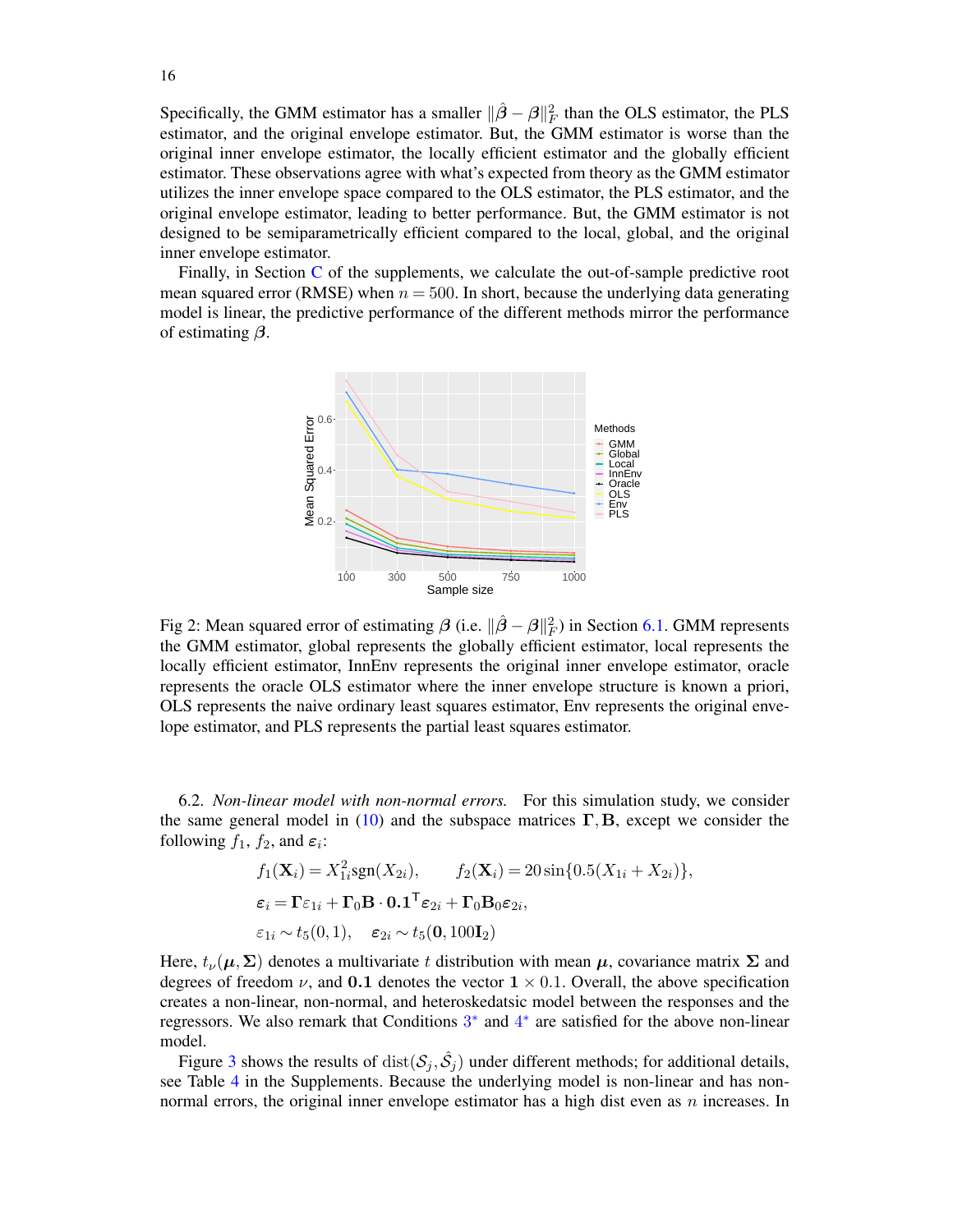contrast, our proposed estimators which do not rely on linearity or normality show that the underlying subspaces are being estimated correctly with dist shrinking towards zero as  $n$ increases. Also, between the locally efficient estimator and the globally efficient estimator, the locally efficient estimator uses wrong normal working models for the densities  $\eta_1$ ,  $\eta_2$ , and  $\eta_3$  leading to worse performance than the globally efficient estimator, which estimate these densities nonparametrically via kernel regression. Finally, we remark that the correct inner envelope dimension  $u = 1$ ,  $d = 1$  was selected 95% of the time.

<span id="page-16-0"></span>

Fig 3: Distance between the true space  $\mathcal{S}_j$  and the estimated space  $\hat{\mathcal{S}}_j$ , denoted as  $\text{dist}(\mathcal{S}_j, \hat{\mathcal{S}}_j)$ for the non-linear model in Section [6.2.](#page-15-0) GMM represents the GMM estimator, global represents the globally efficient estimator, local represents the locally efficient estimator, and InnEnv represents the original inner envelope estimator.

Next, we evaluate the out-of-sample predictive RMSE when  $n = 500$ . To do this, we create pseudo-outcomes  $\tilde{\bf Y}_i=(\hat{\bf \Gamma}^\mathsf{T}{\bf Y}_i,\hat{\bf B}^\mathsf{T}\hat{\bf \Gamma}_0^\mathsf{T}{\bf Y}_i)$  based on the estimated subspaces from above and run a supervised learning algorithm with  $\tilde{Y}_i$  as the outcome and  $X_i$  as the predictor. Note that after training the supervised learning model and obtaining the predictions for the pseudo-outcome, we can transform the pseudo-outcome back to the original outcome via  $\hat{\mathbf{Y}}_i = (\hat{\mathbf{\Gamma}}, \hat{\mathbf{\Gamma}}_0 \hat{\mathbf{B}}) \tilde{\mathbf{Y}}_i$ . We randomly split 80% of the data into training data  $(\mathbf{Y}_{train}, \mathbf{X}_{train})$  $(i = 1, \ldots, m)$  and the rest into test data  $(Y_{test}, X_{test})$   $(i = m+1, \ldots, n)$  and the predictive RMSE is evaluated on the test data. Finally, for our supervised learning algorithms, we use XGBoost [\[3\]](#page-37-5) with the default hyperparameters in the R package [\[4\]](#page-37-0).

The predictive RMSE for "Local", "Global", and "GMM" methods in Figure [3](#page-16-0) are 18.94, 18.83, and 19.21, respectively. Also, the oracle preditive RMSE, which is the RMSE from predictions that use the true subspaces, is 18.64 and the naive predictive RMSe, which is the RMSE from predictions that use the original responses Y is 22.75. We see that incorporating the inner envelope structure into supervised learning methods reduces out-of-sample predictive RMSE compared to the naive method that directly use the original outcome. Also, the locally efficient and globally efficient methods have a predictive RMSE that is close to the oracle method, and broadly speaking, the predictive performance roughly follows the performance of estimating the subspaces in Figure [3.](#page-16-0)

6.3. *Synthetic dataset based on the iris data.* Our third simulation study mirrors is based on the the classic *iris* dataset by Fisher [\[17\]](#page-39-10), which has been used by other envelope-based method [\[36\]](#page-41-0). Briefly, the data contains 150 samples of iris species (setosa, versicolor, and virginica) along with their flower characteristics (sepal length, sepal width, and petal length). We take the species, dichotomized to two dummy variables, as predictors We also standardize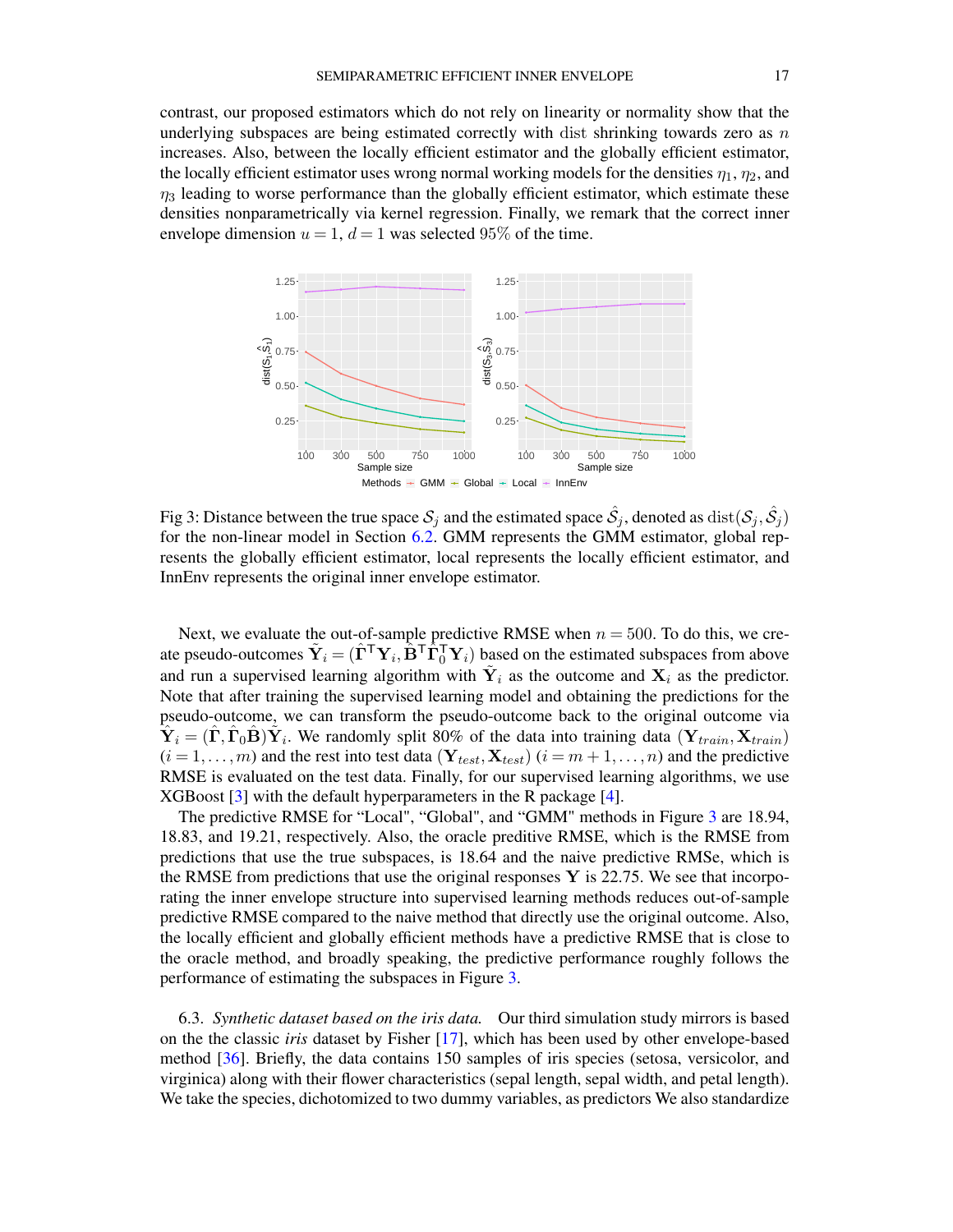the flower characteristics to mean zero and one standard deviation. Also, as a sanity check, we added two, random artificial responses  $(Z_1, Z_2) \stackrel{i.i.d}{\sim} \mathcal{N}(\mathbf{0}, \mathbf{I}_2)$  to the original set of responses. Our algorithms should identify these two responses as part of the subspace  $S_3$ . In total, we have six responses  $\mathbf{Y} \in \mathbb{R}^6$  and two predictors  $\mathbf{X} \in \mathbb{R}^2$ .

We first fit a multivariate linear regression of Y against X. We also conduct a Shapiro-Wilk normality test for the error terms based on the linear model. The test suggests that the responses are non-normal, with p-value less than  $10^{-12}$ , and the original inner envelope method may be inappropriate in this setting.

Next, we run our globally efficient estimator using the selected dimension of  $u =$  $\dim(S_1) = 1$  and  $d = \dim(S_3) = 4$  from the nonparametric bootstrap method; note that the original envelope method selected  $u = 4$  as the dimension, suggesting that the envelope does not discover structure beyond the two noise responses we added artifically. Also, we verified whether the estimated  $S_3$  contains the subspace spanned by the two artificially added random responses. At a high level, this verification involves checking the distances between the estimated  $S_3$  and the space spanned by the two responses and we found that our estimated  $S_3$ contains the subspace; see Section B.4 in the Supplement for details.

Next, we compare the estimated regression parameter  $\beta$  under different methods. We also conduct nonparametric bootstrap 100 times to obtain estimates of the standard errors of  $\hat{\beta}_{ij,ols}, \hat{\beta}_{ij,env}, \hat{\beta}_{ij,InnEnv}, \hat{\beta}_{ij,global}$  and  $\hat{\beta}_{ij,local}$ , where we posit the normal densities for the locally efficient estimator. The point estimates, bootstrap standard errors and  $p$ -values are given in Table [7](#page-38-3) in the Supplements. On average, the mean ratio of the standard error of the globally efficient estimator over that of the OLS estimator is 1.83. The mean ratios of the standard errors for the locally efficient estimator and the original inner envelope estimator compared to that of the OLS estimator are 1.70 and 1.76. Finally, the mean ratio of the standard error of the envelope estimator over that of the OLS estimator is 1.12. Figure [4](#page-17-0) visualizes these results by comparing the empirical cumulative distribution functions (ECDF) of  $sd(\hat{\beta}_{ij,ols})/sd(\hat{\beta}_{ij, env})$  and  $sd(\tilde{\beta}_{ij,ols})/sd(\hat{\beta}_{ij, global})$  for each element of  $\beta$  matrix. Roughly speaking, these results imply that to achieve the same power to test the null hypothesis that  $\beta_{ij}$  is zero versus a fixed, alternative hypothesis, a Wald test based on the globally efficient estimator only requires about half of the original sample size (54.6%) compared to the Wald test based on the OLS estimator. Section B.4 of the supplements contains additional results from the analysis.

<span id="page-17-0"></span>

Fig 4: The empirical cumulative distribution function of  $\mathrm{sd}(\hat{\beta}_{ij, \mathrm{ols}})/\mathrm{sd}(\hat{\beta}_{ij, \mathrm{env}})$  (left plot) and  $sd(\hat{\beta}_{ij,ols})/sd(\hat{\beta}_{ij,global})$  (right plot) for each element of  $\beta$  matrix from the *iris* dataset.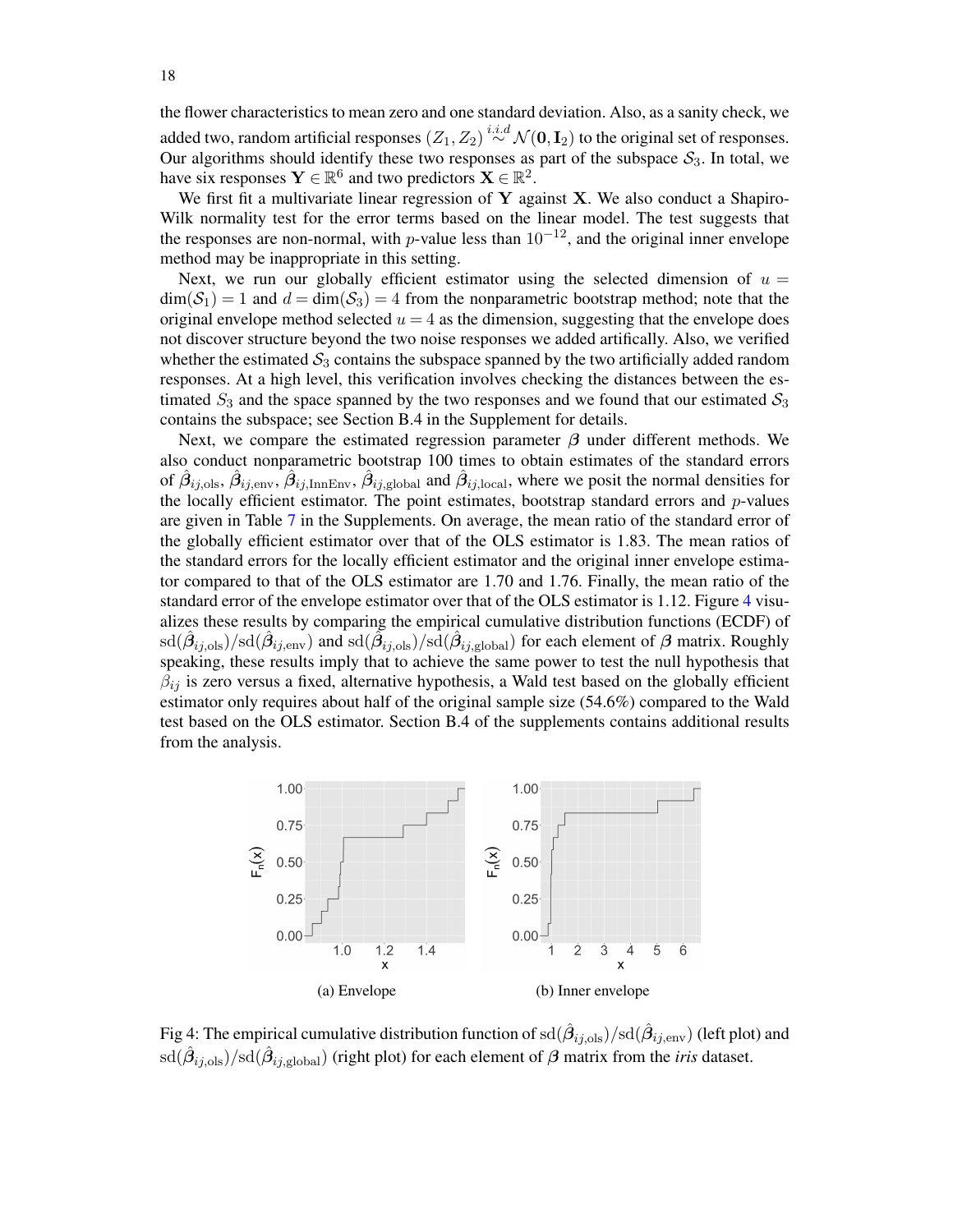<span id="page-18-0"></span>7. Real Data Analysis. Cardiovascular disease is a major cause of morbidity and mortality in patients with type 2 diabetes. The Action to Control Cardiovascular Risk in Diabetes (ACCORD) study in 2008 aimed to determine if the rate of cardiovascular disease (CVD) can be reduced in people with type 2 diabetes using intensive glycemic control, intensive blood pressure control, and multiple lipid management. Specifically, the ACCORD study randomized patients to either intensive glycemic control (HbA1c <6%) or standard glycemic control (HbA1c 7-7.9%). Participant were between the age of 40 to 82 who have been involved in the study for 2 to 7 years. Apart from diabetes, they also had a high risk of heart attack and stroke where each participant either has at least two risk factors for CVD and diabetes or has been diagnosed with CVD before the start of the study.

For our analysis, we are interested in investigating whether intensive glycemic control is associated with better outcomes after adjusting for baseline covariates. There are in total 6766 observations, 9 responses  $Y \in \mathbb{R}^9$  measuring the efficacy of intensive glycemic contorl, and 3 regressors  $X \in \mathbb{R}^3$ . The response variables are treatment satisfaction, depression scale, aggregate physical activity score, aggregate mental score, symptom and distress score, systolic blood pressure (SBP), diastolic blood pressure, and heart rate. Similar to the simulation studies, we standardized the responses. The predictors are body weight, age and the treatment indicator.

We first build a multivariate linear model to check if the residuals follows a normal distribution using the Shapiro–Wilk normality test. The p-values for each of the responses are significant under both tests, which suggests the normality assumption is violated. Next, we apply our proposed methods and the original envelope method. We remark that the envelope method chose a dimension of  $u = 9$ , which equals the total number of responses and the envelope method may have limited practical value. In contrast, our method found a non-trivial inner envelope structure with dimensions  $u = \dim(S_1) = 2$ , and  $d = \dim(S_3) = 3$ .

Once the dimension are selected, we assess the out-of-sample RMSE where we split 80% of the dataset into training data and 20% into test data, with 5416 and 1350 observations. Like Section [6,](#page-13-0) We calculate the predictive RMSE of the test data using different machine learning algorithms where the responses are either the original responses or the responses utilizing the inner envelope structure. The results are shown in Table [1.](#page-18-1)

<span id="page-18-1"></span>

|                                | <b>XGBoost</b> | <b>Random Forest</b> | Linear |  |  |  |  |
|--------------------------------|----------------|----------------------|--------|--|--|--|--|
| Using inner envelope structure | 0.9918         | 0.9854               | 0.9834 |  |  |  |  |
| Using original response        | 0.9949         | 0.9856               | 0.9835 |  |  |  |  |
| TABLE 1                        |                |                      |        |  |  |  |  |

*Predictive root-mean squared error (RMSE) for the test data in the ACCORD study*

Comparing the rows of Table [1,](#page-18-1) the predictive RMSE is slightly smaller for all the methods if we use the inner envelope structure. Also, comparing the columns of Table [1,](#page-18-1) the linear model seems to have a better predictive performance compared to more complex methods. Given this, we compare the estimation of the regression parameter  $\beta$  supposing that the underlying model is linear. Specifically, we use the nonparametric bootstrap to obtain estimates of the standard errors of the OLS estimator and our globally efficient semiparametric inner envelope estimator of  $\beta$ . The point estimates, bootstrap standard errors and p-values for the parameters in a linear model corresponding to the treatment are given in Table [2.](#page-19-1)

Our method found that the treatment had a significant effect on mental score, SBP and heart rate. In contrast, OLS found that the treatment was not significantly associated with these responses. This may be because our method is more efficient than the OLS, leading to more power to reject the null hypothesis of no effect. Indeed, the estimated standard errors of our method are generally smaller compared to that from the OLS estimator. For example, the mean ratio of the standard error using our method over that using the OLS estimator is 1.55.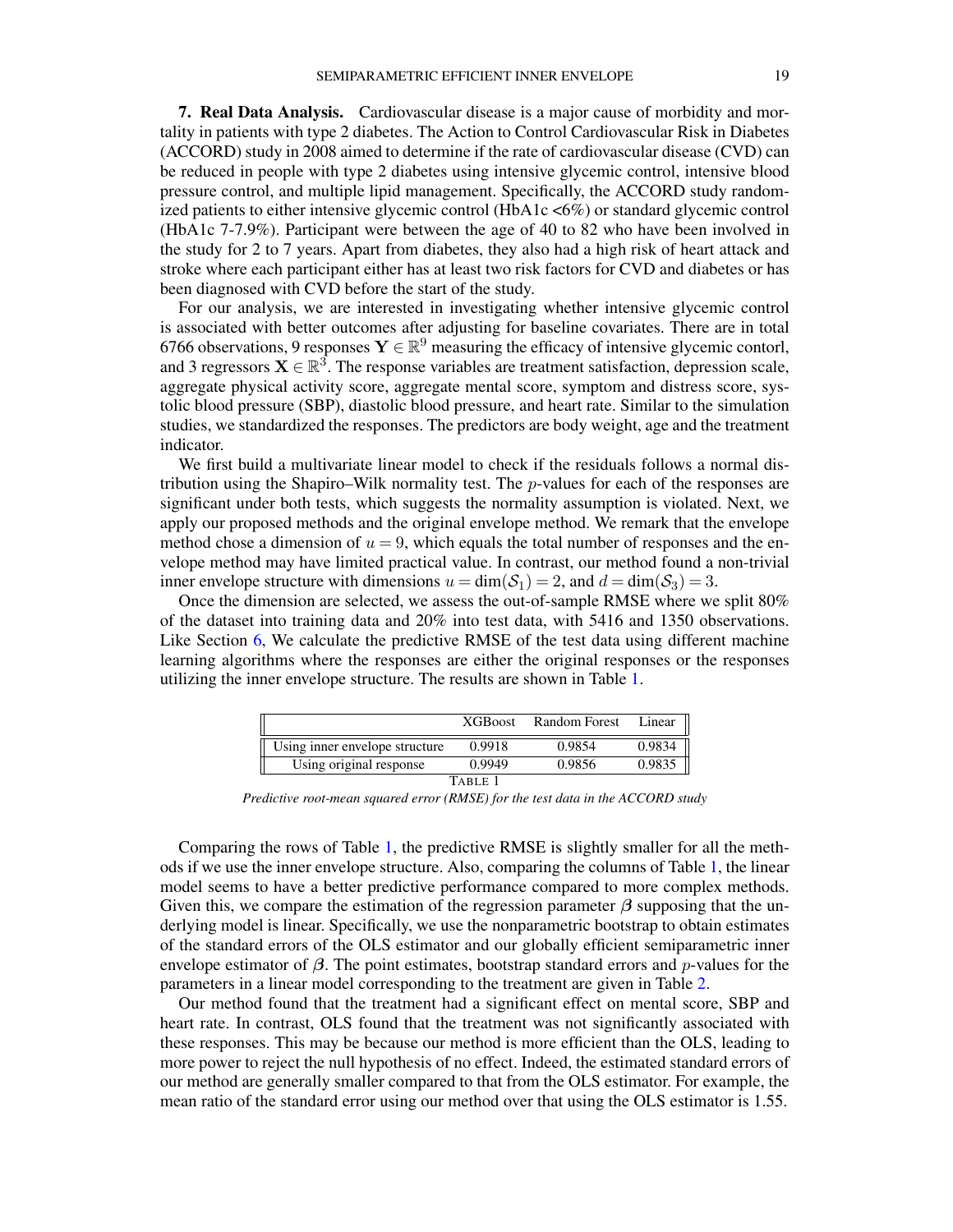<span id="page-19-1"></span>

|                               | Our Method |       |            |          |       |            |
|-------------------------------|------------|-------|------------|----------|-------|------------|
| Corresponding to Treatment    | $\beta$    | SE    | $p$ -value | $\beta$  | SE    | $p$ -value |
| <b>Treatment Satisfaction</b> | 0.029      | 0.023 | 0.22       | 0.027    | 0.023 | 0.24       |
| Depression Scale              | 0.054      | 0.026 | $0.04*$    | 0.054    | 0.026 | $0.04*$    |
| Physical Score                | 0.016      | 0.024 | 0.50       | 0.014    | 0.024 | 0.55       |
| <b>Mental Score</b>           | $-0.045$   | 0.020 | $0.03*$    | $-0.043$ | 0.026 | 0.10       |
| Interference Score            | $-0.011$   | 0.015 | 0.46       | $-0.009$ | 0.027 | 0.72       |
| Symptom & Distress Score      | 0.039      | 0.024 | 0.11       | 0.039    | 0.025 | 0.13       |
| <b>SBP</b>                    | $-0.012$   | 0.005 | $0.02*$    | $-0.034$ | 0.022 | 0.12       |
| <b>DBP</b>                    | 0.004      | 0.024 | 0.86       | 0.002    | 0.025 | 0.94       |
| <b>Heart Rate</b>             | 0.039      | 0.020 | $0.05*$    | 0.038    | 0.023 | 0.11       |

8. Summary and Discussion. In this paper, we proposed a semiparametric approach to the inner envelope, a dimension reduction method proposed by [\[36\]](#page-41-0) for the linear multivariate regression models. We derived the orthogonal nuisance tangent space, score function and efficient scores to estimate the inner envelope, all without having to make parametric modeling assumptions between the response, the covariates, and or the error terms. We also prooposed a simple GMM estimator from a set of estimating equations based on moment conditions.

We briefly take a moment to highlight some key limitations of our work. First, we assume throughout the theoretical results that the dimension of the inner envelope is fixed, even though in practice it is estimated from data. While we have shown that our bootstrapbased approach can reliably select the dimension numerically, we leave it as future work to derive the statistical properties of the estimated inner envelope with an estimated dimension. Second, we have not explored joint dimension reductions of both the responses and the predictors, which may bring further efficiency gains on the parameters of interest.

## <span id="page-19-0"></span>9. Proofs.

9.[1.](#page-5-2) *Proof of Lemma 1*. Take any matrix  $A_1 \in \mathbb{R}^{k \times \tau}$  that is full column rank and spans a  $\tau$ -dimensional subspace A in a k-dimensional space. We can represent A<sub>1</sub> by  $\mathbf{A}_1 = \left(\mathbf{A}_u^T, \mathbf{A}_l^T\right)^T$ , where  $\mathbf{A}_u \in \mathbb{R}^{\tau \times \tau}$  and  $\mathbf{A}_l \in \mathbb{R}^{(k-\tau)\times \tau}$ . Without loss of generality, we can assume that  $A_u$  is invertible. Then, A is uniquely represented by  $A_{\text{repr}} = A_1 A_u^{-1} =$  $\left\{\mathbf{I}_u, \left(\mathbf{A}_l\mathbf{A}_u^{-1}\right)^T\right\}^T$ , and the lower  $(p-u)\times u$  submatrix  $\mathbf{A}_l\mathbf{A}_u^{-1}$  uniquely parameterizes A. Let  $\mathbf{a} = \text{vec}(\mathbf{A}_l \mathbf{A}_u^{-1})$  denote the vector concatenation of the lower part of  $\mathbf{A}_{\text{repr}}$ . Since the mapping between  $A_{repr}$  and A is one-to-one, there exists a one-to-one mapping  $\psi_1$  such that  $\mathbf{a} = \psi_1(\mathcal{A}).$ 

Because  $A_{\text{repr}}$  is not a semi-orthogonal matrix, we use Gram-Schmidt procedure to obtain a unique semi-orthogonal matrix **A** from  $A_{\text{reor}}$ . Hence, there exists  $\tilde{\psi}$  such that  $A = \psi_2(A)$ . One can show that  $\psi_2$  is also a one-to-one mapping. The relationship between a,  $A_{\text{repr}}$  and **A** are shown in the Figure [5.](#page-20-0) Notice that if we decompose **A** as  $A = (A_{up}^T, A_{low}^T)^T$  as before, we also have  $\mathbf{A}_{\text{repr}} = \mathbf{A} \mathbf{A}_{\text{up}}^{-1}$ . Therefore, we have unique representations of the space A by a variational independent parameter a and by an orthogonal matrix A.

#### 9.2. *Proof of Theorem [3.](#page-11-1)*

PROOF. We prove the consistency and asymptotic normality by checking conditions in Theorem 2.1 (Lemma 6 in the Supplements) and 3.1 (Lemma 7 in the Supplements) from [\[30\]](#page-41-7), and the efficiency by checking the asymptotic variance achieves the semiparametric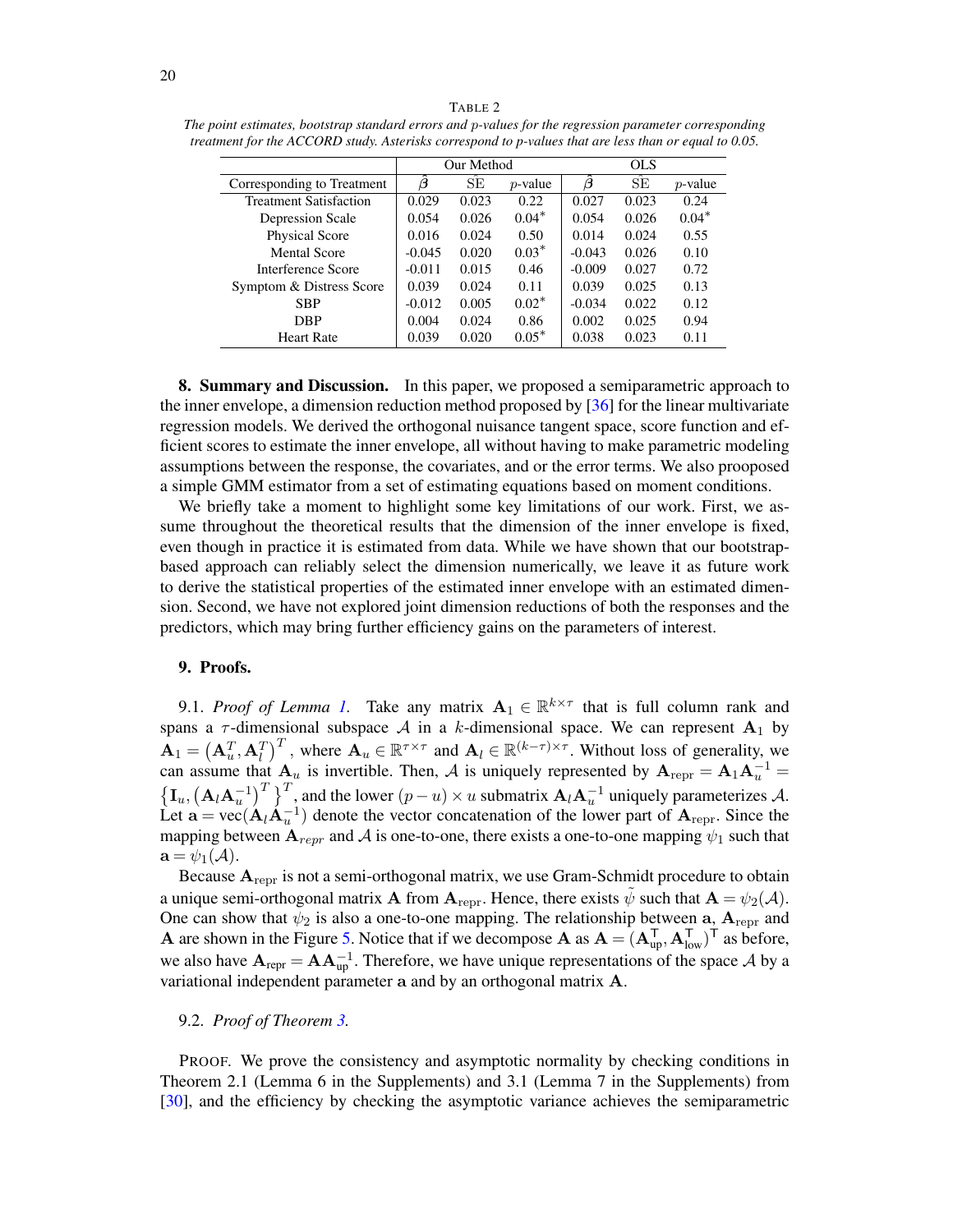<span id="page-20-0"></span>
$$
\mathbf{a} = \begin{pmatrix} a_{\tau+1,1} \\ \vdots \\ a_{k,1} \\ \vdots \\ a_{\tau+1,\tau} \\ \vdots \\ a_{k,\tau} \end{pmatrix} \xrightarrow{\text{Stack } \mathbf{a} \text{ and concatenate } \mathbf{I}_{\tau}} \mathbf{A}_{\text{repr}} = \begin{pmatrix} 1 & \cdots & 0 \\ \vdots & \ddots & \vdots \\ 0 & \cdots & 1 \\ a_{\tau+1,1} & \cdots & a_{\tau+1,\tau} \\ \vdots & \ddots & \vdots \\ a_{k,1} & \cdots & a_{k,\tau} \end{pmatrix} \xrightarrow{\text{Gram-Schmidt}} \mathbf{A} = \begin{pmatrix} \mathbf{A}_{\text{up}} \\ \mathbf{A}_{\text{low}} \end{pmatrix}
$$

Fig 5: Unique parameterization of any space  $A$ .

efficiency bound. We write  $X_n = o_p(1)$  if  $X_n \stackrel{p}{\rightarrow} 0$  and  $X_n = O_p(1)$  if for all  $\epsilon > 0$  there exists M such that  $\sup_n P(||X_n > M||) < \epsilon$ . Throughout the proof of this theorem, we let  $\theta_0$ denote the true value of  $\theta$ .

We firstly prove the  $\hat{\theta}$  obtained by solving equation [\(8\)](#page-11-4) satisfies  $\hat{\theta} \stackrel{p}{\rightarrow} \theta_0$ .

We prove by checking conditions of Theorem 2.1 in [\[30\]](#page-41-7). Consider the following two functions:

$$
Q_0(\boldsymbol{\theta}) = \frac{1}{2} \left\{ \frac{1}{n} \sum_{i=1}^n S_{\text{eff}}^*(\mathbf{Y}_i, \mathbf{X}_i, \eta_{1,2,3}^*, \boldsymbol{\Delta}_1, \boldsymbol{\Delta}_2; \boldsymbol{\theta}) \right\}^2
$$
  

$$
\hat{Q}_n(\boldsymbol{\theta}) = \frac{1}{2} \left\{ \frac{1}{n} \sum_{i=1}^n \hat{S}_{\text{eff}}^*(\mathbf{Y}_i, \mathbf{X}_i, \hat{\eta}_{1,2,3}^*, \hat{\boldsymbol{\Delta}}_1, \hat{\boldsymbol{\Delta}}_2; \boldsymbol{\theta}) \right\}^2.
$$

Let  $\hat{\theta}_0$  be a minimizer of  $Q_0(\theta)$ . By regularity condition (B2),  $\hat{\theta}_0$  is unique and  $\hat{\theta}_0 \stackrel{p}{\rightarrow} \theta_0$ . Also,  $\hat{\theta}$  is the minimizer of  $\hat{Q}_n(\theta)$ . Because the parameter space  $\Theta$  is compact and  $Q_0(\theta)$ is continuous, in order to apply Theorem 2.1 in [\[30\]](#page-41-7), we only need to show condition (iv) holds. That is,  $\hat{Q}_n(\theta)$  converges uniformly in probability to  $Q_0(\theta)$  for  $\theta \in \Theta$ . By Lemma 2.8 in [\[30\]](#page-41-7), we only need to show (1)  $\hat{Q}_n(\theta) \stackrel{p}{\rightarrow} Q_0(\theta)$  for any  $\theta \in \Theta$ ; and (2)  $\hat{Q}_n(\theta)$  is stochastic equicontinuous. By the continuous mapping theorem, we only need to show

$$
\hat{S}_{\text{eff}}^*(\mathbf{Y}_i,\mathbf{X}_i,\eta_{1,2,3}^*,\hat{\boldsymbol{\Delta}}_1,\hat{\boldsymbol{\Delta}}_2;\boldsymbol{\theta})\overset{p}{\rightarrow}S_{\text{eff}}^*(\mathbf{Y}_i,\mathbf{X}_i,\eta_{1,2,3}^*,\boldsymbol{\Delta}_1,\boldsymbol{\Delta}_2;\boldsymbol{\theta}).
$$

Since  $\hat{S}^*_{\text{eff}}(\mathbf{Y}_i,\mathbf{X}_i,\eta^*_{1,2,3},\hat{\bm{\Delta}}_1,\hat{\bm{\Delta}}_2)$  is a continuous function of  $\hat{\bm{\Delta}}_1,\hat{\bm{\Delta}}_2,\hat{\bm{\mathrm{E}}} \{\partial \log \eta^*_1/\partial (\bm{\Gamma}^\mathsf{T}\mathbf{Y}_i)^\mathsf{T} \mid$  $\mathbf{X}_{i}$ },  $\hat{\mathrm{E}}\{\partial \log \eta_{2}^{*}/\partial(\boldsymbol{\Gamma}_{0}^{\mathsf{T}}\mathbf{Y}_{i})^{\mathsf{T}} \mid \mathbf{B}_{0}^{\mathsf{T}}\boldsymbol{\Gamma}_{0}^{\mathsf{T}}\mathbf{Y}_{i}, \mathbf{X}_{i}\}$  and  $\hat{\mathrm{E}}\{\partial \log \eta_{3}^{*}/\partial(\mathbf{B}_{0}^{\mathsf{T}}\boldsymbol{\Gamma}_{0}^{\mathsf{T}}\mathbf{Y}_{i})^{\mathsf{T}}\}$ ; and by the properties of nonparametric regression,  $\hat{\Delta}_1 \stackrel{p}{\rightarrow} \Delta_1$ ,  $\hat{\Delta}_2(\theta) \stackrel{p}{\rightarrow} \Delta_2(\theta)$ , where  $\hat{\Delta}_{i1} = Y_i$  $\hat{\mathrm{E}}(\mathbf{Y}_i\mid \mathbf{X}_i), \hat{\boldsymbol{\Delta}}_{i2}(\boldsymbol{\theta}) = \mathbf{P}_{\boldsymbol{\Gamma}_0 \mathbf{B}} \{\hat{\mathrm{E}}(\mathbf{Y}_i\mid \mathbf{B}_0\boldsymbol{\Gamma}_0^\mathsf{T}\mathbf{Y}_i, \mathbf{X}_i) - \hat{\mathrm{E}}(\mathbf{Y}_i\mid \mathbf{B}_0\boldsymbol{\Gamma}_0^\mathsf{T}\mathbf{Y}_i)\},$  and

$$
\hat{\mathbf{E}}\left\{\frac{\partial \log \eta_1^*}{\partial (\mathbf{\Gamma}^\mathsf{T} \mathbf{Y}_i)^\mathsf{T}} \Bigg| \mathbf{X}_i\right\} \xrightarrow{p} \mathbf{E}\left\{\frac{\partial \log \eta_1^*}{\partial (\mathbf{\Gamma}^\mathsf{T} \mathbf{Y}_i)^\mathsf{T}} \Bigg| \mathbf{X}_i\right\},\
$$
\n
$$
\hat{\mathbf{E}}\left\{\frac{\partial \log \eta_2^*}{\partial (\mathbf{\Gamma}_0^\mathsf{T} \mathbf{Y}_i)^\mathsf{T}} \Bigg| \mathbf{B}_0^\mathsf{T} \mathbf{\Gamma}_0^\mathsf{T} \mathbf{Y}_i, \mathbf{X}_i\right\} \xrightarrow{p} \mathbf{E}\left\{\frac{\partial \log \eta_2^*}{\partial (\mathbf{\Gamma}_0^\mathsf{T} \mathbf{Y}_i)^\mathsf{T}} \Bigg| \mathbf{B}_0^\mathsf{T} \mathbf{\Gamma}_0^\mathsf{T} \mathbf{Y}_i, \mathbf{X}_i\right\},\
$$
\n
$$
\hat{\mathbf{E}}\left\{\frac{\partial \log \eta_3^*}{\partial (\mathbf{B}_0^\mathsf{T} \mathbf{\Gamma}_0^\mathsf{T} \mathbf{Y}_i)^\mathsf{T}}\right\} \xrightarrow{p} \mathbf{E}\left\{\frac{\partial \log \eta_3^*}{\partial (\mathbf{B}_0^\mathsf{T} \mathbf{\Gamma}_0^\mathsf{T} \mathbf{Y}_i)^\mathsf{T}}\right\};
$$

by continuous mapping theorem,

$$
\hat{S}_{\rm eff}^*(\mathbf Y_i,\mathbf X_i,\eta_{1,2,3}^*,\hat{\boldsymbol \Delta}_1,\hat{\boldsymbol \Delta}_2;\boldsymbol \theta)\stackrel{p}{\rightarrow}S_{\rm eff}^*(\mathbf Y_i,\mathbf X_i,\eta_{1,2,3}^*,\boldsymbol \Delta_1,\boldsymbol \Delta_2;\boldsymbol \theta)
$$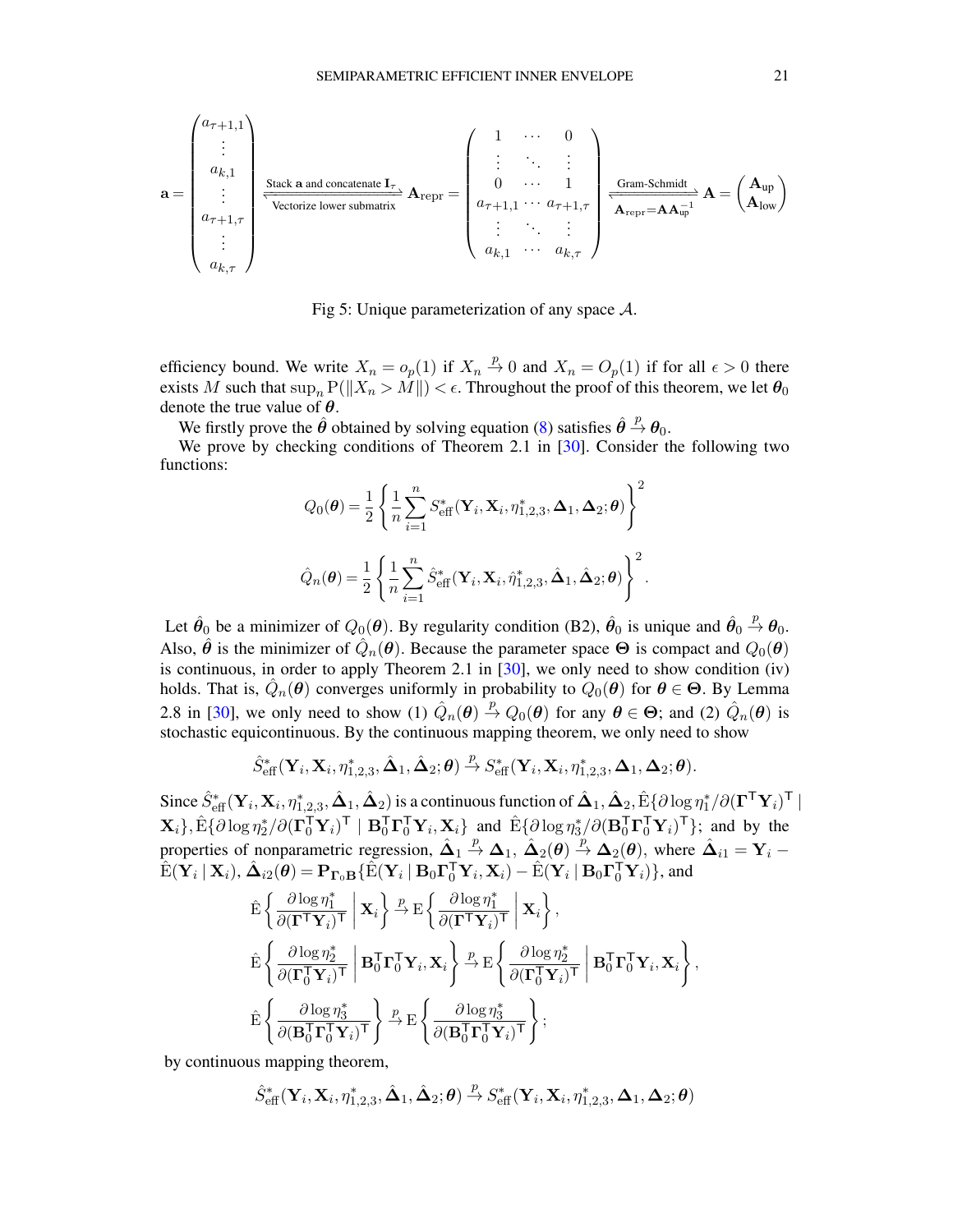for any  $\theta \in \Theta$ . To prove the stochastic equicontinuity of  $\hat{Q}_n(\theta)$ , by Lemma 2.9 of [\[30\]](#page-41-7), we only need to show  $\forall \theta_1, \theta_2 \in \Theta$ , there exists  $B_n = O_p(1)$  such that  $|\hat{Q}_n(\theta_1) - \hat{Q}_n(\theta_2)| \le$  $B_n || \theta_1 - \theta_2 ||$ . By regularity conditions (A5) and (B1),  $\hat{Q}_n(\theta)$  is differentiable. By mean value theorem, there exists  $\bar{\theta} \in \Theta$  such that  $|\hat{Q}_n(\theta_1) - \hat{Q}_n(\theta_2)| \leq ||\hat{Q}'_n(\bar{\theta})|| ||\theta_1 - \theta_2||$ . By Theorem 2.9 in [\[25\]](#page-40-5) and regularity condition (B3),  $\partial \hat{\Delta}_2(\theta)/\partial \theta - \partial \Delta_2(\theta)/\partial \theta =$  $O_p(n^{1/2}h^{1+(p+r-u-d)/2}) = o_p(1)$ . Because  $\log \eta_{1,2,3}^*$  are twice differentiable, we have

$$
\label{eq:Energy} \begin{split} &\hat{\mathrm{E}}\left\{\frac{\partial^2 \log \eta_1^*}{\partial \theta \partial (\boldsymbol{\Gamma}^\mathsf{T} \mathbf{Y}_i)^\mathsf{T}}\,\bigg|\,\mathbf{X}_i\right\} \overset{p}{\rightarrow} \mathrm{E}\left\{\frac{\partial^2 \log \eta_1^*}{\partial \theta \partial (\boldsymbol{\Gamma}^\mathsf{T} \mathbf{Y}_i)^\mathsf{T}}\,\bigg|\,\mathbf{X}_i\right\},\\ &\hat{\mathrm{E}}\left\{\frac{\partial^2 \log \eta_2^*}{\partial \theta \partial (\boldsymbol{\Gamma}_0^\mathsf{T} \mathbf{Y}_i)^\mathsf{T}}\,\bigg|\,\mathbf{B}_0^\mathsf{T} \boldsymbol{\Gamma}_0^\mathsf{T} \mathbf{Y}_i,\mathbf{X}_i\right\} \overset{p}{\rightarrow} \mathrm{E}\left\{\frac{\partial^2 \log \eta_2^*}{\partial \theta \partial (\boldsymbol{\Gamma}_0^\mathsf{T} \mathbf{Y}_i)^\mathsf{T}}\,\bigg|\,\mathbf{B}_0^\mathsf{T} \boldsymbol{\Gamma}_0^\mathsf{T} \mathbf{Y}_i,\mathbf{X}_i\right\},\\ &\hat{\mathrm{E}}\left\{\frac{\partial^2 \log \eta_3^*}{\partial \theta \partial (\mathbf{B}_0^\mathsf{T} \boldsymbol{\Gamma}_0^\mathsf{T} \mathbf{Y}_i)^\mathsf{T}}\right\} \overset{p}{\rightarrow} \mathrm{E}\left\{\frac{\partial^2 \log \eta_3^*}{\partial \theta \partial (\mathbf{B}_0^\mathsf{T} \boldsymbol{\Gamma}_0^\mathsf{T} \mathbf{Y}_i)^\mathsf{T}}\right\}. \end{split}
$$

Therefore, by continuous mapping theorem,  $\hat{Q}'_n(\bm{\theta}) \overset{p}{\to} Q'_0(\bm{\theta}).$  Hence,  $B_n = \sup_{\bm{\theta} \in \bm{\Theta}} \hat{Q}'_n(\bm{\theta}) \leq$  $\sup_{\theta \in \Theta} Q'_0(\theta) + \sup_{\theta \in \Theta} |Q'_0(\theta) - \hat{Q}'_n(\theta)|$ . Since  $Q'_0(\theta)$  is a continuous function in a compact set,  $\sup_{\theta \in \Theta} Q'_0(\theta)$  is  $O_p(1)$ . Suppose  $\sup_{\theta \in \Theta} |Q'_0(\theta) - \hat{Q}'_n(\theta)| = \infty$ , then there exists a sequence  $\{\theta_k\}$  such that  $|Q_0'(\theta_k) - \hat{Q}_n'(\theta_k)| \to \infty$ . That is, for any  $C > 0$ , there exists  $N \in \mathbb{N}^+$  such that for any  $n \ge N$ ,  $|Q'_0(\theta_n) - \hat{Q}'_n(\theta_n)| > C$ , which contradicts with the fact that  $\hat{Q}'_n(\theta_n) \stackrel{p}{\to} Q'_0(\theta_n)$ . Hence,  $\sup_{\theta \in \Theta} |Q'_0(\theta) - \hat{Q}'_n(\theta)| = o_p(1)$ . Therefore, all the conditions in Theorem 2.1 from [\[30\]](#page-41-7) hold, and we have  $\hat{\theta} \stackrel{p}{\rightarrow} \theta_0$ .

Then, in order to show the asymptotic normality of  $\theta$ , we only need to verify conditions (i)–(v) in Theorem 3.1 from [\[30\]](#page-41-7). Conditions (i)–(ii) are already satisfied. We then prove  $\overline{n}\partial \hat{Q}_n(\boldsymbol{\theta}_0)/\partial\boldsymbol{\theta}$  is asymptotically normal. Because

$$
\sqrt{n}\frac{\partial\hat{Q}_n(\pmb\theta_0)}{\partial\pmb\theta}=\frac{1}{\sqrt{n}}\sum_{i=1}^n\hat{S}_{\rm eff}^*(\mathbf Y_i,\mathbf X_i,\hat{\eta}_{1,2,3}^*,\hat{\pmb\Delta}_1,\hat{\pmb\Delta}_2;\pmb\theta_0)\cdot\frac{1}{n}\sum_{i=1}^n\frac{\partial}{\partial\pmb\theta}\hat{S}_{\rm eff}^*(\mathbf Y_i,\mathbf X_i,\hat{\eta}_{1,2,3}^*,\hat{\pmb\Delta}_1,\hat{\pmb\Delta}_2;\pmb\theta_0),
$$

and

$$
\frac{1}{n}\sum_{i=1}^n \frac{\partial}{\partial\theta} \hat{S}_{\rm eff}^*(\mathbf{Y}_i,\mathbf{X}_i,\hat{\eta}_{1,2,3}^*,\hat{\boldsymbol{\Delta}}_1,\hat{\boldsymbol{\Delta}}_2;\boldsymbol{\theta}_0)\overset{p}{\rightarrow}\mathrm{E}\left\{\frac{\partial}{\partial\theta}S_{\rm eff}^*(\mathbf{Y},\mathbf{X},\eta_1^*,\eta_2^*,\eta_3^*;\boldsymbol{\theta}_0)\right\},
$$

by Slutsky's Theorem, we only need to show  $n^{-1/2} \sum_{i=1}^{n} \hat{S}_{\text{eff}}^*(\mathbf{Y}_i, \mathbf{X}_i, \hat{\eta}_{1,2,3}^*, \hat{\mathbf{\Delta}}_1, \hat{\mathbf{\Delta}}_2; \boldsymbol{\theta}_0)$ converges to a normal distribution. Also, because

$$
\frac{1}{\sqrt{n}}\sum_{i=1}^n S_{\text{eff}}^*(\mathbf{Y}_i,\mathbf{X}_i,\eta_{1,2,3}^*,\mathbf{\Delta}_1,\mathbf{\Delta}_2;\boldsymbol{\theta}_0) \stackrel{d}{\rightarrow} \mathcal{N}\bigg[ \mathbf{0},\mathrm{E}\big\{S_{\text{eff}}^*(\mathbf{Y}_i,\mathbf{X}_i,\eta_1^*,\eta_2^*,\eta_3^*;\boldsymbol{\theta}_0)^{\otimes2}\big\} \bigg],
$$

we only need to show

$$
\frac{1}{\sqrt{n}}\sum_{i=1}^n \hat{S}_{\rm eff}^*(\mathbf{Y}_i,\mathbf{X}_i,\hat{\eta}_{1,2,3}^*,\hat{\pmb{\Delta}}_1,\hat{\pmb{\Delta}}_2;\pmb\theta_0)-\frac{1}{\sqrt{n}}\sum_{i=1}^n S_{\rm eff}^*(\mathbf{Y}_i,\mathbf{X}_i,\eta_{1,2,3}^*,\pmb{\Delta}_1,\pmb{\Delta}_2;\pmb\theta_0)\overset{p}{\rightarrow} 0.
$$

The score function  $S_{\text{eff}}^* = (S_{\text{eff},\gamma}^*, S_{\text{eff},b}^*)$  has two components. For simplicity, we only show the convergence of the second component  $S_{\text{eff},b}^*$ . The convergence of the first component can be proved using the same technique. Let  $\Gamma$  and  $B$  denote the orthogonal basis derived from  $\theta_0$ . Then,

$$
\frac{1}{\sqrt{n}}\sum_{i=1}^n \hat{S}_{\text{eff},\textbf{b}}^*(\textbf{Y}_i,\textbf{X}_i,\hat{\eta}_{1,2,3}^*,\hat{\pmb{\Delta}}_1,\hat{\pmb{\Delta}}_2;\pmb{\theta}_0)-\frac{1}{\sqrt{n}}\sum_{i=1}^n S_{\text{eff},\textbf{b}}^*(\textbf{Y}_i,\textbf{X}_i,\eta_{1,2,3}^*,\pmb{\Delta}_1,\pmb{\Delta}_2;\pmb{\theta}_0)
$$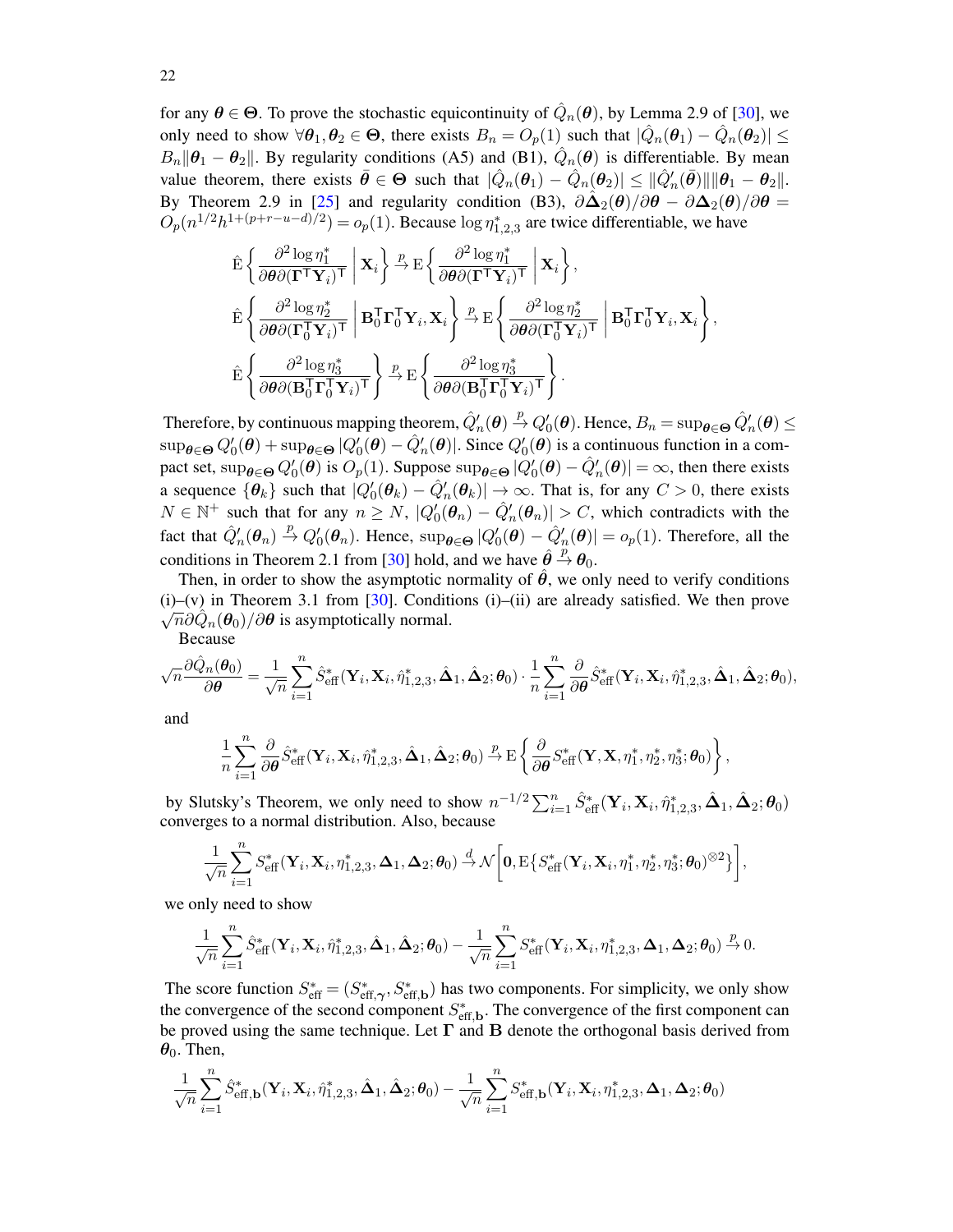$$
\begin{split} =& \frac{1}{\sqrt{n}} \sum_{i=1}^{n} \text{vec}^{\top} \bigg[ \boldsymbol{\Gamma}_{0}^{\top} \boldsymbol{\hat{\Delta}}_{i2} (\boldsymbol{\theta}_{0}) \bigg\{ \frac{\partial \log \eta_{3}^{*}}{\partial (\boldsymbol{B}_{0}^{\top} \boldsymbol{\Gamma}_{0}^{\top} \boldsymbol{Y}_{i})^{\top}} - \hat{\boldsymbol{E}} \bigg( \frac{\partial \log \eta_{3}^{*}}{\partial (\boldsymbol{B}_{0}^{\top} \boldsymbol{\Gamma}_{0}^{\top} \boldsymbol{Y}_{i})^{\top}} \bigg) \bigg\} \bigg] \frac{\partial \text{vec}(\boldsymbol{B}_{0})}{\partial \boldsymbol{b}^{\top}} \\ & - \frac{1}{\sqrt{n}} \sum_{i=1}^{n} \text{vec}^{\top} \bigg[ \boldsymbol{\Gamma}_{0}^{\top} \boldsymbol{\Delta}_{i2} (\boldsymbol{\theta}_{0}) \bigg\{ \frac{\partial \log \eta_{3}^{*}}{\partial (\boldsymbol{B}_{0}^{\top} \boldsymbol{\Gamma}_{0}^{\top} \boldsymbol{Y}_{i})^{\top}} - \boldsymbol{E} \bigg( \frac{\partial \log \eta_{3}^{*}}{\partial (\boldsymbol{B}_{0}^{\top} \boldsymbol{\Gamma}_{0}^{\top} \boldsymbol{Y}_{i})^{\top}} \bigg) \bigg\} \bigg] \frac{\partial \text{vec}(\boldsymbol{B}_{0})}{\partial \boldsymbol{b}^{\top}} \\ =& \frac{1}{\sqrt{n}} \sum_{i=1}^{n} \text{vec}^{\top} \bigg[ \boldsymbol{\Gamma}_{0}^{\top} \bigg\{ \boldsymbol{\hat{\Delta}}_{i2} (\boldsymbol{\theta}_{0}) - \boldsymbol{\Delta}_{i2} (\boldsymbol{\theta}_{0}) \bigg\} \bigg\{ \frac{\partial \log \eta_{3}^{*}}{\partial (\boldsymbol{B}_{0}^{\top} \boldsymbol{\Gamma}_{0}^{\top} \boldsymbol{Y}_{i})^{\top}} - \boldsymbol{E} \bigg( \frac{\partial \log \eta_{3}^{*}}{\partial (\boldsymbol{B}_{0}^{\top} \boldsymbol{\Gamma}_{0}^{\top} \boldsymbol{Y}_{i})^{\top}} \bigg) \bigg\} \bigg] \frac{\partial \text{vec}(\boldsymbol{B}_{0})}{\partial \boldsymbol{b}^{\top}} \\ & + \frac{1}{\sqrt{n}} \sum_{i=1}^{n} \text{vec}^{\top} \bigg[ \boldsymbol{\Gamma}_{
$$

By Lemma 5, the first term can be bounded by  $O_p(h^2 + n^{-1/2}h^{p+r-u-d}\log n + n^{1/2}h^4)$ . Under regularity condition [\(B3\)](#page-11-5), the second term is  $o_p(1)$ .

By Theorem 2.6 in [\[25\]](#page-40-5), under regularity condition [\(A4\)](#page-8-6),

$$
\sup_{\mathbf{X}_i,\mathbf{Y}_i} |\hat{\mathbf{\Delta}}_{i2}(\boldsymbol{\theta}_0) - \mathbf{\Delta}_{i2}(\boldsymbol{\theta}_0)| = O_p \bigg\{ \left( \frac{\log n}{nh^{p+r-u-d}} \right)^{1/2} + h^2 \bigg\}
$$

is  $o_p(1)$  under regularity condition [\(B3\)](#page-11-5).

By the central limit theorem,

$$
\begin{split} &\frac{1}{\sqrt{n}}\sum_{i=1}^{n}\text{vec}^{\top}\bigg[\left\{\hat{\Delta}_{i2}(\theta_0)-\Delta_{i2}(\theta_0)\right\}\bigg\{\text{E}\bigg(\frac{\partial\log\eta_3^*}{\partial(\mathbf{B}_0^{\mathsf{T}}\boldsymbol{\Gamma}_0^{\mathsf{T}}\mathbf{Y}_i)^{\mathsf{T}}}\bigg)-\hat{\text{E}}\bigg(\frac{\partial\log\eta_3^*}{\partial(\mathbf{B}_0^{\mathsf{T}}\boldsymbol{\Gamma}_0^{\mathsf{T}}\mathbf{Y}_i)^{\mathsf{T}}}\bigg)\bigg\}\bigg]\frac{\partial\text{vec}(\mathbf{B}_0)}{\partial\mathbf{b}^{\mathsf{T}}}\\ =&\text{vec}^{\top}\bigg[\frac{1}{n}\sum_{i=1}^{n}\big\{\hat{\Delta}_{i2}(\theta_0)-\Delta_{i2}(\theta_0)\big\}\cdot\sqrt{n}\bigg\{\text{E}\bigg(\frac{\partial\log\eta_3^*}{\partial(\mathbf{B}_0^{\mathsf{T}}\boldsymbol{\Gamma}_0^{\mathsf{T}}\mathbf{Y}_i)^{\mathsf{T}}}\bigg)-\hat{\text{E}}\bigg(\frac{\partial\log\eta_3^*}{\partial(\mathbf{B}_0^{\mathsf{T}}\boldsymbol{\Gamma}_0^{\mathsf{T}}\mathbf{Y}_i)^{\mathsf{T}}}\bigg)\bigg\}\bigg]\frac{\partial\text{vec}(\mathbf{B}_0)}{\partial\mathbf{b}^{\mathsf{T}}}\\ =& o_p(1)\cdot O_p(1)=o_p(1). \end{split}
$$

Hence, the second term is also  $o_p(1)$ .

Also,

$$
\label{eq:3.1} \begin{split} &\frac{1}{\sqrt{n}}\sum_{i=1}^n\pmb{\Delta}_{i2}(\pmb{\theta}_0)\bigg\{{\rm E}\bigg(\frac{\partial\log\eta_3^*}{\partial(\mathbf{B}_0^\mathsf{T}\pmb{\Gamma}_0^\mathsf{T}\mathbf{Y}_i)^\mathsf{T}}\bigg)-\hat{\rm E}\bigg(\frac{\partial\log\eta_3^*}{\partial(\mathbf{B}_0^\mathsf{T}\pmb{\Gamma}_0^\mathsf{T}\mathbf{Y}_i)^\mathsf{T}}\bigg)\bigg\}\\ =& o_p(1)\cdot n^{-1/2}\sum_{i=1}^n\pmb{\Delta}_{i2}(\pmb{\theta}_0)\\ =& o_p(1), \end{split}
$$

where the last equation is because  $\Delta_{i2}$  are i.i.d. mean 0 random variables. Hence, the third term is also  $o_p(1)$ .

Therefore,

$$
\frac{1}{\sqrt{n}}\sum_{i=1}^n \hat{S}_{\text{eff},\mathbf{b}}^*(\mathbf{Y}_i,\mathbf{X}_i,\hat{\eta}_{1,2,3}^*,\hat{\boldsymbol{\Delta}}_1,\hat{\boldsymbol{\Delta}}_2;\boldsymbol{\theta}_0)-\frac{1}{\sqrt{n}}\sum_{i=1}^n S_{\text{eff},\mathbf{b}}^*(\mathbf{Y}_i,\mathbf{X}_i,\eta_{1,2,3}^*,\boldsymbol{\Delta}_1,\boldsymbol{\Delta}_2;\boldsymbol{\theta}_0)\overset{p}{\rightarrow} 0.
$$

Hence, by Slutsky's Theorem,

$$
\sqrt{n}\frac{\partial \hat{Q}_n(\boldsymbol{\theta}_0)}{\partial \boldsymbol{\theta}}\overset{d}{\rightarrow}\mathcal{N}\{\mathbf{0},\mathbf{C}_2^\mathsf{T}\mathbf{D}_2\mathbf{C}_2\},
$$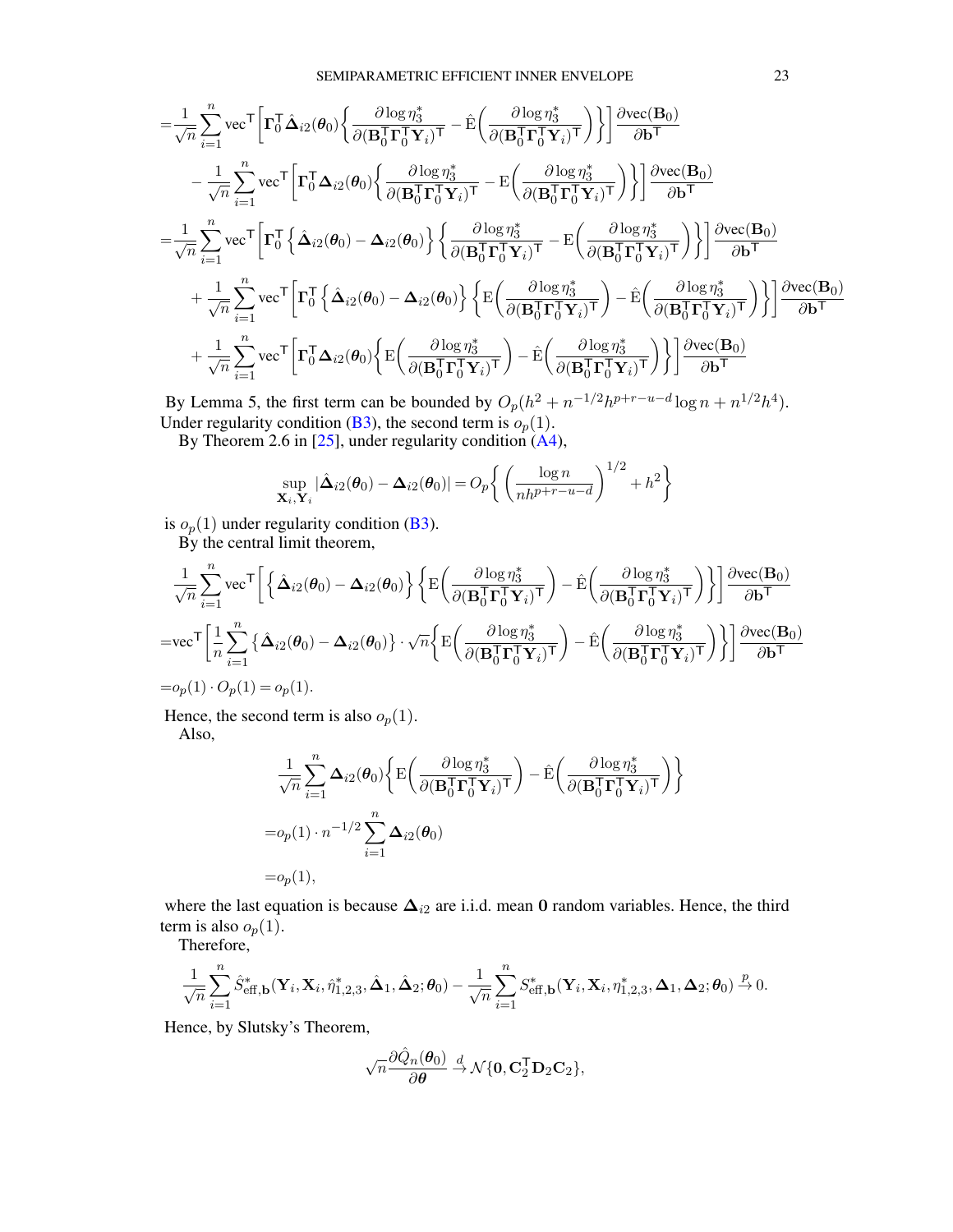where

$$
\mathbf{C}_2 = \mathrm{E}\left\{\frac{\partial}{\partial\boldsymbol{\theta}}S_\mathrm{eff}^*(\mathbf{Y}, \mathbf{X}, \eta_1^*, \eta_2^*, \eta_3^*; \boldsymbol{\theta}_0)\right\}, \quad \mathbf{D}_2 = \mathrm{E}\left\{S_\mathrm{eff}^*(\mathbf{Y}_i, \mathbf{X}_i, \eta_1^*, \eta_2^*, \eta_3^*; \boldsymbol{\theta}_0)^{\otimes 2}\right\}.
$$

Next, we verify the conditions (iv)–(v) that are related to  $\nabla_{\theta\theta}\hat{Q}_n(\theta)$ . Notice that

$$
\nabla_{\theta\theta}\hat{Q}_{n}(\theta) \stackrel{p}{\rightarrow} \mathcal{E}\left\{\frac{\partial}{\partial\theta}S_{\text{eff}}^{*}(\mathbf{Y}_{i},\mathbf{X}_{i},\eta_{1,2,3}^{*},\boldsymbol{\Delta}_{1},\boldsymbol{\Delta}_{2};\theta)\right\} \cdot \mathcal{E}\left\{\frac{\partial}{\partial\theta^{T}}S_{\text{eff}}^{*}(\mathbf{Y}_{i},\mathbf{X}_{i},\eta_{1,2,3}^{*},\boldsymbol{\Delta}_{1},\boldsymbol{\Delta}_{2};\theta)\right\}
$$

$$
+\mathcal{E}\left\{S_{\text{eff}}^{*}(\mathbf{Y}_{i},\mathbf{X}_{i},\eta_{1,2,3}^{*},\boldsymbol{\Delta}_{1},\boldsymbol{\Delta}_{2};\theta)\right\} \cdot \mathcal{E}\left\{\frac{\partial^{2}}{\partial\theta\partial\theta^{T}}S_{\text{eff}}^{*}(\mathbf{Y}_{i},\mathbf{X}_{i},\eta_{1,2,3}^{*},\boldsymbol{\Delta}_{1},\boldsymbol{\Delta}_{2};\theta)\right\} = H(\theta).
$$

Following the same argument as proving the uniform convergence in probability for  $\partial \hat{Q}_n(\theta) / \partial \theta$ , because the third order derivative of  $\log \eta_{1,2,3}^*$  exists, we have  $\nabla_{\theta\theta} \hat{Q}_n(\theta) \stackrel{p}{\rightarrow}$  $H(\theta)$  uniformly for  $\theta \in \Theta$ . Hence, condition (iv) holds. Because

$$
\frac{1}{n}\sum_{i=1}^n S_{\text{eff}}^*(\mathbf{Y}_i, \mathbf{X}_i, \eta_{1,2,3}^*, \mathbf{\Delta}_1, \mathbf{\Delta}_2; \boldsymbol{\theta}_0) \overset{p}{\to} \mathbf{0},
$$

we have  $H(\theta_0) = \mathbf{C}_2 \mathbf{C}_2^T$ . Since  $\mathbf{C}_2$  is nonsingular,  $H(\theta_0)$  is nonsingular. Hence, condition (v) holds. Therefore, by Theorem 3.1 in [\[30\]](#page-41-7),

$$
\sqrt{n}(\boldsymbol{\theta}_0 - \boldsymbol{\theta}) \stackrel{p}{\rightarrow} \mathcal{N}\{\mathbf{0}, H(\boldsymbol{\theta}_0)^{-1}\mathbf{C}_2^{\mathsf{T}}\mathbf{D}_2\mathbf{C}_2H(\boldsymbol{\theta}_0)^{-1}\} = \mathcal{N}\{\mathbf{0}, \mathbf{C}_2^{-1}\mathbf{D}_2(\mathbf{C}_2^{\mathsf{T}})^{-1}\}.
$$

Acknowledgements. We would like to thank Professor Yanyuan Ma for the helpful discussion for the proofs. The authors were supported by NSF-DMS 1916013 and NIH U24- DK-060990.

### APPENDIX A: PROOF OF LEMMAS AND THEOREMS

From equation [\(4\)](#page-7-1), the nuisance tangent space can be written as

$$
\Lambda = \{s_1(\mathbf{\Gamma}^\mathsf{T}\mathbf{Y} \mid \mathbf{X}) + s_2(\mathbf{B}^\mathsf{T}\mathbf{\Gamma}_0^\mathsf{T}\mathbf{Y} \mid \mathbf{B}_0^\mathsf{T}\mathbf{\Gamma}_0^\mathsf{T}\mathbf{Y}, \mathbf{X}) + s_3(\mathbf{B}_0^\mathsf{T}\mathbf{\Gamma}_0^\mathsf{T}\mathbf{Y}) + s_4(\mathbf{X})\}
$$
  
=  $\Lambda_1 \cup \Lambda_2 \cup \Lambda_3 \cup \Lambda_4$ ,

where  $s_1$ ,  $s_2$ ,  $s_3$  and  $s_4$  are measurable functions satisfying

$$
\int s_1(\mathbf{\Gamma}^\mathsf{T}\mathbf{y} \mid \mathbf{x}) \eta_1(\mathbf{\Gamma}^\mathsf{T}\mathbf{y} \mid \mathbf{x}) d\mathbf{y} = \mathbf{0}, \text{ for any } \mathbf{x},
$$

$$
\int s_2(\mathbf{B}^\mathsf{T}\mathbf{\Gamma}_0^\mathsf{T}\mathbf{y} \mid \mathbf{B}_0^\mathsf{T}\mathbf{\Gamma}_0^\mathsf{T}\mathbf{y}, \mathbf{x})\eta_2(\mathbf{B}^\mathsf{T}\mathbf{\Gamma}_0^\mathsf{T}\mathbf{y} \mid \mathbf{B}_0^\mathsf{T}\mathbf{\Gamma}_0^\mathsf{T}\mathbf{y}, \mathbf{x})d\mathbf{y} = \mathbf{0}, \quad \text{ for any } (\mathbf{B}_0^\mathsf{T}\mathbf{\Gamma}_0^\mathsf{T}\mathbf{y}, \mathbf{x}),
$$

$$
\int s_3(\mathbf{B}_0^\mathsf{T}\mathbf{\Gamma}_0^\mathsf{T}\mathbf{y})d\mathbf{y} = \mathbf{0}, \qquad \int s_4(\mathbf{x})d\mathbf{x} = \mathbf{0},
$$

and  $\Lambda_i$  is the Hilbert space spanned by  $s_i$  for  $i = 1, \ldots, 4$ . Therefore, the structure of  $\Lambda_i$  has the following representation

$$
\Lambda_1 = \{ \mathbf{f}(\mathbf{\Gamma}^\mathsf{T} \mathbf{Y}, \mathbf{X}) : \forall \mathbf{f} \text{ such that } E(\mathbf{f} \mid \mathbf{X}) = \mathbf{0} \},
$$
  
\n
$$
\Lambda_2 = \{ \mathbf{f}(\mathbf{B}^\mathsf{T} \mathbf{\Gamma}_0^\mathsf{T} \mathbf{Y}, \mathbf{B}_0^\mathsf{T} \mathbf{\Gamma}_0^\mathsf{T} \mathbf{Y}, \mathbf{X}) : \forall \mathbf{f} \text{ such that } E(\mathbf{f} \mid \mathbf{B}_0^\mathsf{T} \mathbf{\Gamma}_0^\mathsf{T} \mathbf{Y}, \mathbf{X}) = \mathbf{0} \},
$$
  
\n
$$
\Lambda_3 = \{ \mathbf{f}(\mathbf{B}_0^\mathsf{T} \mathbf{\Gamma}_0^\mathsf{T} \mathbf{Y}) : \forall \mathbf{f} \text{ such that } E(\mathbf{f}) = \mathbf{0} \},
$$
  
\n
$$
\Lambda_4 = \{ \mathbf{f}(\mathbf{X}) : \forall \mathbf{f} \text{ such that } E(\mathbf{f}) = \mathbf{0} \},
$$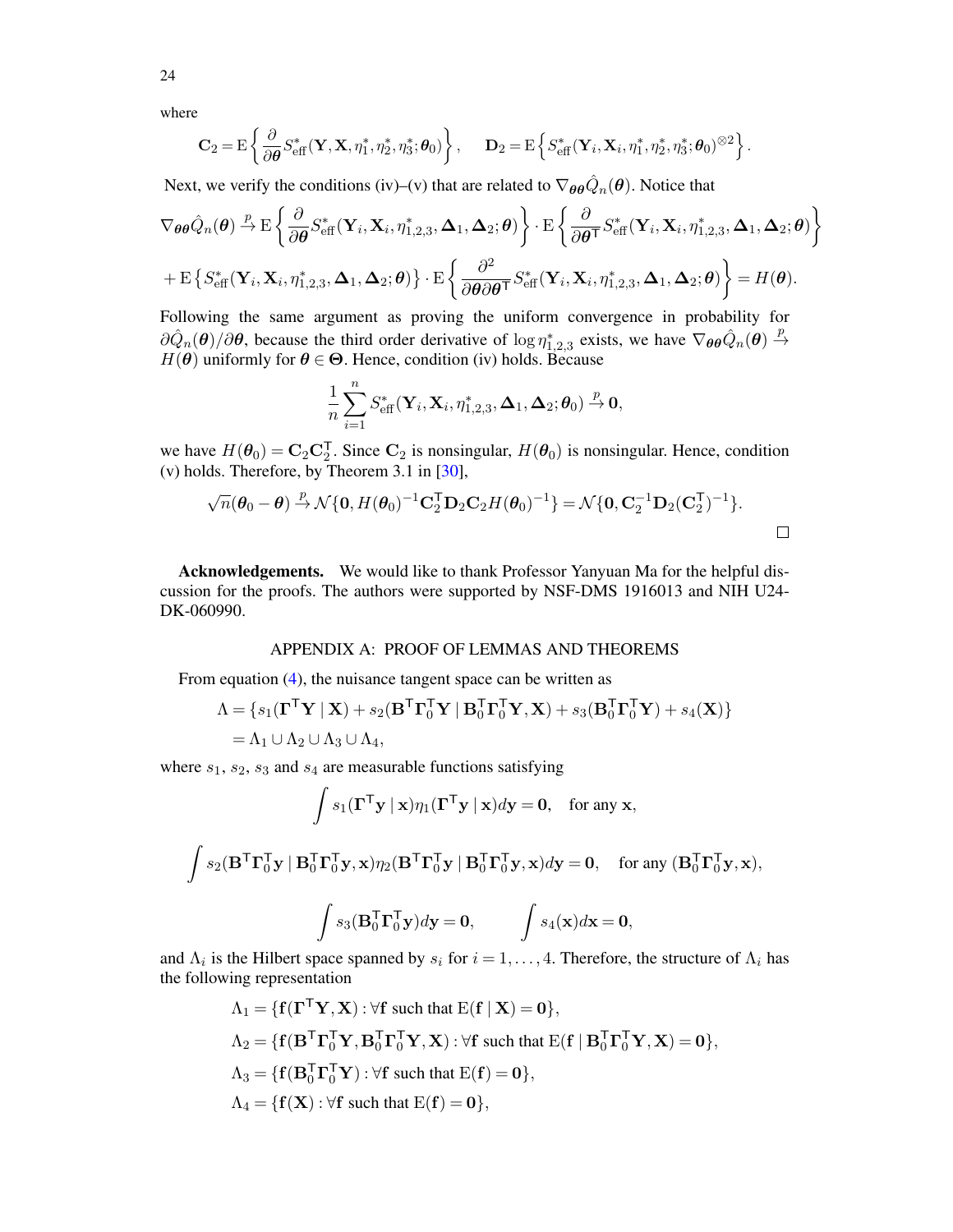where f is a square integrable function. The following lemmas provide an orthogonal decomposition of the nuisance tangent space and the form of the orthogonal nuisance tangent space.

<span id="page-24-0"></span>LEMMA 2. *Under Condition*  $(3^*)$  $(3^*)$  $(3^*)$  and  $(4^*)$  $(4^*)$  $(4^*)$ , the nuisance tangent space can be written as  $\Lambda = \Lambda_1 \oplus \Lambda_2 \oplus \Lambda_3 \oplus \Lambda_4.$ 

PROOF OF LEMMA [2.](#page-24-0) We prove that  $\Lambda_1 \perp \Lambda_2 \perp \Lambda_3 \perp \Lambda_4$ . Obviously,  $\Lambda_4 \perp (\Lambda_1 \cup \Lambda_2 \cup$  $(\Lambda_3)$ . We only prove that  $\Lambda_1$ ,  $\Lambda_2$  and  $\Lambda_3$  are orthogonal to each other. For any  $f_1 \in \Lambda_1$  and  $f_2 \in \Lambda_2$ ,

$$
E\{f_1^\mathsf{T}(\mathbf{\Gamma}^\mathsf{T}\mathbf{Y}, \mathbf{X})f_2(\mathbf{B}^\mathsf{T}\mathbf{\Gamma}_0^\mathsf{T}\mathbf{Y}, \mathbf{B}_0^\mathsf{T}\mathbf{\Gamma}_0^\mathsf{T}\mathbf{Y}, \mathbf{X})\}
$$
  
\n= 
$$
E[E\{f_1^\mathsf{T}(\mathbf{\Gamma}^\mathsf{T}\mathbf{Y}, \mathbf{X})f_2(\mathbf{B}^\mathsf{T}\mathbf{\Gamma}_0^\mathsf{T}\mathbf{Y}, \mathbf{B}_0^\mathsf{T}\mathbf{\Gamma}_0^\mathsf{T}\mathbf{Y}, \mathbf{X}) | \mathbf{X}\}]
$$
  
\n= 
$$
E[E\{f_1^\mathsf{T}(\mathbf{\Gamma}^\mathsf{T}\mathbf{Y}, \mathbf{X}) | \mathbf{X}\} E\{f_2(\mathbf{B}^\mathsf{T}\mathbf{\Gamma}_0^\mathsf{T}\mathbf{Y}, \mathbf{B}_0^\mathsf{T}\mathbf{\Gamma}_0^\mathsf{T}\mathbf{Y}, \mathbf{X}) | \mathbf{X}\}] = \mathbf{0}.
$$

Hence,  $\Lambda_1 \perp \Lambda_2$ . The second equation to the third equation is because  $\mathbf{\Gamma}^\top \mathbf{Y} \perp \mathbf{\Gamma}_0^\top \mathbf{Y} \mid \mathbf{X}$ . The third equation equals to 0 because  $E(f_1 | X) = 0$ . For any  $f_1 \in \Lambda_1$  and  $f_3 \in \Lambda_3$ ,

$$
E\{f_1^\mathsf{T}(\mathbf{\Gamma}^\mathsf{T}\mathbf{Y}, \mathbf{X})f_3(\mathbf{B}_0^\mathsf{T}\mathbf{\Gamma}_0^\mathsf{T}\mathbf{Y})\}
$$
  
=
$$
E[E\{f_1^\mathsf{T}(\mathbf{\Gamma}^\mathsf{T}\mathbf{Y}, \mathbf{X})f_3(\mathbf{B}_0^\mathsf{T}\mathbf{\Gamma}_0^\mathsf{T}\mathbf{Y}) \mid \mathbf{X}\}]
$$
  
=
$$
E[E\{f_1^\mathsf{T}(\mathbf{\Gamma}^\mathsf{T}\mathbf{Y}, \mathbf{X}) \mid \mathbf{X}\}E\{f_3(\mathbf{B}_0^\mathsf{T}\mathbf{\Gamma}_0^\mathsf{T}\mathbf{Y}) \mid \mathbf{X}\} = \mathbf{0}.
$$

Thus,  $\Lambda_1 \perp \Lambda_3$  $\Lambda_1 \perp \Lambda_3$ . The second to the third equation is again because of Condition 3<sup>\*</sup>. For any  $f_2 \in \Lambda_2$  and  $f_3 \in \Lambda_3$ ,

$$
E\{f_2^{\mathsf{T}}(\mathbf{B}^{\mathsf{T}}\mathbf{\Gamma}_0^{\mathsf{T}}\mathbf{Y}, \mathbf{B}_0^{\mathsf{T}}\mathbf{\Gamma}_0^{\mathsf{T}}\mathbf{Y}, \mathbf{X})f_3(\mathbf{B}_0^{\mathsf{T}}\mathbf{\Gamma}_0^{\mathsf{T}}\mathbf{Y})\}
$$
  
\n
$$
=E[E\{f_2^{\mathsf{T}}(\mathbf{B}^{\mathsf{T}}\mathbf{\Gamma}_0^{\mathsf{T}}\mathbf{Y}, \mathbf{B}_0^{\mathsf{T}}\mathbf{\Gamma}_0^{\mathsf{T}}\mathbf{Y}, \mathbf{X})f_3(\mathbf{B}_0^{\mathsf{T}}\mathbf{\Gamma}_0^{\mathsf{T}}\mathbf{Y}) | \mathbf{B}_0^{\mathsf{T}}\mathbf{\Gamma}_0^{\mathsf{T}}\mathbf{Y}, \mathbf{X}\}]
$$
  
\n
$$
=E[E\{f_2^{\mathsf{T}}(\mathbf{B}^{\mathsf{T}}\mathbf{\Gamma}_0^{\mathsf{T}}\mathbf{Y}, \mathbf{B}_0^{\mathsf{T}}\mathbf{\Gamma}_0^{\mathsf{T}}\mathbf{Y}, \mathbf{X}) | \mathbf{B}_0^{\mathsf{T}}\mathbf{\Gamma}_0^{\mathsf{T}}\mathbf{Y}, \mathbf{X}\}f_3(\mathbf{B}_0^{\mathsf{T}}\mathbf{\Gamma}_0^{\mathsf{T}}\mathbf{Y})] = \mathbf{0}
$$

The last equation equals to 0 because  $E(f_2 | B_0^T \Gamma_0^T Y, X) = 0$ . Hence,  $\Lambda_i$ ,  $i = 1, ..., 4$  are orthogonal to each other. Therefore,

$$
\Lambda = \Lambda_1 \oplus \Lambda_2 \oplus \Lambda_3 \oplus \Lambda_4.
$$

 $\Box$ 

<span id="page-24-1"></span>LEMMA 3. The orthogonal nuisance tangent space 
$$
\Lambda^{\perp} = \Lambda_1^{\perp} \cap \Lambda_2^{\perp} \cap \Lambda_3^{\perp} \cap \Lambda_4^{\perp}
$$
 where  
\n $\Lambda_1^{\perp} = \{f(\mathbf{Y}, \mathbf{X}) : E(f \mid \mathbf{\Gamma}^{\mathsf{T}} \mathbf{Y}, \mathbf{X}) \text{ is a function of } \mathbf{X}\},$   
\n $\Lambda_2^{\perp} = \{f(\mathbf{Y}, \mathbf{X}) : E(f \mid \mathbf{B}^{\mathsf{T}} \mathbf{\Gamma}_0^{\mathsf{T}} \mathbf{Y}, \mathbf{B}_0^{\mathsf{T}} \mathbf{\Gamma}_0^{\mathsf{T}} \mathbf{Y}, \mathbf{X}) \text{ is a function of } \mathbf{B}_0^{\mathsf{T}} \mathbf{\Gamma}_0^{\mathsf{T}} \mathbf{Y}, \mathbf{X}\},$   
\n $\Lambda_3^{\perp} = \{f(\mathbf{Y}, \mathbf{X}) : E(f \mid \mathbf{B}_0^{\mathsf{T}} \mathbf{\Gamma}_0^{\mathsf{T}} \mathbf{Y}) = \mathbf{0}\},$   
\n $\Lambda_4^{\perp} = \{f(\mathbf{Y}, \mathbf{X}) : E(f \mid \mathbf{X}) = \mathbf{0}\}.$ 

PROOF OF LEMMA [3.](#page-24-1) From the structure of  $\Lambda$ , we have Our conjecture for the orthogonal complements for  $\Lambda_i$ ,  $i = 1, \ldots, 4$  are

$$
\Lambda_{1,\text{conj}}^{\perp} = \{f(\mathbf{Y}, \mathbf{X}) : \mathbf{E}(f \mid \mathbf{\Gamma}^{\mathsf{T}} \mathbf{Y}, \mathbf{X}) \text{ is a function of } \mathbf{X}\},
$$
\n
$$
\Lambda_{2,\text{conj}}^{\perp} = \{f(\mathbf{Y}, \mathbf{X}) : \mathbf{E}(f \mid \mathbf{B}^{\mathsf{T}} \mathbf{\Gamma}_{0}^{\mathsf{T}} \mathbf{Y}, \mathbf{B}_{0}^{\mathsf{T}} \mathbf{\Gamma}_{0}^{\mathsf{T}} \mathbf{Y}, \mathbf{X}) \text{ is a function of } \mathbf{B}_{0}^{\mathsf{T}} \mathbf{\Gamma}_{0}^{\mathsf{T}} \mathbf{Y}, \mathbf{X}\},
$$
\n
$$
\Lambda_{3,\text{conj}}^{\perp} = \{f(\mathbf{Y}, \mathbf{X}) : \mathbf{E}(f \mid \mathbf{B}_{0}^{\mathsf{T}} \mathbf{\Gamma}_{0}^{\mathsf{T}} \mathbf{Y}) = \mathbf{0}\}
$$
\n
$$
\Lambda_{4,\text{conj}}^{\perp} = \{f(\mathbf{Y}, \mathbf{X}) : \mathbf{E}(f \mid \mathbf{X}) = \mathbf{0}\}.
$$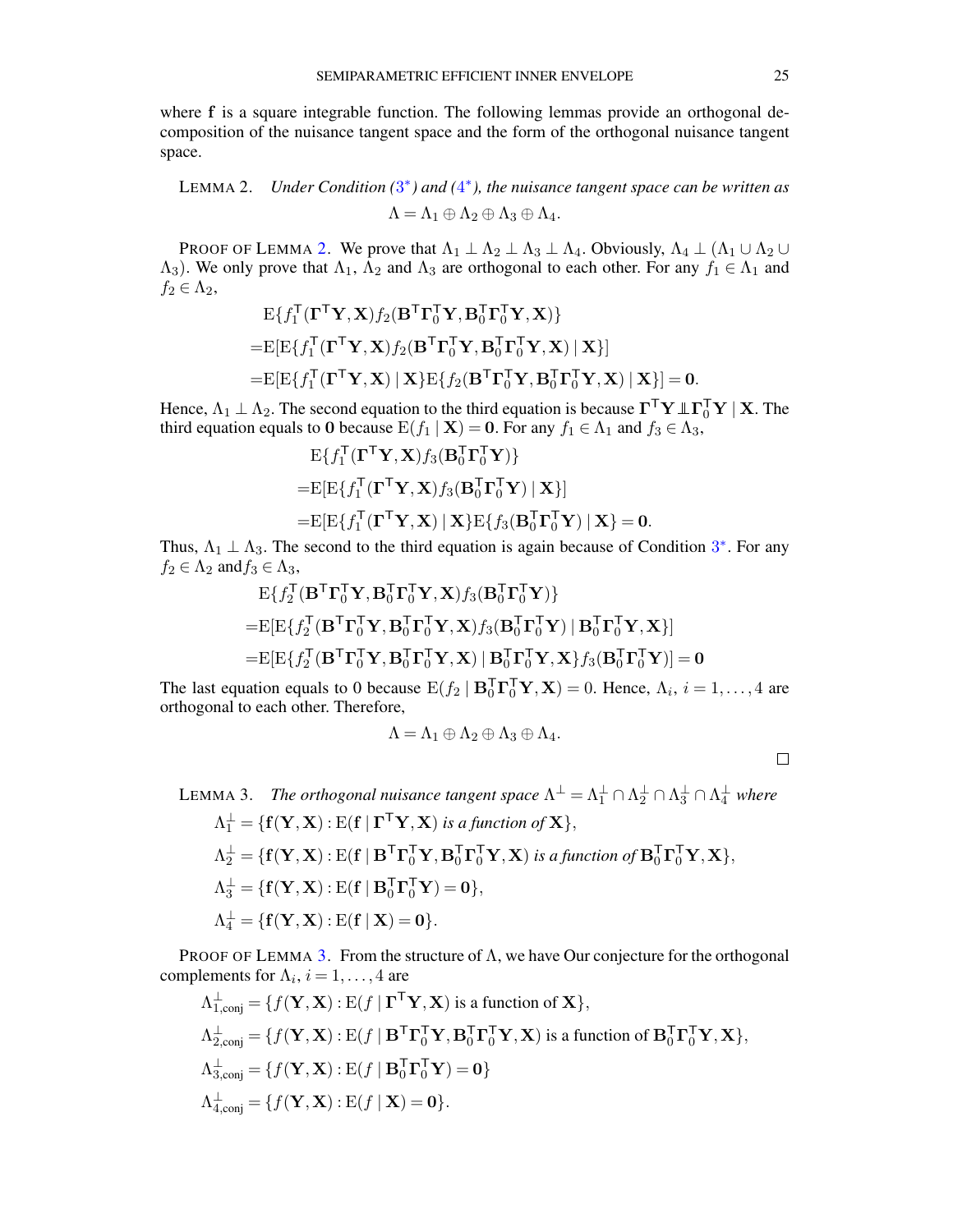26

We only prove our conjecture is true for  $\Lambda_1^{\perp}$ .

For any  $f_1^{\perp} \in \Lambda_{1,\text{conj}}^{\perp}$  and  $f_1 \in \Lambda_1$ ,

$$
E\{f_1^{\mathsf{T}}f_1^{\perp}\} = E[E\{f_1^{\mathsf{T}}f_1^{\perp} | \mathbf{\Gamma}^{\mathsf{T}}\mathbf{Y}, \mathbf{X}\}]
$$
  
\n
$$
= E[f_1^{\mathsf{T}}E\{f_1^{\perp} | \mathbf{\Gamma}^{\mathsf{T}}\mathbf{Y}, \mathbf{X}\}]
$$
  
\n
$$
= E\{f_1^{\mathsf{T}}a(\mathbf{X})\}
$$
  
\n
$$
= E\{E(f_1^{\mathsf{T}} | \mathbf{X})a(\mathbf{X})\} = 0.
$$

Hence, we have  $\Lambda_{1,\text{conj}}^{\perp} \perp \Lambda_1$ . Then, we show that for any  $f \in \Lambda_1^{\perp}$ , f satisfies  $E(f \mid$  $\mathbf{\Gamma}^{\mathsf{T}} \mathbf{Y}, \mathbf{X}$  =  $a(\mathbf{X})$  for some function  $a(\mathbf{X})$ .

Firstly, define  $g = \mathrm{E}(f \mid \boldsymbol{\Gamma}^\top \mathbf{Y}, \mathbf{X}) - \mathrm{E}(f \mid \mathbf{X})$ . Clearly,  $g \in \Lambda_1$ . Thus,

$$
0 = E(g^{\mathsf{T}}f) = E\{g^{\mathsf{T}}E(f | \mathbf{\Gamma}^{\mathsf{T}}\mathbf{Y}, \mathbf{X})\}
$$
  
= 
$$
E(g^{\mathsf{T}}g) + E\{g^{\mathsf{T}}E(f | \mathbf{X})\} = E(g^{\mathsf{T}}g).
$$

Therefore,  $g = 0$ , which implies  $E(f | \Gamma^T Y, X) = E(f | X) = a(X)$ . We proved that  $\Lambda_{1,\text{conj}} = \Lambda_1.$ 

Validity of the other three follows the same technique.

<span id="page-25-0"></span>LEMMA 3. The functions  $f_1(B_0^T \Gamma_0^T Y, X)$  and  $f_2(\Gamma^T Y, B_0^T \Gamma_0^T Y)$  defined above belongs to the orthogonal nuisance tangent space  $\Lambda^{\perp}$ .

PROOF OF LEMMA [3.](#page-25-0) Recall that

$$
f_1(\mathbf{B}_0^\mathsf{T}\mathbf{\Gamma}_0^\mathsf{T}\mathbf{Y}, \mathbf{X}) = \{g_1(\mathbf{B}_0^\mathsf{T}\mathbf{\Gamma}_0^\mathsf{T}\mathbf{Y}) - \mathrm{E}g_1\} \{h_1(\mathbf{X}) - \mathrm{E}h_1\} = \mathbf{0},
$$

$$
f_2(\mathbf{\Gamma}^\mathsf{T}\mathbf{Y}, \mathbf{B}_0^\mathsf{T}\mathbf{\Gamma}_0^\mathsf{T}\mathbf{Y}) = \{g_2(\mathbf{\Gamma}^\mathsf{T}\mathbf{Y}) - \mathbf{E}g_2\} \{h_2(\mathbf{B}_0^\mathsf{T}\mathbf{\Gamma}_0^\mathsf{T}\mathbf{Y}) - \mathbf{E}h_2\} = \mathbf{0}.
$$

We want to show that  $f_1(\mathbf{B}_0^\mathsf{T} \mathbf{\Gamma}_0^\mathsf{T} \mathbf{Y}, \mathbf{X}) \in \Lambda^{\perp}$  and  $f_2(\mathbf{\Gamma}^\mathsf{T} \mathbf{Y}, \mathbf{B}_0^\mathsf{T} \mathbf{\Gamma}_0^\mathsf{T} \mathbf{Y}) \in \Lambda^{\perp}$ .

$$
E(f_1 | \mathbf{\Gamma}^\mathsf{T} \mathbf{Y}, \mathbf{X}) = E[\{g_1(\mathbf{B}_0^\mathsf{T} \mathbf{\Gamma}_0^\mathsf{T} \mathbf{Y}) - E g_1\} \{h_1(\mathbf{X}) - E h_1\} | \mathbf{\Gamma}^\mathsf{T} \mathbf{Y}, \mathbf{X}]
$$
  
\n
$$
= E\{g_1(\mathbf{B}_0^\mathsf{T} \mathbf{\Gamma}_0^\mathsf{T} \mathbf{Y}) - E g_1 | \mathbf{\Gamma}^\mathsf{T} \mathbf{Y}, \mathbf{X}\} \{h_1(\mathbf{X}) - E h_1\}
$$
  
\n
$$
= E\{g_1(\mathbf{B}_0^\mathsf{T} \mathbf{\Gamma}_0^\mathsf{T} \mathbf{Y}) - E g_1\} \{h_1(\mathbf{X}) - E h_1\}
$$
  
\n
$$
= 0.
$$

Hence,  $f_1 \in \Lambda_1^{\perp}$ . The second to the third equation is because  $\mathbf{B}_0^{\mathsf{T}} \mathbf{\Gamma}_0^{\mathsf{T}} \mathbf{Y} \mathbb{L} (\mathbf{\Gamma}^{\mathsf{T}} \mathbf{Y}, \mathbf{X})$ .

$$
E(f_1 | \mathbf{\Gamma}_0^{\mathsf{T}} \mathbf{Y}, \mathbf{X}) = E[\{g_1(\mathbf{B}_0^{\mathsf{T}} \mathbf{\Gamma}_0^{\mathsf{T}} \mathbf{Y}) - E g_1\} \{h_1(\mathbf{X}) - E h_1\} | \mathbf{\Gamma}_0^{\mathsf{T}} \mathbf{Y}, \mathbf{X}]
$$
  
=  $\{g_1(\mathbf{B}_0^{\mathsf{T}} \mathbf{\Gamma}_0^{\mathsf{T}} \mathbf{Y}) - E g_1\} \{h_1(\mathbf{X}) - E h_1\}$ 

is a function of  $B_0^T \Gamma_0^T Y$  and X. Therefore,  $f_1 \in \Lambda_2^{\perp}$ . Notice that we also have

$$
\begin{aligned} \mathbf{E}(f_1 \mid \mathbf{B}_0^{\mathsf{T}} \mathbf{\Gamma}_0^{\mathsf{T}} \mathbf{Y}) &= \mathbf{E}[\{g_1(\mathbf{B}_0^{\mathsf{T}} \mathbf{\Gamma}_0^{\mathsf{T}} \mathbf{Y}) - \mathbf{E} g_1\} \{h_1(\mathbf{X}) - \mathbf{E} h_1\} \mid \mathbf{B}_0^{\mathsf{T}} \mathbf{\Gamma}_0^{\mathsf{T}} \mathbf{Y}] \\ &= \{g_1(\mathbf{B}_0^{\mathsf{T}} \mathbf{\Gamma}_0^{\mathsf{T}} \mathbf{Y}) - \mathbf{E} g_1\} \mathbf{E} \{h_1(\mathbf{X}) - \mathbf{E} h_1 \mid \mathbf{B}_0^{\mathsf{T}} \mathbf{\Gamma}_0^{\mathsf{T}} \mathbf{Y}\} \\ &= \{g_1(\mathbf{B}_0^{\mathsf{T}} \mathbf{\Gamma}_0^{\mathsf{T}} \mathbf{Y}) - \mathbf{E} g_1\} \mathbf{E} \{h_1(\mathbf{X}) - \mathbf{E} h_1\} \\ &= \mathbf{0}, \end{aligned}
$$

 $\Box$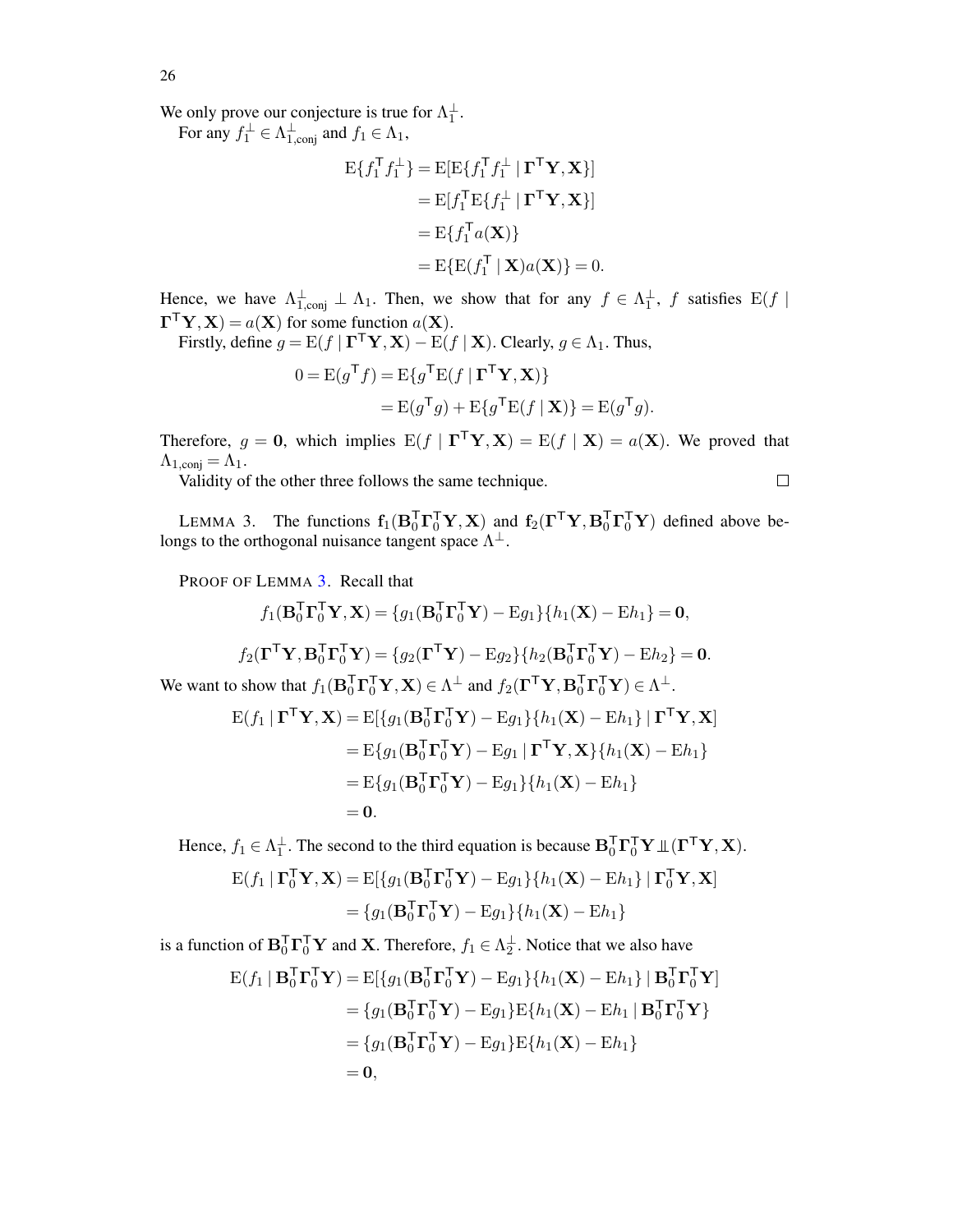and

$$
E(f_1 | \mathbf{X}) = E[\{g_1(\mathbf{B}_0^T \mathbf{\Gamma}_0^T \mathbf{Y}) - Eg_1\} \{h_1(\mathbf{X}) - Eh_1\} | \mathbf{X}]
$$
  
\n
$$
= E[\{g_1(\mathbf{B}_0^T \mathbf{\Gamma}_0^T \mathbf{Y}) - Eg_1 | \mathbf{X}\} \{h_1(\mathbf{X}) - Eh_1\}
$$
  
\n
$$
= E\{g_1(\mathbf{B}_0^T \mathbf{\Gamma}_0^T \mathbf{Y}) - Eg_1\} \{h_1(\mathbf{X}) - Eh_1\}
$$
  
\n
$$
= 0.
$$
  
\nTherefore,  $f_1 \in \Lambda_1^{\perp} \cap \Lambda_2^{\perp} \cap \Lambda_3^{\perp} \cap \Lambda_4^{\perp} = \Lambda^{\perp}$ . Then we prove that  $f_2(\mathbf{\Gamma}^T \mathbf{Y}, \mathbf{B}_0^T \mathbf{\Gamma}_0^T \mathbf{Y}) \in \Lambda^{\perp}$ .  
\n
$$
E(f_2 | \mathbf{\Gamma}^T \mathbf{Y}, \mathbf{X}) = E[\{g_2(\mathbf{\Gamma}^T \mathbf{Y}) - Eg_2\} \{h_2(\mathbf{B}_0^T \mathbf{\Gamma}_0^T \mathbf{Y}) - Eh_2\} | \mathbf{\Gamma}^T \mathbf{Y}, \mathbf{X}]
$$
  
\n
$$
= \{g_2(\mathbf{\Gamma}^T \mathbf{Y}) - Eg_2\} E\{h_2(\mathbf{B}_0^T \mathbf{\Gamma}_0^T \mathbf{Y}) - Eh_2 | \mathbf{\Gamma}^T \mathbf{Y}, \mathbf{X}\}
$$
  
\n
$$
= \{g_2(\mathbf{\Gamma}^T \mathbf{Y}) - Eg_2\} E\{h_2(\mathbf{B}_0^T \mathbf{\Gamma}_0^T \mathbf{Y}) - Eh_2\}
$$
  
\n
$$
= 0.
$$

$$
\begin{aligned} \mathbf{E}(f_2 \mid \mathbf{\Gamma}_0^{\mathsf{T}} \mathbf{Y}, \mathbf{X}) &= \mathbf{E}[\{g_2(\mathbf{\Gamma}^{\mathsf{T}} \mathbf{Y}) - \mathbf{E} g_2\} \{h_2(\mathbf{B}_0^{\mathsf{T}} \mathbf{\Gamma}_0^{\mathsf{T}} \mathbf{Y}) - \mathbf{E} h_2\} \mid \mathbf{\Gamma}_0^{\mathsf{T}} \mathbf{Y}, \mathbf{X}] \\ &= \mathbf{E}\{g_2(\mathbf{\Gamma}^{\mathsf{T}} \mathbf{Y}) - \mathbf{E} g_2 \mid \mathbf{\Gamma}_0^{\mathsf{T}} \mathbf{Y}, \mathbf{X}\} \{h_2(\mathbf{B}_0^{\mathsf{T}} \mathbf{\Gamma}_0^{\mathsf{T}} \mathbf{Y}) - \mathbf{E} h_2\} \\ &= \mathbf{E}\{g_2(\mathbf{\Gamma}^{\mathsf{T}} \mathbf{Y}) - \mathbf{E} g_2 \mid \mathbf{X}\} \{h_2(\mathbf{B}_0^{\mathsf{T}} \mathbf{\Gamma}_0^{\mathsf{T}} \mathbf{Y}) - \mathbf{E} h_2\} \end{aligned}
$$

is a function of  $(\mathbf{B}_0^T \mathbf{\Gamma}_0^T \mathbf{Y}, \mathbf{X})$ .

$$
E(f_2 | \mathbf{B}_0^T \mathbf{\Gamma}_0^T \mathbf{Y}) = E[\{g_2(\mathbf{\Gamma}^T \mathbf{Y}) - E g_2\} \{h_2(\mathbf{B}_0^T \mathbf{\Gamma}_0^T \mathbf{Y}) - E h_2\} | \mathbf{B}_0^T \mathbf{\Gamma}_0^T \mathbf{Y}]
$$
  
\n
$$
= E\{g_2(\mathbf{\Gamma}^T \mathbf{Y}) - E g_2 | \mathbf{B}_0^T \mathbf{\Gamma}_0^T \mathbf{Y}\} \{h_2(\mathbf{B}_0^T \mathbf{\Gamma}_0^T \mathbf{Y}) - E h_2\}
$$
  
\n
$$
= E\{g_2(\mathbf{\Gamma}^T \mathbf{Y}) - E g_2\} \{h_2(\mathbf{B}_0^T \mathbf{\Gamma}_0^T \mathbf{Y}) - E h_2\}
$$
  
\n
$$
= 0.
$$
  
\n
$$
E(f_2 | \mathbf{X}) = E[\{g_2(\mathbf{\Gamma}^T \mathbf{Y}) - E g_2\} \{h_2(\mathbf{B}_0^T \mathbf{\Gamma}_0^T \mathbf{Y}) - E h_2\} | \mathbf{X}]
$$

$$
= \mathbf{E}\{g_2(\mathbf{\Gamma}^\mathsf{T}\mathbf{Y}) - \mathbf{E}g_2 \mid \mathbf{X}\}\mathbf{E}\{h_2(\mathbf{B}_0^\mathsf{T}\mathbf{\Gamma}_0^\mathsf{T}\mathbf{Y}) - \mathbf{E}h_2 \mid \mathbf{X}\}\
$$

$$
= \mathbf{E}\{g_2(\mathbf{\Gamma}^\mathsf{T}\mathbf{Y}) - \mathbf{E}g_2 \mid \mathbf{X}\}\mathbf{E}\{h_2(\mathbf{B}_0^\mathsf{T}\mathbf{\Gamma}_0^\mathsf{T}\mathbf{Y}) - \mathbf{E}h_2\}
$$

$$
= 0.
$$

The first to the second equation is because  $\mathbf{\Gamma}^\mathsf{T} \mathbf{Y} \perp \mathbf{B}_0^\mathsf{T} \mathbf{\Gamma}_0^\mathsf{T} \mathbf{Y} \mid \mathbf{X}$ . Hence, we also have  $f_2 \in$  $\Lambda^{\pm}.$ 

<span id="page-26-0"></span>LEMMA 4. The tangent space generated by the score vector with respect to the parameter of interest  $\theta$  is  $\mathcal{I}_{\theta} = {\{\mathbf{M}S_{\theta}\text{ for all }\mathbf{M} \in \mathbb{R}^{q \times q}\}}$ . The score vector  $S_{\theta} = (S_{\gamma}^{\mathsf{T}}, S_{\mathbf{b}}^{\mathsf{T}})^{\mathsf{T}}$ ,

$$
S_{\gamma} = \text{vec}^{\mathsf{T}} \left\{ \mathbf{Y} \frac{\partial \log \eta_{1}}{\partial (\mathbf{\Gamma}^{\mathsf{T}} \mathbf{Y})^{\mathsf{T}}} \right\} \frac{\partial \text{vec}(\mathbf{\Gamma})}{\partial \gamma^{\mathsf{T}}} + \text{vec}^{\mathsf{T}} \left\{ \mathbf{Y} \frac{\partial \log \eta_{3}}{\partial (\mathbf{B}_{0}^{\mathsf{T}} \mathbf{\Gamma}_{0}^{\mathsf{T}} \mathbf{Y})^{\mathsf{T}}} \mathbf{B}_{0}^{\mathsf{T}} \right\} \frac{\partial \text{vec}(\mathbf{\Gamma}_{0})}{\partial \gamma^{\mathsf{T}}} \\ + \text{vec}^{\mathsf{T}} \left\{ \mathbf{Y} \frac{\partial \log \eta_{2}}{\partial (\mathbf{B}^{\mathsf{T}} \mathbf{\Gamma}_{0}^{\mathsf{T}} \mathbf{Y})^{\mathsf{T}}} \mathbf{B}^{\mathsf{T}} + \mathbf{Y} \frac{\partial \log \eta_{2}}{\partial (\mathbf{B}_{0}^{\mathsf{T}} \mathbf{\Gamma}_{0}^{\mathsf{T}} \mathbf{Y})^{\mathsf{T}}} \mathbf{B}_{0}^{\mathsf{T}} \right\} \frac{\partial \text{vec}(\mathbf{\Gamma}_{0})}{\partial \gamma^{\mathsf{T}}}
$$

and

$$
S_{\mathbf{b}} = \text{vec}^{\mathsf{T}} \left\{ \mathbf{\Gamma}_{0}^{\mathsf{T}} \mathbf{Y} \frac{\partial \log \eta_{2}}{\partial (\mathbf{B}^{\mathsf{T}} \mathbf{\Gamma}_{0}^{\mathsf{T}} \mathbf{Y})^{\mathsf{T}}} \right\} \frac{\partial \text{vec}(\mathbf{B})}{\partial \mathbf{b}^{\mathsf{T}}} + \text{vec}^{\mathsf{T}} \left\{ \mathbf{\Gamma}_{0}^{\mathsf{T}} \mathbf{Y} \frac{\partial \log \eta_{2}}{\partial (\mathbf{B}_{0}^{\mathsf{T}} \mathbf{\Gamma}_{0}^{\mathsf{T}} \mathbf{Y})^{\mathsf{T}}} \right\} \frac{\partial \text{vec}(\mathbf{B}_{0})}{\partial \mathbf{b}^{\mathsf{T}}} + \text{vec}^{\mathsf{T}} \left\{ \mathbf{\Gamma}_{0}^{\mathsf{T}} \mathbf{Y} \frac{\partial \log \eta_{3}}{\partial (\mathbf{B}_{0}^{\mathsf{T}} \mathbf{\Gamma}_{0}^{\mathsf{T}} \mathbf{Y})^{\mathsf{T}}} \right\} \frac{\partial \text{vec}(\mathbf{B}_{0})}{\partial \mathbf{b}^{\mathsf{T}}}.
$$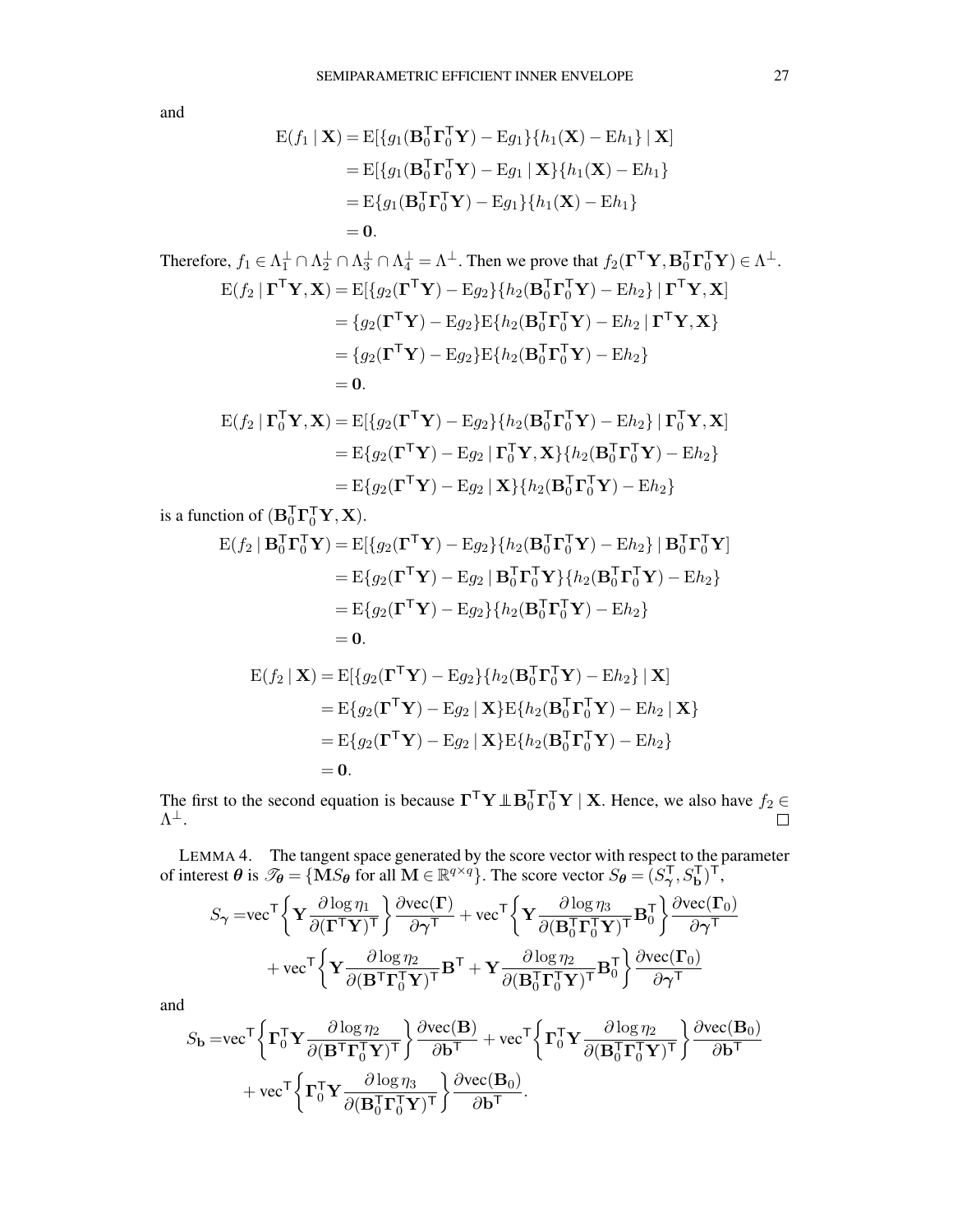28

PROOF OF LEMMA 4. Define 
$$
l(\theta | \mathbf{X}, \mathbf{Y})
$$
 as the log-likelihood of  $(\mathbf{X}, \mathbf{Y})$ , i.e.,  
\n
$$
l(\theta | \mathbf{X}, \mathbf{Y}) = \log \eta_1(\boldsymbol{\Gamma}^\mathsf{T} \mathbf{Y}, \mathbf{X}) + \log \eta_2(\mathbf{B}^\mathsf{T} \boldsymbol{\Gamma}_0^\mathsf{T} \mathbf{Y}, \mathbf{B}_0^\mathsf{T} \boldsymbol{\Gamma}_0^\mathsf{T} \mathbf{Y}, \mathbf{X}) + \log \eta_3(\mathbf{B}_0^\mathsf{T} \boldsymbol{\Gamma}_0^\mathsf{T} \mathbf{Y}) + \log \eta_4(\mathbf{X}).
$$
\nThen, the score with respect to  $\gamma$  is as follows:

$$
S_{\boldsymbol{\gamma}} = \frac{\partial l(\boldsymbol{\theta} \,|\, \mathbf{X}, \mathbf{Y})}{\partial \boldsymbol{\gamma}^{\mathsf{T}}} = \frac{\partial \log \eta_1}{\partial \boldsymbol{\gamma}^{\mathsf{T}}} + \frac{\partial \log \eta_2}{\partial \boldsymbol{\gamma}^{\mathsf{T}}} + \frac{\partial \log \eta_3}{\partial \boldsymbol{\gamma}^{\mathsf{T}}}.
$$

Firstly,

$$
\frac{\partial \log \eta_1}{\partial \gamma^{\mathsf{T}}} = \frac{\partial \log \eta_1}{\partial (\mathbf{\Gamma}^{\mathsf{T}} \mathbf{Y})^{\mathsf{T}}} \frac{\partial \mathbf{\Gamma}^{\mathsf{T}} \mathbf{Y}}{\partial \text{vec}(\mathbf{\Gamma})^{\mathsf{T}}} \frac{\partial \text{vec}(\mathbf{\Gamma})}{\partial \gamma^{\mathsf{T}}}.
$$

It's easy to verify that

$$
\frac{\partial \boldsymbol{\Gamma}^\mathsf{T} \mathbf{Y}}{\partial \text{vec}(\boldsymbol{\Gamma})^\mathsf{T}} = \mathbf{I}_u \otimes \mathbf{Y}^\mathsf{T}.
$$

Hence,

$$
\frac{\partial \log \eta_1}{\partial \gamma^{\mathsf{T}}} = \frac{\partial \log \eta_1}{\partial (\mathbf{\Gamma}^{\mathsf{T}} \mathbf{Y})^{\mathsf{T}}} (\mathbf{I}_u \otimes \mathbf{Y}^{\mathsf{T}}) \frac{\partial \text{vec}(\mathbf{\Gamma})}{\partial \gamma^{\mathsf{T}}} = \text{vec}^{\mathsf{T}} \bigg\{ \mathbf{Y} \frac{\partial \log \eta_1}{\partial (\mathbf{\Gamma}^{\mathsf{T}} \mathbf{Y})^{\mathsf{T}}} \bigg\} \frac{\partial \text{vec}(\mathbf{\Gamma})}{\partial \gamma^{\mathsf{T}}}.
$$

Secondly,

$$
\frac{\partial \log \eta_2}{\partial \gamma^{\mathsf{T}}} = \frac{\partial \log \eta_2}{\partial (\mathbf{B}^{\mathsf{T}} \mathbf{\Gamma}_0^{\mathsf{T}} \mathbf{Y})^{\mathsf{T}}} \frac{\partial \mathbf{B}^{\mathsf{T}} \mathbf{\Gamma}_0^{\mathsf{T}} \mathbf{Y}}{\partial \gamma^{\mathsf{T}}} + \frac{\partial \log \eta_2}{\partial (\mathbf{B}_0^{\mathsf{T}} \mathbf{\Gamma}_0^{\mathsf{T}} \mathbf{Y})^{\mathsf{T}}} \frac{\partial \mathbf{B}_0^{\mathsf{T}} \mathbf{\Gamma}_0^{\mathsf{T}} \mathbf{Y}}{\partial \gamma^{\mathsf{T}}}.
$$

We know that  $B^T \Gamma_0^T Y = \text{vec}(B^T \Gamma_0^T Y) = \text{vec}(Y^T \Gamma_0 B) = (B^T \otimes Y^T) \text{vec}(\Gamma_0)$ . Thus,

$$
\frac{\partial \mathbf{B}^{\mathsf{T}} \boldsymbol{\Gamma}_0^{\mathsf{T}} \mathbf{Y}}{\partial \boldsymbol{\gamma}^{\mathsf{T}}} = (\mathbf{B}^{\mathsf{T}} \otimes \mathbf{Y}^{\mathsf{T}}) \frac{\partial \text{vec}(\boldsymbol{\Gamma}_0)}{\partial \boldsymbol{\gamma}^{\mathsf{T}}}.
$$

Therefore,

$$
\begin{aligned} \frac{\partial \log \eta_2}{\partial \boldsymbol{\gamma}^{\text{T}}}=&\left\{\frac{\partial \log \eta_2}{\partial (\mathbf{B}^{\text{T}}\boldsymbol{\Gamma}_0^{\text{T}}\mathbf{Y})^{\text{T}}}(\mathbf{B}^{\text{T}}\otimes \mathbf{Y}^{\text{T}})+\frac{\partial \log \eta_2}{\partial (\mathbf{B}_0^{\text{T}}\boldsymbol{\Gamma}_0^{\text{T}}\mathbf{Y})^{\text{T}}}(\mathbf{B}_0^{\text{T}}\otimes \mathbf{Y}^{\text{T}})\right\}\frac{\partial \text{vec}(\boldsymbol{\Gamma}_0)}{\partial \boldsymbol{\gamma}^{\text{T}}}\\=&\text{vec}^{\text{T}}\bigg\{\mathbf{Y}\frac{\partial \log \eta_2}{\partial (\mathbf{B}^{\text{T}}\boldsymbol{\Gamma}_0^{\text{T}}\mathbf{Y})^{\text{T}}}\mathbf{B}^{\text{T}}+\mathbf{Y}\frac{\partial \log \eta_2}{\partial (\mathbf{B}_0^{\text{T}}\boldsymbol{\Gamma}_0^{\text{T}}\mathbf{Y})^{\text{T}}}\mathbf{B}_0^{\text{T}}\bigg\}\frac{\partial \text{vec}(\boldsymbol{\Gamma}_0)}{\partial \boldsymbol{\gamma}^{\text{T}}} \end{aligned}
$$

Similarly, we can show that

$$
\frac{\partial \log \eta_3}{\partial \boldsymbol{\gamma}^{\text{T}}} = \frac{\partial \log \eta_3}{\partial (\mathbf{B}_0^{\text{T}} \mathbf{\Gamma}_0^{\text{T}} \mathbf{Y})^{\text{T}}} (\mathbf{B}_0^{\text{T}} \otimes \mathbf{Y}^{\text{T}}) \frac{\partial \text{vec}(\mathbf{\Gamma}_0)}{\partial \boldsymbol{\gamma}^{\text{T}}} = \text{vec}^{\text{T}} \bigg\{ \mathbf{Y} \frac{\partial \log \eta_3}{\partial (\mathbf{B}_0^{\text{T}} \mathbf{\Gamma}_0^{\text{T}} \mathbf{Y})^{\text{T}}} \mathbf{B}_0^{\text{T}} \bigg\} \frac{\partial \text{vec}(\mathbf{\Gamma}_0)}{\partial \boldsymbol{\gamma}^{\text{T}}}.
$$

Consequently, the score for  $\gamma$  is

$$
S_{\gamma} = \text{vec}^{\mathsf{T}} \left\{ \mathbf{Y} \frac{\partial \log \eta_{1}}{\partial (\mathbf{\Gamma}^{\mathsf{T}} \mathbf{Y})^{\mathsf{T}}} \right\} \frac{\partial \text{vec}(\mathbf{\Gamma})}{\partial \gamma^{\mathsf{T}}} + \text{vec}^{\mathsf{T}} \left\{ \mathbf{Y} \frac{\partial \log \eta_{3}}{\partial (\mathbf{B}_{0}^{\mathsf{T}} \mathbf{\Gamma}_{0}^{\mathsf{T}} \mathbf{Y})^{\mathsf{T}}} \mathbf{B}_{0}^{\mathsf{T}} \right\} \frac{\partial \text{vec}(\mathbf{\Gamma}_{0})}{\partial \gamma^{\mathsf{T}}} \\ + \text{vec}^{\mathsf{T}} \left\{ \mathbf{Y} \frac{\partial \log \eta_{2}}{\partial (\mathbf{B}^{\mathsf{T}} \mathbf{\Gamma}_{0}^{\mathsf{T}} \mathbf{Y})^{\mathsf{T}}} \mathbf{B}^{\mathsf{T}} + \mathbf{Y} \frac{\partial \log \eta_{2}}{\partial (\mathbf{B}_{0}^{\mathsf{T}} \mathbf{\Gamma}_{0}^{\mathsf{T}} \mathbf{Y})^{\mathsf{T}}} \mathbf{B}_{0}^{\mathsf{T}} \right\} \frac{\partial \text{vec}(\mathbf{\Gamma}_{0})}{\partial \gamma^{\mathsf{T}}}
$$

Next, we calculate the score with respect to b.

$$
\frac{\partial l(\boldsymbol{\gamma} \mid \mathbf{X}, \mathbf{Y})}{\partial \mathbf{b}^{\mathsf{T}}} = \frac{\partial \log \eta_2}{\partial \mathbf{b}^{\mathsf{T}}} + \frac{\partial \log \eta_3}{\partial \mathbf{b}^{\mathsf{T}}}.
$$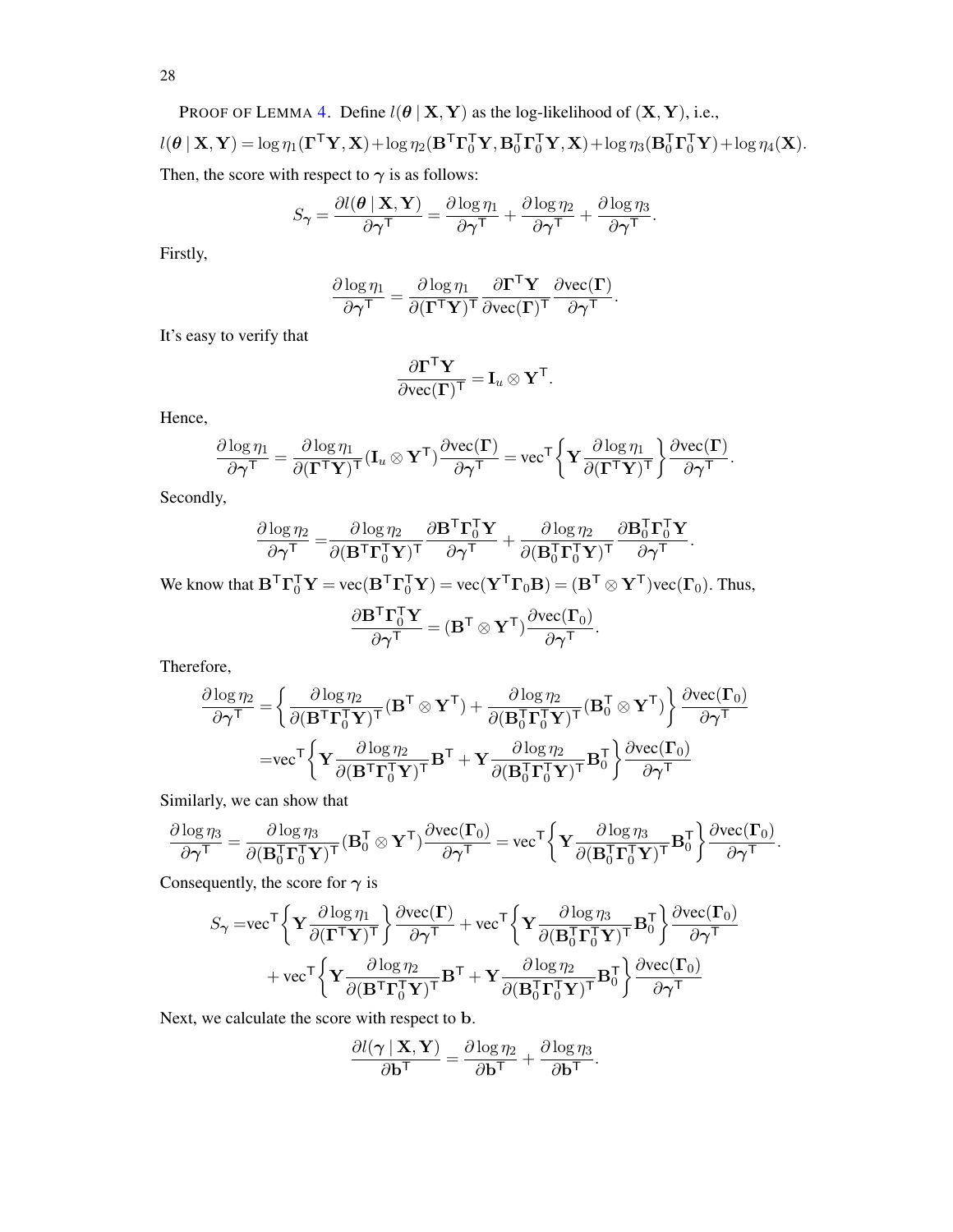By the chain rule, we have

$$
\frac{\partial \log \eta_2}{\partial \mathbf{b}^\mathsf{T}} = \frac{\partial \log \eta_2}{\partial (\mathbf{B}^\mathsf{T} \boldsymbol{\Gamma}_{0}^\mathsf{T} \mathbf{Y})^\mathsf{T}} \frac{\partial \mathbf{B}^\mathsf{T} \boldsymbol{\Gamma}_{0}^\mathsf{T} \mathbf{Y}}{\partial \mathbf{b}^\mathsf{T}} + \frac{\partial \log \eta_2}{\partial (\mathbf{B}_{0}^\mathsf{T} \boldsymbol{\Gamma}_{0}^\mathsf{T} \mathbf{Y})^\mathsf{T}} \frac{\partial \mathbf{B}_{0}^\mathsf{T} \boldsymbol{\Gamma}_{0}^\mathsf{T} \mathbf{Y}}{\partial \mathbf{b}^\mathsf{T}}.
$$

Recall that  $\mathbf{B} \in \mathbb{R}^{(r-u)\times d}$  and  $\mathbf{B}_0 \in \mathbb{R}^{(r-u)\times (r-u-d)}$ , where d is the dimension for  $\mathcal{S}_2$ . By the same "vec" trick, we have

$$
\mathbf{B}^{\mathsf{T}} \mathbf{\Gamma}_0^{\mathsf{T}} \mathbf{Y} = \text{vec}(\mathbf{B}^{\mathsf{T}} \mathbf{\Gamma}_0^{\mathsf{T}} \mathbf{Y}) = \text{vec}(\mathbf{Y}^{\mathsf{T}} \mathbf{\Gamma}_0 \mathbf{B} \mathbf{I}_d) = (\mathbf{I}_d \otimes \mathbf{Y}^{\mathsf{T}} \mathbf{\Gamma}_0) \text{vec}(\mathbf{B}).
$$

Hence,

$$
\frac{\partial \log \eta_2}{\partial \mathbf{b}^{\mathsf{T}}} = \frac{\partial \log \eta_2}{\partial (\mathbf{B}^{\mathsf{T}} \mathbf{\Gamma}_0^{\mathsf{T}} \mathbf{Y})^{\mathsf{T}}} (\mathbf{I}_d \otimes \mathbf{Y}^{\mathsf{T}} \mathbf{\Gamma}_0) \frac{\partial \text{vec}(\mathbf{B})}{\partial \mathbf{b}^{\mathsf{T}}} + \frac{\partial \log \eta_2}{\partial (\mathbf{B}_0^{\mathsf{T}} \mathbf{\Gamma}_0^{\mathsf{T}} \mathbf{Y})^{\mathsf{T}}} (\mathbf{I}_{r-u-d} \otimes \mathbf{Y}^{\mathsf{T}} \mathbf{\Gamma}_0) \frac{\partial \text{vec}(\mathbf{B}_0)}{\partial \mathbf{b}^{\mathsf{T}}} = \text{vec}^{\mathsf{T}} \left\{ \mathbf{\Gamma}_0^{\mathsf{T}} \mathbf{Y} \frac{\partial \log \eta_2}{\partial (\mathbf{B}^{\mathsf{T}} \mathbf{\Gamma}_0^{\mathsf{T}} \mathbf{Y})^{\mathsf{T}}} \right\} \frac{\partial \text{vec}(\mathbf{B})}{\partial \mathbf{b}^{\mathsf{T}}} + \text{vec}^{\mathsf{T}} \left\{ \mathbf{\Gamma}_0^{\mathsf{T}} \mathbf{Y} \frac{\partial \log \eta_2}{\partial (\mathbf{B}_0^{\mathsf{T}} \mathbf{\Gamma}_0^{\mathsf{T}} \mathbf{Y})^{\mathsf{T}}} \right\} \frac{\partial \text{vec}(\mathbf{B}_0)}{\partial \mathbf{b}^{\mathsf{T}}}.
$$

Similarly,

$$
\frac{\partial \log \eta_3}{\partial \mathbf{b}^{\mathsf{T}}} = \frac{\partial \log \eta_3}{\partial (\mathbf{B}_0^{\mathsf{T}} \mathbf{\Gamma}_0^{\mathsf{T}} \mathbf{Y})^{\mathsf{T}}} (\mathbf{I}_{r-u-d} \otimes \mathbf{Y}^{\mathsf{T}} \mathbf{\Gamma}_0) \frac{\partial \text{vec}(\mathbf{B}_0)}{\partial \mathbf{b}^{\mathsf{T}}} = \text{vec}^{\mathsf{T}} \left\{ \mathbf{\Gamma}_0^{\mathsf{T}} \mathbf{Y} \frac{\partial \log \eta_3}{\partial (\mathbf{B}_0^{\mathsf{T}} \mathbf{\Gamma}_0^{\mathsf{T}} \mathbf{Y})^{\mathsf{T}}} \right\} \frac{\partial \text{vec}(\mathbf{B}_0)}{\partial \mathbf{b}^{\mathsf{T}}}.
$$

Therefore,

$$
S_{\mathbf{b}} = \text{vec}^{\mathsf{T}} \left\{ \mathbf{\Gamma}_{0}^{\mathsf{T}} \mathbf{Y} \frac{\partial \log \eta_{2}}{\partial (\mathbf{B}^{\mathsf{T}} \mathbf{\Gamma}_{0}^{\mathsf{T}} \mathbf{Y})^{\mathsf{T}}} \right\} \frac{\partial \text{vec}(\mathbf{B})}{\partial \mathbf{b}^{\mathsf{T}}} + \text{vec}^{\mathsf{T}} \left\{ \mathbf{\Gamma}_{0}^{\mathsf{T}} \mathbf{Y} \frac{\partial \log \eta_{2}}{\partial (\mathbf{B}_{0}^{\mathsf{T}} \mathbf{\Gamma}_{0}^{\mathsf{T}} \mathbf{Y})^{\mathsf{T}}} \right\} \frac{\partial \text{vec}(\mathbf{B}_{0})}{\partial \mathbf{b}^{\mathsf{T}}} + \text{vec}^{\mathsf{T}} \left\{ \mathbf{\Gamma}_{0}^{\mathsf{T}} \mathbf{Y} \frac{\partial \log \eta_{3}}{\partial (\mathbf{B}_{0}^{\mathsf{T}} \mathbf{\Gamma}_{0}^{\mathsf{T}} \mathbf{Y})^{\mathsf{T}}} \right\} \frac{\partial \text{vec}(\mathbf{B}_{0})}{\partial \mathbf{b}^{\mathsf{T}}}.
$$

The score vector can be formulated as  $S_{\theta} = (S_{\gamma}, S_{\mathbf{b}})$ .

| REGULARITY CONDITIONS AND PROOF OF THEOREM 1. Let $\Theta$ denote the parameter                                |  |  |  |  |  |
|----------------------------------------------------------------------------------------------------------------|--|--|--|--|--|
| space that contains $\theta$ , and let $\theta_0$ denote the true parameter value. Firstly, we state the regu- |  |  |  |  |  |
| larity conditions needed for Theorem 1:                                                                        |  |  |  |  |  |

(S1)  $E\{f(Y, X; \theta)\}\neq 0$  for all  $\theta \in \Theta$  such that  $\theta \neq \theta_0$ . Also,  $\theta_0$  is an interior point in  $\Theta$ . (S2) The parameter space  $\Theta$  is a compact set.

(S3)  $E\{\sup_{\theta \in \Theta} ||f(Y, X; \theta)||_2\} < \infty$ .

(S4)  $\mathbf{C}_1$  is continuous on some neighborhood  $\mathbf{\Theta}_{\epsilon}$  of  $\mathbf{\theta}_0$ , where  $\mathbf{C}_1 = \mathrm{E} \{ \partial \mathrm{vec}(\mathbf{f}) / \partial \mathbf{\theta}^{\mathsf{T}} \}$ .

(S5) The matrix  $C_1$  is of full column rank.

 $(S6) \sup_{\theta \in \Theta_{\epsilon}} ||n^{-1} \sum_{i=1}^{N} \partial \text{vec}(\mathbf{f}) / \partial \theta^{T} - \mathbf{C}_{1} || \stackrel{p}{\rightarrow} 0.$ 

Regularity conditions (S1)–(S5) are standard conditions for the GMM estimators. Based on these equations, by Theorem 3.2 in [\[18\]](#page-39-11), we have

$$
\sqrt{n}(\hat{\boldsymbol{\theta}} - \boldsymbol{\theta}) \stackrel{d}{\rightarrow} \mathcal{N}\big\{\mathbf{0}, (\mathbf{C}_1^{\mathsf{T}}\mathbf{C}_1)^{-1}\mathbf{C}_1^{\mathsf{T}}\mathbf{D}_1\mathbf{C}_1(\mathbf{C}_1^{\mathsf{T}}\mathbf{C}_1)^{-1}\big\},\
$$

where  $\mathbf{D}_1 = \text{Var}\{\mathbf{f}(\mathbf{Y}_i, \mathbf{X}_i; \boldsymbol{\theta})\}.$ 

DERIVATION OF THE EFFICIENT SCORE  $S_{eff}$ . Since  $S_{\theta}$  satisfies  $E(S_{\theta}) = 0$ , we only need to consider the projection of any mean zero function  $h(Y, X)$ . Let  $\Pi(h | \Lambda^{\perp})$  denote the projection of h onto  $\Lambda^{\perp}$ . Then, by Lemma [2,](#page-24-0)

$$
\Pi(h | \Lambda^{\perp}) = h - \Pi(h | \Lambda) = h - \Pi(h | \Lambda_1) - \Pi(h | \Lambda_2) - \Pi(h | \Lambda_3) - \Pi(h | \Lambda_4).
$$

 $\Box$ 

 $\Box$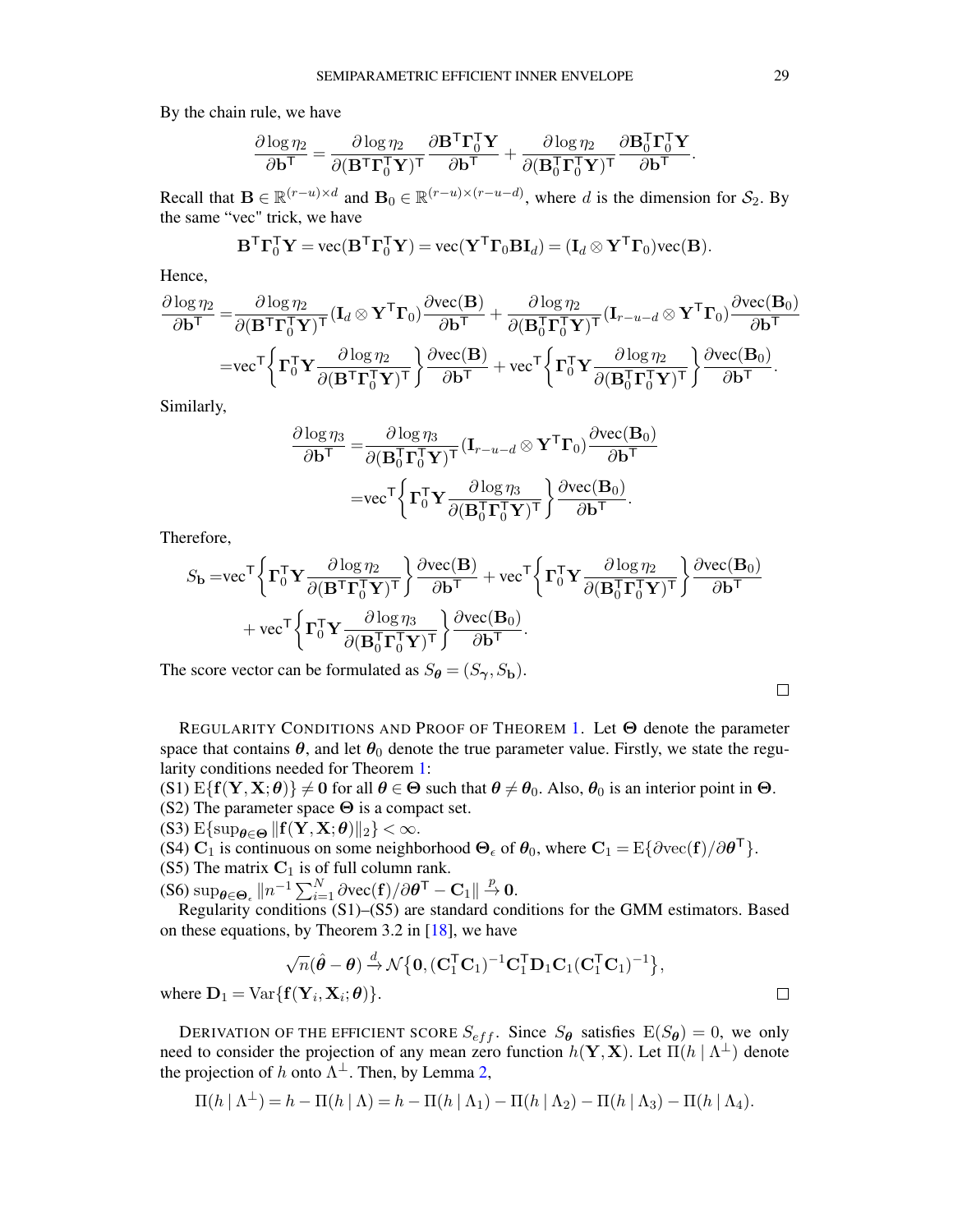Notice that  $\Pi(h | \Lambda_1) = E(h | \Gamma^T Y, X) - E(h | X)$ ,  $\Pi(h | \Lambda_2) = E(h | \Gamma_0^T Y, X) - E(h | X)$  $\mathbf{B}_0^\mathsf{T} \mathbf{\Gamma}_0^\mathsf{T} \mathbf{Y}, \mathbf{X}$ ),  $\Pi(h \mid \Lambda_3) = \mathrm{E}(h \mid \mathbf{B}_0^\mathsf{T} \mathbf{\Gamma}_0^\mathsf{T} \mathbf{Y})$  and  $\Pi(h \mid \Lambda_4) = \mathrm{E}(h \mid \mathbf{X})$ . Therefore,  $S_{eff} = S_{\theta} - \mathcal{E}(S_{\theta} | \mathbf{\Gamma}^{\mathsf{T}} \mathbf{Y}, \mathbf{X}) - \mathcal{E}(S_{\theta} | \mathbf{\Gamma}_0^{\mathsf{T}} \mathbf{Y}, \mathbf{X}) + \mathcal{E}(S_{\theta} | \mathbf{B}_0^{\mathsf{T}} \mathbf{\Gamma}_0^{\mathsf{T}} \mathbf{Y}, \mathbf{X}) - \mathcal{E}(S_{\theta} | \mathbf{B}_0^{\mathsf{T}} \mathbf{\Gamma}_0^{\mathsf{T}} \mathbf{Y}).$ Notice that

$$
S_{\theta} = \frac{\partial \log \eta_1}{\partial \theta} + \frac{\partial \log \eta_2}{\partial \theta} + \frac{\partial \log \eta_3}{\partial \theta}.
$$

Firstly, since  $\eta_1(\cdot)$  is the conditional distribution of  $\mathbf{\Gamma}^\top \mathbf{Y} \mid \mathbf{X}$ , and the model assumption  $\mathbf{\Gamma}^T\mathbf{Y} \perp \mathbf{\Gamma}_0^T\mathbf{Y} \mid \mathbf{X}$  holds, we must have

$$
\mathrm{E}\left(\frac{\partial \log \eta_1}{\partial \boldsymbol{\theta}} \bigg| \boldsymbol{\Gamma}_0^{\mathsf{T}} \mathbf{Y}, \mathbf{X}\right) = \mathbf{0}.
$$

As a consequence,

$$
\mathrm{E}\left(\frac{\partial \log \eta_1}{\partial \pmb{\theta}} \;\middle\vert\; \mathbf{B}_0^\mathsf{T}\boldsymbol{\Gamma}_0^\mathsf{T}\mathbf{Y},\mathbf{X}\right) = \mathbf{0},
$$

and

$$
\mathrm{E}\left(\frac{\partial \log \eta_1}{\partial \boldsymbol{\theta}} \bigg| \mathbf{B}_0^{\mathsf{T}} \mathbf{\Gamma}_0^{\mathsf{T}} \mathbf{Y}\right) = \mathbf{0}.
$$

Similarly, for  $\eta_2(\cdot)$ , we have

$$
E\left(\frac{\partial \log \eta_2}{\partial \theta}\middle|\boldsymbol{\Gamma}^\mathsf{T}\boldsymbol{Y},\boldsymbol{X}\right) = E\left(\frac{\partial \log \eta_2}{\partial \theta}\middle|\boldsymbol{B}_0^\mathsf{T}\boldsymbol{\Gamma}_0^\mathsf{T}\boldsymbol{Y},\boldsymbol{X}\right) = E\left(\frac{\partial \log \eta_2}{\partial \theta}\middle|\boldsymbol{B}_0^\mathsf{T}\boldsymbol{\Gamma}_0^\mathsf{T}\boldsymbol{Y}\right) = \mathbf{0}.
$$

Also, because  $\mathbf{B}_{0}^{\mathsf{T}} \mathbf{\Gamma}_{0}^{\mathsf{T}} \mathbf{Y} \mathbb{1}(\mathbf{\Gamma}^{\mathsf{T}} \mathbf{Y}, \mathbf{X}),$ 

$$
\mathrm{E}\left(\frac{\partial \log \eta_3}{\partial \boldsymbol{\theta}} \;\middle\vert\; \boldsymbol{\Gamma}^\mathsf{T} \boldsymbol{Y}, \boldsymbol{X}\right) = \mathbf{0}.
$$

Hence,

$$
S_{eff,\boldsymbol{\gamma}} = \frac{\partial \log \eta_1}{\partial \boldsymbol{\gamma}^{\mathsf{T}}} + \frac{\partial \log \eta_2}{\partial \boldsymbol{\gamma}^{\mathsf{T}}} + \frac{\partial \log \eta_3}{\partial \boldsymbol{\gamma}^{\mathsf{T}}} - \mathrm{E}\left(\frac{\partial \log \eta_1}{\partial \boldsymbol{\gamma}} \middle| \boldsymbol{\Gamma}^{\mathsf{T}} \mathbf{Y}, \mathbf{X}\right) - \mathrm{E}\left(\frac{\partial \log \eta_2}{\partial \boldsymbol{\gamma}} \middle| \boldsymbol{\Gamma}_0^{\mathsf{T}} \mathbf{Y}, \mathbf{X}\right) - \mathrm{E}\left(\frac{\partial \log \eta_3}{\partial \boldsymbol{\gamma}} \middle| \boldsymbol{\Gamma}_0^{\mathsf{T}} \mathbf{Y}, \mathbf{X}\right) + \mathrm{E}\left(\frac{\partial \log \eta_3}{\partial \boldsymbol{\gamma}} \middle| \boldsymbol{\mathbf{B}}_0^{\mathsf{T}} \boldsymbol{\Gamma}_0^{\mathsf{T}} \mathbf{Y}, \mathbf{X}\right) - \mathrm{E}\left(\frac{\partial \log \eta_3}{\partial \boldsymbol{\gamma}} \middle| \boldsymbol{\mathbf{B}}_0^{\mathsf{T}} \boldsymbol{\Gamma}_0^{\mathsf{T}} \mathbf{Y}\right).
$$

Notably,

$$
\begin{aligned} &\frac{\partial \log \eta_1}{\partial \gamma^T}-\mathrm{E}\left(\frac{\partial \log \eta_1}{\partial \gamma}\left|\boldsymbol{\Gamma}^T\boldsymbol{Y},\boldsymbol{X}\right.\right)\\ =&\mathrm{vec}^T\left[\{\boldsymbol{Y}-\mathrm{E}(\boldsymbol{Y}\,|\,\boldsymbol{\Gamma}^T\boldsymbol{Y},\boldsymbol{X})\}\frac{\partial \log \eta_1}{\partial (\boldsymbol{\Gamma}^T\boldsymbol{Y})^T}\right]\frac{\partial \mathrm{vec}(\boldsymbol{\Gamma})}{\partial \gamma^T},\\ &\frac{\partial \log \eta_2}{\partial \gamma^T}-\mathrm{E}\left(\frac{\partial \log \eta_2}{\partial \gamma}\left|\boldsymbol{\Gamma}^T_0\boldsymbol{Y},\boldsymbol{X}\right.\right)\\ =&\mathrm{vec}^T\left[\left\{\boldsymbol{Y}-\mathrm{E}(\boldsymbol{Y}\,|\,\boldsymbol{\Gamma}^T_0\boldsymbol{Y},\boldsymbol{X})\right\}\left\{\frac{\partial \log \eta_2}{\partial (\boldsymbol{B}^T\boldsymbol{\Gamma}^T_0\boldsymbol{Y})^T}\boldsymbol{B}^T+\frac{\partial \log \eta_2}{\partial (\boldsymbol{B}^T_0\boldsymbol{\Gamma}^T_0\boldsymbol{Y})^T}\boldsymbol{B}^T_0\right\}\right]\frac{\partial \mathrm{vec}(\boldsymbol{\Gamma}_0)}{\partial \gamma^T},\\ &\frac{\partial \log \eta_3}{\partial \gamma^T}-\mathrm{E}\left(\frac{\partial \log \eta_3}{\partial \gamma}\left|\boldsymbol{\Gamma}^T_0\boldsymbol{Y},\boldsymbol{X}\right.\right)+\mathrm{E}\left(\frac{\partial \log \eta_3}{\partial \gamma}\left|\boldsymbol{B}^T_0\boldsymbol{\Gamma}^T_0\boldsymbol{Y},\boldsymbol{X}\right.\right)-\mathrm{E}\left(\frac{\partial \log \eta_3}{\partial \gamma}\left|\boldsymbol{B}^T_0\boldsymbol{\Gamma}^T_0\boldsymbol{Y}\right.\right)\\ =&\mathrm{vec}^T\bigg\{\{\boldsymbol{Y}-\mathrm{E}(\boldsymbol{Y}\,|\,\boldsymbol{\Gamma}^T_0\boldsymbol{Y},\boldsymbol{X})+\mathrm{E}(\boldsymbol{Y}\,|\,\boldsymbol{B}^T_0\boldsymbol{\Gamma}^T_0\boldsymbol{Y},\boldsymbol{X})-\mathrm{E}(\boldsymbol{Y}\,|\,\boldsymbol{B}^T_0\boldsymbol{\Gamma}^T_0\boldsymbol{Y})\right\}\frac{\
$$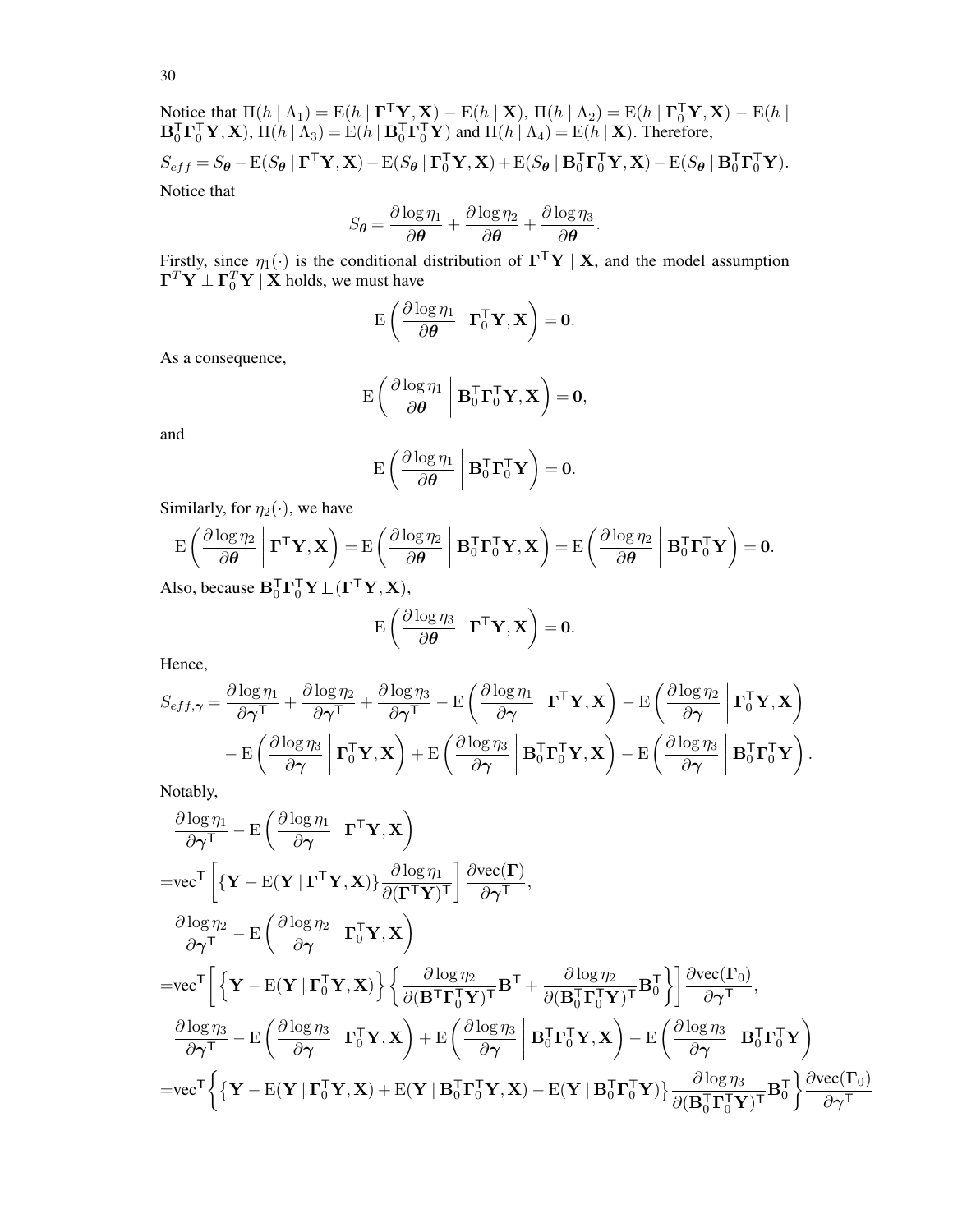In addition,

$$
\begin{aligned} \mathbf{Y} - \mathbf{E}(\mathbf{Y} \mid \boldsymbol{\Gamma}^{\mathsf{T}} \mathbf{Y}, \mathbf{X}) &= \mathbf{P}_{\boldsymbol{\Gamma}} \mathbf{Y} + \mathbf{Q}_{\boldsymbol{\Gamma}} - \mathbf{E}(\mathbf{P}_{\boldsymbol{\Gamma}} \mathbf{Y} \mid \boldsymbol{\Gamma}^{\mathsf{T}} \mathbf{Y}, \mathbf{X}) - \mathbf{E}(\mathbf{Q}_{\boldsymbol{\Gamma}} \mathbf{Y} \mid \boldsymbol{\Gamma}^{\mathsf{T}} \mathbf{Y}, \mathbf{X}) \\ &= \mathbf{Q}_{\boldsymbol{\Gamma}} - \mathbf{E}(\mathbf{Q}_{\boldsymbol{\Gamma}} \mathbf{Y} \mid \boldsymbol{\Gamma}^{\mathsf{T}} \mathbf{Y}, \mathbf{X}) \\ &= \mathbf{Q}_{\boldsymbol{\Gamma}} - \mathbf{E}(\mathbf{Q}_{\boldsymbol{\Gamma}} \mathbf{Y} \mid \mathbf{X}), \end{aligned}
$$

where the last equation is because  $\mathbf{\Gamma}^{\mathsf{T}} \mathbf{Y} \perp \mathbf{\Gamma}_0^{\mathsf{T}} \mathbf{Y} \mid \mathbf{X}$ .

$$
\begin{aligned} \mathbf{Y} - \mathrm{E}(\mathbf{Y} \mid \boldsymbol{\Gamma}_0^{\mathsf{T}} \mathbf{Y}, \mathbf{X}) &= \mathbf{P}_{\boldsymbol{\Gamma}} \mathbf{Y} + \mathbf{Q}_{\boldsymbol{\Gamma}} - \mathrm{E}(\mathbf{P}_{\boldsymbol{\Gamma}} \mathbf{Y} \mid \boldsymbol{\Gamma}_0^{\mathsf{T}} \mathbf{Y}, \mathbf{X}) - \mathrm{E}(\mathbf{Q}_{\boldsymbol{\Gamma}} \mathbf{Y} \mid \boldsymbol{\Gamma}_0^{\mathsf{T}} \mathbf{Y}, \mathbf{X}) \\ &= \mathbf{P}_{\boldsymbol{\Gamma}} - \mathrm{E}(\mathbf{P}_{\boldsymbol{\Gamma}} \mathbf{Y} \mid \boldsymbol{\Gamma}_0^{\mathsf{T}} \mathbf{Y}, \mathbf{X}) \\ &= \mathbf{P}_{\boldsymbol{\Gamma}} - \mathrm{E}(\mathbf{P}_{\boldsymbol{\Gamma}} \mathbf{Y} \mid \mathbf{X}). \end{aligned}
$$

$$
\mathbf{Y} - \mathbf{E}(\mathbf{Y} \mid \mathbf{\Gamma}_{0}^{T} \mathbf{Y}, \mathbf{X}) + \mathbf{E}(\mathbf{Y} \mid \mathbf{B}_{0}^{T} \mathbf{\Gamma}_{0}^{T} \mathbf{Y}, \mathbf{X}) - \mathbf{E}(\mathbf{Y} \mid \mathbf{B}_{0}^{T} \mathbf{\Gamma}_{0}^{T} \mathbf{Y})
$$
\n
$$
= \mathbf{P}_{\mathbf{\Gamma}} - \mathbf{E}(\mathbf{P}_{\mathbf{\Gamma}} \mathbf{Y} \mid \mathbf{X}) + \mathbf{E}(\mathbf{P}_{\mathbf{\Gamma}} \mathbf{Y} \mid \mathbf{B}_{0}^{T} \mathbf{\Gamma}_{0}^{T} \mathbf{Y}, \mathbf{X}) + \mathbf{E}(\mathbf{P}_{\mathbf{\Gamma}_{0} \mathbf{B}} \mathbf{Y} \mid \mathbf{B}_{0}^{T} \mathbf{\Gamma}_{0}^{T} \mathbf{Y}, \mathbf{X}) + \mathbf{E}(\mathbf{P}_{\mathbf{\Gamma}_{0} \mathbf{B}} \mathbf{Y} \mid \mathbf{B}_{0}^{T} \mathbf{\Gamma}_{0}^{T} \mathbf{Y}, \mathbf{X})
$$
\n
$$
- \mathbf{E}(\mathbf{P}_{\mathbf{\Gamma}} \mathbf{Y} \mid \mathbf{B}_{0}^{T} \mathbf{\Gamma}_{0}^{T} \mathbf{Y}) - \mathbf{E}(\mathbf{P}_{\mathbf{\Gamma}_{0} \mathbf{B}} \mathbf{Y} \mid \mathbf{B}_{0}^{T} \mathbf{\Gamma}_{0}^{T} \mathbf{Y}) - \mathbf{E}(\mathbf{P}_{\mathbf{\Gamma}_{0} \mathbf{B}} \mathbf{Y} \mid \mathbf{B}_{0}^{T} \mathbf{\Gamma}_{0}^{T} \mathbf{Y})
$$
\n
$$
= \mathbf{P}_{\mathbf{\Gamma}} + \mathbf{E}(\mathbf{P}_{\mathbf{\Gamma}_{0} \mathbf{B}} \mathbf{Y} \mid \mathbf{B}_{0}^{T} \mathbf{\Gamma}_{0}^{T} \mathbf{Y}, \mathbf{X}) - \mathbf{E}(\mathbf{P}_{\mathbf{\Gamma}_{0} \mathbf{B}} \mathbf{Y} \mid \mathbf{B}_{0}^{T} \mathbf{\Gamma}_{0}^{T} \mathbf{Y}).
$$

The last equation is because

$$
E(\mathbf{P}_{\mathbf{\Gamma}}\mathbf{Y} \mid \mathbf{B}_{0}^{T}\mathbf{\Gamma}_{0}^{T}\mathbf{Y}, \mathbf{X}) = E(\mathbf{P}_{\mathbf{\Gamma}}\mathbf{Y} \mid \mathbf{X}),
$$
  
\n
$$
E(\mathbf{P}_{\mathbf{\Gamma}_{0}\mathbf{B}_{0}}\mathbf{Y} \mid \mathbf{B}_{0}^{T}\mathbf{\Gamma}_{0}^{T}\mathbf{Y}, \mathbf{X}) - E(\mathbf{P}_{\mathbf{\Gamma}_{0}\mathbf{B}_{0}}\mathbf{Y} \mid \mathbf{B}_{0}^{T}\mathbf{\Gamma}_{0}^{T}\mathbf{Y}) = \mathbf{P}_{\mathbf{\Gamma}_{0}\mathbf{B}_{0}}\mathbf{Y} - \mathbf{P}_{\mathbf{\Gamma}_{0}\mathbf{B}_{0}}\mathbf{Y} = \mathbf{0},
$$
  
\n
$$
E(\mathbf{P}_{\mathbf{\Gamma}}\mathbf{Y} \mid \mathbf{B}_{0}^{T}\mathbf{\Gamma}_{0}^{T}\mathbf{Y}) = E(\mathbf{P}_{\mathbf{\Gamma}}\mathbf{Y}) = \mathbf{P}_{\mathbf{\Gamma}}E(\mathbf{Y}) = \mathbf{0}.
$$

Therefore,

$$
S_{\text{eff},\gamma} = \text{vec}^{\mathsf{T}} \left\{ \mathbf{Q}_{\mathbf{\Gamma}} \mathbf{\Delta}_1 \frac{\partial \log \eta_1}{\partial (\mathbf{\Gamma}^{\mathsf{T}} \mathbf{Y})^{\mathsf{T}}} \right\} \frac{\partial \text{vec}(\mathbf{\Gamma})}{\partial \gamma^{\mathsf{T}}} + \text{vec}^{\mathsf{T}} \left\{ (\mathbf{P}_{\mathbf{\Gamma}} \mathbf{Y} + \mathbf{\Delta}_2) \frac{\partial \log \eta_3}{\partial (\mathbf{B}_0^{\mathsf{T}} \mathbf{\Gamma}_0^{\mathsf{T}} \mathbf{Y})^{\mathsf{T}}} \mathbf{B}_0^{\mathsf{T}} \right\} \frac{\partial \text{vec}(\mathbf{\Gamma}_0)}{\partial \gamma^{\mathsf{T}}} + \text{vec}^{\mathsf{T}} \left[ \mathbf{P}_{\mathbf{\Gamma}} \mathbf{\Delta}_1 \left\{ \frac{\partial \log \eta_2}{\partial (\mathbf{B}^{\mathsf{T}} \mathbf{\Gamma}_0^{\mathsf{T}} \mathbf{Y})^{\mathsf{T}}} \mathbf{B}^{\mathsf{T}} + \frac{\partial \log \eta_2}{\partial (\mathbf{B}_0^{\mathsf{T}} \mathbf{\Gamma}_0^{\mathsf{T}} \mathbf{Y})^{\mathsf{T}}} \mathbf{B}_0^{\mathsf{T}} \right\} \right] \frac{\partial \text{vec}(\mathbf{\Gamma}_0)}{\partial \gamma^{\mathsf{T}}},
$$

where  $\mathbf{\Delta}_1 = \mathbf{Y} - \mathrm{E}(\mathbf{Y} \mid \mathbf{X})$ , and  $\mathbf{\Delta}_2 = \mathrm{E}(\mathbf{P}_{\Gamma_0 \mathbf{B}} \mathbf{Y} \mid \mathbf{B}_0^\mathsf{T} \mathbf{\Gamma}_0^\mathsf{T} \mathbf{Y}, \mathbf{X}) - \mathrm{E}(\mathbf{P}_{\Gamma_0 \mathbf{B}} \mathbf{Y} \mid \mathbf{B}_0^\mathsf{T} \mathbf{\Gamma}_0^\mathsf{T} \mathbf{Y}).$ Similarly,

$$
S_{\text{eff},\mathbf{b}} = S_{\mathbf{b}} - \mathrm{E}\left(\frac{\partial \log \eta_2}{\partial \mathbf{b}} \middle| \mathbf{\Gamma}_0^{\mathsf{T}} \mathbf{Y}, \mathbf{X}\right) - \mathrm{E}\left(\frac{\partial \log \eta_3}{\partial \mathbf{b}} \middle| \mathbf{\Gamma}_0^{\mathsf{T}} \mathbf{Y}, \mathbf{X}\right) + \mathrm{E}\left(\frac{\partial \log \eta_3}{\partial \mathbf{b}} \middle| \mathbf{B}_0^{\mathsf{T}} \mathbf{\Gamma}_0^{\mathsf{T}} \mathbf{Y}, \mathbf{X}\right) - \mathrm{E}\left(\frac{\partial \log \eta_3}{\partial \mathbf{b}} \middle| \mathbf{B}_0^{\mathsf{T}} \mathbf{\Gamma}_0^{\mathsf{T}} \mathbf{Y}\right) = \mathrm{vec}^{\mathsf{T}} \left\{ \mathbf{\Gamma}_0^{\mathsf{T}} \mathbf{P}_{\mathbf{\Gamma}} \mathbf{\Delta}_1 \frac{\partial \log \eta_2}{\partial (\mathbf{B}^{\mathsf{T}} \mathbf{\Gamma}_0^{\mathsf{T}} \mathbf{Y})^{\mathsf{T}} \right\} \frac{\partial \mathrm{vec}(\mathbf{B})}{\partial \mathbf{b}^{\mathsf{T}}} + \mathrm{vec}^{\mathsf{T}} \left\{ \mathbf{\Gamma}_0^{\mathsf{T}} \mathbf{P}_{\mathbf{\Gamma}} \mathbf{\Delta}_1 \frac{\partial \log \eta_2}{\partial (\mathbf{B}_0^{\mathsf{T}} \mathbf{\Gamma}_0^{\mathsf{T}} \mathbf{Y})^{\mathsf{T}} \right\} \frac{\partial \mathrm{vec}(\mathbf{B})}{\partial \mathbf{b}^{\mathsf{T}}} + \mathrm{vec}^{\mathsf{T}} \left\{ \mathbf{\Gamma}_0^{\mathsf{T}} \mathbf{\Delta}_2 \frac{\partial \log \eta_3}{\partial (\mathbf{B}_0^{\mathsf{T}} \mathbf{\Gamma}_0^{\mathsf{T}} \mathbf{Y})^{\mathsf{T}} \right\} \frac{\partial \mathrm{vec}(\mathbf{B}_0)}{\partial \mathbf{b}^{\mathsf{T}}}.
$$

Since  $\Gamma_0^{\mathsf{T}} \mathbf{P}_{\mathbf{\Gamma}} = \Gamma_0^{\mathsf{T}} \Gamma \Gamma^{\mathsf{T}} = 0$ ,  $S_{\text{eff},\mathbf{b}}$  can be further simplified as

$$
S_{\text{eff},\mathbf{b}} = \text{vec}^{\mathsf{T}} \left\{ \mathbf{\Gamma}_{0}^{\mathsf{T}} \mathbf{\Delta}_{2} \frac{\partial \log \eta_{3}}{\partial (\mathbf{B}_{0}^{\mathsf{T}} \mathbf{\Gamma}_{0}^{\mathsf{T}} \mathbf{Y})^{\mathsf{T}}} \right\} \frac{\partial \text{vec}(\mathbf{B}_{0})}{\partial \mathbf{b}^{\mathsf{T}}}
$$

 $\Box$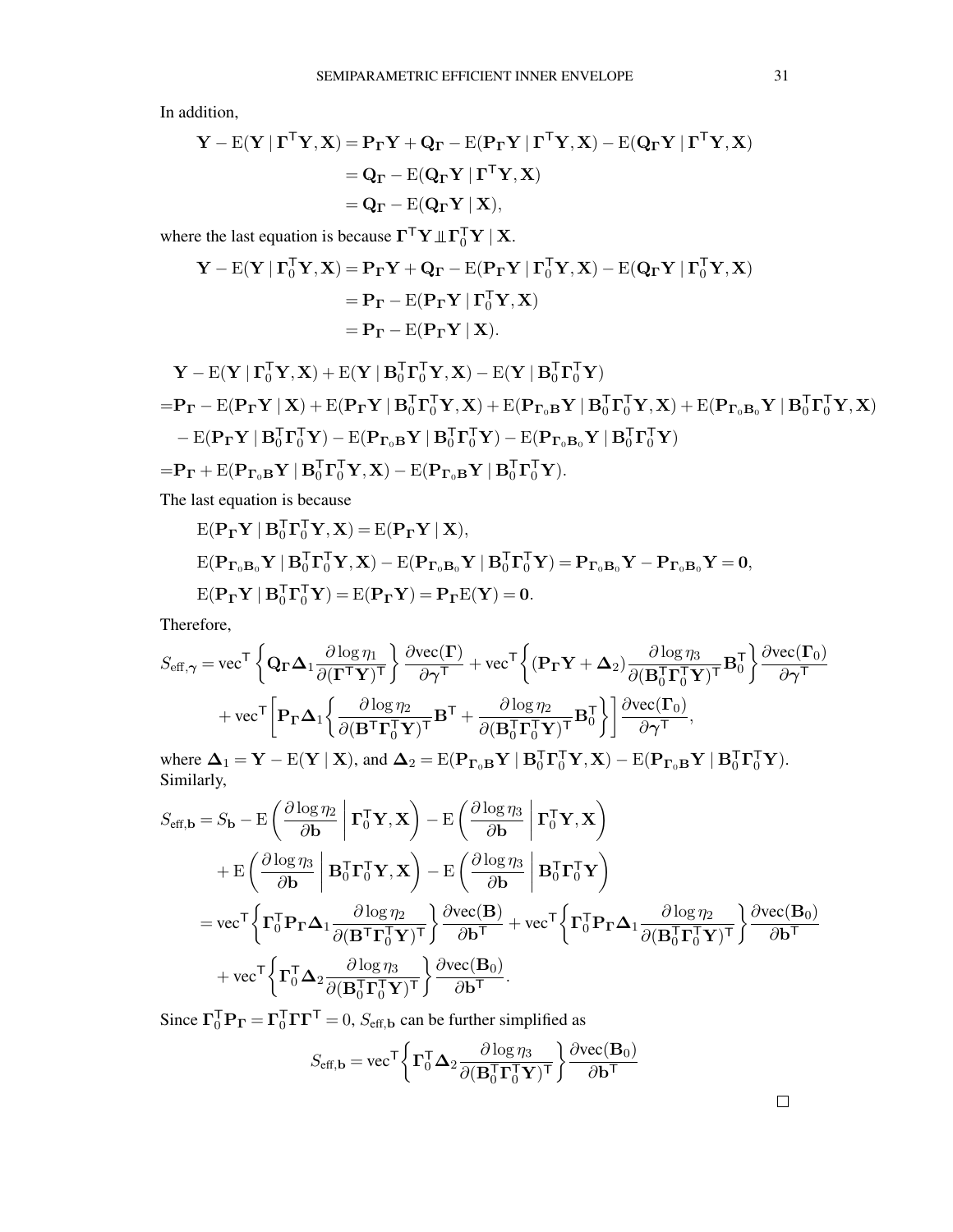Before proving the following theorem, we first prove a lemma.

<span id="page-31-0"></span>LEMMA 5. Under regularity conditions  $(A1)$ – $(A5)$ , we have

$$
\label{eq:2} \begin{split} &\frac{1}{\sqrt{n}}\sum_{i=1}^n\bigg[\Delta_{i1}\bigg\{\frac{\partial\log\hat{\eta}_1}{\partial(\Gamma^\mathsf{T}\mathbf{Y}_i)^\mathsf{T}}-\frac{\partial\log\eta_1}{\partial(\Gamma^\mathsf{T}\mathbf{Y}_i)^\mathsf{T}}\bigg\}\bigg]=O_p(h^2+n^{1/2}h^4+n^{-1/2}h^{-(u+p+1)}\log n),\\ &\frac{1}{\sqrt{n}}\sum_{i=1}^n\bigg[\Delta_{i1}\bigg\{\frac{\partial\log\hat{\eta}_2}{\partial(\mathbf{B}^\mathsf{T}\boldsymbol{\Gamma}_0^\mathsf{T}\mathbf{Y}_i)^\mathsf{T}}-\frac{\partial\log\eta_2}{\partial(\mathbf{B}^\mathsf{T}\boldsymbol{\Gamma}_0^\mathsf{T}\mathbf{Y}_i)^\mathsf{T}}\bigg\}\bigg]=O_p(h^2+n^{1/2}h^4+n^{-1/2}h^{-(r+p-u+1)}\log n),\\ &\text{and}\quad\frac{1}{\sqrt{n}}\sum_{i=1}^n\bigg[\Delta_{i2}(\pmb{\theta}_0)\bigg\{\frac{\partial\log\hat{\eta}_3}{\partial(\mathbf{B}_0^\mathsf{T}\boldsymbol{\Gamma}_0^\mathsf{T}\mathbf{Y}_i)^\mathsf{T}}-\frac{\partial\log\eta_3}{\partial(\mathbf{B}_0^\mathsf{T}\boldsymbol{\Gamma}_0^\mathsf{T}\mathbf{Y}_i)^\mathsf{T}}\bigg\}\bigg]=O_p(h^2+n^{-1/2}h^4+n^{-1/2}h^{-(r-u-d+1)}\log n). \end{split}
$$

Under regularity conditions  $(B1)$ – $(B4)$  and  $(A4)$ – $(A5)$ , we have

$$
\frac{1}{\sqrt{n}} \sum_{i=1}^{n} \text{vec}^{\mathsf{T}} \left[ \mathbf{\Gamma}_{0}^{\mathsf{T}} \left\{ \hat{\mathbf{\Delta}}_{i2}(\boldsymbol{\theta}_{0}) - \mathbf{\Delta}_{i2}(\boldsymbol{\theta}_{0}) \right\} \left\{ \frac{\partial \log \eta_{3}^{*}}{\partial (\mathbf{B}_{0}^{\mathsf{T}} \mathbf{\Gamma}_{0}^{\mathsf{T}} \mathbf{Y}_{i})^{\mathsf{T}}} - \mathbf{E} \left( \frac{\partial \log \eta_{3}^{*}}{\partial (\mathbf{B}_{0}^{\mathsf{T}} \mathbf{\Gamma}_{0}^{\mathsf{T}} \mathbf{Y}_{i})^{\mathsf{T}}} \right) \right\} \right]
$$
  
=  $O_{p}(h^{2} + n^{-1/2}h^{p+r-u-d} \log n + n^{1/2}h^{4}),$   

$$
\frac{1}{\sqrt{n}} \sum_{i=1}^{n} \mathbf{P}_{\mathbf{\Gamma}} \{ \hat{\mathbf{\Delta}}_{i1} - \mathbf{\Delta}_{i1} \} \left\{ \frac{\partial \log \eta_{2}^{*}}{\partial (\mathbf{B}^{\mathsf{T}} \mathbf{\Gamma}_{0}^{\mathsf{T}} \mathbf{Y}_{i})^{\mathsf{T}}} - \mathbf{E} \left( \frac{\partial \log \eta_{2}^{*}}{\partial (\mathbf{B}^{\mathsf{T}} \mathbf{\Gamma}_{0}^{\mathsf{T}} \mathbf{Y}_{i})^{\mathsf{T}}} \right| \mathbf{B}_{0}^{\mathsf{T}} \mathbf{\Gamma}_{0}^{\mathsf{T}} \mathbf{Y}_{i}, \mathbf{X}_{i} \right) \right\}
$$
  
=  $O_{p}(h^{2} + n^{-1/2}h^{p} \log n + n^{1/2}h^{4}),$ 

where

$$
\hat{\mathbf{\Delta}}_{i1} = \mathbf{Y}_i - \hat{\mathrm{E}}(\mathbf{Y}_i \mid \mathbf{X}_i)
$$
  
\n
$$
\hat{\mathbf{\Delta}}_{i2}(\theta_0) = \mathbf{P}_{\mathbf{\Gamma}_0 \mathbf{B}} \{ \hat{\mathrm{E}}(\mathbf{Y}_i \mid \mathbf{B}_0 \mathbf{\Gamma}_0^\mathsf{T} \mathbf{Y}_i, \mathbf{X}_i) - \hat{\mathrm{E}}(\mathbf{Y}_i \mid \mathbf{B}_0 \mathbf{\Gamma}_0^\mathsf{T} \mathbf{Y}_i) \}.
$$

PROOF OF LEMMA [5.](#page-31-0) Since the equalities and their proofs are similar, we only show the proof of the first one. Recall the kernel density estimation of  $\partial \eta_1/\partial (\mathbf{\Gamma}^\mathsf{T} \mathbf{Y})^\mathsf{T}$  has the form

$$
\frac{\partial \hat{\eta}_1(\boldsymbol{\Gamma}^\mathsf{T} \mathbf{Y}, \mathbf{X})}{\partial (\boldsymbol{\Gamma}^\mathsf{T} \mathbf{Y})^\mathsf{T}} = \frac{\sum_{i=1}^n K'_h (\boldsymbol{\Gamma}^\mathsf{T} \mathbf{Y} - \boldsymbol{\Gamma}^\mathsf{T} \mathbf{Y}_i) K_h(\mathbf{X} - \mathbf{X}_i)}{\sum_{i=1}^n K_h(\mathbf{X} - \mathbf{X}_i)}.
$$

Hence,

$$
\frac{\partial \log \hat{\eta}_1(\boldsymbol{\Gamma}^\mathsf{T}\mathbf{Y}, \mathbf{X})}{\partial (\boldsymbol{\Gamma}^\mathsf{T}\mathbf{Y})^\mathsf{T}} = \frac{\sum_{i=1}^n K_h'(\boldsymbol{\Gamma}^\mathsf{T}\mathbf{Y} - \boldsymbol{\Gamma}^\mathsf{T}\mathbf{Y}_i)K_h(\mathbf{X}-\mathbf{X}_i)}{\sum_{i=1}^n K_h(\boldsymbol{\Gamma}^\mathsf{T}\mathbf{Y} - \boldsymbol{\Gamma}^\mathsf{T}\mathbf{Y}_i)K_h(\mathbf{X}-\mathbf{X}_i)}.
$$

Let  $\hat{f}(\mathbf{\Gamma}^{\mathsf{T}} \mathbf{Y}_i, \mathbf{X}_i) = n^{-1} \sum_{j=1}^n K_h (\mathbf{\Gamma}^{\mathsf{T}} \mathbf{Y}_i - \mathbf{\Gamma}^{\mathsf{T}} \mathbf{Y}_j) K_h(\mathbf{X}_i - \mathbf{X}_j)$  and  $\hat{\mathbf{r}}_1(\mathbf{\Gamma}^{\mathsf{T}} \mathbf{Y}_i, \mathbf{X}_i) =$  $n^{-1}\sum_{j=1}^n K_h'(\boldsymbol{\Gamma}^\mathsf{T}\mathbf{Y}_i - \boldsymbol{\Gamma}^\mathsf{T}\mathbf{Y}_j')K_h(\mathbf{X}_i - \mathbf{X}_j).$  Also, let  $\mathbf{r}_1(\boldsymbol{\Gamma}^\mathsf{T}\mathbf{Y}_i, \mathbf{X}_i) = \partial \eta_1(\boldsymbol{\Gamma}^\mathsf{T}\mathbf{Y}, \mathbf{X})/\partial (\boldsymbol{\Gamma}^\mathsf{T}\mathbf{Y})^\mathsf{T}.$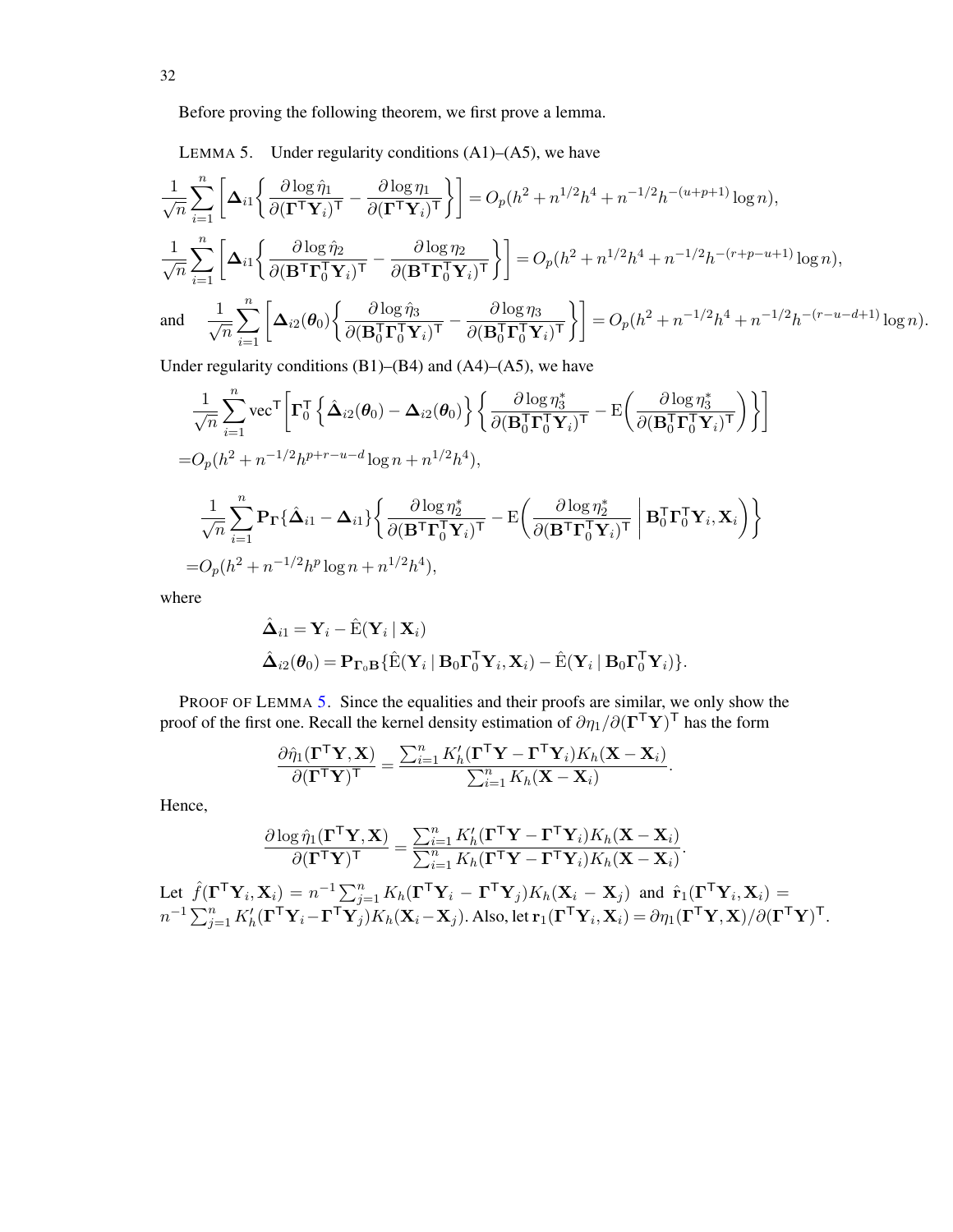Hence, we have

$$
\begin{split} &\frac{1}{n}\sum_{i=1}^{n}\Delta_{i1}\bigg\{\frac{\partial\log\hat{\eta}_{1}}{\partial(\boldsymbol{\Gamma}^{\mathsf{T}}\boldsymbol{Y}_{i})^{\mathsf{T}}}-\frac{\partial\log\eta_{1}}{\partial(\boldsymbol{\Gamma}^{\mathsf{T}}\boldsymbol{Y}_{i})^{\mathsf{T}}}\bigg\}\\ &=&\frac{1}{n}\sum_{i=1}^{n}\Delta_{i1}\Bigg[\frac{\hat{\mathbf{r}}_{1}(\boldsymbol{\Gamma}^{\mathsf{T}}\boldsymbol{Y}_{i},\boldsymbol{X}_{i})}{\hat{f}(\boldsymbol{\Gamma}^{\mathsf{T}}\boldsymbol{Y}_{i},\boldsymbol{X}_{i})}-\frac{\mathbf{r}_{1}(\boldsymbol{\Gamma}^{\mathsf{T}}\boldsymbol{Y}_{i},\boldsymbol{X}_{i})}{f(\boldsymbol{\Gamma}^{\mathsf{T}}\boldsymbol{Y}_{i},\boldsymbol{X}_{i})}\Bigg]\\ &=&\frac{1}{n}\sum_{i=1}^{n}\Delta_{i1}\Bigg[\frac{\hat{\mathbf{r}}_{1}(\boldsymbol{\Gamma}^{\mathsf{T}}\boldsymbol{Y}_{i},\boldsymbol{X}_{i})-\mathbf{r}_{1}(\boldsymbol{\Gamma}^{\mathsf{T}}\boldsymbol{Y}_{i},\boldsymbol{X}_{i})}{f(\boldsymbol{\Gamma}^{\mathsf{T}}\boldsymbol{Y}_{i},\boldsymbol{X}_{i})}\Bigg]-\frac{1}{n}\sum_{i=1}^{n}\Delta_{i1}\Bigg[\frac{\mathbf{r}_{1}(\boldsymbol{\Gamma}^{\mathsf{T}}\boldsymbol{Y}_{i},\boldsymbol{X}_{i})}{f^{2}(\boldsymbol{\Gamma}^{\mathsf{T}}\boldsymbol{Y}_{i},\boldsymbol{X}_{i})}\Bigg]+\\ &-\frac{1}{n}\sum_{i=1}^{n}\Delta_{i1}\Bigg[\frac{\{\hat{\mathbf{r}}_{1}(\boldsymbol{\Gamma}^{\mathsf{T}}\boldsymbol{Y}_{i},\boldsymbol{X}_{i})-\mathbf{r}_{1}(\boldsymbol{\Gamma}^{\mathsf{T}}\boldsymbol{Y}_{i},\boldsymbol{X}_{i})\}\{\hat{f}(\boldsymbol{\Gamma}^{\mathsf{T}}\boldsymbol{Y}_{i},\boldsymbol{X}_{i})-f(\boldsymbol{\Gamma}^{\mathsf{T}}\boldsymbol{Y}_{i},\boldsymbol{X}_{i})\}}{f(\boldsymbol{\Gamma}^{\mathsf{T}}\boldsymbol{Y}_{i},\boldsymbol{X}_{i})\hat{f}(\boldsymbol{\Gamma}^{\mathsf{T}}\boldsymbol{Y}_{i},\boldsymbol{X}_{i})}\Bigg]\
$$

The second equation is because  $\|\hat{\mathbf{\Gamma}} - \mathbf{\Gamma}\| \leq Cn^{-1/2}$ . By the uniform convergence of nonparametric regression  $\begin{bmatrix} 25 \end{bmatrix}$ , we have

$$
\sup_{\mathbf{X},\mathbf{Y}}|\hat{f}(\mathbf{\Gamma}^\mathsf{T}\mathbf{Y},\mathbf{X}) - f(\mathbf{\Gamma}^\mathsf{T}\mathbf{Y},\mathbf{X})| = O_p(\sqrt{n^{-1}h^{-(p+u)}\log n} + h^2)
$$

and

$$
\sup_{\mathbf{X},\mathbf{Y}} |\hat{\mathbf{r}}_1(\mathbf{\Gamma}^\mathsf{T}\mathbf{Y},\mathbf{X}) - \mathbf{r}_1(\mathbf{\Gamma}^\mathsf{T}\mathbf{Y},\mathbf{X})| = O_p(\sqrt{n^{-1}h^{-(p+u+2)}\log n} + h^2).
$$

Therefore, the third quantity can be bounded by

$$
\begin{split}\n&\left|\frac{1}{n}\sum_{i=1}^{n}\Delta_{i1}\left[\frac{\{\hat{\mathbf{r}}_{1}(\boldsymbol{\Gamma}^{\mathsf{T}}\mathbf{Y}_{i},\mathbf{X}_{i})-\mathbf{r}_{1}(\boldsymbol{\Gamma}^{\mathsf{T}}\mathbf{Y}_{i},\mathbf{X}_{i})\}\{f(\boldsymbol{\Gamma}^{\mathsf{T}}\mathbf{Y}_{i},\mathbf{X}_{i})-f(\boldsymbol{\Gamma}^{\mathsf{T}}\mathbf{Y}_{i},\mathbf{X}_{i})\}}{f(\boldsymbol{\Gamma}^{\mathsf{T}}\mathbf{Y}_{i},\mathbf{X}_{i})\hat{f}(\boldsymbol{\Gamma}^{\mathsf{T}}\mathbf{Y}_{i},\mathbf{X}_{i})}\right]\right| \\
&\leq \frac{1}{n}\sum_{i=1}^{n}|\Delta_{i1}|\left[\frac{\sup_{\mathbf{X},\mathbf{Y}}|\hat{\mathbf{r}}_{1}(\boldsymbol{\Gamma}^{\mathsf{T}}\mathbf{Y},\mathbf{X})-\mathbf{r}_{1}(\boldsymbol{\Gamma}^{\mathsf{T}}\mathbf{Y},\mathbf{X})|\sup_{\mathbf{X},\mathbf{Y}}|\hat{f}(\boldsymbol{\Gamma}^{\mathsf{T}}\mathbf{Y},\mathbf{X})-f(\boldsymbol{\Gamma}^{\mathsf{T}}\mathbf{Y},\mathbf{X})|}{|f(\boldsymbol{\Gamma}^{\mathsf{T}}\mathbf{Y}_{i},\mathbf{X}_{i})\hat{f}(\boldsymbol{\Gamma}^{\mathsf{T}}\mathbf{Y}_{i},\mathbf{X}_{i})|}\right] \\
&=\frac{1}{n}\sum_{i=1}^{n}|\Delta_{i1}|\left[\frac{O_{p}(n^{-1}h^{-(p+u+1)}\log n+h^{4})}{|f(\boldsymbol{\Gamma}^{\mathsf{T}}\mathbf{Y}_{i},\mathbf{X}_{i})\hat{f}(\boldsymbol{\Gamma}^{\mathsf{T}}\mathbf{Y}_{i},\mathbf{X}_{i})|}\right] \\
&=O_{p}(n^{-1}h^{-(p+u+1)}\log n+h^{4})\cdot\frac{1}{n}\sum_{i=1}^{n}|\Delta_{i1}| \\
&=O_{p}(n^{-1}h^{-(p+u+1)}\log n+h^{4}).\n\end{split}
$$

The second to the third equation is because

$$
|f(\mathbf{\Gamma}^\mathsf{T} \mathbf{Y}_i, \mathbf{X}_i) \hat{f}(\mathbf{\Gamma}^\mathsf{T} \mathbf{Y}_i, \mathbf{X}_i)|^{-1} = |f(\mathbf{\Gamma}^\mathsf{T} \mathbf{Y}_i, \mathbf{X}_i) \{f(\mathbf{\Gamma}^\mathsf{T} \mathbf{Y}_i, \mathbf{X}_i) + o_p(1)\}|^{-1} = O_p(1).
$$

Using the exact same technique, the fourth quantity in the above decomposition is of order  $O_p(n^{-1}h^{-(p+u)}\log n + h^4).$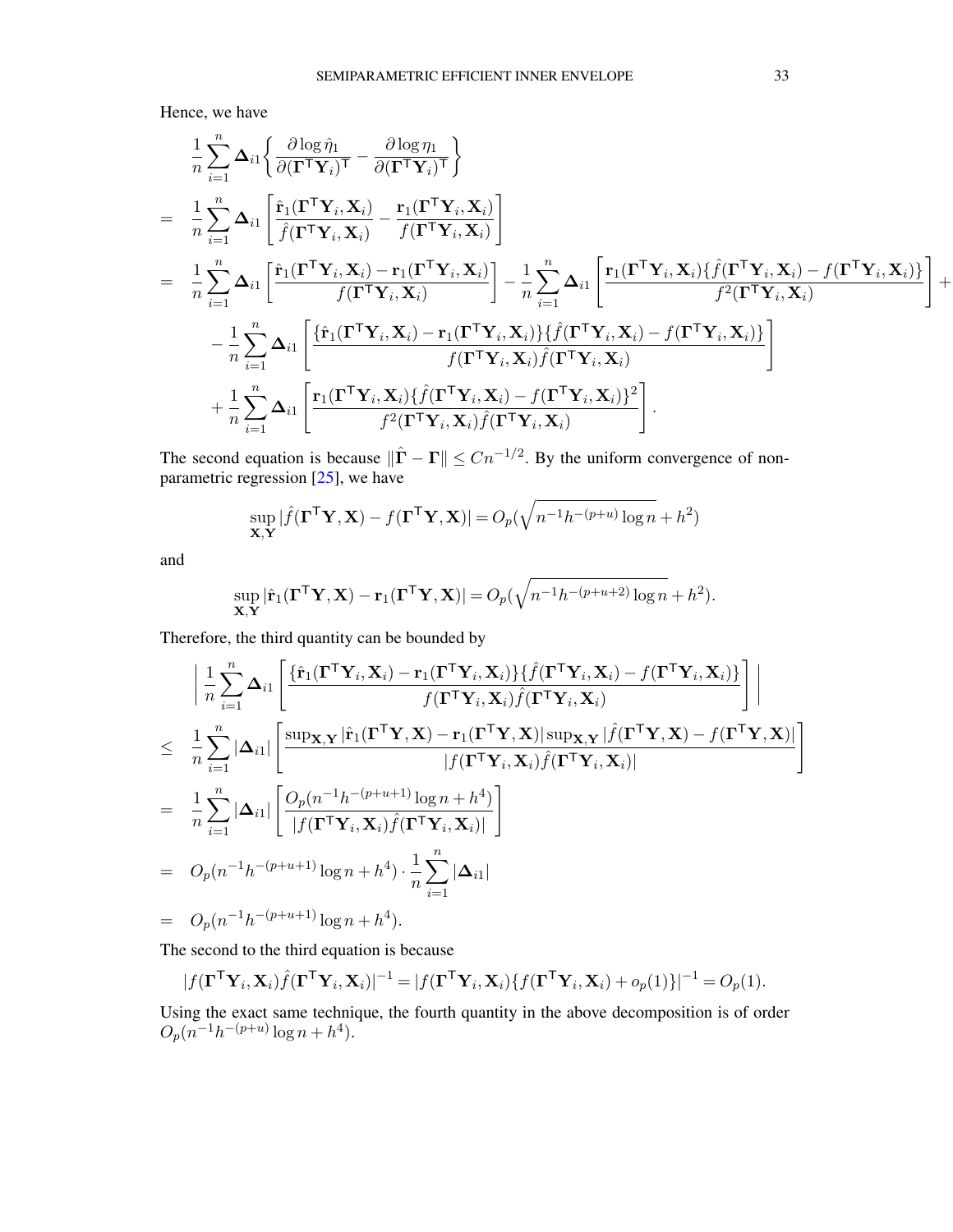Notice that the first two quantities also share the same structure, in the sequel we only deal with the first quantity.

$$
\frac{1}{n} \sum_{i=1}^{n} \Delta_{i1} \left[ \frac{\hat{\mathbf{r}}_1(\mathbf{\Gamma}^\mathsf{T}\mathbf{Y}_i, \mathbf{X}_i) - \mathbf{r}_1(\mathbf{\Gamma}^\mathsf{T}\mathbf{Y}_i, \mathbf{X}_i)}{f(\mathbf{\Gamma}^\mathsf{T}\mathbf{Y}_i, \mathbf{X}_i)} \right]
$$
\n
$$
= O_p(1) \cdot \frac{1}{n} \sum_{i=1}^{n} \Delta_{i1} \left[ \hat{\mathbf{r}}_1(\mathbf{\Gamma}^\mathsf{T}\mathbf{Y}_i, \mathbf{X}_i) - \mathbf{E} \{ \hat{\mathbf{r}}_1(\mathbf{\Gamma}^\mathsf{T}\mathbf{Y}_i, \mathbf{X}_i) \mid \mathbf{\Gamma}^\mathsf{T}\mathbf{Y}_i, \mathbf{X}_i \} \right]
$$
\n
$$
+ O_p(1) \cdot \frac{1}{n} \sum_{i=1}^{n} \Delta_{i1} \left[ \mathbf{E} \{ \hat{\mathbf{r}}_1(\mathbf{\Gamma}^\mathsf{T}\mathbf{Y}_i, \mathbf{X}_i) \mid \mathbf{\Gamma}^\mathsf{T}\mathbf{Y}_i, \mathbf{X}_i \} - \mathbf{r}_1(\mathbf{\Gamma}^\mathsf{T}\mathbf{Y}_i, \mathbf{X}_i) \right].
$$

We can write

$$
\frac{1}{n}\sum_{i=1}^{n}\Delta_{i1}\hat{\mathbf{r}}_1(\boldsymbol{\Gamma}^\mathsf{T}\mathbf{Y}_i,\mathbf{X}_i) = \frac{1}{n(n-1)}\sum_{i\neq j}K_h'(\boldsymbol{\Gamma}^\mathsf{T}\mathbf{Y}_i-\boldsymbol{\Gamma}^\mathsf{T}\mathbf{Y}_j)K_h(\mathbf{X}_i-\mathbf{X}_j)\{\Delta_{i1}+\Delta_{j1}\} + O_p(n^{-1})
$$

as a second order U-statistic with kernel function  $K'_h(\mathbf{\Gamma}^\top \mathbf{Y}_i - \mathbf{\Gamma}^\top \mathbf{Y}_j) K_h(\mathbf{X}_i - \mathbf{X}_j) \{\Delta_{i1} +$  $\Delta_{j1}$ . Hence, by Lemma 5.2.1.A of [\[33\]](#page-41-10), the degenerated U-statistic has the rate

$$
\frac{1}{n}\sum_{i=1}^n \mathbf{\Delta}_{i1} \big[\hat{\mathbf{r}}_1(\mathbf{\Gamma}^\mathsf{T} \mathbf{Y}_i, \mathbf{X}_i) - \mathrm{E}\{\hat{\mathbf{r}}_1(\mathbf{\Gamma}^\mathsf{T} \mathbf{Y}_i, \mathbf{X}_i) \mid \mathbf{\Gamma}^\mathsf{T} \mathbf{Y}_i, \mathbf{X}_i\}\big] = O_p(n^{-1}h^{-(p+u+1)}).
$$

Notice that  $E\{\hat{\mathbf{r}}_1(\mathbf{\Gamma}^\top \mathbf{Y}_i, \mathbf{X}_i) | \mathbf{\Gamma}^\top \mathbf{Y}_i, \mathbf{X}_i\} - \mathbf{r}_1(\mathbf{\Gamma}^\top \mathbf{Y}_i, \mathbf{X}_i)$  is the bias term in nonparametric regression, hence

$$
\sup_{\mathbf{X},\mathbf{Y}} |\mathrm{E}\{\hat{\mathbf{r}}_1(\mathbf{\Gamma}^\mathsf{T}\mathbf{Y},\mathbf{X})\mid \mathbf{\Gamma}^\mathsf{T}\mathbf{Y},\mathbf{X}\} - \mathbf{r}_1(\mathbf{\Gamma}^\mathsf{T}\mathbf{Y},\mathbf{X})| = O_p(h^2).
$$

Therefore

$$
\frac{1}{n}\sum_{i=1}^n \mathbf{\Delta}_{i1} \left[ \mathrm{E}\{\hat{\mathbf{r}}_1(\boldsymbol{\Gamma}^\mathsf{T}\mathbf{Y}_i, \mathbf{X}_i) \mid \boldsymbol{\Gamma}^\mathsf{T}\mathbf{Y}_i, \mathbf{X}_i \} - \mathbf{r}_1(\boldsymbol{\Gamma}^\mathsf{T}\mathbf{Y}_i, \mathbf{X}_i) \right] = O_p(n^{-1/2}h^2).
$$

Combine the above results, we have the desired order  $O_p(n^{-1/2}h^2 + h^4 + n^{-1}h^{-(p+u+1)}\log n)$ .  $\Box$ 

PROOF OF THEOREM [2.](#page-8-1) Similar to the proof of Theorem 3, we use Lemma 6 and 7 to prove the consistency and asymptotic normality. We only check condition (iii) in Lemma 7. All other conditions can be proved using the same way as the proof of Theorem 2. Consider the functions  $\hat{Q}_n(\theta)$  and  $\hat{Q}_0(\theta)$  as

$$
Q_0(\boldsymbol{\theta}) = \frac{1}{2} \left\{ \frac{1}{n} \sum_{i=1}^n S_{\text{eff}}(\mathbf{Y}_i, \mathbf{X}_i, \eta_{1,2,3}, \boldsymbol{\Delta}_1, \boldsymbol{\Delta}_2; \boldsymbol{\theta}) \right\}^2
$$

$$
\hat{Q}_n(\boldsymbol{\theta}) = \frac{1}{2} \left\{ \frac{1}{n} \sum_{i=1}^n \hat{S}_{\text{eff}}(\mathbf{Y}_i, \mathbf{X}_i, \hat{\eta}_{1,2,3}, \hat{\boldsymbol{\Delta}}_1, \hat{\boldsymbol{\Delta}}_2; \boldsymbol{\theta}) \right\}^2.
$$

We want to show that  $\sqrt{n}\partial \hat{Q}_n(\theta_0)/\partial \theta$  is asymptotically normal.

$$
\sqrt{n}\frac{\partial\hat{Q}_n(\pmb\theta_0)}{\partial\pmb\theta}=\frac{1}{\sqrt{n}}\sum_{i=1}^n\hat{S}_{\text{eff}}(\mathbf Y_i,\mathbf X_i,\hat\eta_{1,2,3},\hat{\pmb\Delta}_1,\hat{\pmb\Delta}_2;\pmb\theta_0)\cdot\frac{1}{n}\sum_{i=1}^n\frac{\partial}{\partial\pmb\theta}\hat{S}_{\text{eff}}(\mathbf Y_i,\mathbf X_i,\hat\eta_{1,2,3},\hat{\pmb\Delta}_1,\hat{\pmb\Delta}_2;\pmb\theta_0),
$$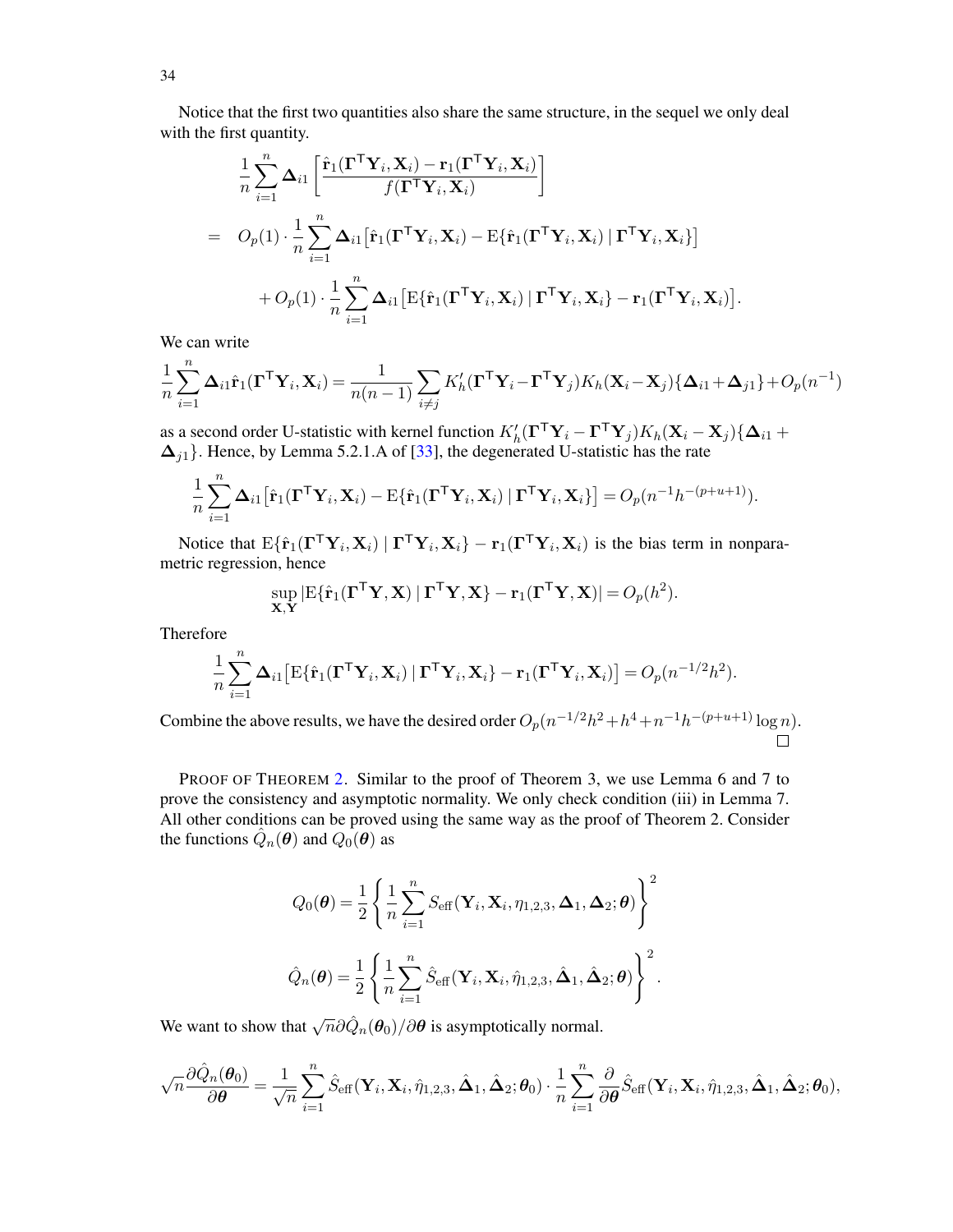and

$$
\frac{1}{n}\sum_{i=1}^n \frac{\partial}{\partial \boldsymbol{\theta}} \hat{S}_{\text{eff}}(\mathbf{Y}_i, \mathbf{X}_i, \hat{\eta}_{1,2,3}, \hat{\boldsymbol{\Delta}}_1, \hat{\boldsymbol{\Delta}}_2; \boldsymbol{\theta}_0) \overset{p}{\rightarrow} \mathrm{E}\left\{\frac{\partial}{\partial \boldsymbol{\theta}} S_{\text{eff}}(\mathbf{Y}_i, \mathbf{X}_i, \eta_{1,2,3}, \boldsymbol{\Delta}_1, \boldsymbol{\Delta}_2; \boldsymbol{\theta})\right\}.
$$

By regularity condition (B1), the order of differentiation and integration can be exchanged. Hence, we have

$$
\mathrm{E}\left\{\frac{\partial}{\partial\boldsymbol{\theta}}S_{\text{eff}}(\mathbf{Y}_i,\mathbf{X}_i,\eta_{1,2,3},\boldsymbol{\Delta}_1,\boldsymbol{\Delta}_2;\boldsymbol{\theta})\right\}=-\mathrm{E}\{S_{\text{eff}}(\mathbf{Y}_i,\mathbf{X}_i,\eta_{1,2,3},\boldsymbol{\Delta}_1,\boldsymbol{\Delta}_2;\boldsymbol{\theta})^{\otimes2}\}.
$$

By Slutsky's Theorem, we only need to show  $n^{-1/2} \sum_{i=1}^{n} \hat{S}_{\text{eff}}(\mathbf{Y}_i, \mathbf{X}_i, \hat{\eta}_{1,2,3}, \hat{\mathbf{\Delta}}_1, \hat{\mathbf{\Delta}}_2; \boldsymbol{\theta}_0)$ converges to a normal distribution. Also, because

$$
\frac{1}{\sqrt{n}}\sum_{i=1}^n S_{\text{eff}}(\mathbf{Y}_i,\mathbf{X}_i,\eta_{1,2,3},\mathbf{\Delta}_1,\mathbf{\Delta}_2;\boldsymbol{\theta}_0)\overset{d}{\rightarrow}\mathcal{N}\bigg[\mathbf{0},\mathrm{E}\big\{S_{\text{eff}}(\mathbf{Y}_i,\mathbf{X}_i,\eta_1,\eta_2,\eta_3;\boldsymbol{\theta}_0)^{\otimes2}\big\}\bigg],
$$

we only need to show

$$
\frac{1}{\sqrt{n}}\sum_{i=1}^n \hat{S}_{\text{eff}}(\mathbf{Y}_i,\mathbf{X}_i,\hat{\eta}_{1,2,3},\hat{\boldsymbol{\Delta}}_1,\hat{\boldsymbol{\Delta}}_2;\boldsymbol{\theta}_0)-\frac{1}{\sqrt{n}}\sum_{i=1}^n S_{\text{eff}}(\mathbf{Y}_i,\mathbf{X}_i,\eta_{1,2,3},\boldsymbol{\Delta}_1,\boldsymbol{\Delta}_2;\boldsymbol{\theta}_0)\overset{p}{\rightarrow} 0.
$$

Since  $S_{\text{eff}}^* = (S_{\text{eff},\gamma}^*, S_{\text{eff},\mathbf{b}}^*)$ , and the proof for each component are similar, we only prove the convergence in  $S_{\text{eff},\text{b}}^{*}$ .

Let  $\Gamma$  and  $\tilde{B}$  denote the orthogonal basis derived from  $\theta_0$ . Then,

$$
\frac{1}{\sqrt{n}} \sum_{i=1}^{n} \hat{S}_{\text{eff},\mathbf{b}}(\mathbf{Y}_{i},\mathbf{X}_{i},\hat{\eta}_{1,2,3},\hat{\mathbf{\Delta}}_{1},\hat{\mathbf{\Delta}}_{2};\boldsymbol{\theta}_{0}) - \frac{1}{\sqrt{n}} \sum_{i=1}^{n} S_{\text{eff},\mathbf{b}}(\mathbf{Y}_{i},\mathbf{X}_{i},\eta_{1,2,3},\mathbf{\Delta}_{1},\mathbf{\Delta}_{2};\boldsymbol{\theta}_{0})
$$
\n
$$
= n^{-1/2} \sum_{i=1}^{n} \left[ \left\{ \hat{\mathbf{\Delta}}_{i2}(\boldsymbol{\theta}_{0}) - \mathbf{\Delta}_{i2}(\boldsymbol{\theta}_{0}) \right\} \frac{\partial \log \eta_{3}}{\partial(\mathbf{B}_{0}^{T} \mathbf{\Gamma}_{0}^{T} \mathbf{Y}_{i})^{T}} \right] + n^{-1/2} \sum_{i=1}^{n} \left[ \left\{ \hat{\mathbf{\Delta}}_{i2}(\boldsymbol{\theta}_{0}) - \mathbf{\Delta}_{i2}(\boldsymbol{\theta}_{0}) \right\} \left\{ \frac{\partial \log \hat{\eta}_{3}}{\partial(\mathbf{B}_{0}^{T} \mathbf{\Gamma}_{0}^{T} \mathbf{Y}_{i})^{T}} - \frac{\partial \log \eta_{3}}{\partial(\mathbf{B}_{0}^{T} \mathbf{\Gamma}_{0}^{T} \mathbf{Y}_{i})^{T}} \right\} \right] + n^{-1/2} \sum_{i=1}^{n} \left[ \mathbf{\Delta}_{i2}(\boldsymbol{\theta}_{0}) \left\{ \frac{\partial \log \hat{\eta}_{3}}{\partial(\mathbf{B}_{0}^{T} \mathbf{\Gamma}_{0}^{T} \mathbf{Y}_{i})^{T}} - \frac{\partial \log \eta_{3}}{\partial(\mathbf{B}_{0}^{T} \mathbf{\Gamma}_{0}^{T} \mathbf{Y}_{i})^{T}} \right\} \right].
$$

By Lemma 5, the first term is  $O_p(h^2 + n^{1/2}h^4 + n^{-1/2}h^{-(r+p-u-d)}\log n)$  and the third term is  $O_p(h^2 + n^{1/2}h^4 + n^{-1/2}h^{-(r-u-d+1)}\log n)$ . By the uniform convergence theorem in nonparametric regression (Theorem 2.6 in [\[25\]](#page-40-5) and Theorem 6 in [\[19\]](#page-39-12)), we have

$$
\sup_{\mathbf{X}_i,\mathbf{Y}_i} |\hat{\boldsymbol{\Delta}}_{i2}(\boldsymbol{\theta}_0) - \boldsymbol{\Delta}_{i2}(\boldsymbol{\theta}_0)| = O_p\bigg\{\bigg(\frac{\log n}{nh^{(r+p-u-d)}}\bigg)^{1/2} + h^2\bigg\},\
$$

and

$$
\sup_{\mathbf{X}_i, \mathbf{Y}_i} \left| \frac{\partial \log \hat{\eta}_3}{\partial (\mathbf{B}_0^{\mathsf{T}} \mathbf{\Gamma}_0^{\mathsf{T}} \mathbf{Y}_i)^{\mathsf{T}}} - \frac{\partial \log \eta_3}{\partial (\mathbf{B}_0^{\mathsf{T}} \mathbf{\Gamma}_0^{\mathsf{T}} \mathbf{Y}_i)^{\mathsf{T}}} \right| = O_p \left\{ \left( \frac{\log n}{nh^{r-u-d+2}} \right)^{1/2} + h^2 \right\}.
$$

Hence, the second term can be bounded by  $O_p\{n^{-1/2}h^{r-u-d+1+p/2}\log n+n^{1/2}h^4\}=o_p(1)$ . Therefore,

$$
\frac{1}{\sqrt{n}}\sum_{i=1}^n\hat{S}_{\text{eff},\textbf{b}}(\textbf{Y}_i,\textbf{X}_i,\hat{\eta}_{1,2,3},\hat{\boldsymbol{\Delta}}_1,\hat{\boldsymbol{\Delta}}_2;\boldsymbol{\theta}_0)-\frac{1}{\sqrt{n}}\sum_{i=1}^nS_{\text{eff},\textbf{b}}(\textbf{Y}_i,\textbf{X}_i,\eta_{1,2,3},\boldsymbol{\Delta}_1,\boldsymbol{\Delta}_2;\boldsymbol{\theta}_0)\overset{p}{\rightarrow}0.
$$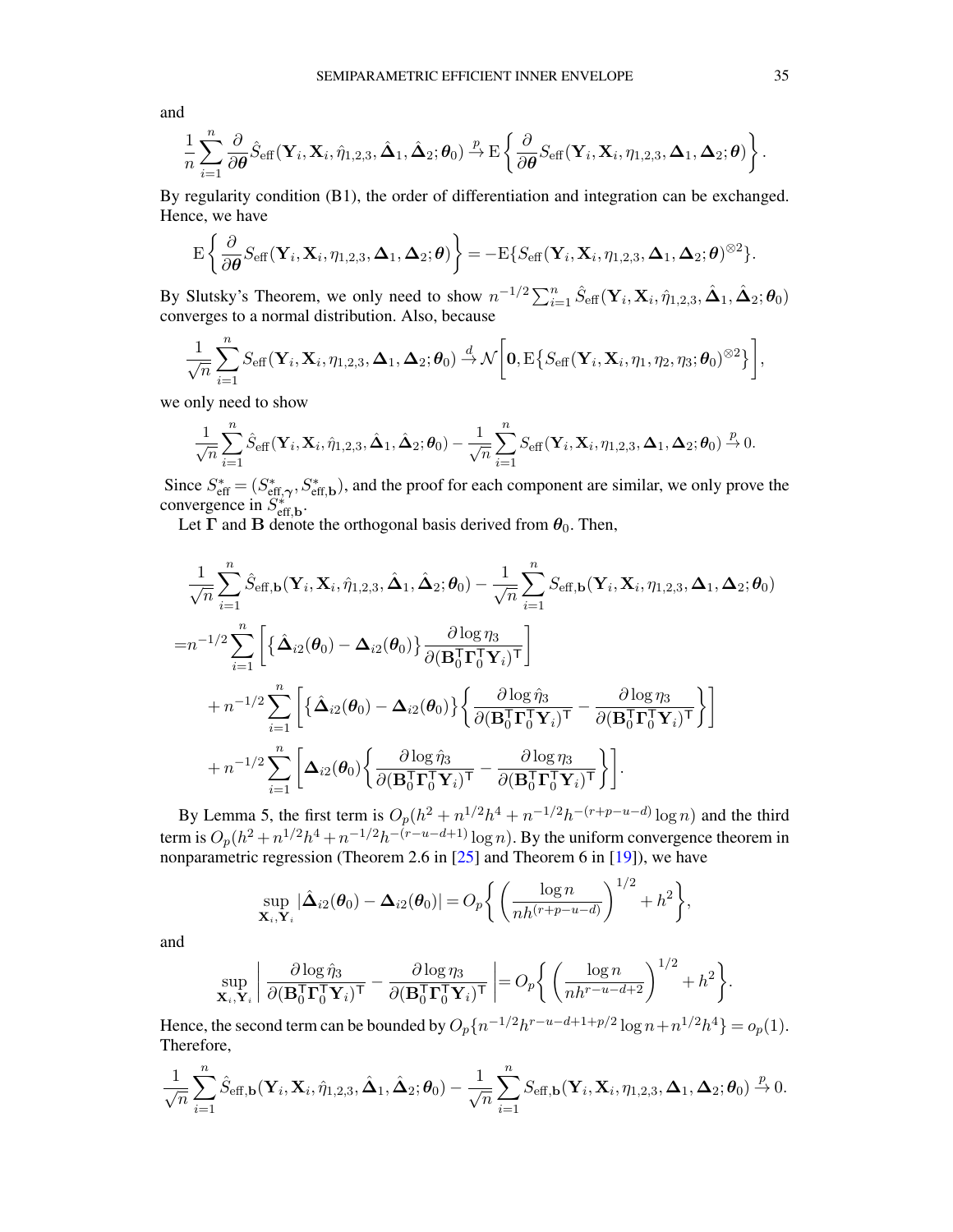Hence, by Slutsky's Theorem,

$$
\sqrt{n}\frac{\partial \hat{Q}_n(\boldsymbol{\theta}_0)}{\partial \boldsymbol{\theta}} \stackrel{d}{\rightarrow} \mathcal{N}(0, \mathcal{V}_{\boldsymbol{\theta}}^{-3})
$$

where  $\mathcal{V}_{\theta} = \mathrm{E}\{S_{\text{eff}}(\mathbf{Y}_i, \mathbf{X}_i, \eta_{1,2,3}, \mathbf{\Delta}_1, \mathbf{\Delta}_2; \theta)^{\otimes 2}\}^{-1}$ . Similarly, we can prove that

$$
\nabla_{\theta\theta}\hat{Q}_n(\theta_0) \stackrel{p}{\rightarrow} \mathcal{V}_{\theta}^{-2} = \mathbf{H}.
$$

Therefore, by Lemma 7, we have

$$
\sqrt{n}(\hat{\boldsymbol{\theta}}-\boldsymbol{\theta}_0) \overset{d}{\rightarrow} \mathcal{N}(\mathbf{0},\mathcal{V}_{\boldsymbol{\theta}}),
$$

which achieves the semiparametric efficiency bound.

LEMMA 6. (Theorem 2.1 in [\[30\]](#page-41-7)) Suppose there is a function  $Q_0(\theta)$  such that (i)  $Q_0(\theta)$ is uniquely minimized at  $\theta_0$ , (ii)  $\Theta$  is compact, (iii)  $Q_0(\theta)$  is continuous, (iv)  $\hat{Q}_n(\theta)$  converges uniformly in probability to  $Q_0(\theta)$ , then  $\hat{Q}_n(\theta)$ ,  $\hat{\theta} \stackrel{p}{\rightarrow} \theta_0$ .

LEMMA 7. (Theorem 3.1 in [\[30\]](#page-41-7)) Suppose that  $\hat{\theta}$  is a minimizer of  $\hat{Q}_n(\theta)$ ,  $\hat{\theta} \stackrel{p}{\rightarrow} \theta_0$ and (i)  $\theta_0 \in$  interior( $\Theta$ ), (ii)  $\hat{Q}_n(\theta)$  is twice continuously differentiable in a neighborhood  $\mathcal{N}_{\epsilon}$  of  $\theta_0$ , (iii)  $\sqrt{n} \nabla_{\theta} \hat{Q}_n(\theta_0) \stackrel{d}{\rightarrow} \mathcal{N}(0, \Sigma)$ , (iv) there is  $H(\theta)$  that is continuous at  $\theta_0$  and  $\sup_{\theta \in \mathcal{N}_{\epsilon}} \|\nabla_{\theta} \theta \hat{Q}_n(\theta) - H(\theta)\| \overset{p}{\to} \mathbf{0}$ , (v)  $\mathbf{H} = H(\theta_0)$  is nonsingular. Then,  $\sqrt{n}(\hat{\theta} - \theta_0) \overset{d}{\to}$  $\mathcal{N}(\mathbf{0}, \mathbf{H}^{-1}\mathbf{\Sigma}\mathbf{H}^{-1}).$ 

## APPENDIX B: ADDITIONAL MATERIALS

B.1. MLE of the regression parameter under the inner envelope model. In this part, we present the MLE of the regression parameter  $\beta$  under the inner envelope model. Here, we assume the inner envelope spaces  $\hat{\Gamma}$ ,  $\hat{\Gamma}_0$ ,  $\hat{\mathbf{B}}$  and  $\hat{\mathbf{B}}_0$  are already calculated.

Let  $S_{\text{fit}}$  and  $S_{\text{res}}$  denote the sample covariance matrices of the fitted and residual vectors from the OLS fit of Y on X. Let  $\tilde{\lambda}_i(\mathbf{G}_0)$  denote the ordered, descending eigenvalues of  $(\mathbf{G}_{0}^{\mathsf{T}}\mathbf{S}_{\text{res}}\mathbf{G}_{0})^{-1/2}(\mathbf{G}_{0}^{\mathsf{T}}\mathbf{S}_{\text{fit}}\mathbf{G}_{0})(\mathbf{G}_{0}^{\mathsf{T}}\mathbf{S}_{\text{res}}\mathbf{G}_{0})^{-1/2}$ , where  $\mathbf{G}_{0} \in \mathbb{R}^{r \times (r-u)}$  is a semi-orthogonal matrix. Also, we denote the matrices of ordered eigenvectors and eigenvalues as  $\tilde{V}(\mathbf{G}_0)$  and  $\tilde{\Lambda}(\mathbf{G}_0) = \text{diag}\{\tilde{\lambda}_1(\mathbf{G}_0), \dots, \tilde{\lambda}_{r-u}(\mathbf{G}_0)\}$ , and let  $\tilde{K}(\mathbf{G}_0) =$  $diag\{0,\ldots,0,\tilde{\lambda}_{p-u+1}(\mathbf{G}_0),\ldots,\tilde{\lambda}_{r-u}(\mathbf{G}_0)\}\right)$ . Let F denote the  $n \times p$  matrix with *i*th row  $X_i^{\mathsf{T}}$ , let U be the  $n \times r$  matrix with *i*th row  $(Y_i - \bar{Y})^{\mathsf{T}}$ , and let  $\hat{\beta}_{ols}$  denote the MLE of  $\beta$ under the standard model  $(1)$ . Then,

$$
\begin{aligned}\n\hat{\zeta}_1^{\mathsf{T}} &= \hat{\mathbf{\Gamma}}^{\mathsf{T}} \hat{\beta}_{\text{ols}}, \\
\hat{\Omega}_1 &= (\mathbf{U}\hat{\mathbf{\Gamma}} - \mathbf{F}\hat{\zeta}_1)^{\mathsf{T}} (\mathbf{U}\hat{\mathbf{\Gamma}} - \mathbf{F}\hat{\zeta}_1)/n, \\
\hat{\Omega}_0 &= \hat{\mathbf{\Gamma}}_0 \mathbf{S}_{\text{res}} \hat{\mathbf{\Gamma}}_0 + (\hat{\mathbf{\Gamma}}_0 \mathbf{S}_{\text{res}} \hat{\mathbf{\Gamma}}_0)^{1/2} \tilde{\mathbf{V}} (\hat{\mathbf{\Gamma}}_0) \tilde{\mathbf{K}} (\hat{\mathbf{\Gamma}}_0) (\hat{\mathbf{\Gamma}}_0 \mathbf{S}_{\text{res}} \hat{\mathbf{\Gamma}}_0)^{1/2} \\
\text{span}(\hat{\mathbf{B}}) &= \hat{\Omega}_0 \mathcal{S}_{p-d} (\hat{\Omega}_0, \hat{\mathbf{\Gamma}}_0^{\mathsf{T}}) \\
\hat{\zeta}_2^{\mathsf{T}} &= (\hat{\mathbf{B}}^{\mathsf{T}} \hat{\mathbf{\Omega}}_0^{-1} \hat{\mathbf{B}})^{-1} \hat{\mathbf{B}}^{\mathsf{T}} \hat{\mathbf{\Omega}}_0^{-1} \hat{\mathbf{\Gamma}}_0^{\mathsf{T}} \hat{\boldsymbol{\beta}}_{\text{ols}}, \\
\hat{\beta} &= \hat{\mathbf{\Gamma}} \hat{\zeta}_1^{\mathsf{T}} + \hat{\mathbf{\Gamma}}_0 \hat{\mathbf{\Omega}}_0 \hat{\zeta}_2^{\mathsf{T}}, \\
\hat{\mathbf{\Sigma}} &= \hat{\mathbf{\Gamma}} \hat{\mathbf{\Omega}}_1 \hat{\mathbf{\Gamma}}^{\mathsf{T}} + \hat{\mathbf{\Gamma}}_0 \hat{\mathbf{\Omega}}_0 \hat{\mathbf{\Gamma}}_0^{\mathsf{T}},\n\end{aligned}
$$

where  $S_k(A, B)$  is the span of  $A^{-1/2}$  times the first k eigenvectors of  $A^{-1/2}BA^{-1/2}$ . Detailed derivations are carried out by Su and Cook [\[36\]](#page-41-0).

36

 $\Box$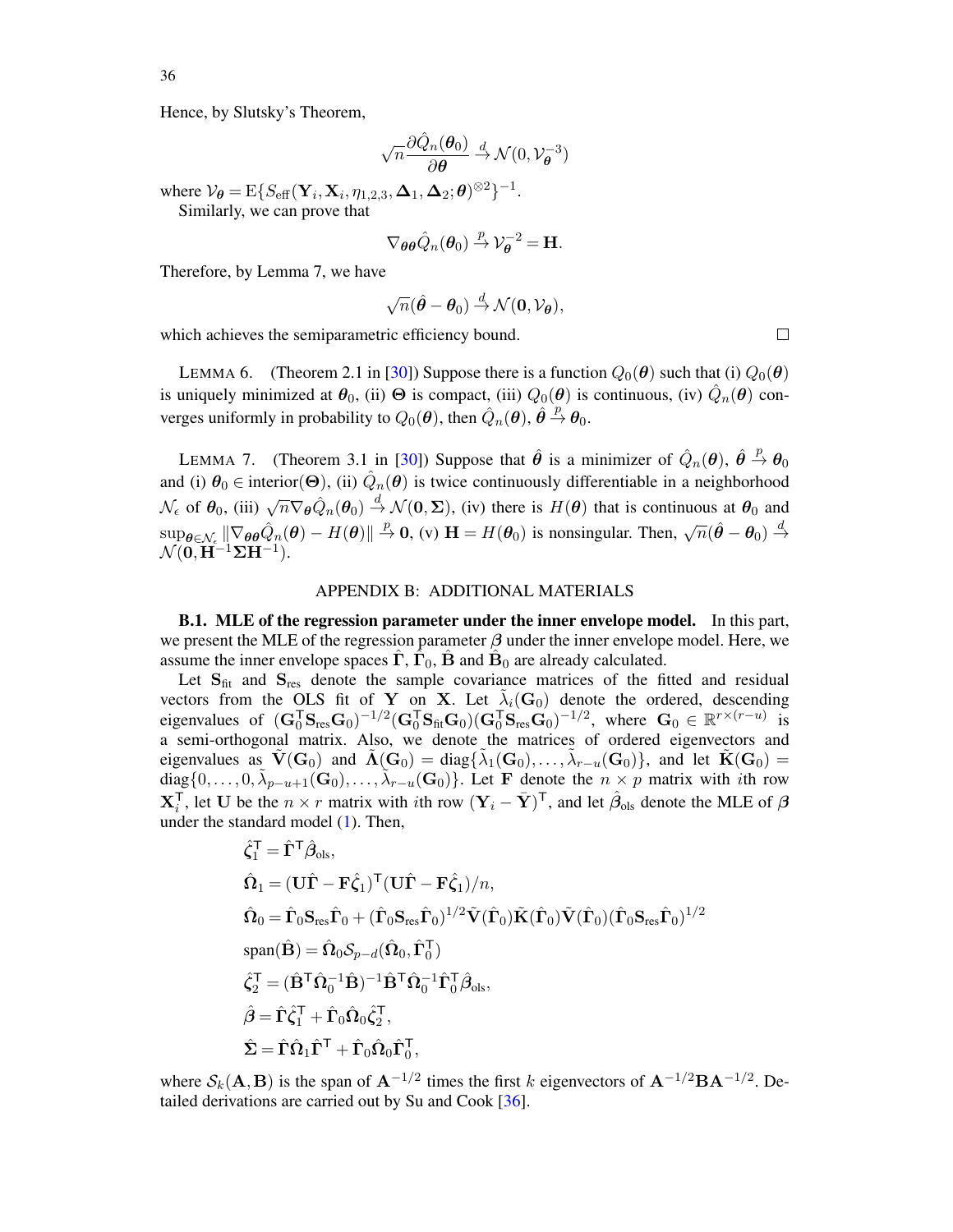B.2. Nonparametric density estimation and nonparametric regression. The derivative of the log densities are estimated by

(11) 
$$
\frac{\partial \log \hat{\eta}_1}{\partial (\mathbf{\Gamma}^\mathsf{T} \mathbf{y})^\mathsf{T}} = \frac{\sum_{i=1}^n K_h' (\mathbf{\Gamma}^\mathsf{T} \mathbf{Y}_i - \mathbf{\Gamma}^\mathsf{T} \mathbf{y}) K_h(\mathbf{X}_i - \mathbf{x})}{\sum_{i=1}^n K_h (\mathbf{\Gamma}^\mathsf{T} \mathbf{Y}_i - \mathbf{\Gamma}^\mathsf{T} \mathbf{y}) K_h(\mathbf{X}_i - \mathbf{x})},
$$

(12) 
$$
\frac{\partial \log \hat{\eta}_2}{\partial (\mathbf{B}^{\mathsf{T}} \mathbf{\Gamma}_0^{\mathsf{T}} \mathbf{y})^{\mathsf{T}}} = \frac{\sum_{i=1}^n K_h' \{ \mathbf{B}^{\mathsf{T}} \mathbf{\Gamma}_0^{\mathsf{T}} (\mathbf{Y}_i - \mathbf{y}) \} K_h \{ \mathbf{B}_0^{\mathsf{T}} \mathbf{\Gamma}_0^{\mathsf{T}} (\mathbf{Y}_i - \mathbf{y}) \} K_h (\mathbf{X}_i - \mathbf{x})}{\sum_{i=1}^n K_h \{ \mathbf{B}^{\mathsf{T}} \mathbf{\Gamma}_0^{\mathsf{T}} (\mathbf{Y}_i - \mathbf{y}) \} K_h \{ \mathbf{B}_0^{\mathsf{T}} \mathbf{\Gamma}_0^{\mathsf{T}} (\mathbf{Y}_i - \mathbf{y}) \} K_h (\mathbf{X}_i - \mathbf{x})},
$$

(13) 
$$
\frac{\partial \log \hat{\eta}_3}{\partial (\mathbf{B}_0^{\mathsf{T}} \mathbf{\Gamma}_0^{\mathsf{T}} \mathbf{y})^{\mathsf{T}}} = \frac{\sum_{i=1}^n K_h' {\mathbf{B}_0^{\mathsf{T}} \mathbf{\Gamma}_0^{\mathsf{T}} (\mathbf{Y}_i - \mathbf{y})} }{\sum_{i=1}^n K_h {\mathbf{B}_0^{\mathsf{T}} \mathbf{\Gamma}_0^{\mathsf{T}} (\mathbf{Y}_i - \mathbf{y})} }.
$$

The nonparametric regression  $\Delta_1$  and  $\Delta_2$  are estimated by

(14)  
\n
$$
\hat{\mathbf{\Delta}}_1 = \mathbf{y} - \frac{\sum_{i=1}^N \mathbf{Y}_i K_h(\mathbf{X}_i - \mathbf{x})}{\sum_{i=1}^N K_h(\mathbf{X}_i - \mathbf{x})},
$$
\n
$$
\hat{\mathbf{\Delta}}_2 = \frac{\sum_{i=1}^N \mathbf{P}_{\mathbf{\Gamma}_0} \mathbf{B} \mathbf{Y}_i K_h \{ \mathbf{B}_0^{\mathsf{T}} \mathbf{\Gamma}_0^{\mathsf{T}} (\mathbf{Y}_i - \mathbf{y}) \} K_h(\mathbf{X}_i - \mathbf{x})}{\sum_{i=1}^N K_h \{ \mathbf{B}_0^{\mathsf{T}} \mathbf{\Gamma}_0^{\mathsf{T}} (\mathbf{Y}_i - \mathbf{y}) \} K_h(\mathbf{X}_i - \mathbf{x})}
$$
\n
$$
- \frac{\sum_{i=1}^N \mathbf{P}_{\mathbf{\Gamma}_0} \mathbf{B} \mathbf{Y}_i K_h \{ \mathbf{B}_0^{\mathsf{T}} \mathbf{\Gamma}_0^{\mathsf{T}} (\mathbf{Y}_i - \mathbf{y}) \} }{\sum_{i=1}^N K_h \{ \mathbf{B}_0^{\mathsf{T}} \mathbf{\Gamma}_0^{\mathsf{T}} (\mathbf{Y}_i - \mathbf{y}) \} }.
$$

The nonparametric regression for the conditional expectations of  $\eta_i^*$  are estimated by

(15)  
\n
$$
\hat{\mathbf{E}}\left(\frac{\partial \log \eta_1^*}{\partial (\mathbf{\Gamma}^\mathsf{T} \mathbf{Y}_i)^\mathsf{T}} \middle| \mathbf{x}\right) = \frac{\sum_{i=1}^N \partial \log \eta_1^* / \partial (\mathbf{\Gamma}^\mathsf{T} \mathbf{Y}_i)^\mathsf{T} K_h(\mathbf{X}_i - \mathbf{x})}{\sum_{i=1}^N K_h(\mathbf{X}_i - \mathbf{x})},
$$
\n(16)

$$
\hat{\mathbf{E}}\left(\frac{\partial \log \eta_2^*}{\partial (\mathbf{B}^{\mathsf{T}} \mathbf{\Gamma}_0^{\mathsf{T}} \mathbf{Y}_i)^{\mathsf{T}}}\middle|\mathbf{B}_0^{\mathsf{T}} \mathbf{\Gamma}_0^{\mathsf{T}} \mathbf{y}, \mathbf{x}\right) = \frac{\sum_{i=1}^N \partial \log \eta_2^* / \partial (\mathbf{B}^{\mathsf{T}} \mathbf{\Gamma}_0^{\mathsf{T}} \mathbf{Y}_i)^{\mathsf{T}} K_h {\mathbf{B}_0^{\mathsf{T}} \mathbf{\Gamma}_0^{\mathsf{T}} (\mathbf{y}_i - \mathbf{y})} K_h {\mathbf{X}_i - \mathbf{x}}}{\sum_{i=1}^N K_h {\mathbf{B}_0^{\mathsf{T}} \mathbf{\Gamma}_0^{\mathsf{T}} (\mathbf{y}_i - \mathbf{y})} K_h {\mathbf{X}_i - \mathbf{x}}},
$$
\n(17)

$$
\hat{\mathbf{E}}\left(\frac{\partial \log \eta_2^*}{\partial (\mathbf{B}_0^T \mathbf{\Gamma}_0^T \mathbf{Y}_i)^{\mathsf{T}}}\middle|\mathbf{B}_0^{\mathsf{T}} \mathbf{\Gamma}_0^{\mathsf{T}} \mathbf{y}, \mathbf{x}\right) = \frac{\sum_{i=1}^N \partial \log \eta_2^*/\partial (\mathbf{B}_0^{\mathsf{T}} \mathbf{\Gamma}_0^{\mathsf{T}} \mathbf{Y}_i)^{\mathsf{T}} K_h {\{\mathbf{B}_0^{\mathsf{T}} \mathbf{\Gamma}_0^{\mathsf{T}} (\mathbf{y}_i - \mathbf{y})\}} K_h {\mathbf{X}_i - \mathbf{x}})}{\sum_{i=1}^N K_h {\{\mathbf{B}_0^{\mathsf{T}} \mathbf{\Gamma}_0^{\mathsf{T}} (\mathbf{y}_i - \mathbf{y})\}} K_h {\mathbf{X}_i - \mathbf{x}}},
$$

$$
(18)
$$

$$
\hat{\mathrm{E}}\left(\frac{\partial \log\eta_3^*}{\partial(\mathbf{B}_0^{\mathsf{T}}\mathbf{\Gamma}_0^{\mathsf{T}}\mathbf{Y}_i)^{\mathsf{T}}}\right) = \frac{1}{n}\sum_{i=1}^N \frac{\partial \log\eta_3^*}{\partial(\mathbf{B}_0^{\mathsf{T}}\mathbf{\Gamma}_0^{\mathsf{T}}\mathbf{Y}_i)^{\mathsf{T}}}.
$$

B.3. Simulation: linear model with additive, normal errors. For the out-of-sample predictive RMSE results in Section 6.1, the oracle, InnEnv, local, global, GMM, OLS, Env and PLS methods have prediction RMSE equal to 1.82, 1.82, 1.83, 1.83, 1.83, 1.91, 1.97, 1.96 respectively.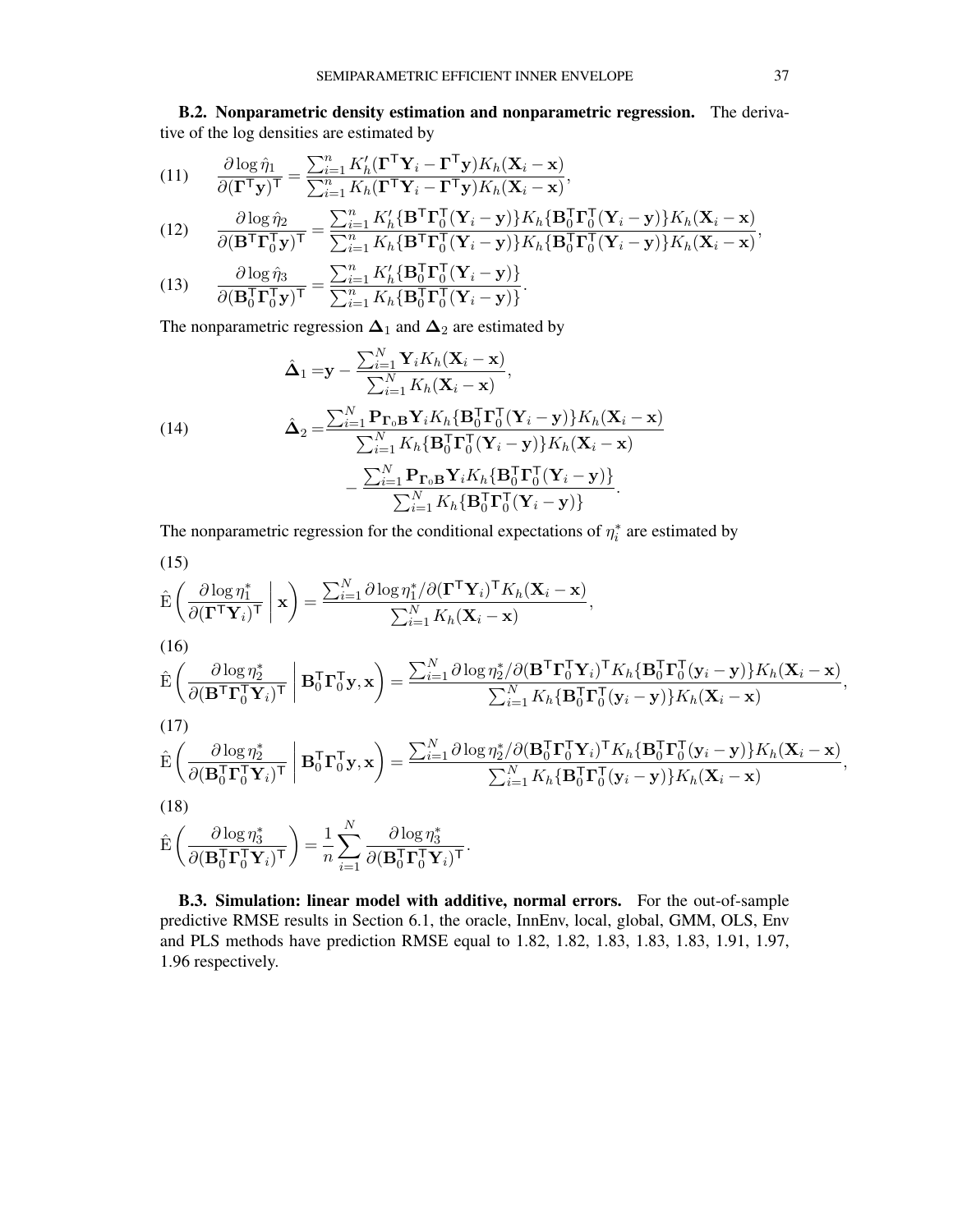B.4. Real data: synthetic dataset from iris data. The estimated inner envelope spaces obtained from the globally efficient algorithm is

$$
\hat{\mathbf{\Gamma}} = \begin{pmatrix}\n-0.01 \\
-0.02 \\
0.75 \\
-0.46 \\
0.35 \\
0.33\n\end{pmatrix}, \quad \hat{\mathbf{\Gamma}}_0 \hat{\mathbf{B}} = \begin{pmatrix}\n0 \\
0 \\
-0.50 \\
0.08 \\
0.66 \\
0.55\n\end{pmatrix}, \quad \hat{\mathbf{\Gamma}}_0 \hat{\mathbf{B}}_0 = \begin{pmatrix}\n-0.98 & 0.08 & -0.14 & 0 \\
0 & -0.86 & -0.50 & 0.01 \\
0 & 0 & -0.04 & -0.43 \\
0 & 0 & 0 & -0.88 \\
0.11 & 0.32 & -0.56 & -0.12 \\
-0.13 & -0.38 & 0.64 & -0.12\n\end{pmatrix}.
$$

<span id="page-37-4"></span>Because  $S_0$  and  $S_3$  are of different dimension, we consider the spaces  $P_{S_3}S_0$  and  $S_3^{\perp}$ . The space  $P_{S_3}S_0$  should be close to  $S_0$ , and  $S_3^{\perp}$  should be perpendicular to  $S_0$ . It turns out that  $dist(P_{\mathcal{S}_3} \mathcal{S}_0, \mathcal{S}_0) = 0.029$  and  $dist(\mathcal{S}_3^{\perp}, \mathcal{S}_0) = 1.999$ . Since the upper bound for  $dist(\mathcal{S}_3^{\perp}, \mathcal{S}_0)$ is 2, it indicates that  $S_0$  is contained in  $S_3$ . That is, our method successfully identified the artificial noise space  $S_0$ .

| n    |                                            | InnEnv  | Local | Global | <b>GMM</b> |
|------|--------------------------------------------|---------|-------|--------|------------|
| 100  | $dist(\mathcal{S}_1, \mathcal{S}_1)$       | 0.111   | 0.134 | 0.166  | 0.224      |
|      | $dist(\mathcal{S}_3, \hat{\mathcal{S}}_3)$ | 0.089   | 0.121 | 0.152  | 0.201      |
| 300  | $dist(\mathcal{S}_1, \mathcal{S}_1)$       | 0.085   | 0.101 | 0.125  | 0.161      |
|      | $dist(\mathcal{S}_3, \mathcal{S}_3)$       | 0.062   | 0.078 | 0.102  | 0.119      |
| 500  | $dist(\mathcal{S}_1, \hat{\mathcal{S}}_1)$ | 0.070   | 0.089 | 0.114  | 0.141      |
|      | $dist(\mathcal{S}_3, \hat{\mathcal{S}}_3)$ | 0.050   | 0.064 | 0.087  | 0.101      |
| 750  | $dist(\mathcal{S}_1, \hat{\mathcal{S}}_1)$ | 0.055   | 0.071 | 0.095  | 0.112      |
|      | $dist(\mathcal{S}_3, \hat{\mathcal{S}}_3)$ | 0.041   | 0.057 | 0.072  | 0.084      |
| 1000 | $dist(\mathcal{S}_1, \mathcal{S}_1)$       | 0.045   | 0.060 | 0.084  | 0.099      |
|      | $dist(\mathcal{S}_3, \mathcal{S}_3)$       | 0.035   | 0.044 | 0.065  | 0.073      |
|      |                                            | TABLE 3 |       |        |            |

## APPENDIX C: TABLES AND FIGURES

*Mean distance of the estimated space and the true space (linear case)*

<span id="page-37-3"></span>

| Size | Oracle | InnEnv | Local | Global  | <b>GMM</b> | OLS   | Env   | PLS   |
|------|--------|--------|-------|---------|------------|-------|-------|-------|
| 100  | 0.136  | 0.162  | 0.190 | 0.212   | 0.244      | 0.669 | 0.705 | 0.751 |
| 300  | 0.077  | 0.088  | 0.097 | 0.115   | 0.135      | 0.378 | 0.403 | 0.460 |
| 500  | 0.060  | 0.065  | 0.071 | 0.084   | 0.102      | 0.287 | 0.386 | 0.317 |
| 750  | 0.049  | 0.054  | 0.063 | 0.074   | 0.085      | 0.240 | 0.346 | 0.278 |
| 1000 | 0.042  | 0.049  | 0.056 | 0.068   | 0.077      | 0.213 | 0.310 | 0.236 |
|      |        |        |       | TABLE 4 |            |       |       |       |

Mean and standard errors of  $\|\hat{\boldsymbol{\beta}} - \boldsymbol{\beta}\|_F^2$  in Scenario 1 with different sample sizes.

### REFERENCES

- <span id="page-37-1"></span>[1] BREIMAN, L. (2001). Random forests. *Machine learning* 45 5–32.
- <span id="page-37-2"></span>[2] CHAUSSÉ, P. (2010). Computing generalized method of moments and generalized empirical likelihood with R. *Journal of Statistical Software* 34 1–35.
- <span id="page-37-5"></span>[3] CHEN, T. and GUESTRIN, C. (2016). Xgboost: A scalable tree boosting system. In *Proceedings of the 22nd acm sigkdd international conference on knowledge discovery and data mining* 785–794.
- <span id="page-37-0"></span>[4] CHEN, T., HE, T., BENESTY, M., KHOTILOVICH, V., TANG, Y., CHO, H. et al. (2015). Xgboost: extreme gradient boosting. *R package version 0.4-2* 1.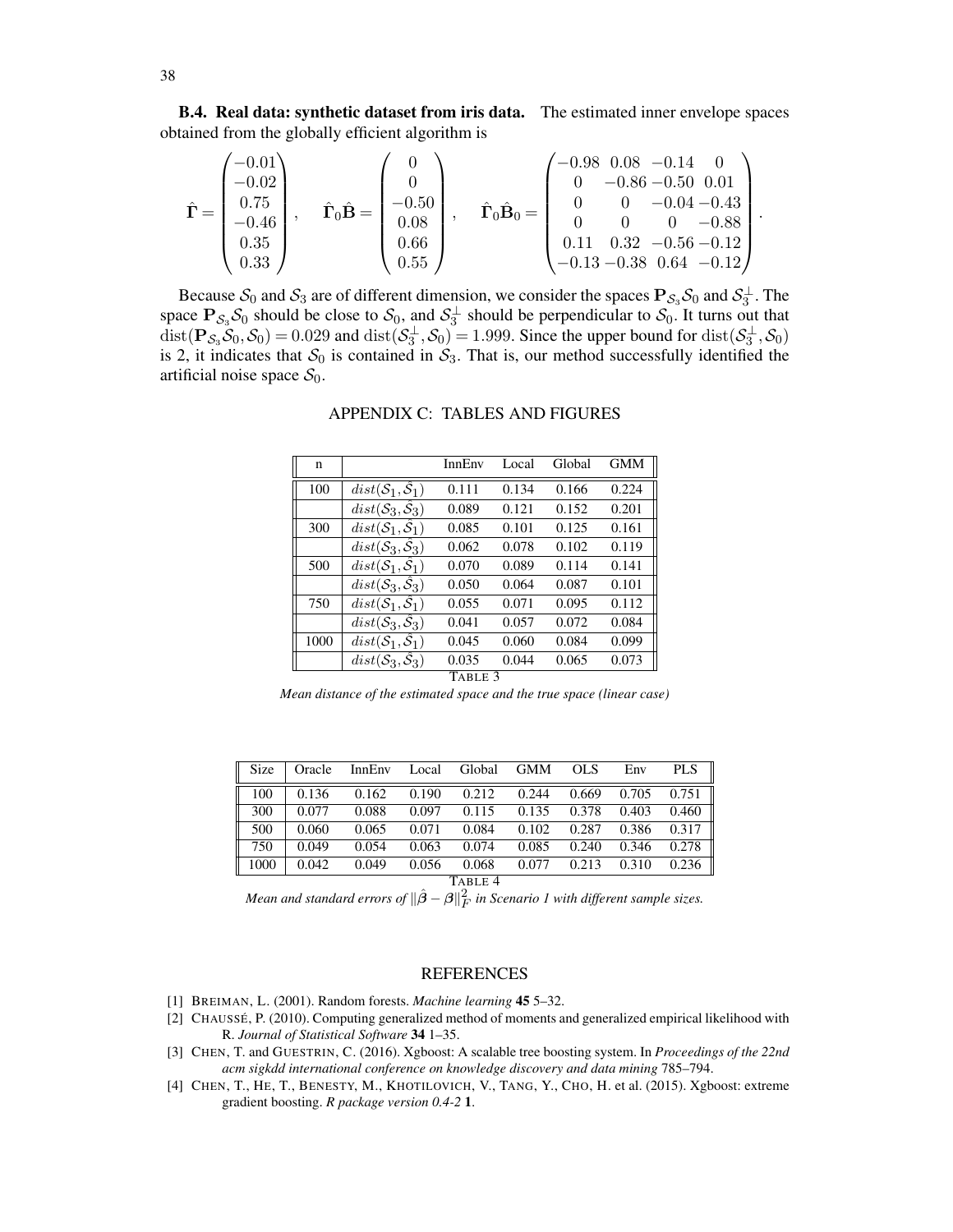### SEMIPARAMETRIC EFFICIENT INNER ENVELOPE 39

| <b>Size</b> |                                            | InnEnv  | Local | Global | <b>GMM</b> |
|-------------|--------------------------------------------|---------|-------|--------|------------|
| 100         | $dist(\mathcal{S}_1, \mathcal{S}_1)$       | 1.175   | 0.542 | 0.360  | 0.745      |
|             | $dist(\mathcal{S}_3, \hat{\mathcal{S}}_3)$ | 1.028   | 0.382 | 0.274  | 0.507      |
| 300         | $dist(\mathcal{S}_1, \hat{\mathcal{S}}_1)$ | 1.192   | 0.429 | 0.277  | 0.589      |
|             | $dist(\mathcal{S}_3, \hat{\mathcal{S}}_3)$ | 1.052   | 0.259 | 0.186  | 0.344      |
| 500         | $dist(\mathcal{S}_1, \hat{\mathcal{S}}_1)$ | 1.213   | 0.360 | 0.236  | 0.502      |
|             | $dist(\mathcal{S}_3, \hat{\mathcal{S}}_3)$ | 1.068   | 0.209 | 0.142  | 0.277      |
| 750         | $dist(\mathcal{S}_1, \hat{\mathcal{S}}_1)$ | 1.201   | 0.297 | 0.192  | 0.412      |
|             | $dist(\mathcal{S}_3, \hat{\mathcal{S}}_3)$ | 1.089   | 0.177 | 0.117  | 0.234      |
| 1000        | $dist(S_1, S_1)$                           | 1.189   | 0.265 | 0.168  | 0.368      |
|             | $dist(\mathcal{S}_3, \mathcal{S}_3)$       | 1.090   | 0.154 | 0.101  | 0.203      |
|             |                                            | TABLE 5 |       |        |            |

*Mean distance of the estimated space and the true space (nonlinear case)*

| Size |                                            | InnEnv  | Local | Global | <b>GMM</b> |
|------|--------------------------------------------|---------|-------|--------|------------|
| 100  | $dist(\mathcal{S}_1, \mathcal{S}_1)$       | 0.992   | 0.385 | 0.320  | 0.425      |
|      | $dist(\mathcal{S}_3, \hat{\mathcal{S}}_3)$ | 0.998   | 0.498 | 0.401  | 0.552      |
| 300  | $dist(\mathcal{S}_1, \hat{\mathcal{S}}_1)$ | 0.984   | 0.225 | 0.192  | 0.268      |
|      | $dist(\mathcal{S}_3, \hat{\mathcal{S}}_3)$ | 0.920   | 0.288 | 0.238  | 0.340      |
| 500  | $dist(\mathcal{S}_1, \hat{\mathcal{S}}_1)$ | 0.917   | 0.175 | 0.147  | 0.208      |
|      | $dist(\mathcal{S}_3, \hat{\mathcal{S}}_3)$ | 0.903   | 0.223 | 0.182  | 0.263      |
| 750  | $dist(\mathcal{S}_1, \hat{\mathcal{S}}_1)$ | 0.980   | 0.140 | 0.117  | 0.169      |
|      | $dist(\mathcal{S}_3, \hat{\mathcal{S}}_3)$ | 0.913   | 0.182 | 0.150  | 0.215      |
| 1000 | $dist(\mathcal{S}_1, \mathcal{S}_1)$       | 0.932   | 0.132 | 0.105  | 0.147      |
|      | $dist(\mathcal{S}_3, \mathcal{S}_3)$       | 0.919   | 0.157 | 0.128  | 0.186      |
|      |                                            | TABLE 6 |       |        |            |

*Mean distance of the estimated space and the true space (exponential case)*

|                        |         | Our Method |            |         | Standard |            |
|------------------------|---------|------------|------------|---------|----------|------------|
| Corresponding to $X_1$ | B       | SE         | $p$ -value | Ä       | SE       | $p$ -value |
| Noise <sub>1</sub>     | 0.08    | 0.10       | 0.40       | 0.07    | 0.12     | 0.54       |
| Noise <sub>2</sub>     | 0.05    | 0.13       | 0.68       | 0.07    | 0.14     | 0.60       |
| Sepal length           | $-1.01$ | 0.06       | < 0.01     | $-1.01$ | 0.06     | < 0.01     |
| Sepal width            | 0.85    | 0.12       | < 0.01     | 0.85    | 0.12     | < 0.01     |
| Pedal length           | $-1.30$ | 0.02       | < 0.01     | $-1.30$ | 0.02     | < 0.01     |
| Pedal width            | $-1.25$ | 0.02       | < 0.01     | $-1.25$ | 0.02     | < 0.01     |
| Corresponding to $X_2$ | ß       | SË         | $p$ -value | Ä       | SE       | $p$ -value |
| Noise <sub>1</sub>     | 0.03    | 0.03       | 0.27       | 0.07    | 0.13     | 0.59       |
| Noise <sub>2</sub>     | $-0.01$ | 0.03       | 0.73       | $-0.02$ | 0.16     | 0.91       |
| Sepal length           | 0.10    | 0.07       | 0.12       | 0.14    | 0.10     | 0.17       |
| Sepal width            | $-0.65$ | 0.10       | < 0.01     | $-0.65$ | 0.10     | < 0.01     |
| Pedal length           | 0.28    | 0.04       | < 0.01     | 0.29    | 0.004    | < 0.01     |
| Pedal width            | 0.22    | 0.04       | < 0.01     | 0.17    | 0.04     | < 0.01     |

<span id="page-38-3"></span>TABLE 7 *The point estimates, bootstrap standard errors and* p*-values for the regression parameter for the iris dataset*

- <span id="page-38-2"></span>[5] COOK, R. D. (2018). An introduction to envelopes: dimension reduction for efficient estimation in multivariate statistics.
- <span id="page-38-0"></span>[6] COOK, R. D., FORZANI, L. and LIU, L. (2021). Envelopes for multivariate linear regression with linearly constrained coefficients. *arXiv preprint arXiv:2101.00514*.
- <span id="page-38-1"></span>[7] COOK, R. D., FORZANI, L. and SU, Z. (2016). A note on fast envelope estimation. *Journal of Multivariate Analysis* 42–54.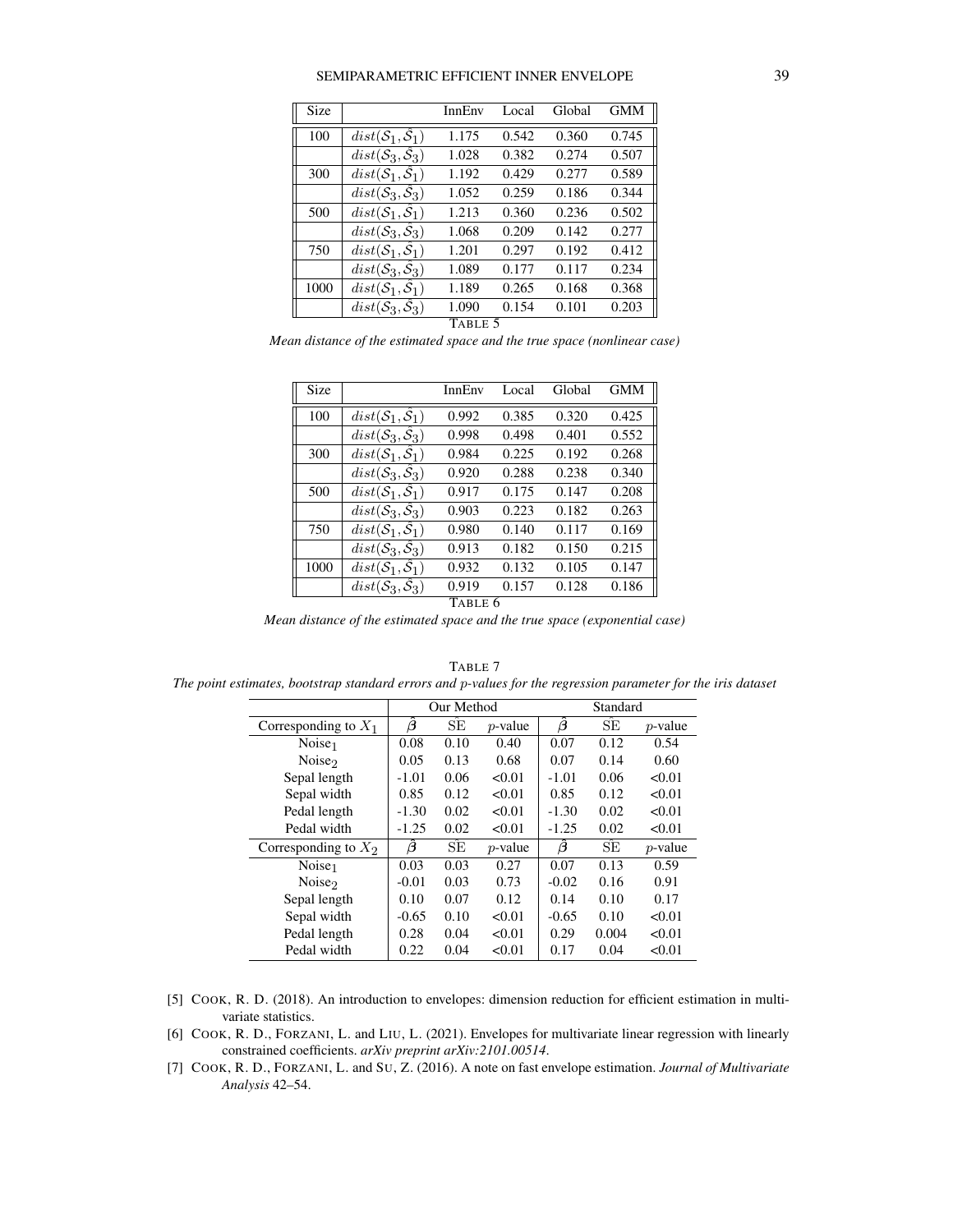| $p$ -values        | setosa: versicolor | setosa: virginica | versicolor: virginica |  |  |  |  |
|--------------------|--------------------|-------------------|-----------------------|--|--|--|--|
| $S_{31}$           | 0.396              | 0.717             | 0.272                 |  |  |  |  |
| $\mathcal{S}_{32}$ | 0.869              | 0.717             | 0.549                 |  |  |  |  |
| $\mathcal{S}_{33}$ | 0.869              | 0.396             | 0.869                 |  |  |  |  |
| $\mathcal{S}_{34}$ | 0.869              | 0.998             | 0.717                 |  |  |  |  |
| TABLE 8            |                    |                   |                       |  |  |  |  |

 $p$ -values for testing whether the distributions of each species is different on  $S_3$ .



Fig 6: Density plots for  $(\hat{\Gamma}^{\mathsf{T}} Y, \hat{\Gamma}_0^{\mathsf{T}} \hat{\mathbf{B}}^{\mathsf{T}} Y, \hat{\Gamma}_0^{\mathsf{T}} \hat{\mathbf{B}}_0^{\mathsf{T}} Y)$  with different groups, where red, blue, green stands for setosa, versicolor and virginica.

- <span id="page-39-3"></span>[8] COOK, R. D., FORZANI, L. and ZHANG, X. (2015). Envelopes and reduced-rank regression. *Biometrika* 102 439–456.
- <span id="page-39-2"></span>[9] COOK, R. D., HELLAND, I. and SU, Z. (2013). Envelopes and partial least squares regression. *Journal of the Royal Statistical Society: Series B (Statistical Methodology)* 75 851–877.
- <span id="page-39-0"></span>[10] COOK, R. D., LI, B. and CHIAROMONTE, F. (2010). Envelope models for parsimonious and efficient multivariate linear regression. *Statistica Sinica* 927–960.
- <span id="page-39-1"></span>[11] COOK, R. D. and SU, Z. (2013). Scaled envelopes: scale-invariant and efficient estimation in multivariate linear regression. *Biometrika* 100 939–954.
- <span id="page-39-6"></span>[12] COOK, R. D. and WEISBERG, S. (1991). Sliced inverse regression for dimension reduction: Comment. *Journal of the American Statistical Association* 86 328–332.
- <span id="page-39-4"></span>[13] COOK, R. D. and ZHANG, X. (2015). Simultaneous envelopes for multivariate linear regression. *Technometrics* 57 11–25.
- <span id="page-39-5"></span>[14] COOK, R. D. and ZHANG, X. (2015). Foundations for envelope models and methods. *Journal of the American Statistical Association* 110 599–611.
- <span id="page-39-9"></span>[15] DONG, Y. and LI, B. (2010). Dimension reduction for non-elliptically distributed predictors: second-order methods. *Biometrika* 97 279–294.
- <span id="page-39-8"></span>[16] DUONG, T. (2007). ks: Kernel density estimation and kernel discriminant analysis for multivariate data in R. *Journal of statistical software* 21 1–16.
- <span id="page-39-10"></span>[17] FISHER, R. A. (1936). The use of multiple measurements in taxonomic problems. *Annals of eugenics* 7 179–188.
- <span id="page-39-11"></span>[18] HALL, A. R. (2004). *Generalized method of moments*. OUP Oxford.
- <span id="page-39-12"></span>[19] HANSEN, B. E. (2008). Uniform convergence rates for kernel estimation with dependent data. *Econometric Theory* 24 726–748.
- <span id="page-39-7"></span>[20] HAYFIELD, T. and RACINE, J. S. (2008). Nonparametric econometrics: The np package. *Journal of statistical software* 27 1–32.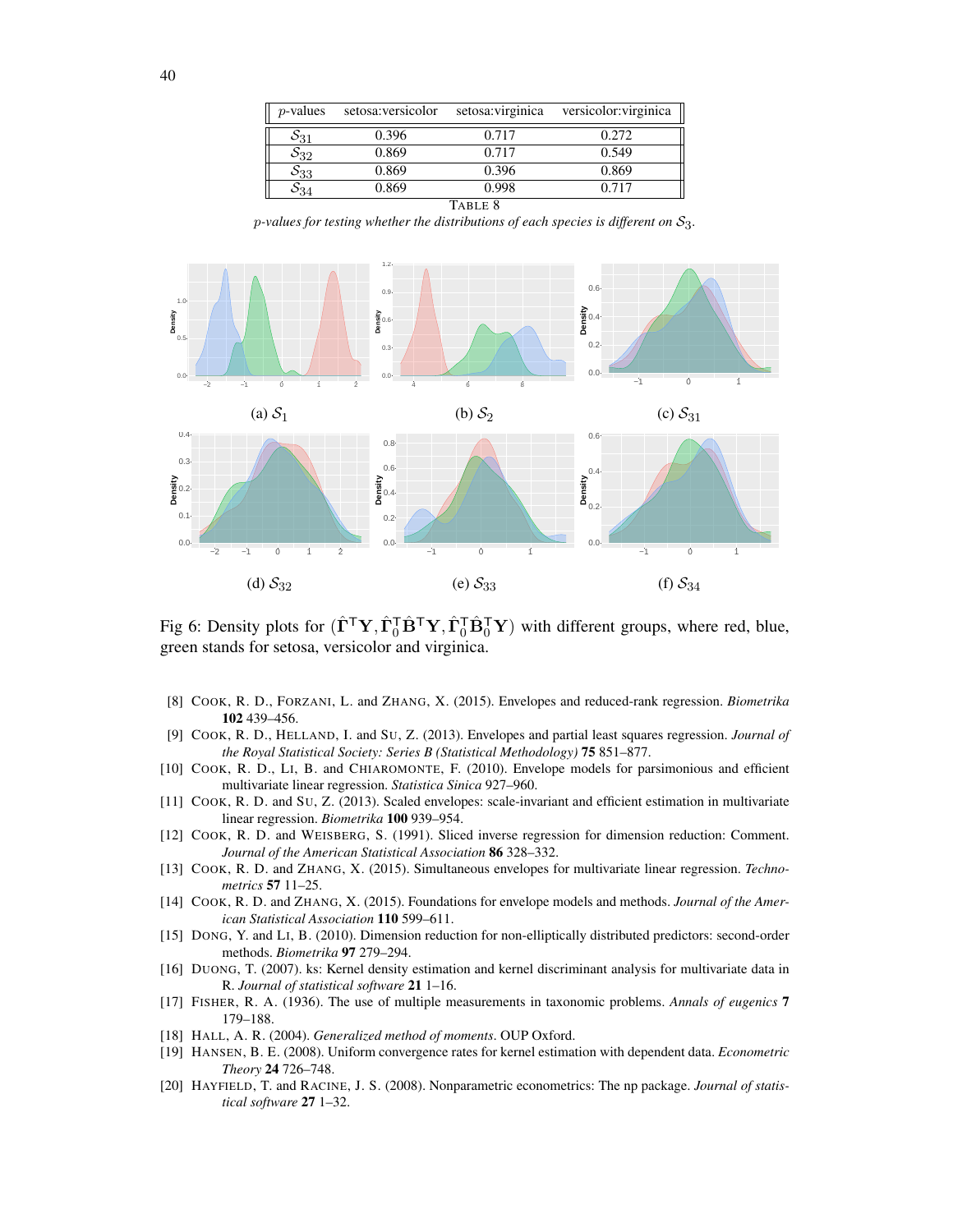

Fig 7: Scatter plots for  $P_{S_1}Y$  against different  $P_{S_3}Y$  with different groups, where red, blue, green stands for setosa, versicolor and virginica.



Fig 8: Scatter plots for  $P_{S_1}Y$  against different  $P_{S_2}Y$  with different groups, where red, blue, green stands for setosa, versicolor and virginica.

- <span id="page-40-6"></span>[21] HOTELLING, H. (1936). Relations between two sets of variates. *Biometrika* 28 321–377.
- <span id="page-40-4"></span>[22] LI, B. and WANG, S. (2007). On directional regression for dimension reduction. *Journal of the American Statistical Association* 102 997–1008.
- <span id="page-40-3"></span>[23] LI, K.-C. (1991). Sliced inverse regression for dimension reduction. *Journal of the American Statistical Association* 86 316–327.
- <span id="page-40-0"></span>[24] LI, L. and ZHANG, X. (2017). Parsimonious tensor response regression. *Journal of the American Statistical Association* 112 1131–1146.
- <span id="page-40-5"></span>[25] LI, Q. and RACINE, J. S. (2007). *Nonparametric econometrics: theory and practice*. Princeton University Press.
- <span id="page-40-1"></span>[26] MA, L., LIU, L. and YANG, W. (2021). Envelope method with ignorable missing data. *Electron. J. Statist.* 15 4420-4461.
- <span id="page-40-2"></span>[27] MA, Y. and ZHU, L. (2012). A semiparametric approach to dimension reduction. *Journal of the American Statistical Association* 107 168–179.